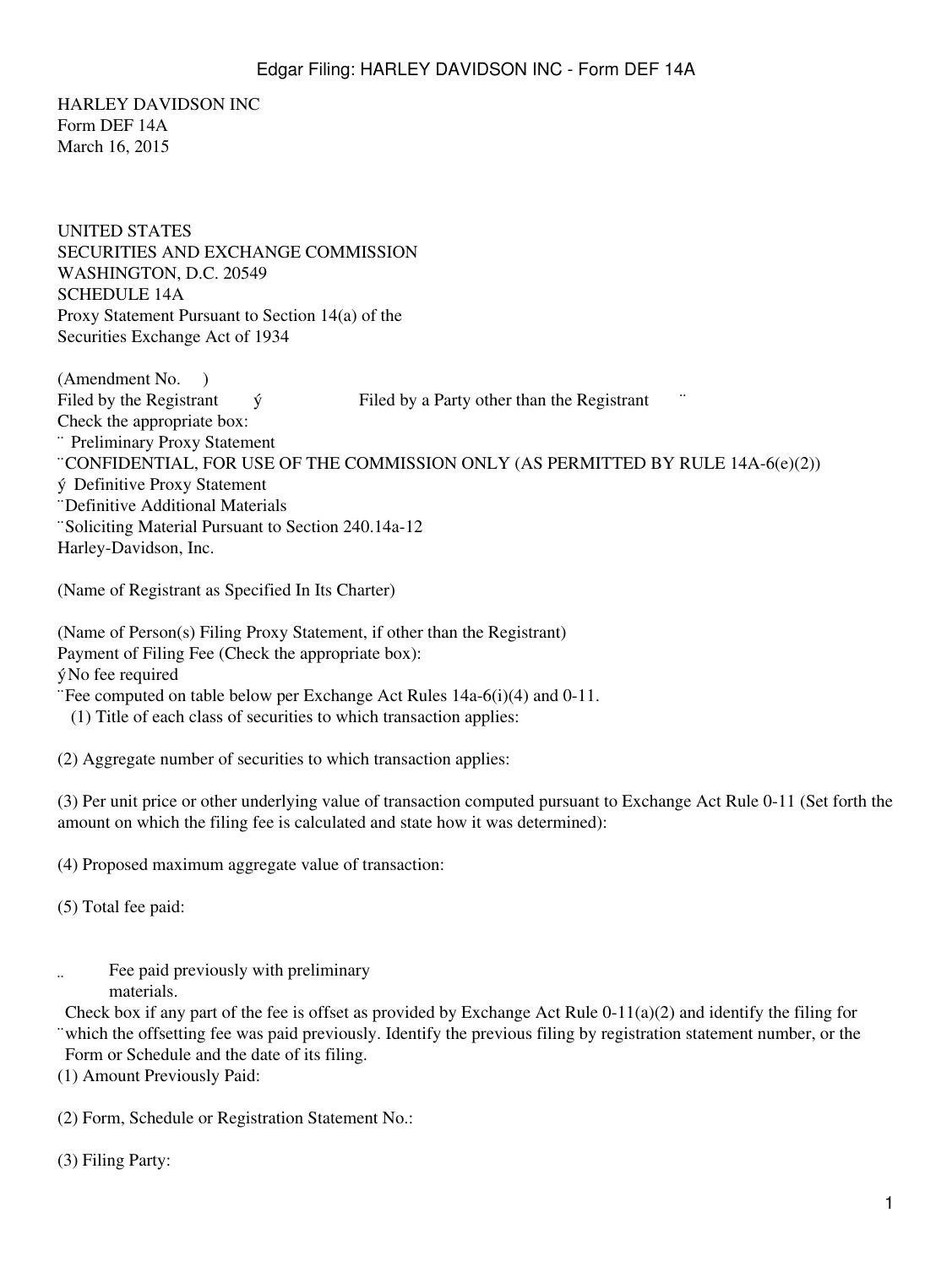(4) Date Filed: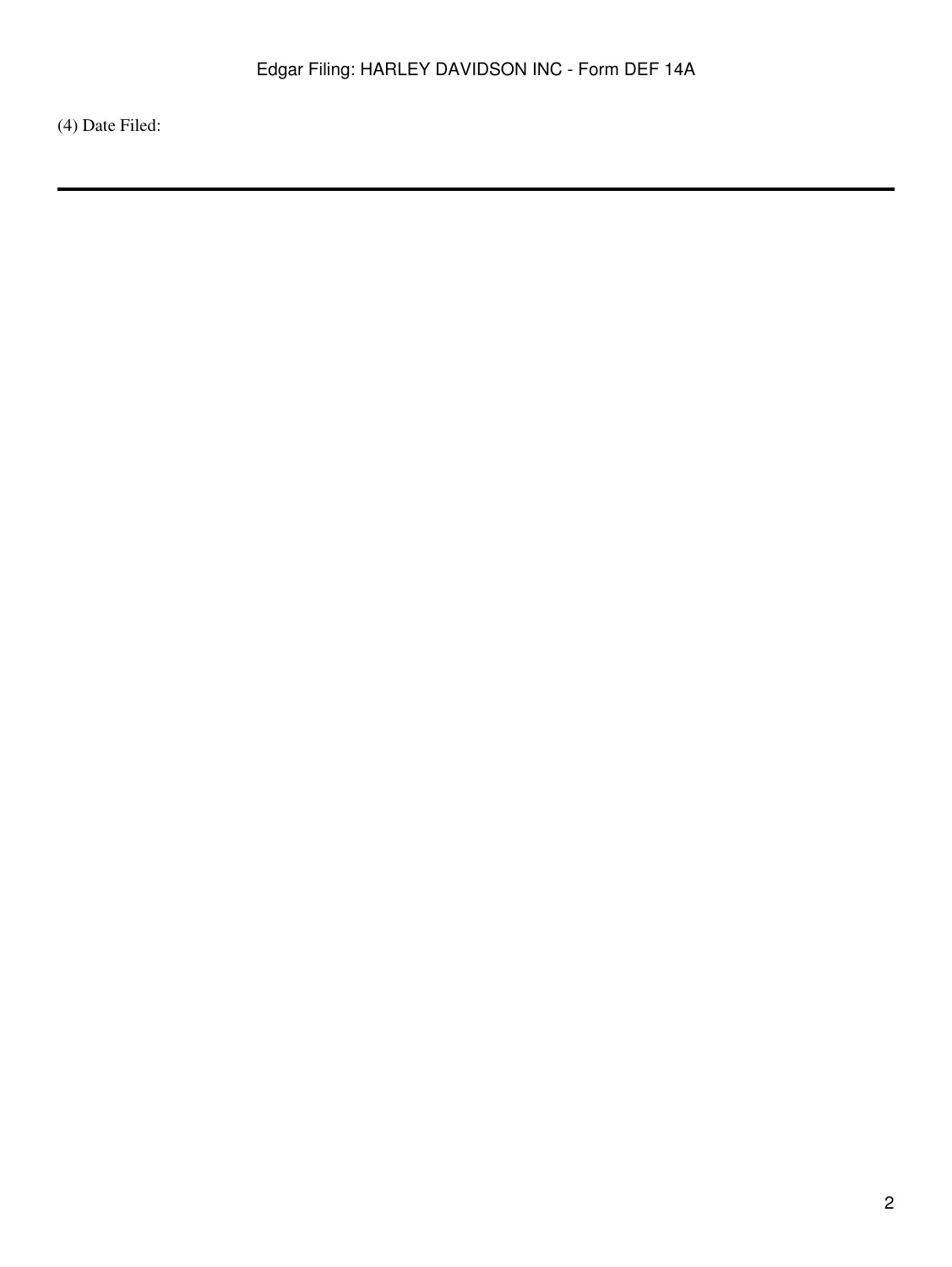#### NOTICE OF ANNUAL MEETING AND PROXY STATEMENT

Harley-Davidson, Inc. 3700 West Juneau Avenue Milwaukee, Wisconsin 53208 (414) 342-4680

March 16, 2015

Dear Fellow Shareholder:

On behalf of the Board of Directors and management of Harley-Davidson, Inc., we cordially invite you to attend the 2015 Annual Meeting of Shareholders to be held at 10:00 a.m., Central Daylight Time, on Saturday, April 25, 2015, at the Harley-Davidson Museum, 400 West Canal Street, Milwaukee, Wisconsin.

The accompanying Notice of Annual Meeting of Shareholders and Proxy Statement describe the formal business that the shareholders will transact at the Annual Meeting. During the Annual Meeting, there will also be brief reports on our operations. Once the shareholders conclude the business of the Annual Meeting, we will give shareholders an opportunity to ask questions.

We are furnishing proxy materials to our shareholders via the Internet. This process expedites the delivery of proxy materials and ensures that proxy materials remain easily accessible to shareholders and provides clear instructions for receiving materials and voting.

On or about March 16, 2015, we mailed our Notice of Internet Availability of Proxy Materials, which contains instructions for our shareholders' use of this process, including how to access our Proxy Statement and 2014 Annual Report on Form 10-K and how to vote via the Internet, mail, telephone or written ballot. In addition, the Notice of Internet Availability of Proxy Materials contains instructions on how you may receive a printed copy of the Proxy Statement and 2014 Annual Report on Form 10-K.

We sincerely hope you will be able to attend our Annual Meeting. However, whether or not you are personally present, it is important that you vote your shares.

If you own shares through a broker, bank or other nominee, please vote your shares by providing your broker, bank or nominee with your voting instructions.

As you will note in the Proxy Statement, I will be retiring as Chairman at the Annual Meeting and as President and CEO on May 1, 2015. It has been an honor to serve this great company. Thank you for your ongoing support of Harley-Davidson, Inc.

Sincerely yours,

Keith E. Wandell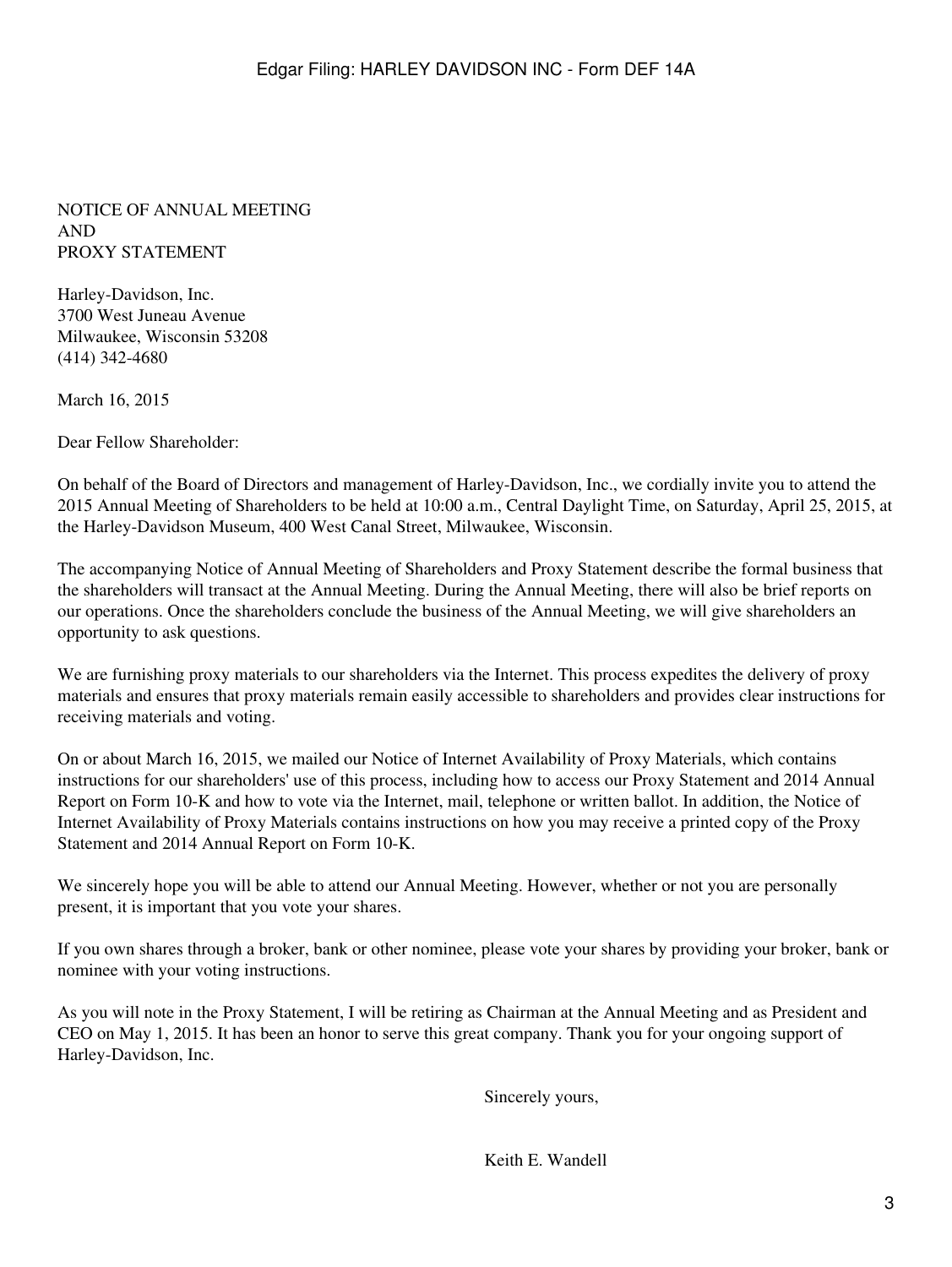Chairman, President and Chief Executive Officer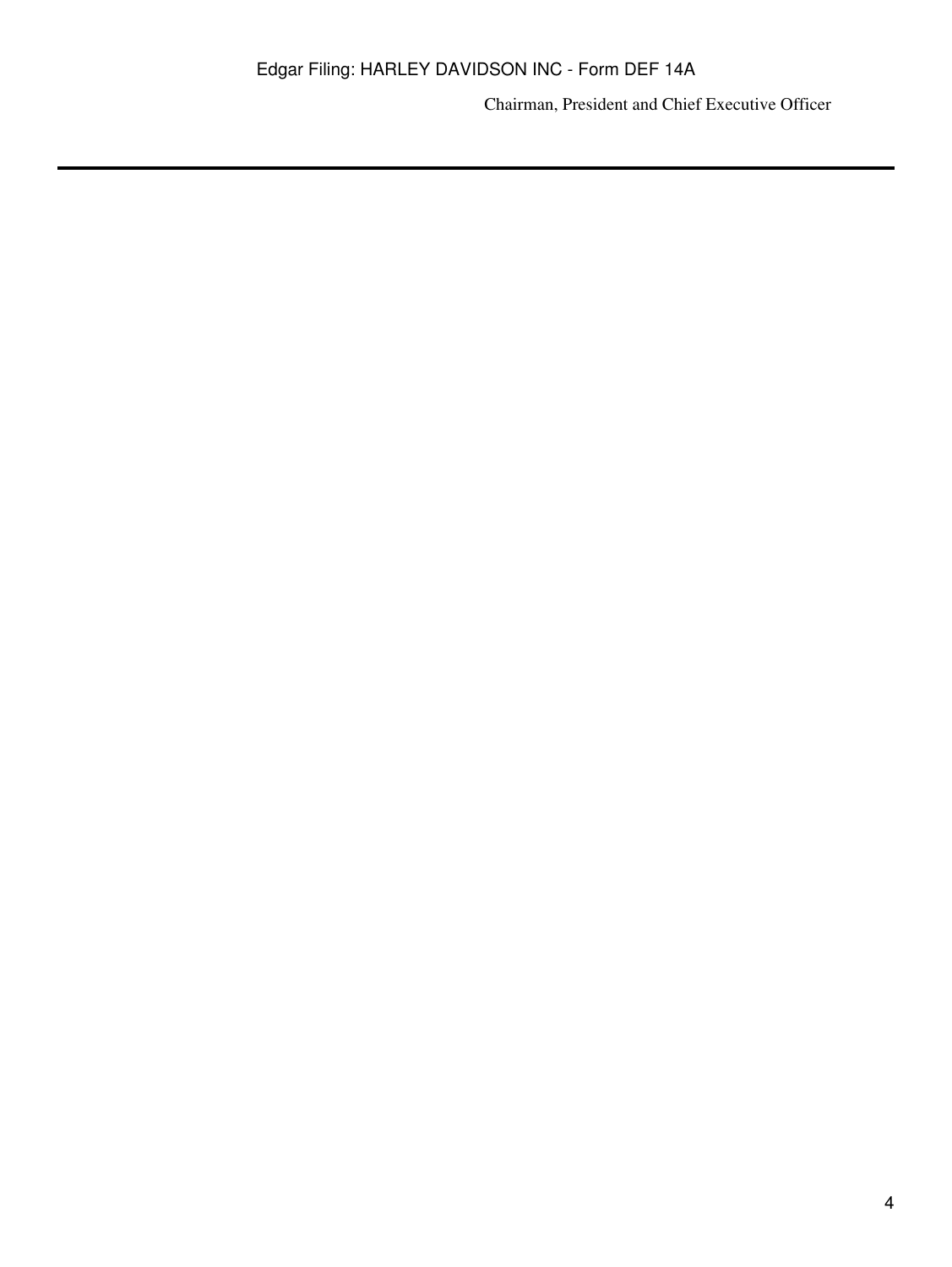#### NOTICE OF ANNUAL MEETING OF SHAREHOLDERS

April 25, 2015

The 2015 Annual Meeting of Shareholders of Harley-Davidson, Inc. will be held at the Harley-Davidson Museum, 400 West Canal Street, Milwaukee, Wisconsin, on Saturday, April 25, 2015, at 10:00 a.m., Central Daylight Time, for the following purposes:

1. To elect eleven directors to the Board of Directors;

2. To approve a proposed amendment to the Restated Articles of Incorporation of Harley-Davidson, Inc. to allow for a majority voting standard for uncontested elections of directors;

3. To approve the material terms of the performance goals under the Harley-Davidson, Inc. Employee Incentive Plan;

4. To approve, by advisory vote, the compensation of our named executive officers;

5. To ratify the selection of Ernst & Young LLP, independent registered public accounting firm, to be the auditors for the fiscal year ending December 31, 2015; and

6. To take action upon any other business as may properly come before the 2015 Annual Meeting and any adjournments or postponements of that meeting.

The Board of Directors recommends a vote FOR items 1, 2, 3, 4 and 5. The Board of Directors or proxy holders will use their discretion on other matters that may arise at the 2015 Annual Meeting.

The Board of Directors fixed the close of business on February 26, 2015 as the record date for determining shareholders entitled to notice of and to vote at the 2015 Annual Meeting and any adjournments or postponements of that meeting.

By Order of the Board of Directors, Harley-Davidson, Inc. Paul J. Jones Secretary

Milwaukee, Wisconsin March 16, 2015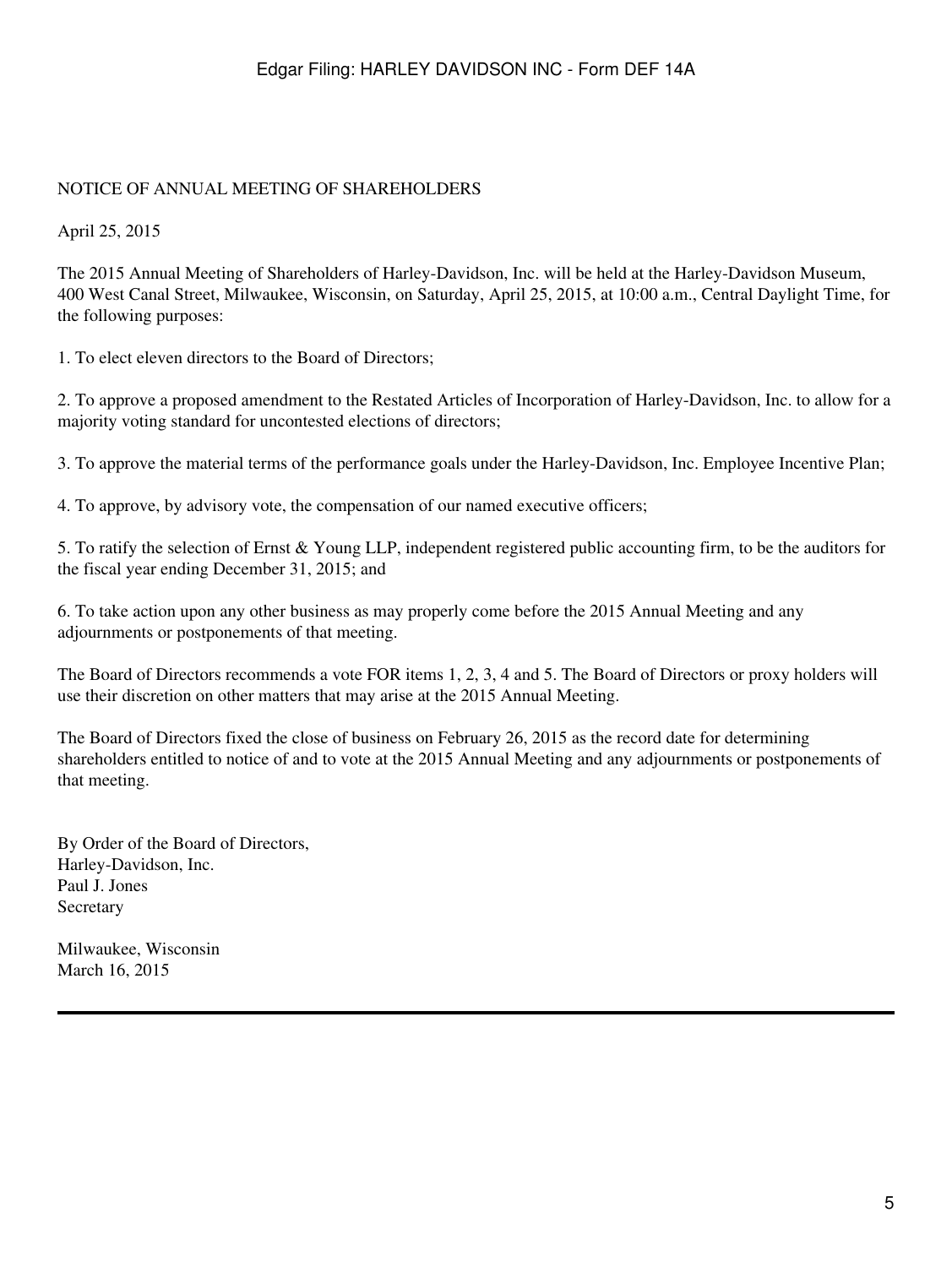We urge you to submit your proxy as soon as possible. If the records of our transfer agent, Computershare Investor Services LLC, show that you own shares in your name, or you own shares in our Dividend Reinvestment Plan, then you can submit your proxy for those shares by using the Internet. Alternatively, after first requesting a printed copy of this Proxy Statement, proxy card and Annual Report on Form 10-K, you can mark your votes on the proxy card, sign and date it, and mail it in the postage-paid envelope we provided with it. You may vote your shares by telephone by requesting a printed copy of the Proxy Statement and Annual Report on Form 10-K or by viewing the proxy materials at http://www.proxyvote.com at which time a toll-free number will be provided. You will need a touch tone telephone to vote by phone. Instructions for using these convenient services are set forth on the Notice of Internet Availability of Proxy Materials.

If you own shares in street name, we encourage you to provide voting instructions to your bank, broker or other nominee. Street name holders may also vote by telephone or the Internet if their bank, broker or other nominee makes those methods available, in which case the bank, broker or other nominee will enclose the instructions along with this Proxy Statement. Street name holders who wish to vote at the meeting cannot vote in person at the 2015 Annual Meeting unless they first obtain a proxy issued in their name from their broker, bank or other nominee.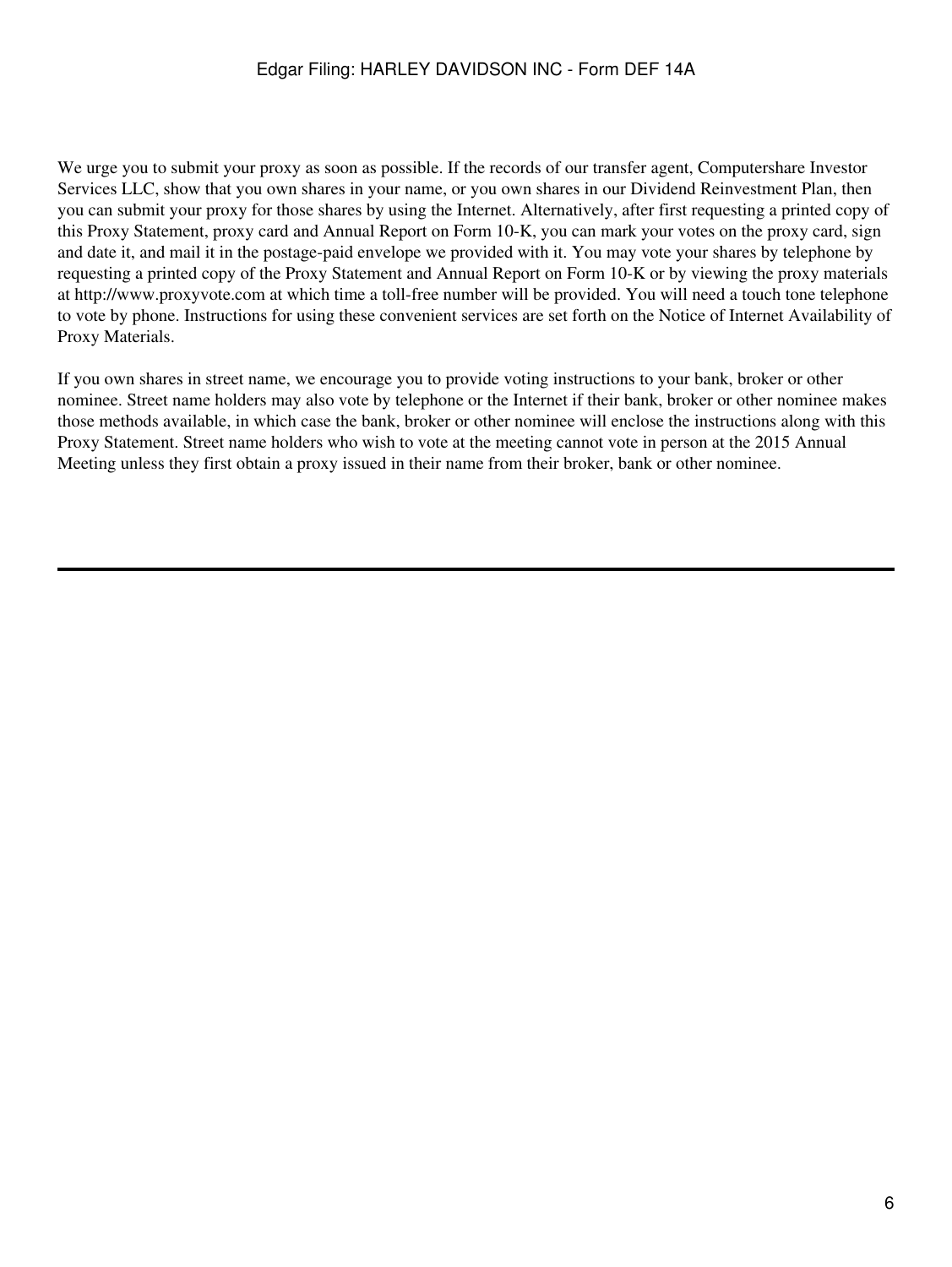# PROXY STATEMENT

# TABLE OF CONTENTS

| <b>Questions and Answers about the Meeting</b>                                                           | $\perp$                         |
|----------------------------------------------------------------------------------------------------------|---------------------------------|
| <b>Questions and Answers about the Company</b>                                                           | $\frac{5}{9}$<br>$\frac{9}{14}$ |
| Proposals to be voted on                                                                                 |                                 |
| Proposal 1: Election of Directors                                                                        |                                 |
| <u>Proposal 2: Approval of Amendment to Restated Articles of Incorporation Regarding Majority Voting</u> |                                 |
| Proposal 3: Approval of Material Terms of Performance Goals Under the Harley-Davidson, Inc. Employee     |                                 |
| <b>Incentive Plan</b>                                                                                    | <u>16</u>                       |
| Proposal 4: Approval, by Advisory Vote, of the Compensation of our Named Executive Officers              | <u>19</u>                       |
| Proposal 5: Ratification of Selection of Independent Registered Public Accounting Firm                   | <u>21</u>                       |
| Other Matters to Come Before the Annual Meeting                                                          | 23                              |
| <b>Corporate Governance Principles and Board Matters</b>                                                 | $\overline{24}$                 |
| <b>Certain Transactions</b>                                                                              | 33                              |
| Common Stock Ownership of Certain Beneficial Owners and Management                                       | $\overline{35}$                 |
| Section 16(a) Beneficial Ownership Reporting Compliance                                                  | $\overline{37}$                 |
| <b>Executive Compensation</b>                                                                            | 38                              |
| <b>Compensation Discussion and Analysis</b>                                                              | 38                              |
| <b>Summary Compensation Table</b>                                                                        | 55                              |
| Grants of Plan Based Awards for 2014                                                                     | 57                              |
| Outstanding Equity Awards at December 31, 2014                                                           | 59                              |
| Option Exercises and Stock Vested in 2014                                                                | 61                              |
| <b>Pension Benefits</b>                                                                                  | 61                              |
| Non-qualified Deferred Compensation                                                                      | 62                              |
| <b>Payments Made Upon Termination</b>                                                                    | 63                              |
| <b>Director Compensation</b>                                                                             | 66                              |
| <b>Compensation Risk Assessment</b>                                                                      | 67                              |
| Human Resources Committee Report on Executive Compensation                                               | 69                              |
| Nominating and Corporate Governance Committee Report                                                     | 70                              |
| <b>Audit Committee Report</b>                                                                            | 71                              |
| <b>Shareholder Proposals</b>                                                                             | 72                              |
| Delivery of Proxy Materials to Households                                                                | 73                              |
|                                                                                                          |                                 |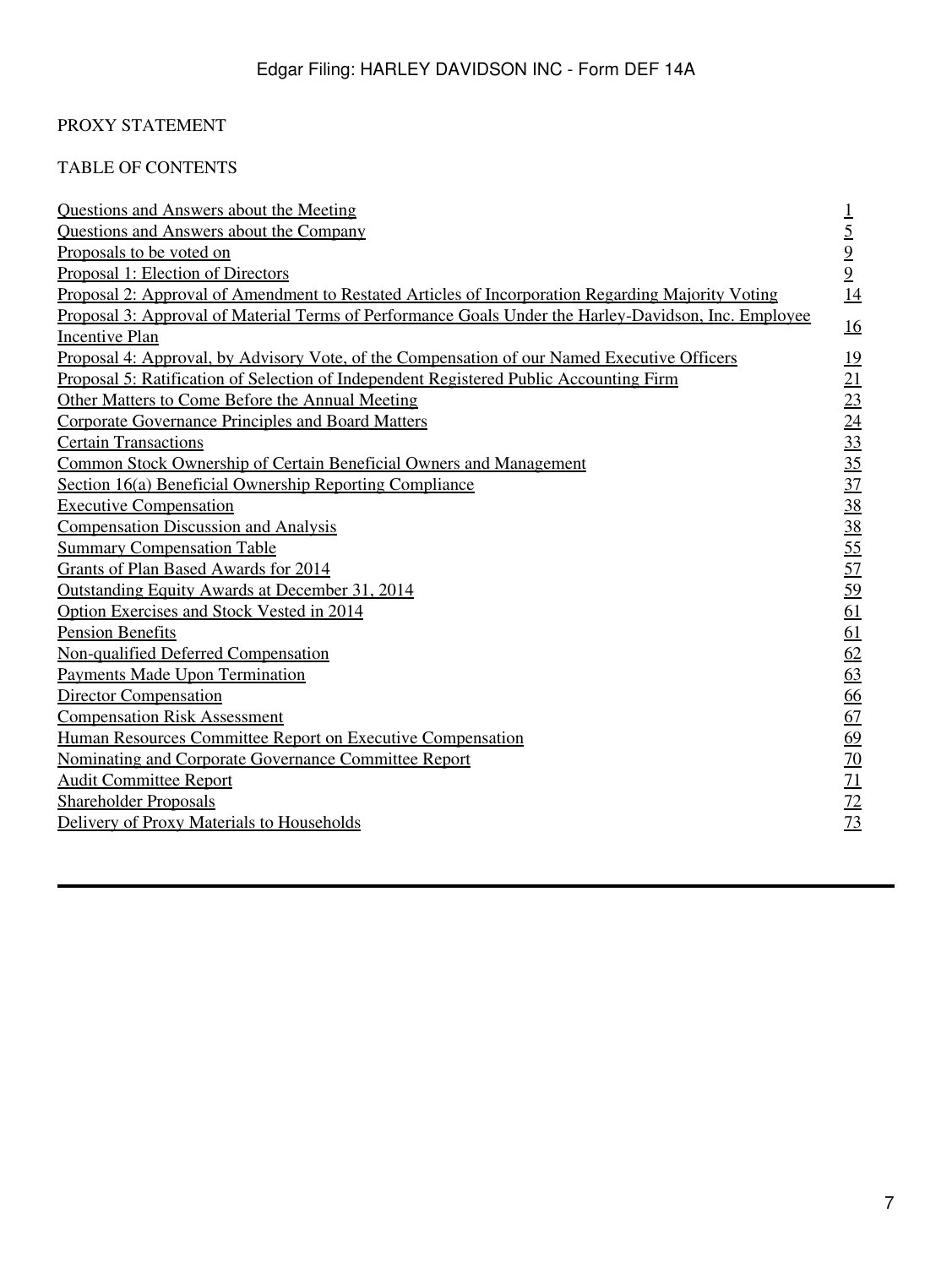3700 West Juneau Avenue Milwaukee, Wisconsin 53208

March 16, 2015

## PROXY STATEMENT

The Board of Directors of Harley-Davidson, Inc. requests the proxy accompanying this Proxy Statement for use at the 2015 Annual Meeting of Shareholders to be held on April 25, 2015 and at any adjournment or postponement of that meeting (the "Annual Meeting").

We first mailed the Notice of Internet Availability of Proxy Materials to shareholders on or about March 16, 2015. The Notice of Internet Availability of Proxy Materials instructs shareholders and beneficial owners of our Common Stock on how they may access our proxy materials, which include our Proxy Statement and 2014 Annual Report on Form 10-K, over the Internet. You will not receive a printed copy of the proxy materials unless you request to receive these materials by following the instructions we provide below and in the Notice of Internet Availability of Proxy Materials. Instead, the Notice of Internet Availability of Proxy Materials will instruct you on how you may access and review all of the important information contained in the proxy materials. The Notice of Internet Availability of Proxy Materials also instructs how you may submit your proxy via the Internet, mail, telephone or written ballot. If you received a Notice of Internet Availability of Proxy Materials by mail and would like to receive a printed copy of our proxy materials, you should follow the instructions we provide below.

As used in this Proxy Statement, "we," the "company" or "Harley-Davidson" refers to Harley-Davidson, Inc. We operate in two business segments: the motorcycles and related products segment and the financial services segment. "HDMC" refers to our motorcycles and related products segment subsidiaries, which include the companies that do business as "Harley-Davidson Motor Company." "HDFS" generally refers to our financial services segment, which includes Harley-Davidson Financial Services, Inc. and its subsidiaries.

#### <span id="page-7-0"></span>QUESTIONS AND ANSWERS ABOUT THE MEETING

Q:What Is the Purpose of the Annual Meeting?

(1) To elect eleven directors to the Board of Directors; (2) to approve a proposed amendment to the Restated Articles of Incorporation to allow for a majority voting standard for uncontested elections of directors; (3) to approve the material terms of performance goals under the Harley-Davidson, Inc. Employee Incentive Plan; (4) to approve, by advisory vote, the compensation of our named executive officers; (5) to ratify the selection of Ernst  $\&$ Young LLP, independent registered public accounting firm, to be the auditors for the fiscal year ending

A: December 31, 2015; and (6) to take action upon any other business as may properly come before the Annual Meeting and any adjournments or postponements of the meeting. The Notice of Annual Meeting of Shareholders and this Proxy Statement describe these matters in more detail. In addition, members of management will report on our 2014 performance and, once the shareholders conclude the business of the Annual Meeting, respond to shareholders' questions as time permits.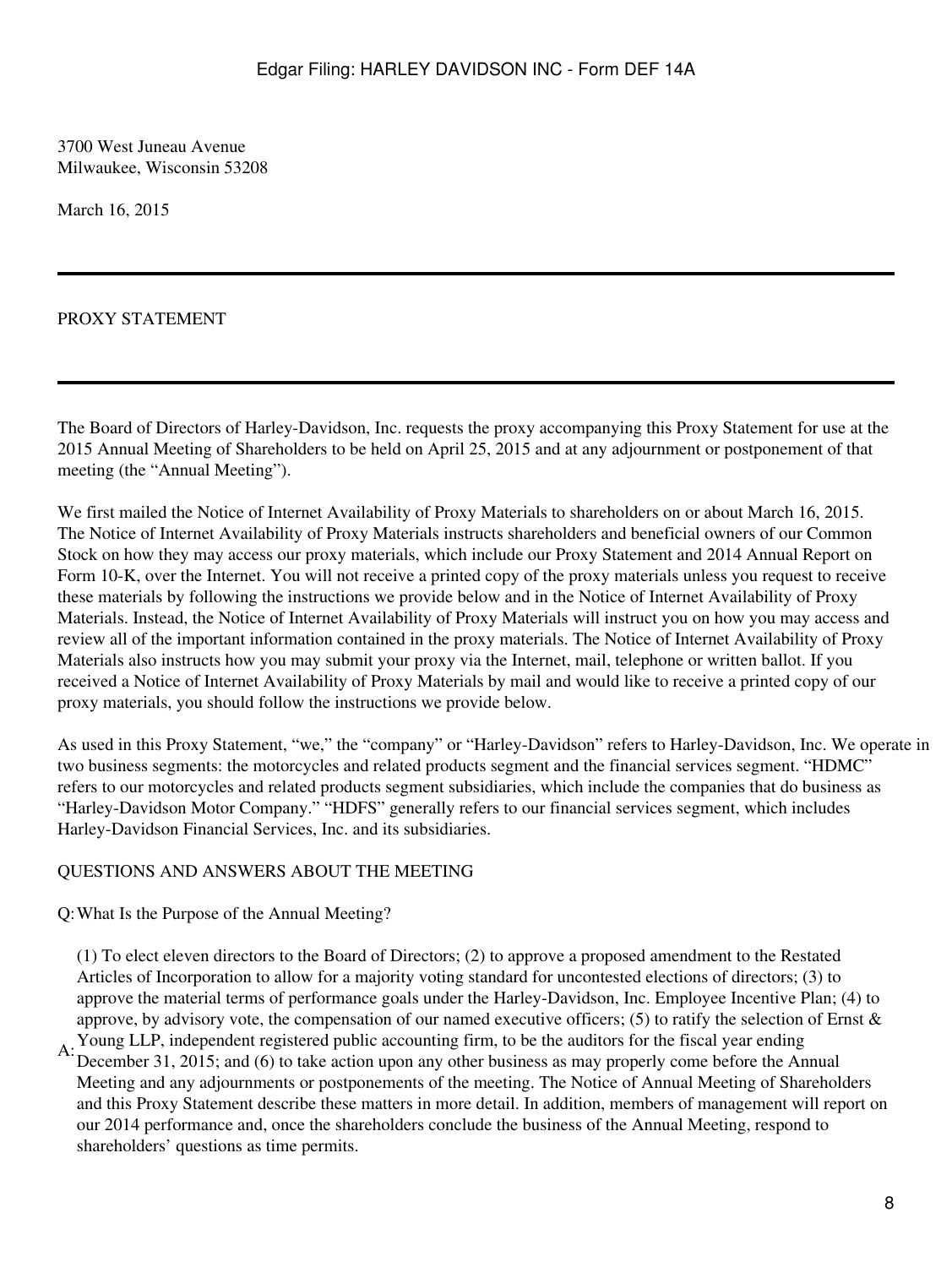Q:Who Can Attend the Annual Meeting?

All shareholders of Harley-Davidson, Inc., or individuals that shareholders have duly appointed as their proxies,

A: may attend the Annual Meeting. Appointing a proxy in response to this request will not affect a shareholder's right<br>A: to attend the Annual Meeting and to yote in namen. To attend the Annual Meeting, places follow these to attend the Annual Meeting and to vote in person. To attend the Annual Meeting, please follow these instructions:

If shares you own are registered in your name or if you own shares through our Dividend Reinvestment Plan, to enter the Annual Meeting, please bring a form of photo identification and either (1) proof of your ownership of our common stock or (2) the Notice of Internet Availability of Proxy Materials; or if you hold your shares in "street name" (that is, through a broker, bank or other nominee), to enter the Annual Meeting, please bring a copy of a brokerage statement reflecting your ownership of our common stock or other proof of ownership through such broker, bank or nominee and a form of photo identification.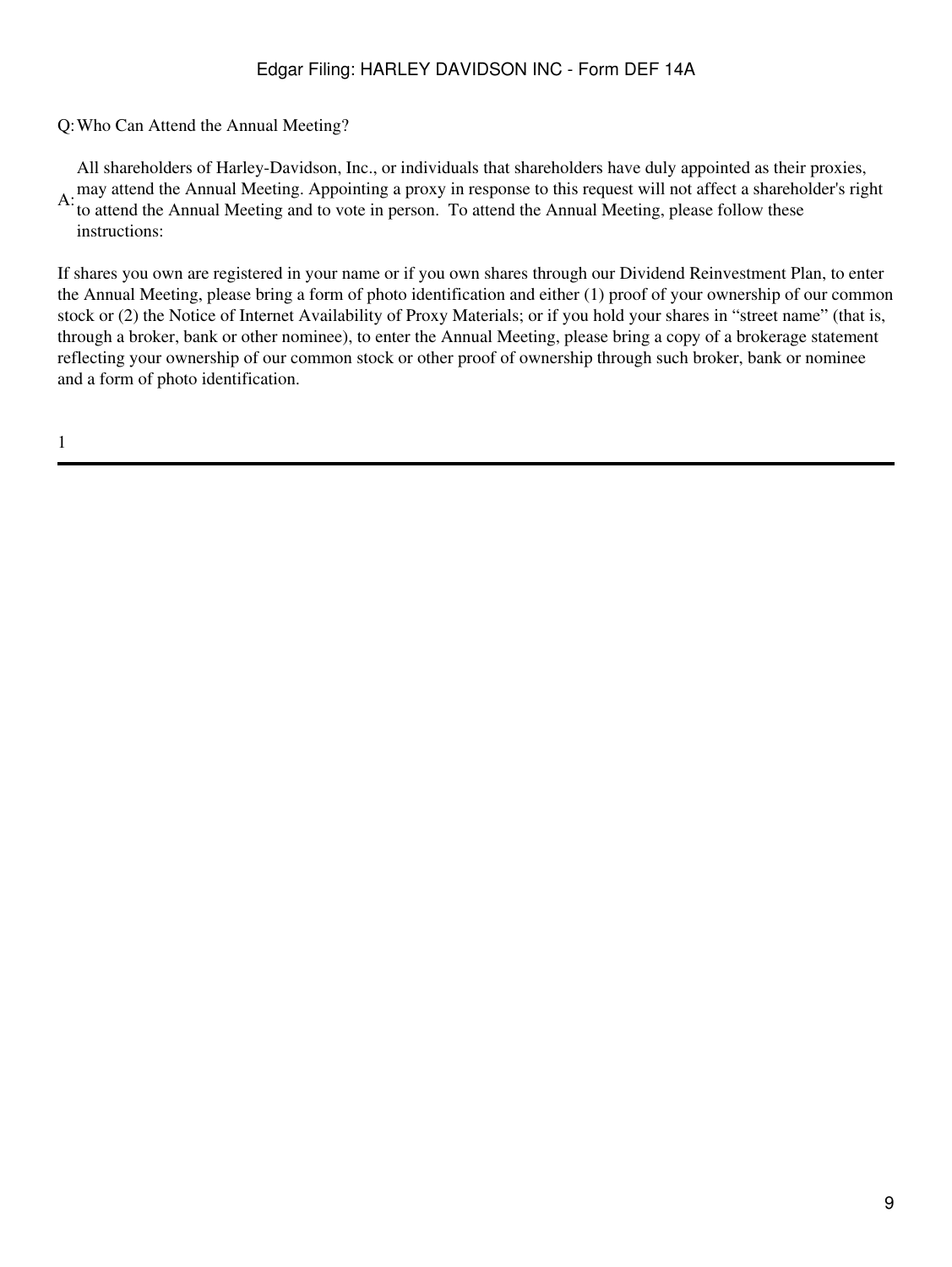Q:What Constitutes a Quorum?

A: A majority of the 210,997,030 shares of our stock outstanding on February 26, 2015 must be present, in person or by proxy, to provide a quorum at the Annual Meeting. If you vote, your shares will count toward satisfying the quorum requirement. If you return a proxy card marked "ABSTAIN" or without voting instructions, your shares of common stock will also count toward satisfying the quorum requirement. Also, in those instances where banks, brokers or other nominees who hold shares on behalf of others have returned a proxy but could not vote the shares on particular matters without receiving voting instructions from the beneficial owners ("broker nonvotes"), those shares will count toward satisfying the quorum requirement. If you own shares in street name, we encourage you to provide voting instructions to your broker, bank or other nominee. Once a share is counted as present at the Annual Meeting, it will count as present for quorum purposes throughout the Annual Meeting (including any adjournment or postponement of that meeting unless a new record date is or must be set for the adjournment or postponement).

## Q:Who Is Entitled to Vote?

A: February 26, 2015 can vote at the Annual Meeting. Each of these shareholders has one vote for each share of our Only holders of the 210,997,030 shares of our common stock outstanding as of the close of business on stock held on that date.

## Q:How Do I Vote?

A: If the records of our transfer agent show that you own shares in your name or if you own shares through our Dividend Reinvestment Plan at the close of business on February 26, 2015, then you may vote (1) by using the Internet at http://www.proxyvote.com, (2) in person at the Annual Meeting, (3) by mail or telephone after first requesting a printed copy of this Proxy Statement, proxy card and Annual Report on Form 10-K and following the instructions set forth on the proxy card, or (4) by phone after reviewing the Proxy Statement and Annual Report on Form 10-K at http://www.proxyvote.com. If you own shares in street name, you may vote by telephone or the Internet if your bank, broker or other nominee makes those methods available, in which case your bank, broker or other nominee will provide instructions with your Proxy Statement. The telephone and Internet voting procedures will authenticate your identity, allow you to give your voting instructions and confirm that we have properly recorded your instructions. If you vote by using the Internet, you should understand that there might be costs associated with electronic access that you must bear, such as usage charges from Internet access providers and telephone companies.

#### Q:What Is the Effect of Not Voting at the Annual Meeting?

A: our transfer agent, Computershare Investor Services LLC, show that you own shares in your name or if you own<br>A: shares through our Dividend Beinvestment Plan and you do not yote we cannot consider these shares present a The consequences of not voting at the Annual Meeting will depend on how you own your shares. If the records of shares through our Dividend Reinvestment Plan and you do not vote, we cannot consider those shares present at the meeting and they will not count toward satisfying the quorum requirement.

If you own shares in street name and do not vote, your broker, bank or other nominee may vote your shares at the meeting. If you do not give voting instructions for your shares, your broker, bank or other nominee may or may not be able to vote your shares in its discretion depending on the proposals before the meeting. Your broker, bank or other nominee may vote your shares in its discretion on routine matters such as Proposal 5, the ratification of the selection of our independent registered public accounting firm, but may not vote your shares in its discretion on the other Proposals. If you own shares in street name, we encourage you to provide voting instructions to your broker, bank or other nominee.

Q:Can I Change My Vote After I Submit My Proxy?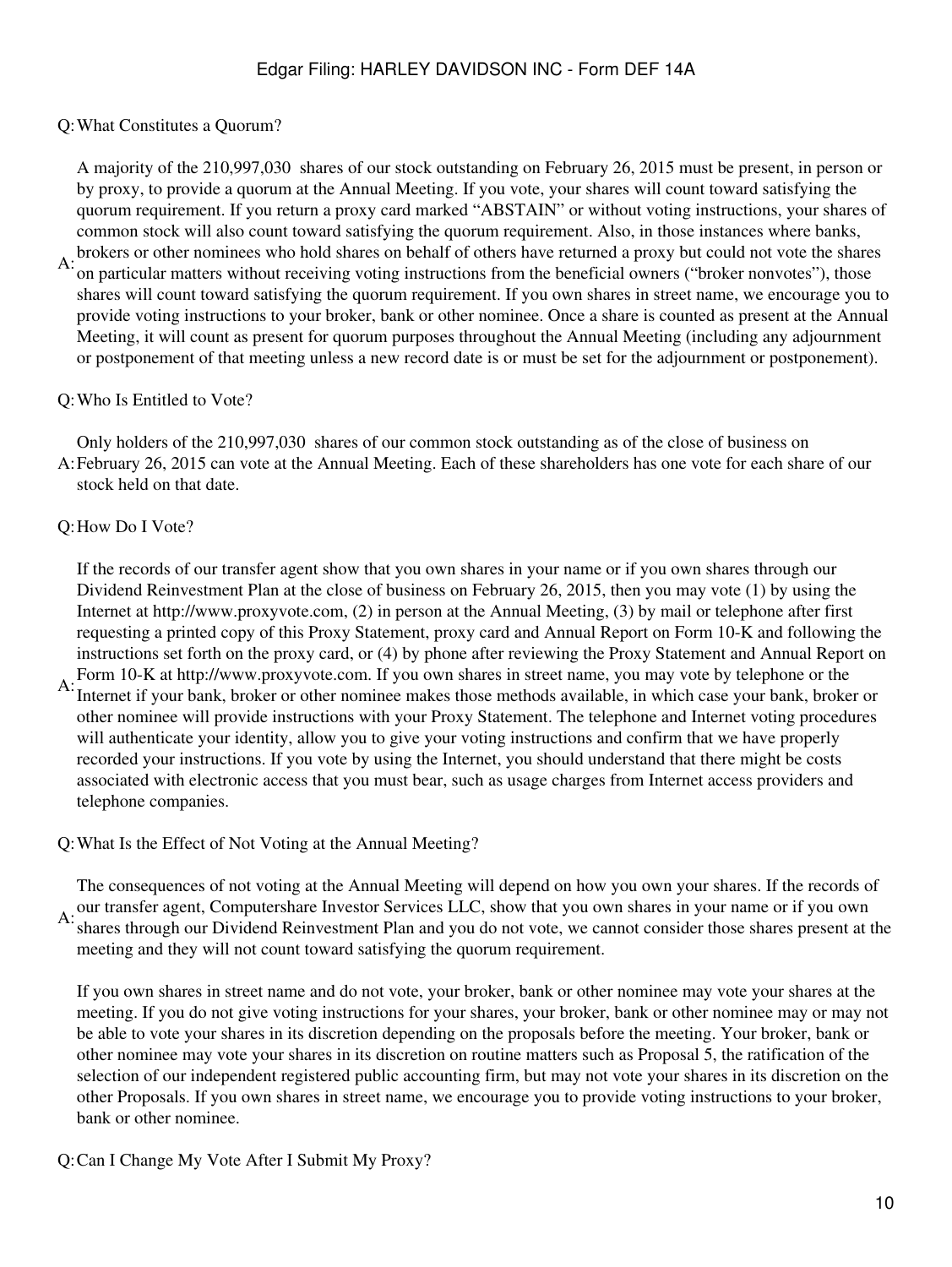A: written notice to our Secretary and voting in person at the Annual Meeting. Your presence at the Annual Meeting Yes. You can change your vote at any time before the Annual Meeting by submitting a new proxy or by providing does not in and of itself revoke your proxy.

Unless you properly revoke your proxy, the persons you have appointed will vote your shares at the Annual Meeting. If you specify a choice by means of the proxy, the persons you have appointed will vote your shares as you specify. If you do not specify a choice, the persons you have appointed will vote your shares in accordance with the recommendations of the Board of Directors.

## Q:Is My Vote Confidential?

A: to protect your voting privacy. No one will disclose your vote either within Harley-Davidson or to third parties, We will handle all proxy instructions, ballots and voting tabulations that identify individual shareholders carefully except: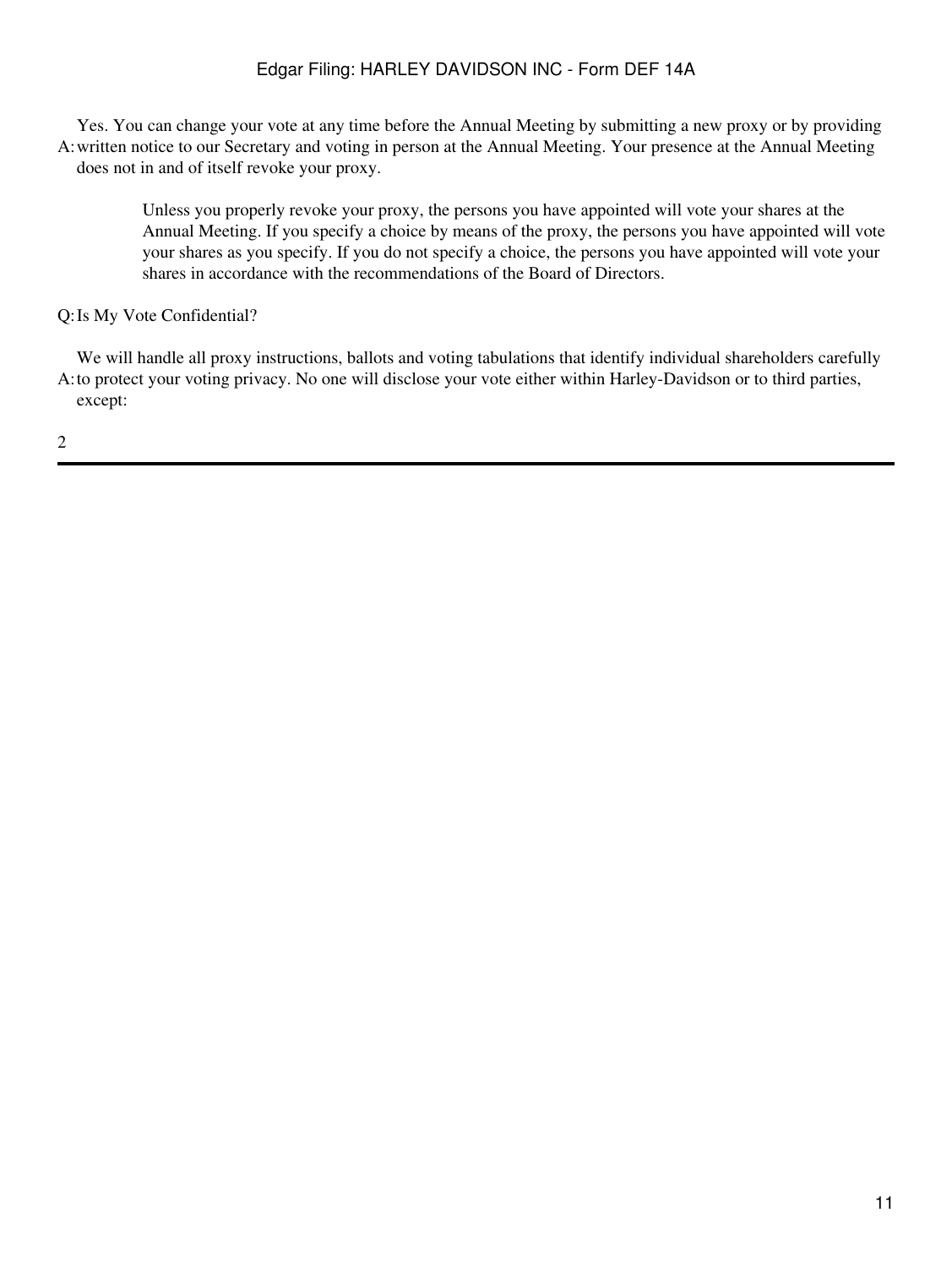(1) as necessary to meet applicable legal requirements; (2) to allow for the tabulation of votes and certification of the vote; and (3) to facilitate a successful proxy solicitation.

Q:What Am I Voting On?

A:You are voting on five company proposals:

Proposal 1: Election of Directors

Election of eleven directors, with the following as the Board of Directors' nominees:

1.R. John Anderson;

2.Richard I. Beattie;

3.Michael J. Cave;

4.George H. Conrades;

- 5.Donald A. James;
- 6.Matthew S. Levatich;
- 7.Sara L. Levinson;
- 8.N. Thomas Linebarger;

9.George L. Miles, Jr.;

10.James A. Norling; and

11.Jochen Zeitz

Proposal 2: Approval of Amendment to the Restated Articles of Incorporation to Allow for a Majority Voting Standard in Uncontested Director Elections

We are seeking shareholder approval of a proposed amendment to the Restated Articles of Incorporation of Harley-Davidson, Inc. to allow for a majority voting standard for uncontested elections of directors.

Proposal 3: Approval of the Material Terms of the Performance Goals under the Harley-Davidson, Inc. Employee Incentive Plan

We are seeking shareholder approval of the material terms of the performance goals under the Harley-Davidson, Inc. Employee Incentive Plan.

Proposal 4: Approval, by Advisory Vote, of the Compensation of Our Named Executive Officers

We are seeking shareholder approval on an advisory basis of the compensation of our named executive officers.

Proposal 5: Ratification of Selection of an Independent Registered Public Accounting Firm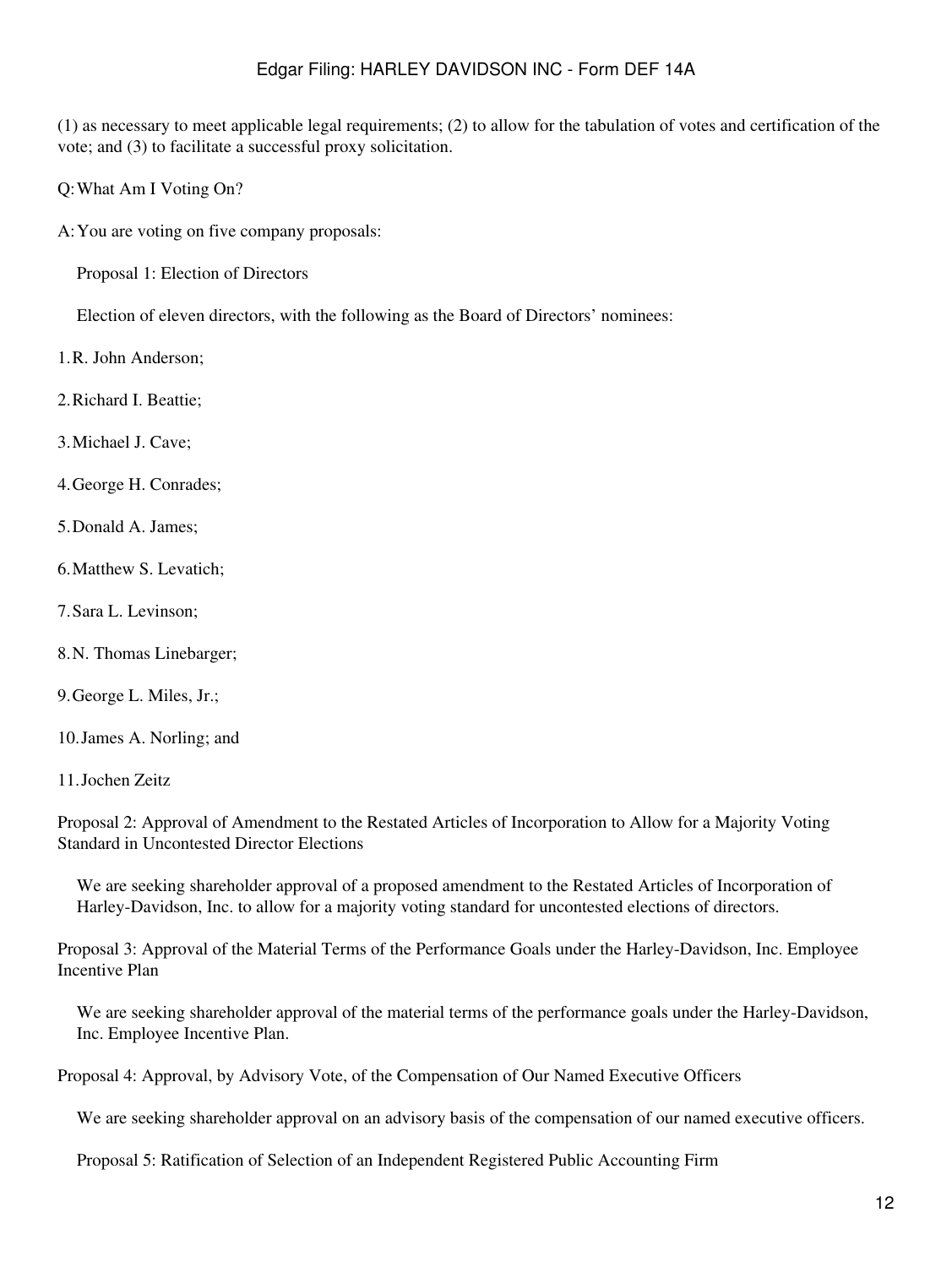The Audit Committee of the Board of Directors has selected Ernst & Young LLP, independent registered public accounting firm, to be the auditors for the fiscal year ending December 31, 2015. We are seeking shareholder ratification of that selection.

Q: What Are the Board of Directors' Recommendations?

A:The Board of Directors recommends a vote:

FOR election of the eleven nominees of the Board of Directors (see Proposal 1);

FOR approval of the proposed amendment to the Restated Articles of Incorporation to allow for a majority voting standard for uncontested elections of directors (see Proposal 2);

FOR approval of the material terms of the performance goals under the Harley-Davidson, Inc. Employee Incentive Plan (see Proposal 3);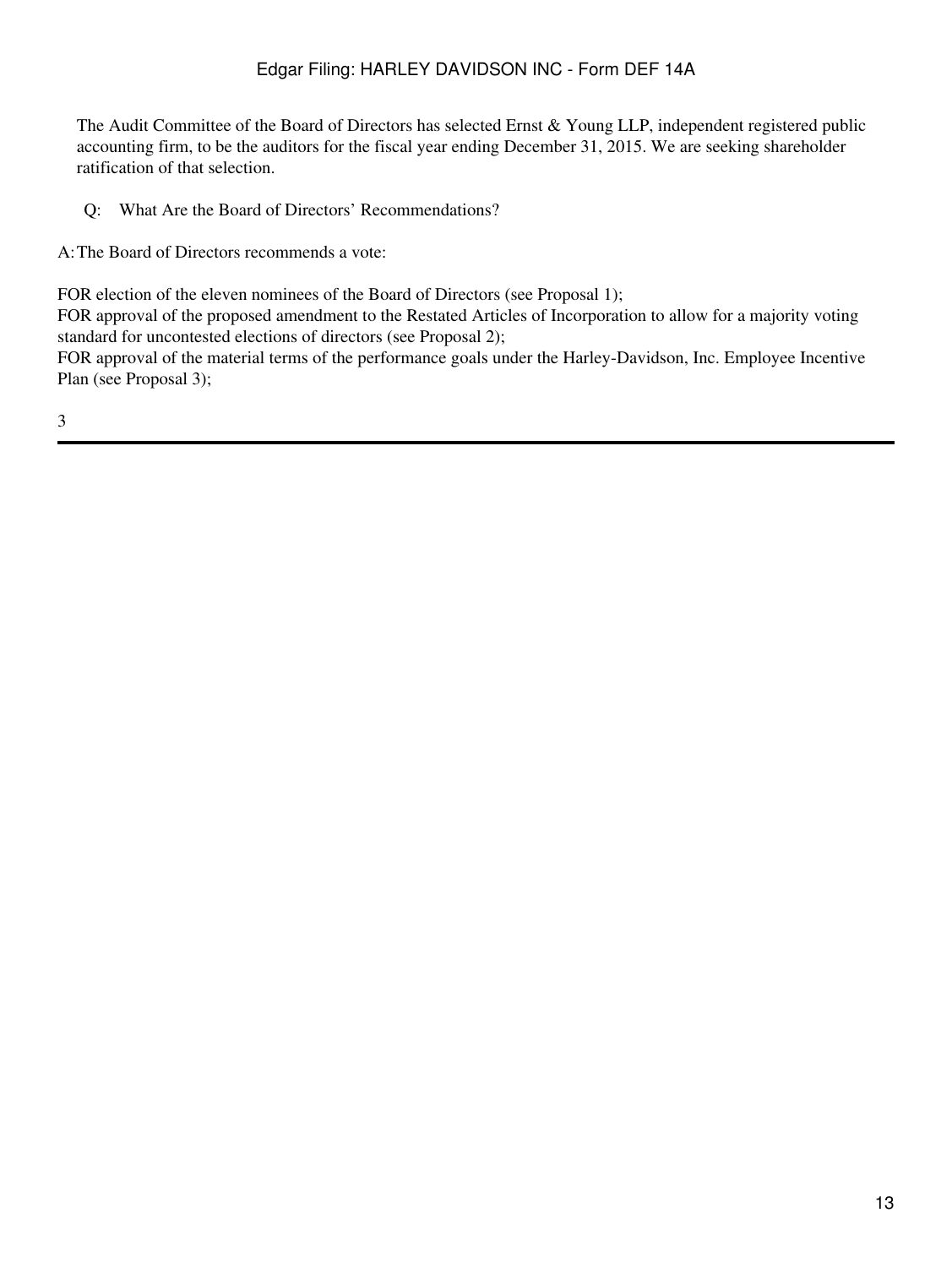FOR approval, by advisory vote, of the compensation of our named executive officers (see Proposal 4); and FOR ratification of the selection of Ernst & Young LLP, independent registered public accounting firm (see Proposal 5).

Unless you give other instructions on your proxy card, the persons named as proxy holders on the proxy card will vote in accordance with the recommendations of the Board.

Q:What Vote Is Required to Approve Each Proposal?

A: votes than "for" votes must tender his or her resignation to the Board of Directors. The Nominating and Corporate Our By-laws currently have a majority vote standard for Proposal 1, the election of directors. The director nominees receiving the greatest number of votes will be elected. However, a nominee who receives more "withheld" Governance Committee will promptly consider that resignation and will recommend to the Board of Directors whether to accept the tendered resignation or reject it, and the Board will then act on that recommendation.

If a quorum is present at the Annual Meeting, the following matters require that the votes cast "for" the proposal exceed the votes cast "against" the proposal: Proposal 2, approval of a proposed amendment to the Restated Articles of Incorporation to allow for a majority voting standard for uncontested elections of directors; Proposal 3, approval of the material terms of the performance goals under the Harley-Davidson, Inc. Employee Incentive Plan; Proposal 4, the approval, by advisory vote, of the compensation of our named executive officers; and Proposal 5, ratification of the selection of Ernst & Young LLP as the independent registered public accounting firm for fiscal year 2015.

Q:Are There Any Other Items That Are to be Acted Upon During the Annual Meeting?

A: for shareholders to submit their own proposals for presentation at the Annual Meeting. If other matters come before No. We are not aware of any other matters that you will vote on at the Annual Meeting. In addition, the deadlines have passed under Rule 14a-8 of the Securities Exchange Act of 1934 and our Restated Articles of Incorporation the Annual Meeting with the assent of the Board of Directors, the Board or proxy holders will use their discretion on these matters.

Q:Who Will Count the Vote?

A:Broadridge Financial Solutions, Inc. will count the vote. Its representative will serve as the inspector of the election.

Q:Who Pays to Prepare and Solicit the Proxies?

We pay the cost of soliciting the proxies relating to the Annual Meeting, except for some costs that may arise through your use of the telephone and Internet. We may request proxies in person, by telephone, Internet and

A: facsimile machine, as well as through the mail. We also expect to ask banks, brokerage houses and other A: autodians, nominose or fiduciaries to forward neous metapile to their numinole and to obtain provise. custodians, nominees or fiduciaries to forward proxy materials to their principals and to obtain proxies. We will reimburse these institutions for their out-of-pocket expenses. We have engaged Alliance Advisors, LLC to help solicit proxies and we expect to pay them approximately \$12,000 plus out-of-pocket expenses.

Q:How Can I Obtain Printed Copies of the Proxy Materials?

A: If you are a shareholder, you may receive a printed copy of the proxy materials by following the instructions below, which also appear in the Notice of Internet Availability of Proxy Materials.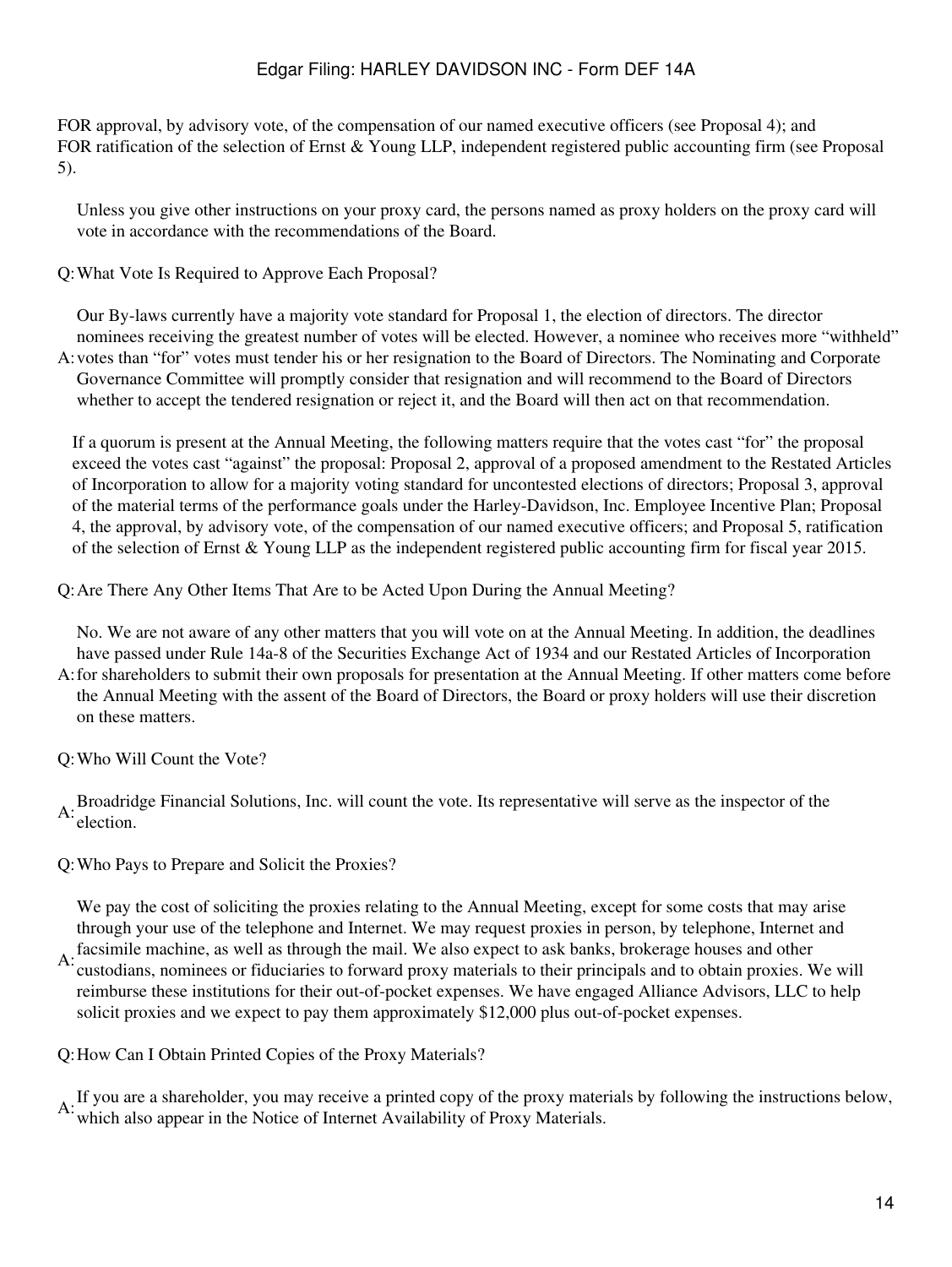If you want to receive a printed copy of this Proxy Statement, proxy card and/or Annual Report on Form 10-K, you must request one. There is NO charge by the company for requesting a copy. Please choose one of the following methods to make your request:

1) BY INTERNET: www.proxyvote.com 2) BY TELEPHONE: 1-800-579-1639 3) BY EMAIL sendmaterial@proxyvote.com

If you request printed materials by email, please send a blank email that includes the control number that appears in your Notice of Internet Availability of Proxy Materials in the email subject line. If you access documents electronically, you should understand that there might be costs to access materials electronically that you must bear, such as usage charges from Internet access providers and telephone companies.

Requests, instructions and inquiries sent to the email address above for purposes other than requesting a printed copy of this Proxy Statement, proxy card and Annual Report on Form 10-K will NOT be reviewed or accommodated. Please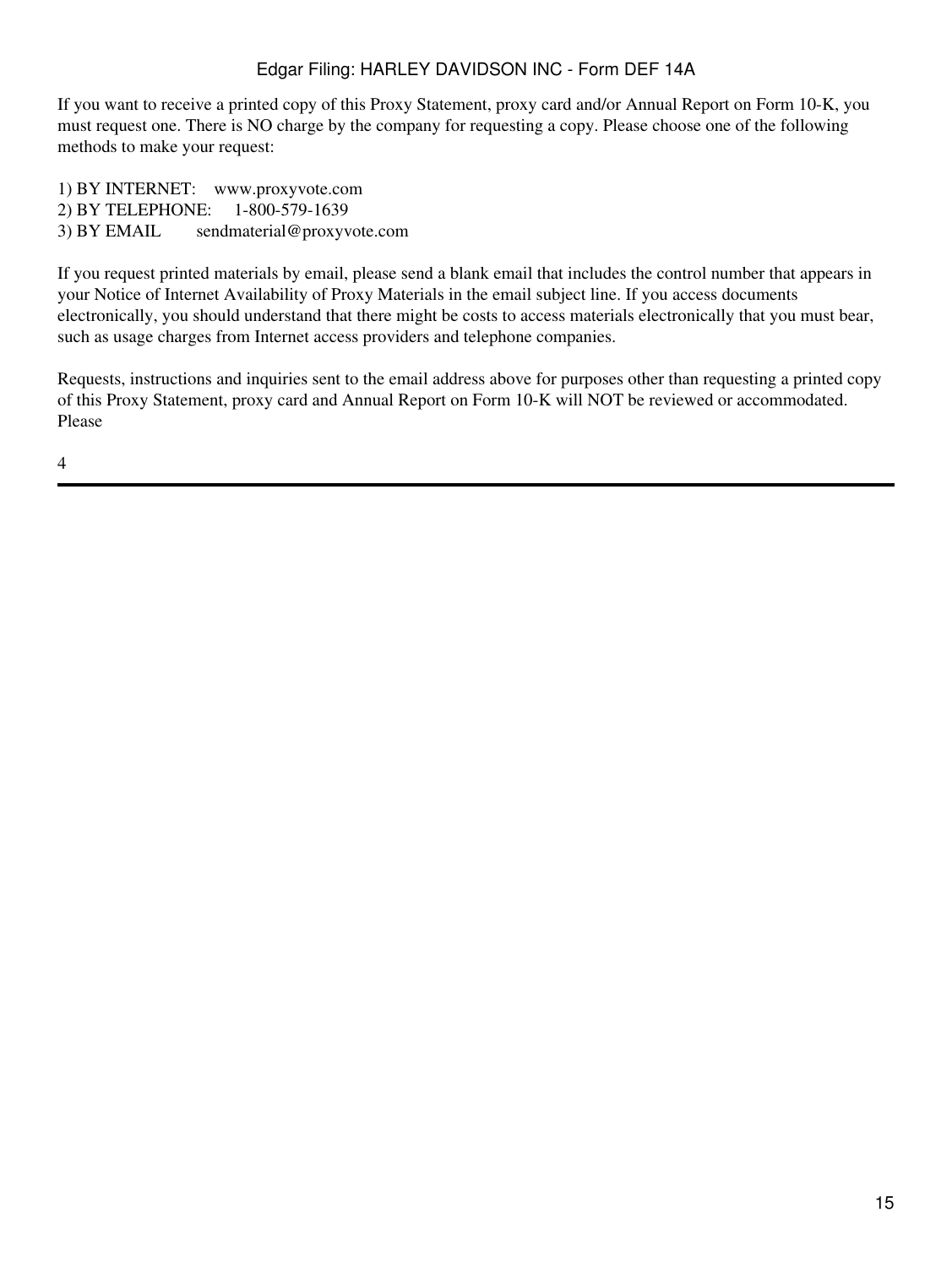make the request as instructed above on or before April 12, 2015, to facilitate delivery prior to the Annual Meeting. After April 12, 2015, you may request printed copies of this Proxy Statement and/or Annual Report on Form 10-K, but not a proxy card, by contacting the company's Investor Relations Department directly by: (a) mail at Harley-Davidson, Inc., Attention: Investor Relations, 3700 West Juneau Avenue, P.O. Box 653, Milwaukee, Wisconsin 53201-0653, (b) telephone at 877-HDSTOCK (toll-free) or (c) email at investor.relations@harley-davidson.com.

#### <span id="page-15-0"></span>QUESTIONS AND ANSWERS ABOUT THE COMPANY

Q:How is Management Structured?

A: segment. The motorcycles and related products segment includes companies that do business as Harley-Davidson We operate in two business segments: the motorcycles and related products segment and the financial services Motor Company. The financial services segment includes HDFS.

Our organizational structure consists of the Executive Leadership Team and a broad group of our leaders representing key functions and key individuals of Harley-Davidson that we refer to as the Senior Leadership Group.

The Executive Leadership Team consists of the Chief Executive Officer of Harley-Davidson, as well as the Presidents of HDMC and HDFS and other senior officers who report directly to the Chief Executive Officer. The members of the Executive Leadership Team are responsible for making decisions on business issues that impact our entire company, developing high-level policies and advising our Chief Executive Officer. For Securities and Exchange Commission ("SEC") purposes, we consider the Executive Leadership Team members our executive officers. Among other things, the SEC requires executive officers to disclose publicly their holdings of and transactions involving our stock.

Q:Who Are Our Executive Officers for SEC Purposes?

| A: As of February 26, 2015, our executive officers for general SEC purposes were as follows:<br>Name and Title<br>John P. Baker, General Manager, Corporate Strategy, Business Development and Sustainability of HDMC<br>We have employed Mr. Baker for approximately 22 years. | Age<br>47 |
|---------------------------------------------------------------------------------------------------------------------------------------------------------------------------------------------------------------------------------------------------------------------------------|-----------|
| Joanne M. Bischmann, Vice President, Communications of Harley-Davidson<br>We have employed Ms. Bischmann for approximately 25 years.                                                                                                                                            | 53        |
| Tonit M. Calaway, Vice President, Human Resources of Harley-Davidson<br>We have employed Ms. Calaway for approximately 17 years.                                                                                                                                                | 47        |
| Lawrence G. Hund, President and Chief Operating Officer of HDFS<br>We have employed Mr. Hund for approximately 6 years and previously employed him for approximately 5<br>years prior to 2008.                                                                                  | 58        |
| Paul J. Jones, Vice President, General Counsel, Secretary and Chief Compliance Officer of Harley-Davidson 44<br>We have employed Mr. Jones for approximately 5 years.                                                                                                           |           |
| Matthew S. Levatich, President and Chief Operating Officer of HDMC                                                                                                                                                                                                              | 50        |

We have employed Mr. Levatich for approximately 21 years. On February 4, 2015, we announced that Mr. Levatich will become our President and Chief Executive Officer effective May, 1, 2015.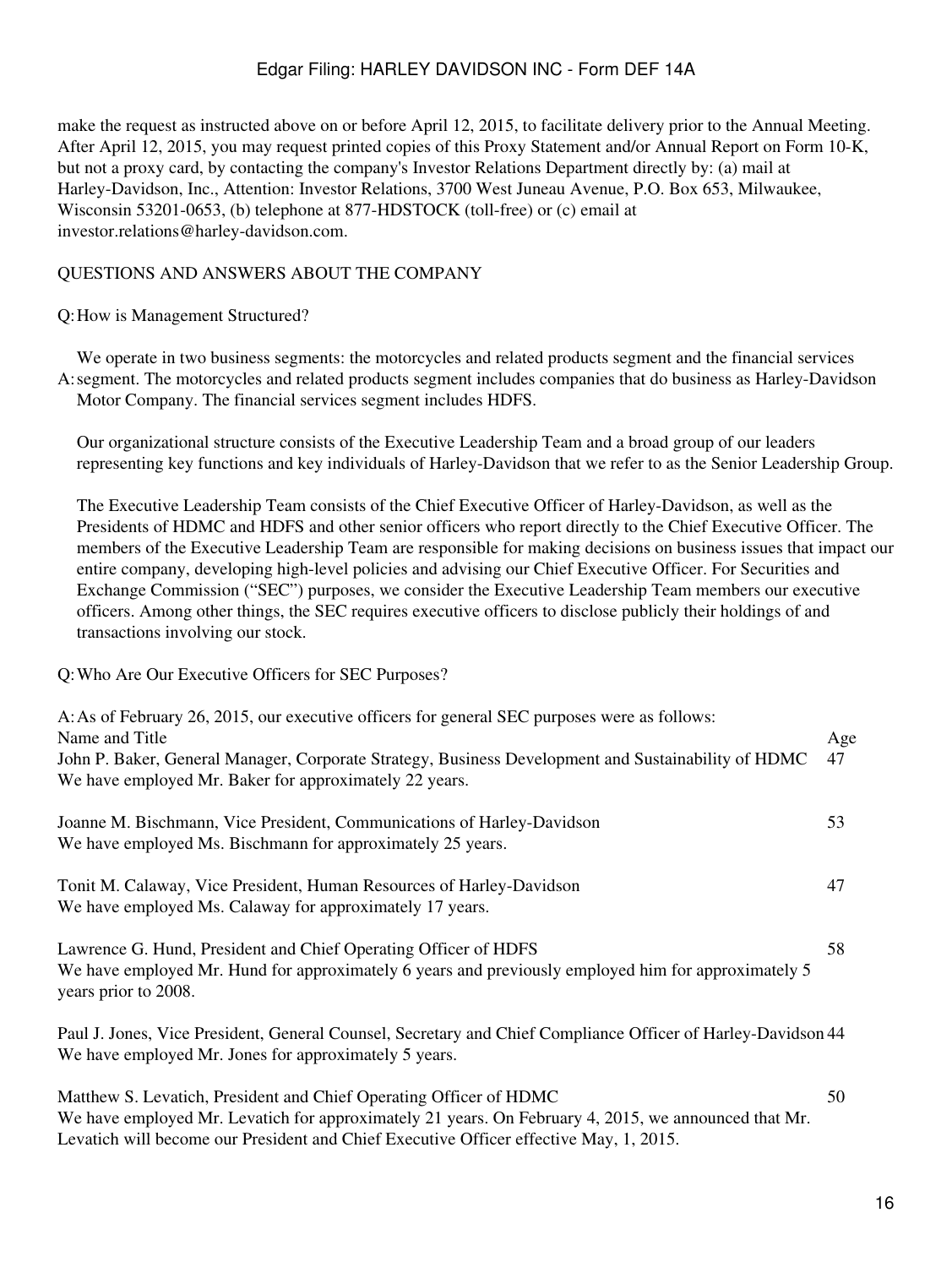| John A. Olin, Senior Vice President and Chief Financial Officer of Harley-Davidson<br>We have employed Mr. Olin for approximately 12 years.                  | 54 |
|--------------------------------------------------------------------------------------------------------------------------------------------------------------|----|
| Keith E. Wandell, Chairman of the Board, President and Chief Executive Officer of Harley-Davidson<br>We have employed Mr. Wandell for approximately 6 years. | 65 |

Ms. Calaway and Messrs. Baker, Hund, Levatich and Olin have served in their respective current capacities for more than five years. We have employed the executive officers identified below in their respective current capacities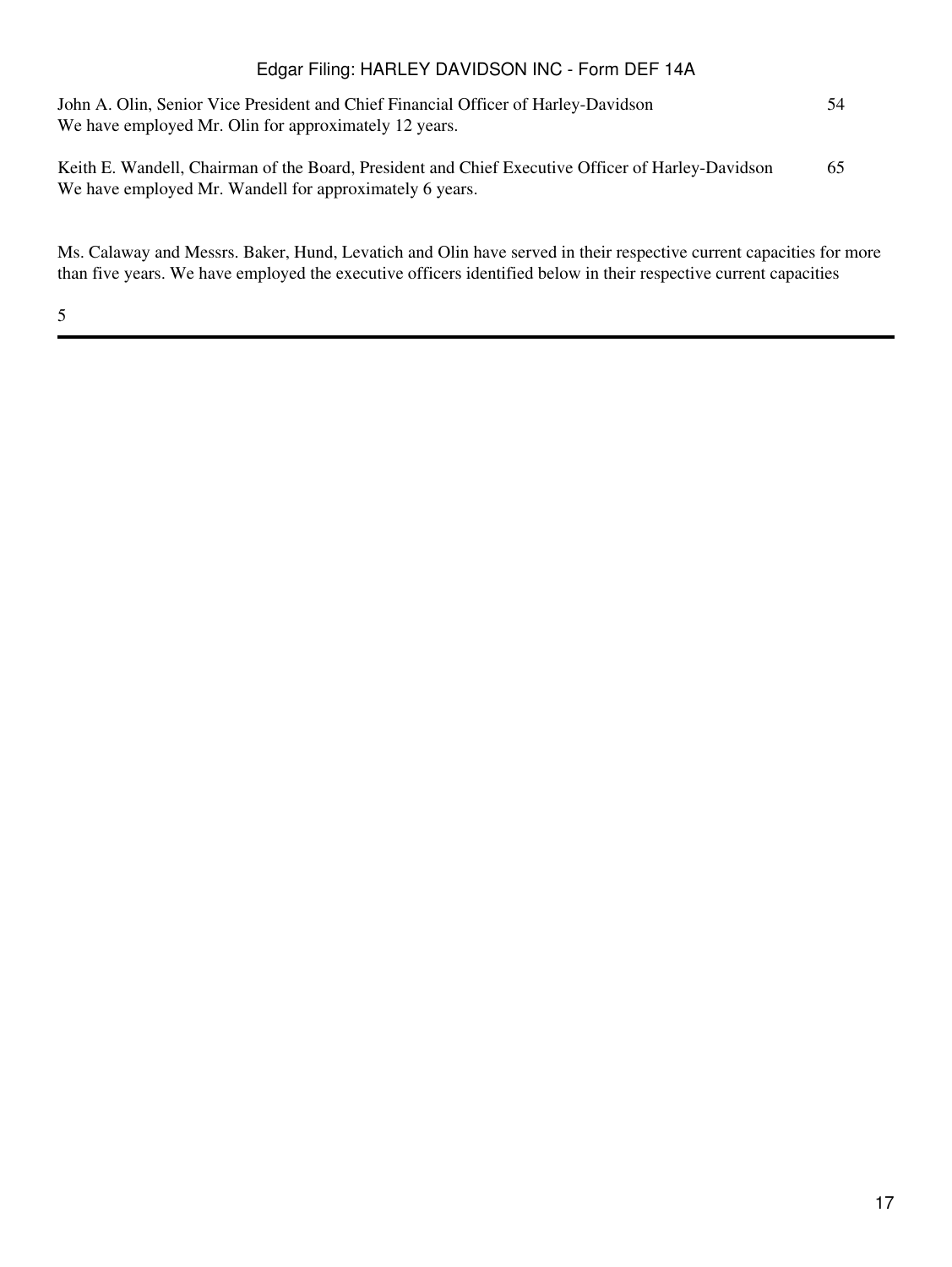for less than five years. The following is additional biographical information for at least the last five years relating to these executive officers:

Ms. Bischmann has been with Harley-Davidson since 1990 and has served as our Vice President, Communications since April 2010. From January 2007 to April 2010, she was our Vice President, Licensing and Special Events. She served as Vice President of Marketing from May 1996 to December 2006.

Mr. Jones became our Vice President, General Counsel, Secretary and Chief Compliance Officer in July 2010. Prior to joining our company, Mr. Jones served as the Vice President, General Counsel and Secretary of Regal Beloit Corporation, a manufacturing company, from September 2006 through June 2010. Mr. Jones was a Partner/Attorney at the law firm Foley & Lardner LLP from August 1998 to August 2006.

Mr. Wandell has served as our Chairman of the Board since February 2012 and as our President and Chief Executive Officer since May 2009. On February 4, 2015, we announced that Mr. Wandell will retire as President and Chief Executive Officer on May 1, 2015. Also, as he will not seek reelection as a Director at the Annual Meeting, he will cease serving as our Chairman of the Board at the Annual Meeting.

In addition to the executive officers listed above, Mark R. Kornetzke is our Chief Accounting Officer. We have employed Mr. Kornetzke for approximately 17 years.

Q:Does Harley-Davidson have a Chief Compliance Officer?

Yes. Our Board of Directors first appointed a Chief Compliance Officer in 2004. Paul J. Jones, our Vice President, General Counsel and Secretary, is our current Chief Compliance Officer. Appointing a Chief Compliance Officer was part of the Board's commitment to compliance and its desire to promote compliance, education and reporting within our company. This action formalized our continuing efforts to direct and promote an effective compliance program. Among other things, under this compliance program, management is required to report significant

A: compliance issues to the Legal Department when they occur. The compliance program also includes training to employees, including senior management, on corporate governance issues including anti-bribery, ethics, privacy, insider trading restrictions and restrictions on disclosure of nonpublic material information. The company has a global compliance and ethics program staffed with an assistant general counsel who reports to Mr. Jones and other employees who manage corporate governance, compliance and records management. The Audit Committee and Nominating Committee receive quarterly reports on legal and compliance matters.

Q:Does Harley-Davidson have a Disclosure Committee?

A:Yes. In October 2002, we established a Disclosure Committee comprised of members of management responsible for considering the materiality of information and making disclosure decisions on a timely basis. If necessary, a subset of the Disclosure Committee comprised of the Chief Financial Officer and the General Counsel is authorized to fulfill the functions of the Disclosure Committee. Although the following information and documentation are not provided along with this Proxy Statement, the Disclosure Committee Guidelines provide that the Disclosure Committee: (1) has access to all company books, records, facilities and personnel, as well as our independent registered public accounting firm and outside counsel; (2) designs, establishes and maintains disclosure controls and procedures for the SEC reporting process and modifies them from time to time, as appropriate; (3) creates and reviews all financial press releases; (4) reviews SEC filings on Form 8-K relating to quarterly earnings releases, Form 10-K and Form 10-Q and our annual proxy statement; (5) suggests appropriate disclosures or provides opinions on disclosure issues; (6) evaluates changes in SEC, New York Stock Exchange and Financial Accounting Standards Board disclosure rules and makes recommendations regarding their impact on the company; (7) consults with management, internal auditors, independent accountants and outside legal counsel; (8) discusses material items with employees in the internal audit function, independent registered public accounting firm and management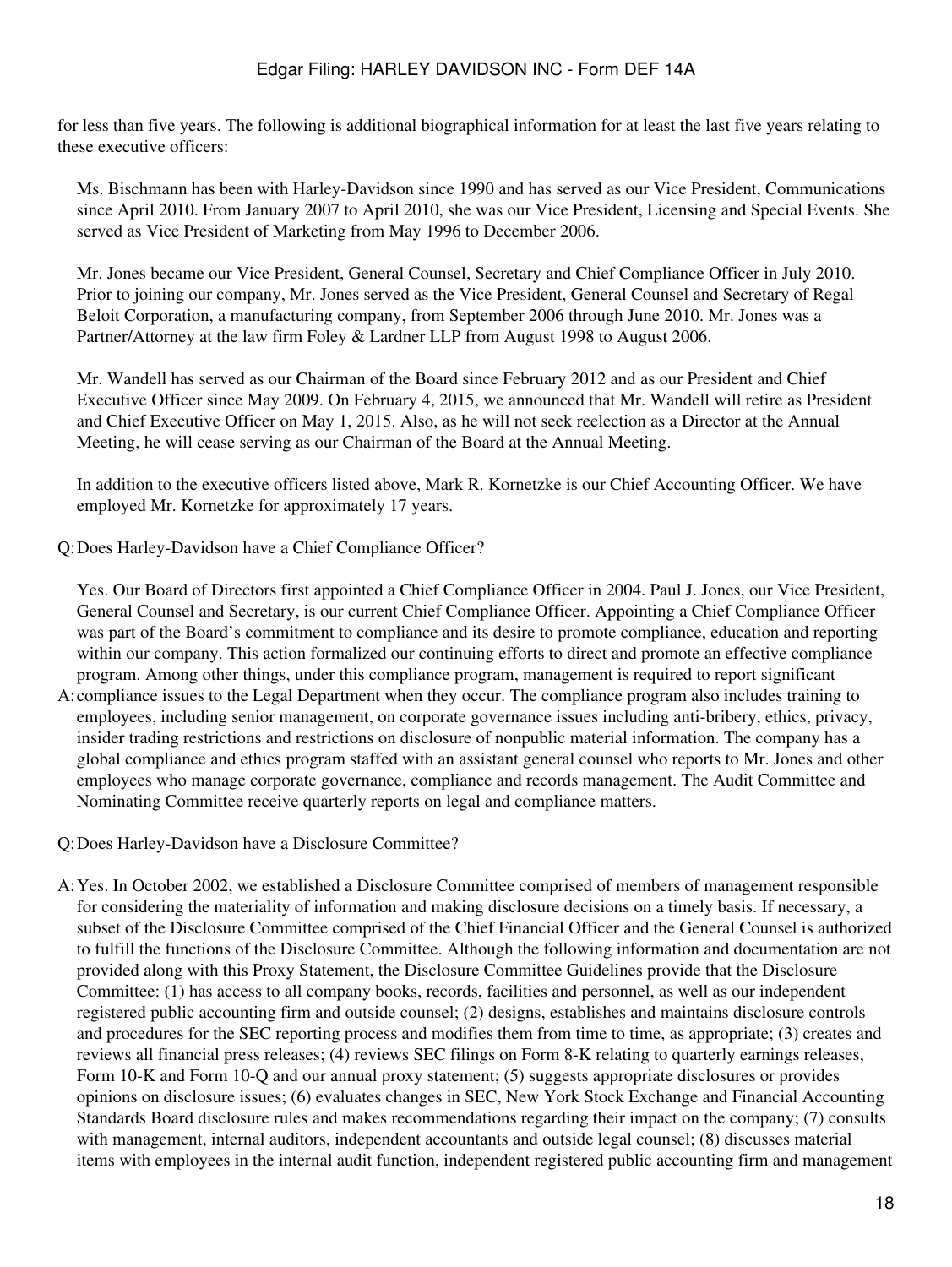to ensure appropriate disclosure; (9) arranges for necessary training to ensure effective implementation of the disclosure controls and procedures; and (10) annually reviews and reassesses the performance of the Disclosure Committee and these guidelines.

Q: Does Harley-Davidson have a Policy for Communicating Non-Public Material Information?

A: public, the investment community and third party business contacts. The Policy for Managing Disclosure of Yes. We adopted the Policy for Managing Disclosure of Non-Public Material Information in November 2001, and it was last amended in January 2012. The policy describes the procedures relating to communication with the Non-Public Material Information can be found on the Corporate Governance page of our website at http://www.harley-davidson.com.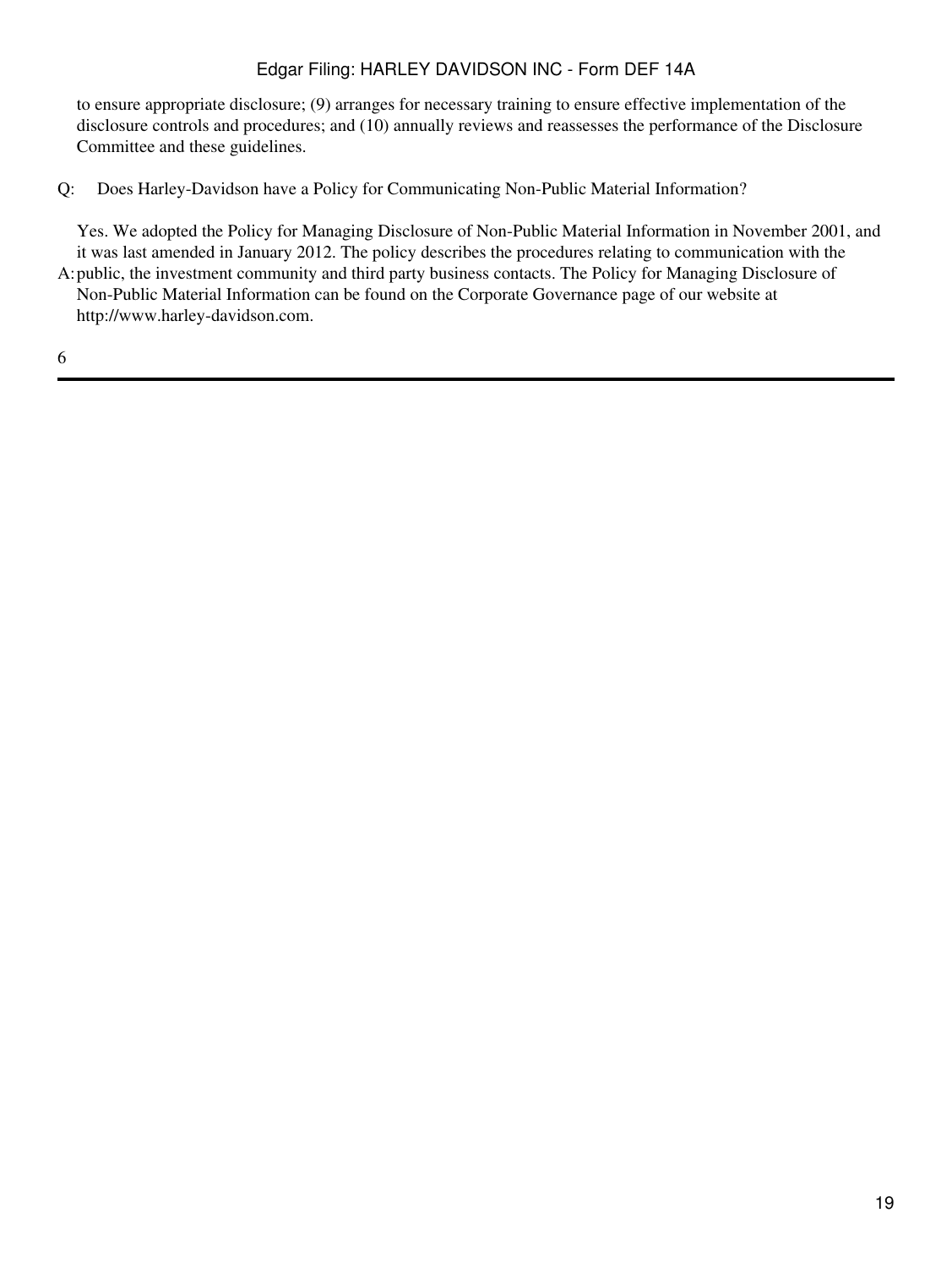Q:Does Harley-Davidson have an Internal Audit Department?

A: provides that the head of the internal audit function is accountable to the Board of Directors and the Audit<br>A: Committee and that the Audit Committee health ultimate outhority and recognosibility to engaint ratein as Yes. In August 2003, we established an internal audit function. The head of the internal audit function reports directly to both the Audit Committee and our Chief Financial Officer. The Audit Committee Charter specifically Committee and that the Audit Committee has the ultimate authority and responsibility to appoint, retain, evaluate and replace the head of the internal audit function. For more information on the internal audit function, please see the "Audit Committee Report."

Q:Where Can I Find Corporate Governance Materials for Harley-Davidson?

A: and Engagement 2012-2014 and the Clawback Policy. We are not including the information available through our<br>A: website as a next of this Prayy Statement. As a shareholder, you are request pence agrics of the documents The Corporate Governance page of our website at http://www.harley-davidson.com contains our Corporate Governance Policy, our Conflict of Interest Process for Directors, Executive Officers and Other Employees, our Code of Business Conduct, our Financial Code of Ethics, our Policy for Managing Disclosure of Non-Public Material Information, the charters for the Audit Committee, Nominating and Corporate Governance Committee, Human Resources Committee and Sustainability Committee, our By-laws, a list of the Board of Directors, our Statement on Conflict Minerals, California Transparency in Supply Chain Act Disclosure, Political Contributions website as a part of this Proxy Statement. As a shareholder, you can request paper copies of the documents found on the Corporate Governance page of our website at any time by contacting our Investor Relations Department by: (a) mail at Harley-Davidson, Inc., Attention: Investor Relations, 3700 West Juneau Avenue, P.O. Box 653, Milwaukee, Wisconsin 53201-0653, (b) telephone at 877-HDSTOCK (toll-free) or (c) email at investor.relations@harley-davidson.com. If you access documents electronically, you should understand that there might be costs to access materials electronically that you must bear, such as usage charges from Internet access providers and telephone companies.

Q: Does the Company have a Code of Business Conduct?

A: possible violations of the Code of Business Conduct by calling a third-party toll-free telephone number that is<br>A: qualible 24 hours a day and gave a day a weak via a third party vehicle aver the Internet on by writing The Board of Directors first adopted a Code of Business Conduct in 1992 and the Board amended and restated it in each of 2003 and 2012. Our Code of Business Conduct applies to all of our employees, including all executives and directors. Our Code of Business Conduct promotes honest and ethical conduct and provides guidance in handling various business situations. It is available worldwide to our employees in eleven languages on our intranet and on the Corporate Governance page of our website. Where allowed by law, employees may anonymously report

- available 24 hours a day and seven days a week, via a third-party website over the Internet or by writing to our General Counsel at the following address in care of our Secretary: Harley-Davidson, Inc., 3700 West Juneau Avenue, P.O. Box 653, Milwaukee, Wisconsin 53201-0653. Employees may also report possible violations to their supervisor, their local human resources department or the General Counsel and Chief Compliance Officer of Harley-Davidson, Inc. For more information, please see the "Nominating and Corporate Governance Committee Report."
- Q:Does the Company have a Financial Code of Ethics?

Employees in the finance and accounting areas, and in areas that provide support to the finance and accounting areas, sign the Financial Code of Ethics. Employees may report possible violations of the Financial Code of

A: Ethics via the Code of Business Conduct reporting line or directly to the Chairperson of the Audit Committee, in care of our Secretary: Harley-Davidson, Inc., 3700 West Juneau Avenue, P.O. Box 653, Milwaukee, Wisconsin 53201-0653. Employees may also report possible violations to their supervisor, their local human resources department or the General Counsel and Chief Compliance Officer of Harley-Davidson, Inc.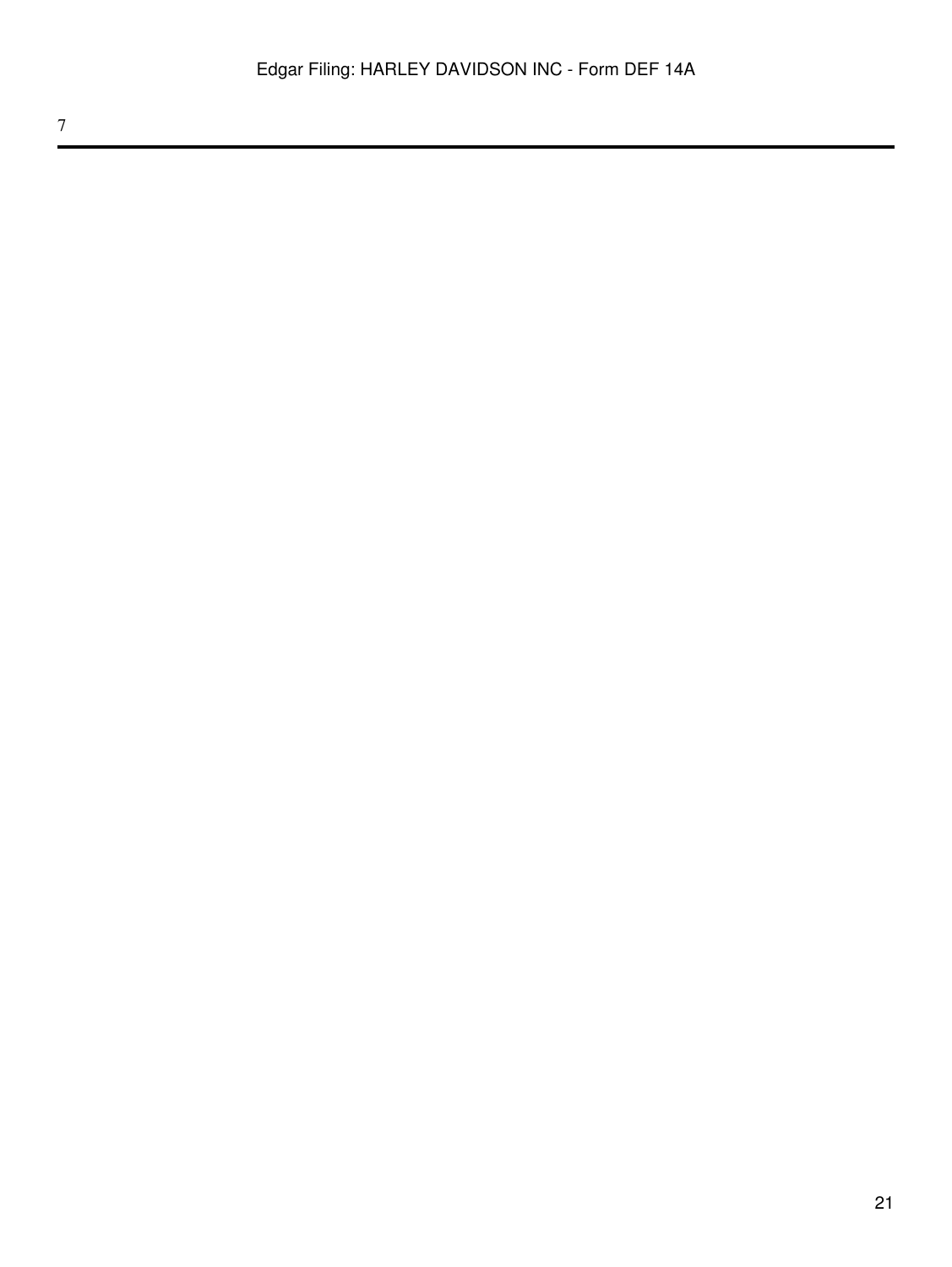Q:How May I Contact the Members of the Board of Directors?

A: will become our non-executive Chairman of the Board at the Annual Meeting assuming that shareholders reelect A:<br>A: him at the meeting (who is the context for these who wish to communicate with non-management directors), The Corporate Governance page of our website lists the current members of the Board of Directors. Shareholders and other parties interested in communicating with Richard I. Beattie, who is currently our Presiding Director and him at the meeting (who is the contact for those who wish to communicate with non-management directors), or any other director may do so by writing in care of our Secretary, 3700 West Juneau Avenue, P.O. Box 653, Milwaukee, Wisconsin 53201-0653. We open and forward all mail to the director or directors specified in the communication.

Q:Does the Company Have a Presiding Director?

We have a Presiding Director when the Chairman of the Board is not an independent Director. In April 2014, the Nominating and Corporate Governance Committee re-elected Richard I. Beattie as Presiding Director, a position he has held since February 2012. Mr. Beattie has been an outside director of Harley-Davidson since 1996. The primary roles of the Presiding Director are to assist the Chairman in managing the governance of the Board of Directors and to serve as a liaison between the Chairman and other directors. As Presiding Director, Mr. Beattie has the responsibility to: (1) preside at all meetings of the Board at which the Chairman is not present, including all executive sessions of the non-management and/or independent directors; (2) call meetings of the non-management

A: and/or independent directors; (3) provide input to the Chairman regarding the annual Board calendar and Board meeting dates, proposed agendas and schedules for Board meetings and the materials and information to be presented to the Board; and (4) serve as a contact for interested parties who wish to communicate with non-management directors. As Mr. Wandell will not seek reelection as a director at the Annual Meeting, he will cease serving as our Chairman of the Board at the Annual Meeting. Mr. Beattie will become our non-executive Chairman of the Board at the Annual Meeting assuming that shareholders reelect him as a director at the meeting. At that time, because the Chairman of the Board will be an independent director, we will not also have a Presiding Director.

Q:How May I Recommend a Candidate to serve on the Board of Directors?

A: To enable the committee to consider a shareholder recommendation in connection with the 2016 annual meeting of  $A$ : charabelders, we must receive the recommendation on or hefore November 17, 2015. Under "Nominating and Shareholders may recommend candidates for consideration by the Nominating and Corporate Governance Committee at any time by writing to the Chairperson of the committee in care of our Secretary at the above address. shareholders, we must receive the recommendation on or before November 17, 2015. Under "Nominating and Corporate Governance Committee," we discuss the criteria that the Nominating and Corporate Governance Committee considers for identifying and recommending new candidates to serve on the Board.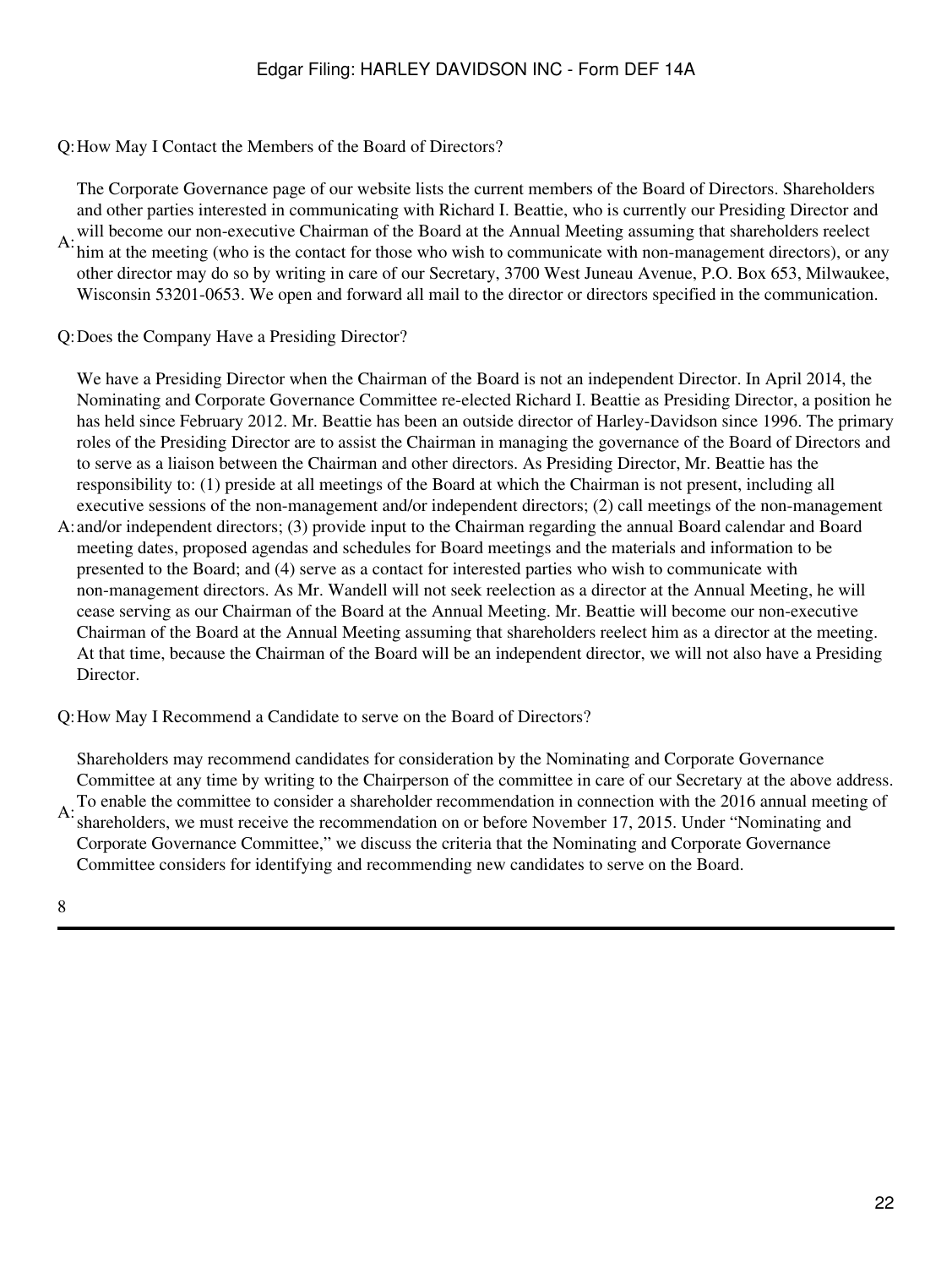#### <span id="page-22-0"></span>PROPOSALS TO BE VOTED ON

#### <span id="page-22-1"></span>PROPOSAL 1 ELECTION OF DIRECTORS

Our Restated Articles of Incorporation provide for a Board of Directors that has between six and fifteen members. The Board determines the size from time to time by the vote of a majority of the directors then in office. The entire Board is elected annually. The Board currently consists of thirteen members with terms that expire at the Annual Meeting. On February 4, 2015, the Board voted to increase its size from twelve to thirteen members and to elect Mr. Levatich as a new director to fill the vacancy resulting from this increase. However, two of our directors have advised us that they do not intend to stand for re-election at the Annual Meeting. Mr. Wandell is retiring as our President and Chief Executive Officer effective May 1, 2015 and communicated his related decision not to stand for re-election as a director. Barry K. Allen has also chosen not to stand for re-election after serving on the Board since 1992. Accordingly, the Board voted to decrease its size to eleven members effective at the Annual Meeting, and Shareholders will elect eleven directors at the Annual Meeting.

Our By-laws have a majority vote standard for the election of directors. Currently, the By-laws provide that a director nominee in an uncontested election who receives more "withheld" votes than "for" votes must tender his or her resignation to the Chairman of the Board. The Nominating and Corporate Governance Committee will promptly consider that resignation and will recommend to the Board whether to accept the tendered resignation or reject it. The Board will then act on that recommendation no later than 90 days following the date of the shareholders' meeting at which the election occurred. However, the Board may determine to extend such 90-day period by an additional period of up to 90 days if it determines that such an extension is in the best interests of the company and its shareholders. Within four days of the Board's decision, the company must disclose the decision in a Current Report on Form 8-K filed with the Securities and Exchange Commission that includes a full explanation of the process by which the decision was reached and, if applicable, the reasons for rejecting the resignation. These requirements do not apply in a contested election.

We have identified the eleven director nominees that the Board of Directors has nominated below. All eleven nominees have advised us that they will serve if elected.

The eleven nominees receiving the most votes will be elected to the Board, assuming a quorum is present at the Annual Meeting. Any shares not voted, whether due to abstentions or broker nonvotes, will not have an impact on the election of directors.

Unless you specify otherwise in your proxy, the persons you have appointed will vote your shares "FOR" the Board of Directors' nominees that we name below. If any nominee becomes unable to serve, the persons you have appointed may vote your shares for another person that the Board designates.

Below, we provide the following information for each nominee of the Board of Directors:

•name;

nge as of February 26, 2015;

•principal occupations for at least the past five years;

<sup>•</sup> during the past five years; and the names of any other public companies where the nominee or director currently serves as a director or has served

as a director for the company. the particular experience, qualifications, attributes or skills that led the Board to conclude that the person should serve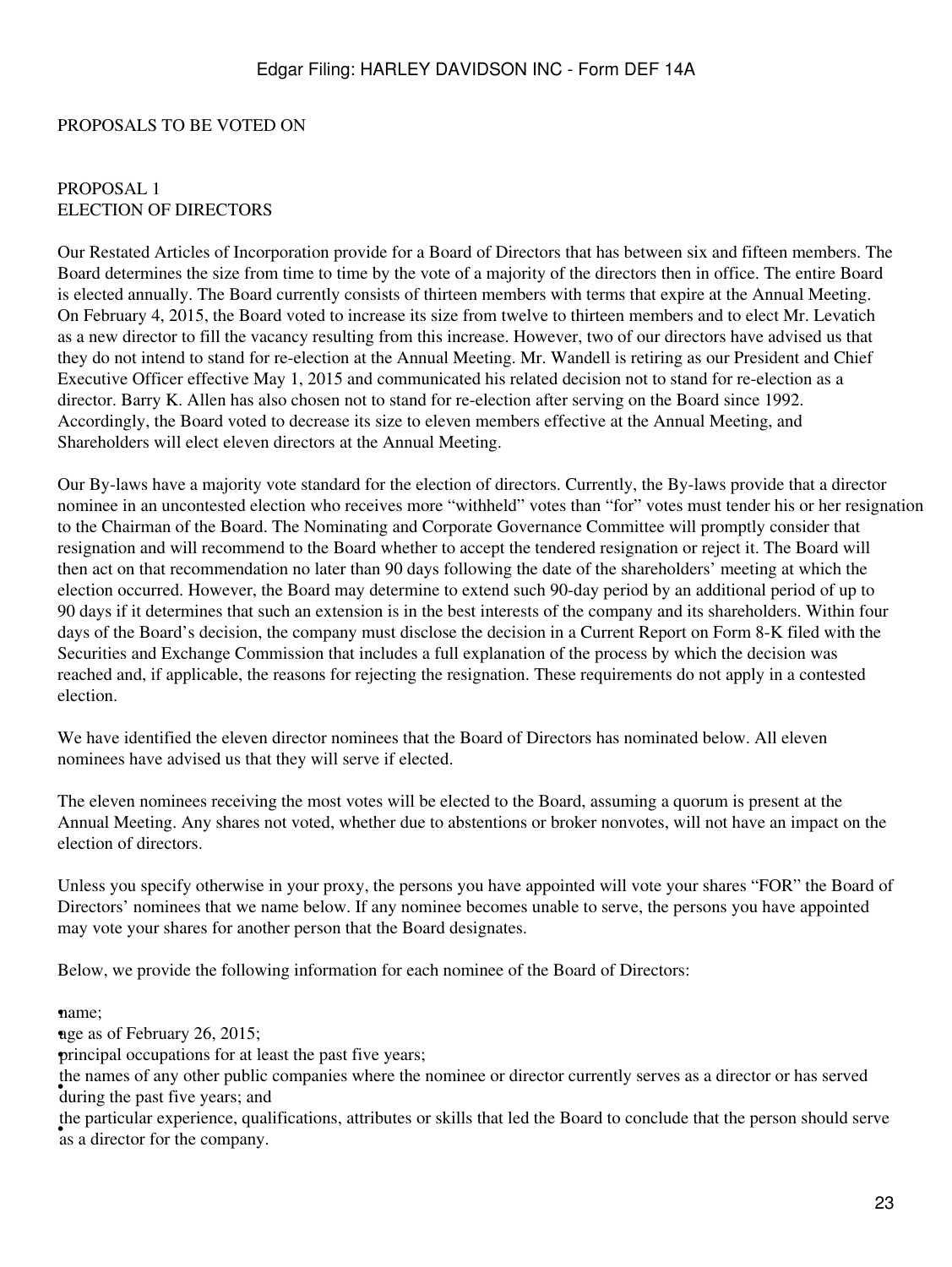Under our By-laws, no person may be elected as a director of the company after such person's 75th birthday, except as the Board may otherwise approve in advance of such election. The Board believes retaining a retirement policy for directors while allowing for discretion by the Board to make exceptions to the policy when it deems it to be in the best interests of the company is a prudent balance of succession planning for members of the Board and ensuring continuity in the leadership of the company. The Board's nominees for election at the Annual Meeting include Richard I. Beattie and George H. Conrades. Although Messrs. Beattie and Conrades have reached the director retirement age stated in our By-laws, the Board has exercised the right that the By-laws provide to approve their standing for re-election at the Annual Meeting.

THE BOARD OF DIRECTORS RECOMMENDS A VOTE "FOR" THE FOLLOWING ELEVEN NOMINEES OF THE BOARD OF DIRECTORS.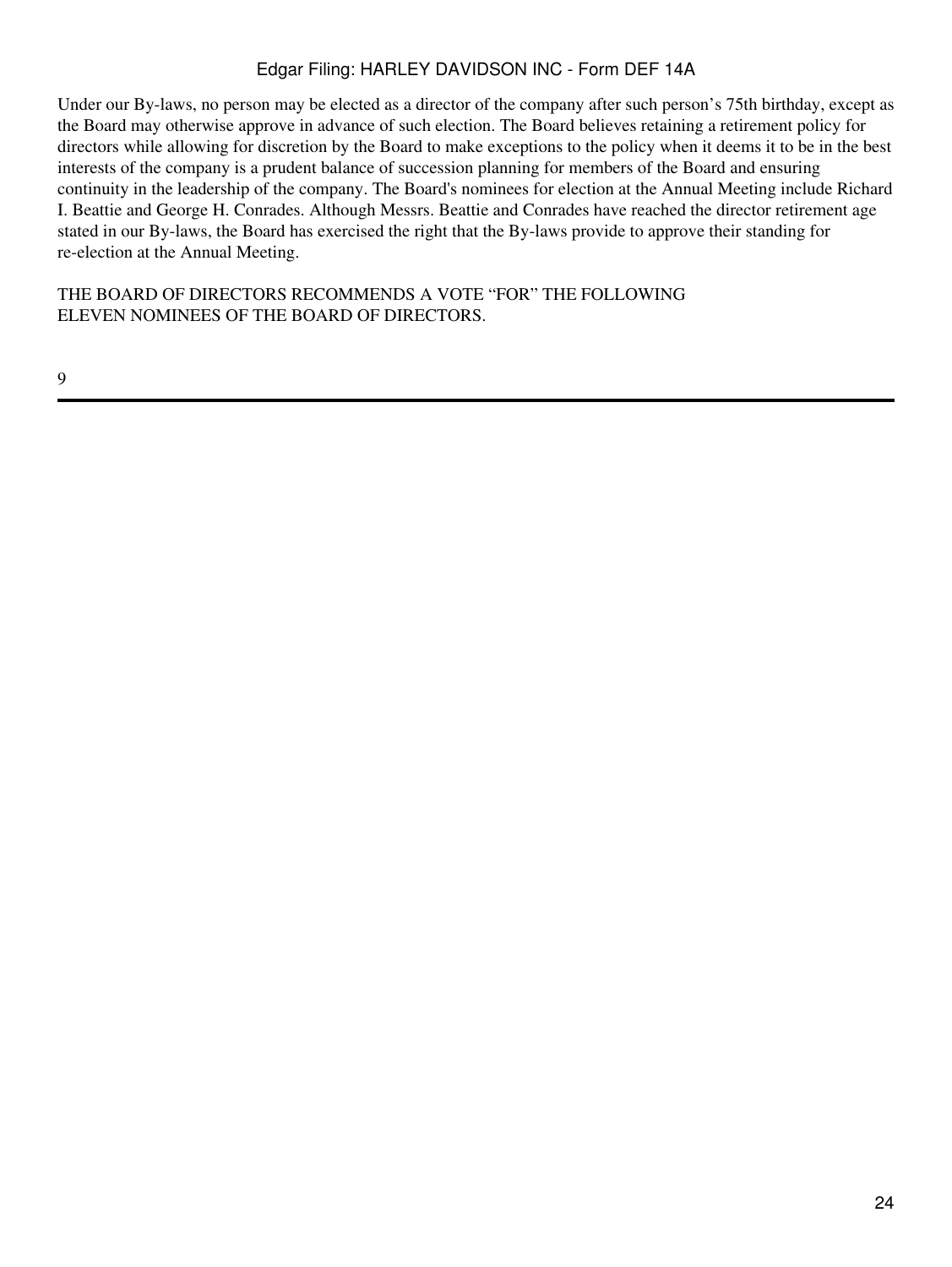#### Nominees of the Board of Directors

R. JOHN ANDERSON, 64 elected as a director since 2010.

Mr. Anderson served as the President and Chief Executive Officer of Levi Strauss & Co., a privately held company that designs and markets jeans, casual wear and related accessories, from 2006 to 2011. Mr. Anderson has wide-ranging expertise in international business matters, merchandising, marketing and operations. Among other leadership positions in his 30-year career with Levi Strauss & Co., he served as President of the Company's Asia Pacific Division; President of its Global Sourcing Organization; President of Levi Strauss Canada and Latin America; interim President of Levi Strauss Europe; and Vice President of Merchandising and Product Development for the U.S. Mr. Anderson's decades of service with Levi Strauss & Co., a business that develops and markets consumer products and apparel, is extremely helpful to the Board in light of the nature of our businesses.

RICHARD I. BEATTIE, 75, has been a director since 1996.

Mr. Beattie is currently Senior Chairman of Simpson Thacher & Bartlett LLP, a law firm. Mr. Beattie had served as Chairman of that law firm from 2004 to December 31, 2012. Mr. Beattie has been a partner of Simpson Thacher & Bartlett LLP since 1977 and had served as Chairman of the Executive Committee of that firm from 1991 to 2004. Mr. Beattie holds a juris doctor from the University of Pennsylvania Law School and is an expert in corporate transactions and corporate governance issues, serving as counsel to numerous boards and non-management directors. Mr. Beattie also has a distinguished record of public service, including serving as General Counsel of the Department of Health, Education and Welfare during President Carter's administration and as a Senior Advisor to the Secretary of State for Reorganization Issues in 1997 during President Clinton's administration. From 1995 to 1997, Mr. Beattie served as President Clinton's Emissary for Cyprus. Mr. Beattie is also a director of Evercore Partners Inc. and Heidrick & Struggles International, Inc. Mr. Beattie is our Presiding Director (since February 2012) and is the Chair of our Board's Nominating and Corporate Governance Committee. If shareholders reelect him at the Annual Meeting, then he will become our non-executive Chairman of the Board in light of Mr. Wandell's decision not to stand for re-election as a director at the Annual Meeting. His experience advising companies on corporate transactions and corporate governance issues makes him an extremely valuable member of the Board. Mr. Beattie's service on other boards of directors enables him to provide insight into broader markets and corporate governance trends affecting public companies.

MICHAEL J. CAVE, 54, has been a director since December 2012.

Mr. Cave served as a Senior Vice President of The Boeing Company, the world's leading aerospace company and the largest manufacturer of commercial jetliners and military aircraft from 2010 to 2014. He also served as President of Boeing Capital Corp., a wholly owned Boeing subsidiary that is primarily responsible for arranging, structuring and providing financing for Boeing's commercial airplane and space and defense products from 2010 to 2014. Mr. Cave had served as Senior Vice President of Business Development and Strategy for Boeing, as Senior Vice President/Chief Financial Officer of Boeing Commercial Airplanes and as Vice President, Finance for Boeing Information, Space & Defense Systems from 1998 through 2010. Prior to 1998, Mr. Cave held a variety of other assignments across Boeing's defense and commercial businesses. He was named one of the 100 Most Important Hispanics in Technology and Business for 2006 by Hispanic Engineer and Information Technology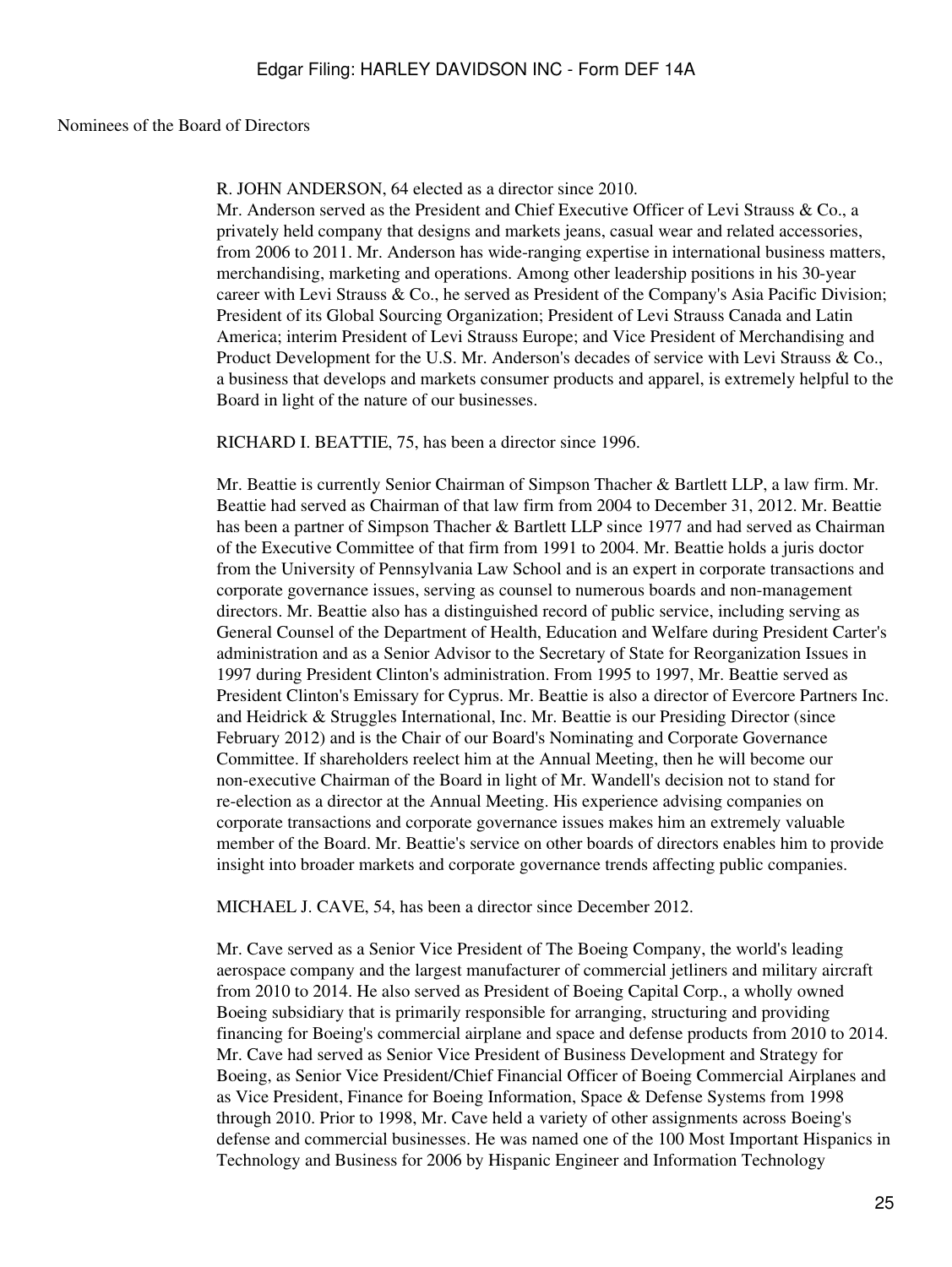magazine. Mr. Cave is the Chair of our Board's Human Resources Committee. He also serves as a director of AirCastle Ltd. and Ball Corporation and served as a director of Boeing Capital Corp. from 2010 to 2014. Mr. Cave was recommended as a director candidate by a third-party search firm. He holds a bachelor's degree in engineering from Purdue University. Mr. Cave's skills, expertise and experience in engineering and financial services make him an extremely valuable member of the Board.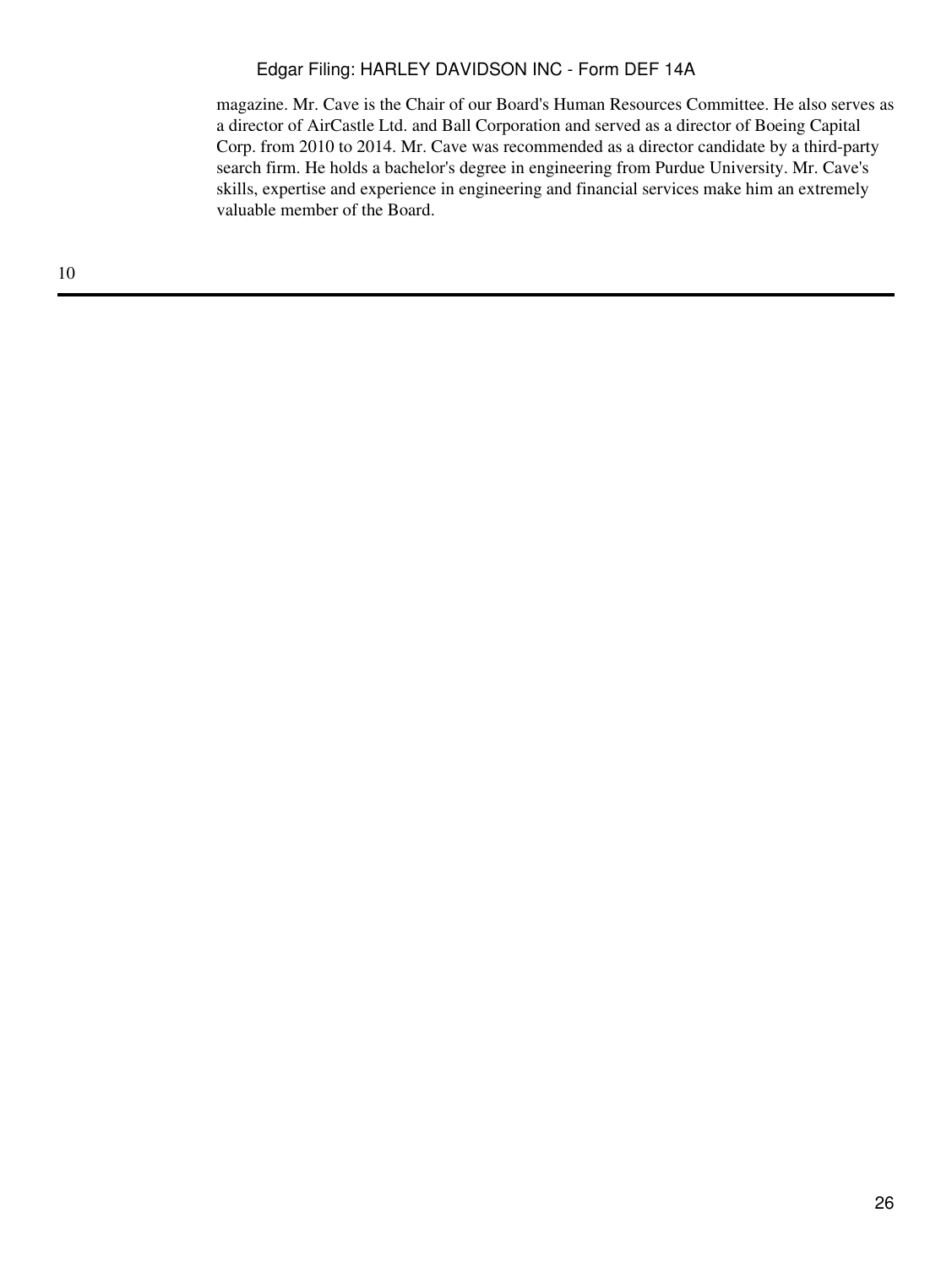GEORGE H. CONRADES, 76, has been a director since 2002.

Mr. Conrades is Chairman of Akamai Technologies, Inc., a provider of secure, outsourced e-business infrastructure services, a position he has held since 2005. Mr. Conrades served as Chairman and Chief Executive Officer of Akamai from 1999 to 2005. Since 1998, Mr. Conrades also serves as Venture Partner Emeritus with Polaris Partners, an early stage investment company. Mr. Conrades previously served as Executive Vice President of GTE Corporation, a telecommunications company, and President of GTE Internetworking, Inc., an Internet communications company, from 1997 to 1998, following that firm's acquisition of BBN Corporation, a technological research and development company, of which Mr. Conrades was Chief Executive Officer. Prior to that time and for 31 years, Mr. Conrades was employed by International Business Machines Corporation, an information technology company. Mr. Conrades holds a master's degree of business administration from the University of Chicago Graduate School of Business and has expertise in international business matters and operations, particularly in the technology and telecommunications area. He is currently a director of Akamai Technologies, Inc., Oracle Corporation and Ironwood Pharmaceuticals, Inc. Mr. Conrades has decades of technology leadership and sales experience. He brings vital strategic, operating and leadership expertise to the Board. Further, his service on other boards of directors enables him to provide insight into broader markets and corporate governance trends affecting public companies.

DONALD A. JAMES, 71, has been a director since 1991.

Mr. James is a co-founder and a majority owner and, since 2002, has served as Chairman and Chief Executive Officer of Fred Deeley Imports Ltd., doing business as Deeley Harley-Davidson Canada ("Deeley Imports"), the largest independent motorcycle distributorship in Canada and the exclusive distributor of our motorcycles in Canada. He served as Vice Chairman and Chief Executive Officer of Deeley Imports from 1973 to 2002. Mr. James has expertise in the motorcycle industry and international distribution. Mr. James resides in Canada. His international motorcycle distribution experience and his long-term relationship with Harley-Davidson allow him to provide the Board with valuable recommendations and insight.

MATTHEW S. LEVATICH, 50, has been a director since February 4, 2015.

On February 4, 2015, Mr. Levatich was elected to the Board through Board action. Mr. Levatich joined Harley-Davidson in 1994 and has served as President and Chief Operating Officer of HDMC since 2009. Mr. Levatich previously served as President and Managing Director of MV Augusta, a former subsidiary of Harley-Davidson, from 2008 to 2009, General Manager of Parts and Accessories and Custom Vehicle Operations from 2007 to 2008, and Vice President of Materials Management from 2003 to 2007. Mr. Levatich holds an undergraduate degree in mechanical engineering from Rensselaer Polytechnic Institute. He received his graduate degree in engineering management and MBA in marketing, finance and organizational behavior from Northwestern University. Mr. Levatich also serves on the board of directors of Emerson Electric Co. Mr. Levatich's years of experience within our organization and in the motorcycle manufacturing industry provide the Board with a deep familiarity and a wealth of knowledge to utilize in decision-marking with respect to all facets of the company.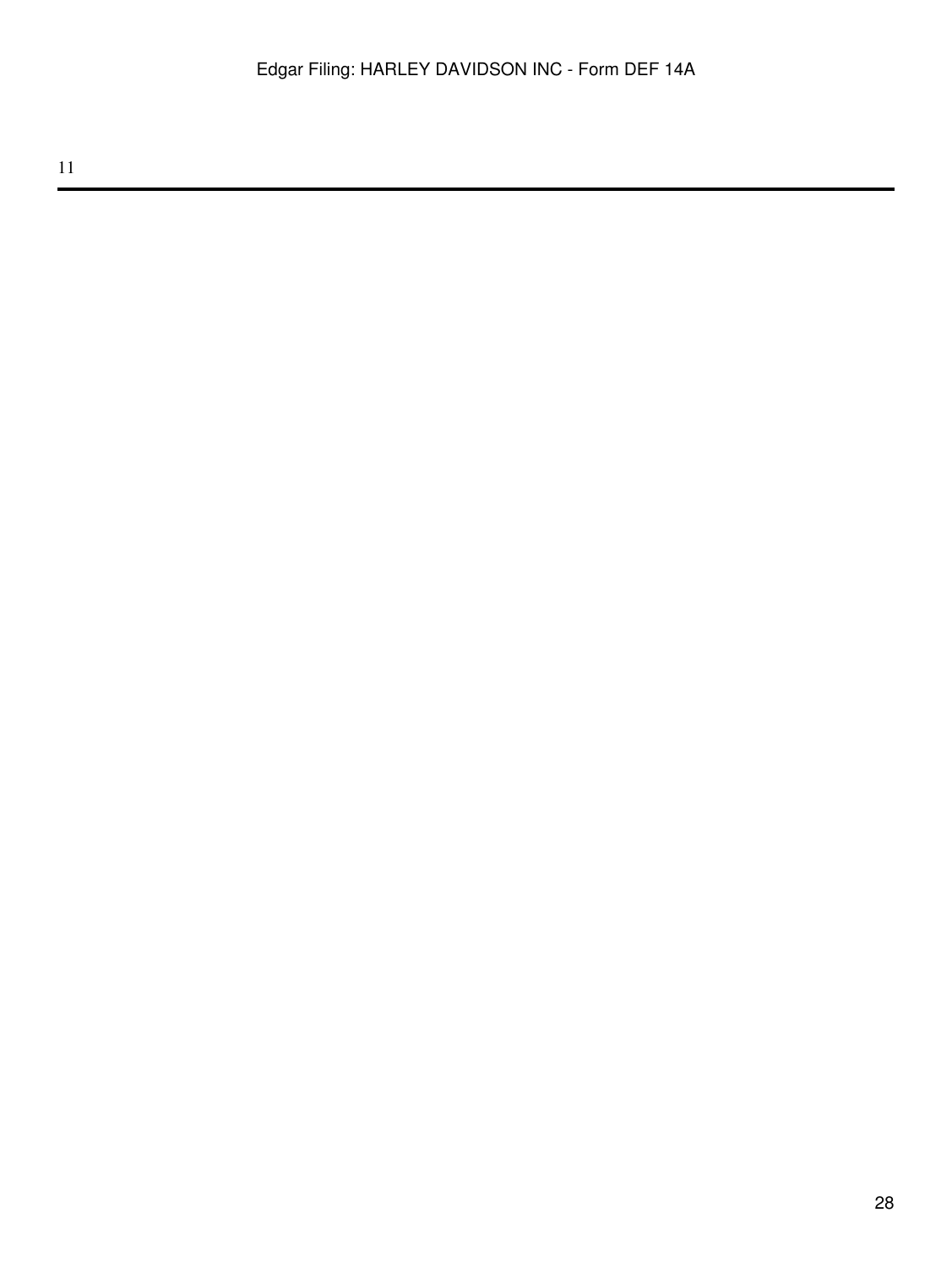SARA L. LEVINSON, 64, has been a director since 1996.

Ms. Levinson has been the Co-founder and a director of Kandu, a startup company at the intersection of kids and technology, since April 2013. She had served as the Non-Executive Chairman of ClubMom, Inc., an internet-based consumer relationship company, a position she held from 2002 to 2008. She previously served as Chairman and Chief Executive Officer of ClubMom, Inc. from 2000 to 2002. Ms. Levinson previously served as President of the Women's Group of Rodale, Inc., the world's leading publisher of information on healthy, active lifestyles, a position she held from 2002 to 2005. Ms. Levinson was President of NFL Properties, Inc., a trademark licensing company for the National Football League, from 1994 to 2000. Prior to that time, Ms. Levinson served as President and Business Director of MTV: Music Television, a cable television network. Ms. Levinson holds a master's degree of business administration from Columbia University and has expertise in marketing and licensing. She is also a director of Macy's, Inc. Ms. Levinson's experience as an executive of a trademark licensing company and as a director of a retail merchandising company allow her to bring insightful guidance to the Board regarding our company and the industry in which it operates. Her service on another board of directors enables her to provide insight into broader markets and corporate governance trends affecting public companies.

N. THOMAS LINEBARGER, 52, has been a director since 2008.

Mr. Linebarger is Chairman and Chief Executive Officer of Cummins Inc., which designs, manufactures, distributes and services diesel and natural gas engines, electric power generation systems and engine-related component products, a position he has held since 2012. Mr. Linebarger had served as President and Chief Operating Officer of Cummins from 2008 to 2012. Mr. Linebarger served as Executive Vice President of Cummins and President of Cummins Power Generation from 2005 to 2008, as Cummins' Vice President and President of Cummins Power Generation from 2003 to 2005 and as Cummins' Chief Financial Officer from 2000 to 2003. Mr. Linebarger has a master's degree of business administration from the Stanford Graduate School of Business and a master's degree of manufacturing systems engineering from Stanford University. He has expertise in finance, engineering, international business matters and operations. Mr. Linebarger is also a director of Cummins Inc. He was a director of Pactiv Corporation from 2005 to 2010 (when it was acquired by Reynolds Group Holdings). Mr. Linebarger's background, experience and expertise in finance, engineering, international business matters and operations are extremely valuable to the Board. His service on other boards of directors enables him to provide insight into broader markets and corporate governance trends affecting public companies.

GEORGE L. MILES, JR., 73, has been a director since 2002.

.

Mr. Miles is the Chairman Emeritus of Chester Engineers, Inc., a provider of water and wastewater engineering solutions, a position he has held since 2012. Mr. Miles previously served as Executive Chair of Chester Engineers, Inc. from 2010 until 2012, and he has served on the board of directors of Chester Engineers, Inc. since 2004. He was the President and Chief Executive Officer of WQED Multimedia, the public broadcaster for southwestern Pennsylvania, from 1994 until 2010. Mr. Miles is also a certified public accountant who at the beginning of his career worked for over eight years with Touche Ross & Company, an accounting firm, and six years as an auditor for the federal government. Mr. Miles holds a master's degree of business administration from Fairleigh Dickinson University and has expertise in accounting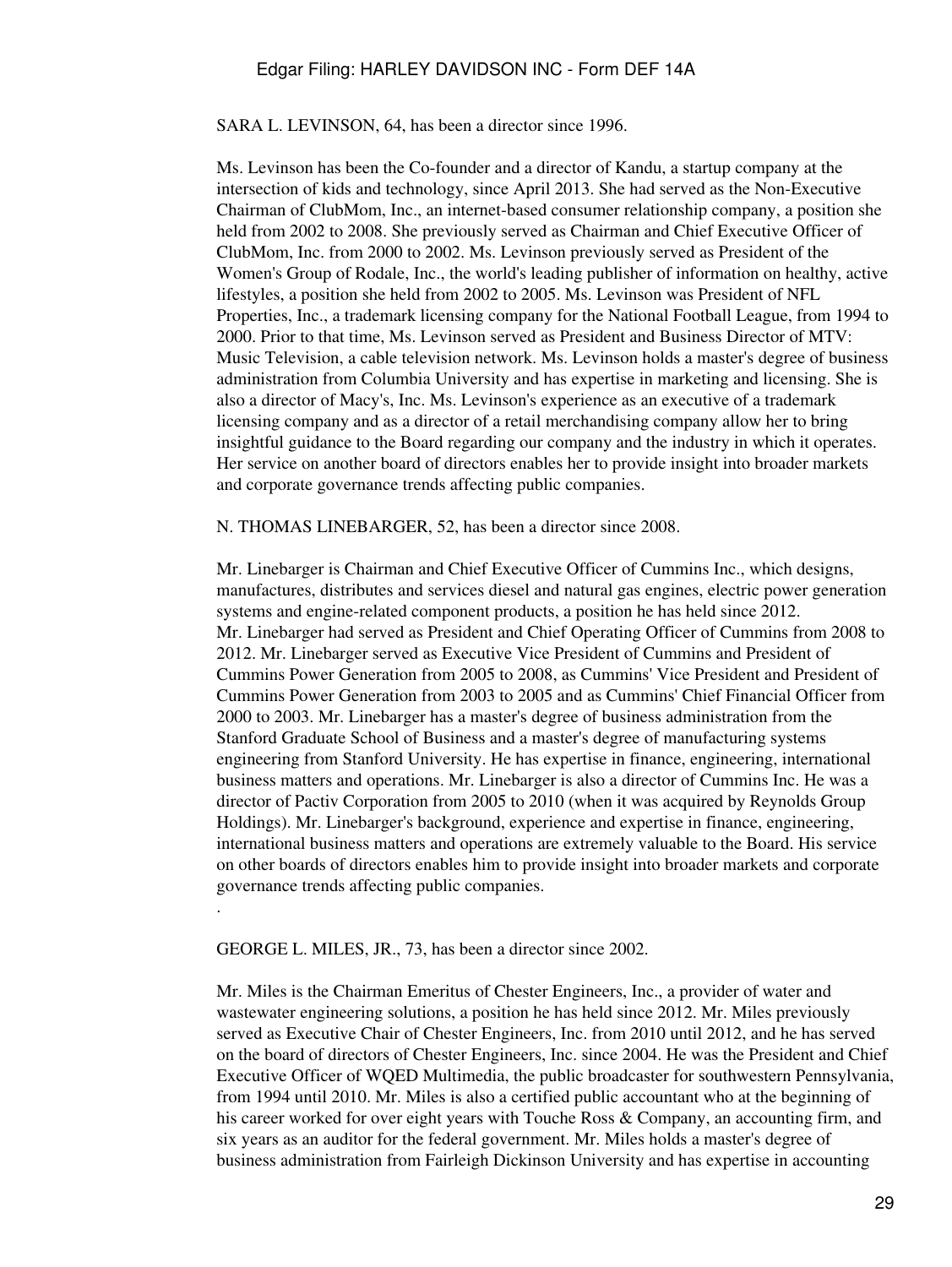and finance. He is also a director of American International Group, Inc., EQT Corporation, and HFF, Inc. Mr. Miles also served as director of WESCO International, Inc. from 2000 to 2014. His skills, expertise and experience in accounting and finance make him an extremely valuable member of the Board. Mr. Miles' service on other boards of directors enables him to provide insight into broader markets and corporate governance trends affecting public companies.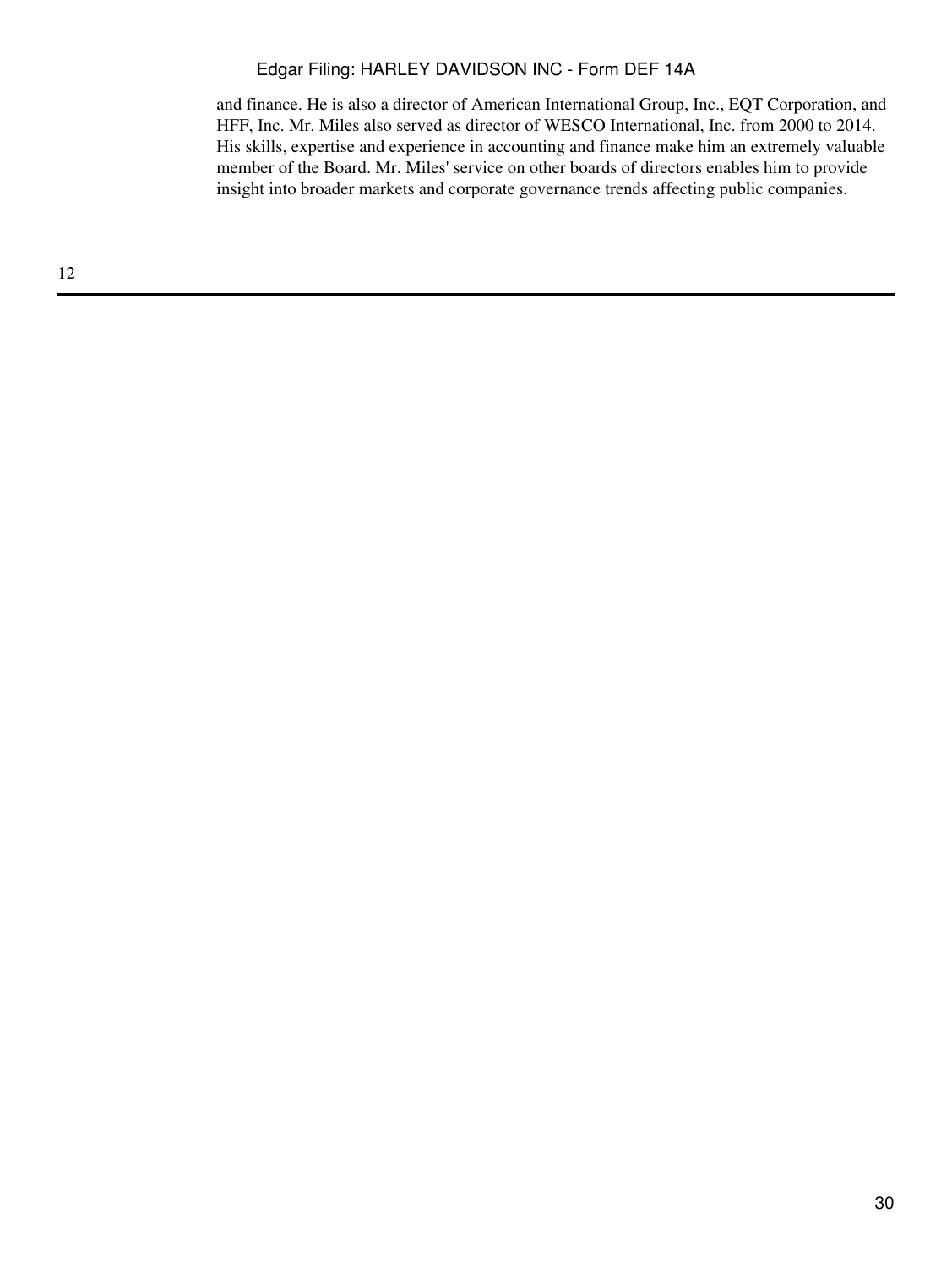JAMES A. NORLING, 73, has been a director since 1993.

Mr. Norling has served as the Chairman of the Board of STATS ChiPAC, Ltd., a semiconductor manufacturing company, since April 2013. He served as the Executive Chairman of the Board of Directors of GlobalFoundries Inc., a semiconductor manufacturing company, from February 2011 through December 2013. He served as the Chairman of the Board of Chartered Semiconductor Manufacturing, a semiconductor manufacturer, from 2002 until the company was acquired by Advanced Technology Investment Corporation in 2009 and merged with GlobalFoundries Inc. in 2010. Mr. Norling also served as interim President and Chief Executive Officer of that company during 2002. In 2000, Mr. Norling retired as Executive Vice President of Motorola, Inc., a manufacturer of electronics, and as President, Personal Communications Sector of Motorola, Inc., positions that he held since 1999. He served as Executive Vice President, Deputy to Chief Executive Officer and President, Europe, Middle East and Africa for Motorola, Inc. from 1998 to 1999, and as President and General Manager, Messaging, Information and Media Sector for Motorola, Inc. from 1997 to 1998. Mr. Norling has expertise in engineering, international business matters and operations and finance. He is the Chair of our Board's Audit Committee. His expertise in engineering, finance, international business matters and operations makes him an extremely valuable resource to the Board.

#### JOCHEN ZEITZ, 51, has been a director since 2007.

Jochen Zeitz is currently director of Kering and Chairman of the Kering board's sustainable development committee. Kering (formerly known as PPR until its name changed to Kering in June 2013) is a world leader in apparel and accessories, which develops an ensemble of powerful brands. He served as PPR's CEO of the Sport & Lifestyle division and Chief Sustainability Officer from 2010 until October 2012 and as a Member of the PPR Executive Committee from 2007 until October 2012. Additionally, he served as Chairman of the Administrative Board of PUMA SE which develops and markets a broad range of sport and lifestyle products including footwear, apparel and accessories, from 2011 through November 2012. He also formerly served as Chairman and Chief Executive Officer of PUMA AG, from 1993 to 2011. Mr. Zeitz began his professional career with Colgate-Palmolive in New York and Hamburg, Germany prior to joining PUMA in 1990, where he also served as Chief Financial Officer from 1993 to 2005. In April 2010, Mr. Zeitz launched PUMA's ambitious long-term sustainability program, and in May 2011, he was the first to develop and announce an Environmental Profit & Loss Account (E P&L) that puts a monetary value to a business' use of ecosystem services across the entire supply chain. In October 2010, soon after Zeitz was appointed Chief Sustainability Officer at PPR, he launched PPR HOME, a new and holistic sustainability initiative across the global brand portfolio of the Group. In 2008, he founded the not-for-profit company, Zeitz Foundation of Intercultural Ecosphere Safety. Mr. Zeitz attended the European Business School in Oestrich-Winkel, Germany, has an extensive accounting and finance background and has expertise in international business matters, sustainability and marketing. Mr. Zeitz resides in Europe and is the Chair of our Board's Sustainability Committee. His expertise in international business matters, in sustainability and in businesses that develop and market consumer products and apparel is extremely valuable in light of the nature of our businesses.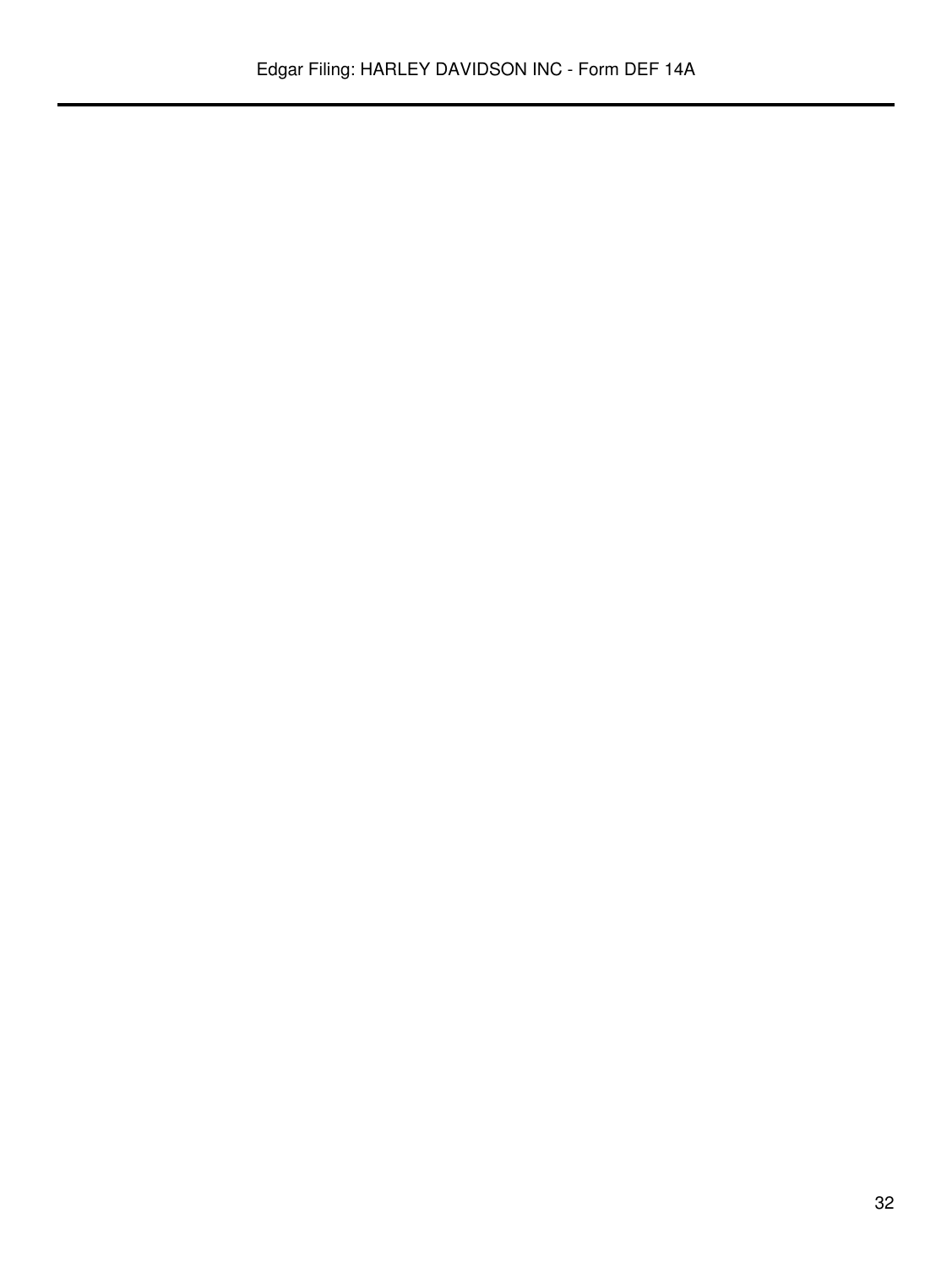#### PROPOSAL 2 APPROVE A PROPOSED AMENDMENT TO THE RESTATED ARTICLES OF INCORPORATION OF HARLEY-DAVIDSON, INC. TO ALLOW FOR A MAJORITY VOTING STANDARD FOR UNCONTESTED ELECTIONS OF DIRECTORS

The company is asking shareholders to approve a proposed amendment to the company's Restated Articles of Incorporation (the "Articles") to allow for a majority voting standard for uncontested elections of directors. The Board of Directors of the company has approved amendments to the company's By-laws that will implement a majority voting standard if shareholders approve the Articles amendment. Following is a supporting statement, a summary of the proposed Articles amendment and the text of the proposed Articles amendment. The summary is qualified in its entirety by reference to the full text of the proposed amendment. If shareholders approve the Articles amendment at this meeting, a majority voting standard will apply to uncontested elections of directors at future shareholders meetings of the company.

Supporting Statement and Summary. The Wisconsin Business Corporation Law requires that, unless otherwise provided in a company's articles of incorporation, directors are elected by a plurality of the votes cast by the shares entitled to vote at a meeting. In this context, "plurality" means that the nominees for election as directors with the largest number of votes are elected as directors up to the maximum number of directors to be chosen at the election, assuming a quorum is present. The Articles currently also provide for a plurality voting standard for elections of directors. As a result, implementing a majority voting standard for director nominees running in an uncontested election requires that the shareholders approve an amendment to the Articles after the Board of Directors has adopted that amendment. The proposed amendment to the Articles would allow the company's By-laws to provide for a majority voting standard, and the Board of Directors has approved amendments to the company's By-laws that will provide for a majority voting standard if shareholders approve the Articles amendment. Under the proposed majority voting standard, for an individual to be elected to the Board of Directors in an "uncontested election," the number of votes cast favoring the individual's election must exceed 50% of the number of votes cast with respect to the individual's election. Abstentions and broker non-votes would not be considered votes cast. In addition to votes against an individual, directions to withhold authority would be considered votes cast and would have the same effect as votes against an individual. An uncontested election would generally be defined as any election of directors in which the number of candidates for election as directors does not exceed the number of directors to be elected.

The majority voting provisions would not apply to vacancies on the Board of Directors (including a vacancy resulting from an increase in the number of directors) filled by a vote of the Board of Directors. In a contested election, a plurality voting standard would continue to apply.

Proposed Amendment of the Company's Restated Articles of Incorporation. At its February 4, 2015 meeting, the Board of Directors approved the adoption of a majority voting standard for uncontested elections of directors by replacing the last sentence of paragraph (B) of Article V of the Articles (the sentence that appears below with a strike through it) with the two sentences set forth below that are underlined. The effectiveness of the changes is subject to shareholder approval of the amendment:

At each meeting of shareholders for the election of directors at which a quorum is present, the persons receiving a plurality of the votes cast shall be elected directors.The By-laws of the Corporation may provide that, to the extent provided in such By-laws, an individual shall be elected a director of the Corporation by the shareholders if, and only if, the number of votes cast favoring that individual's election exceeds the number of votes cast opposing that individual's election at any meeting for the election of directors at which a quorum is present, subject to the terms and conditions set forth within such By-laws. For purposes of clarity, the provisions of the foregoing sentence do not apply to vacancies on the Board of Directors (including a vacancy resulting from an increase in the number of directors) filled by a vote of the Board of Directors.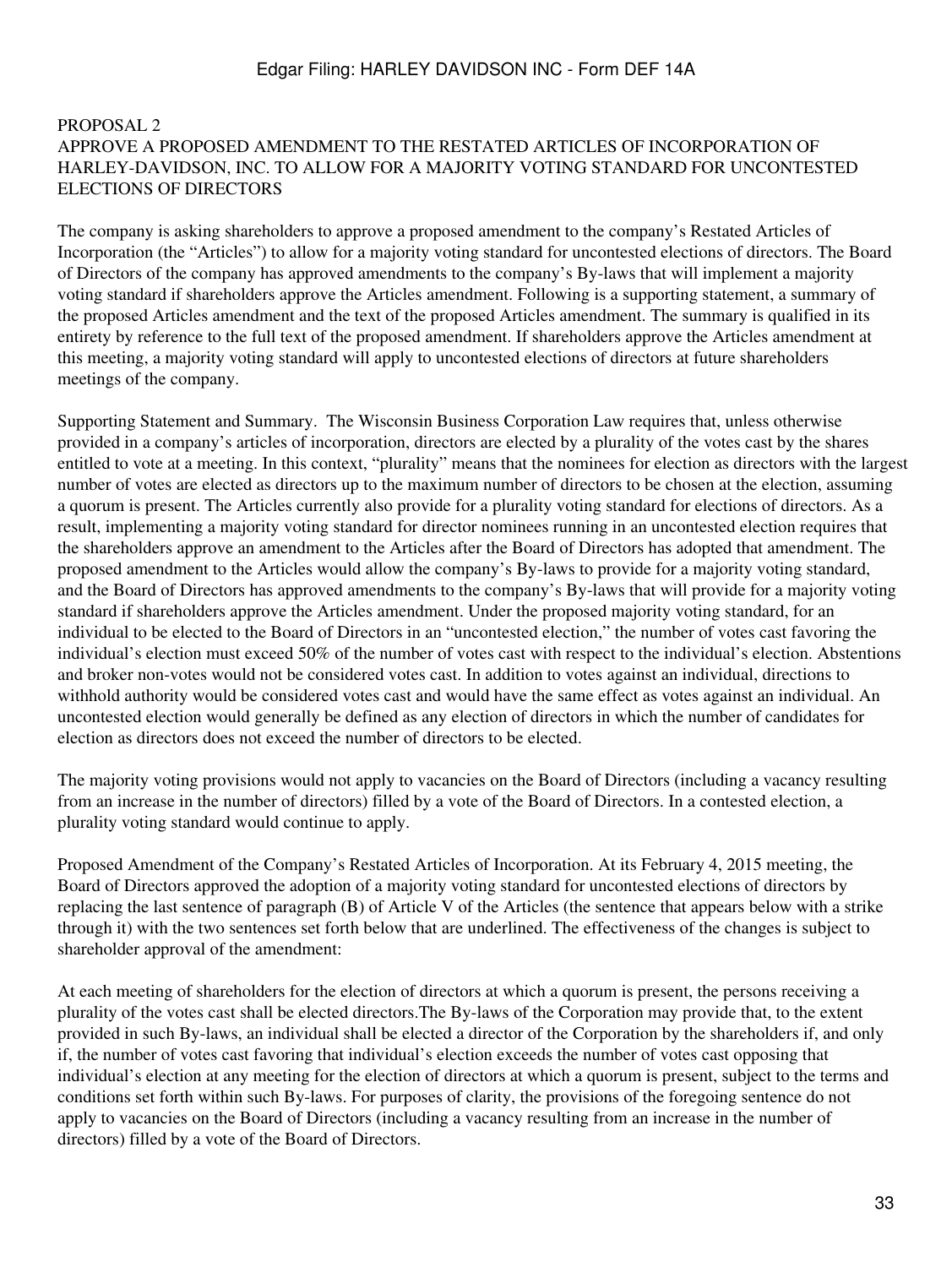Potential Amendments of the Company's By-laws. At the same meeting, the Board of Directors also approved amendments to the company's By-laws in connection with the Articles amendment to permit a change in the voting standard applicable to elections of directors. The effectiveness of these By-laws amendments is subject to shareholder approval of the proposed Articles amendment. The following is the language of Section 2.08 of the By-laws reflecting those amendments:

2.08 Required Vote For Directors.

(a) Except as set forth in this Section 2.08, a majority of the votes cast at any meeting of the shareholders for the election of directors at which a quorum is present shall elect directors. For purposes of this by-law, a "majority of the votes cast" means that the number of shares voted "for" a director's election exceeds 50% of the number of votes cast with respect to that director's election. Votes cast shall include votes "for" and "against" that director's election and direction to withhold authority in each case and exclude abstentions and broker nonvotes with respect to that director's election. In the event of a Contested Election, directors shall be elected by the vote of a plurality of the votes cast at any meeting for the election of directors at which a quorum is present. For purposes of this by-law, a "Contested Election" is an election of directors of the corporation as to which the Chairman of the Board determines that, at the Determination Date, the number of persons properly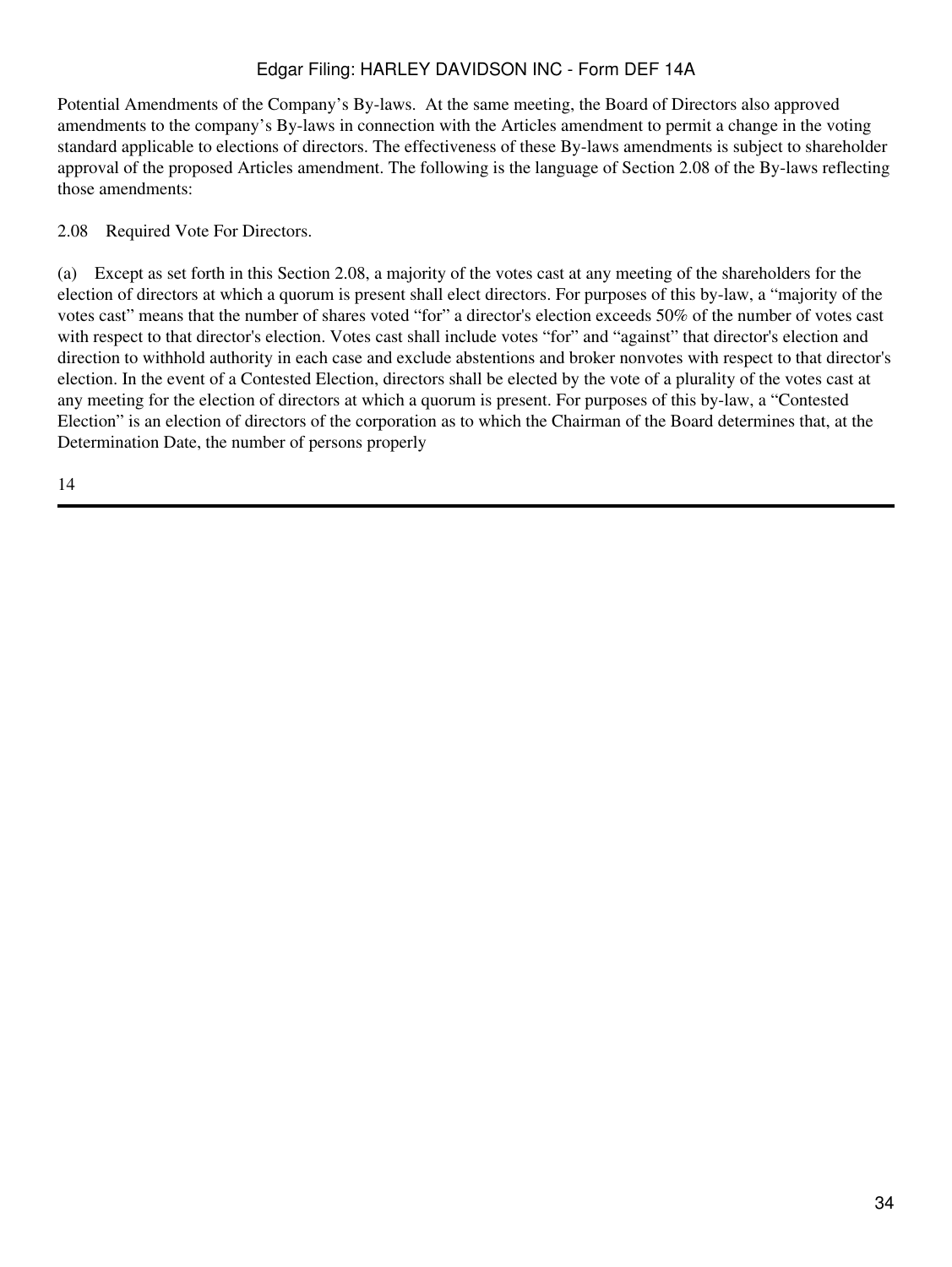<span id="page-34-0"></span>nominated to serve as directors exceeds the number of directors to be elected in such election. The "Determination Date" is (i) the day after the meeting of the Board of Directors at which the nominees for director of the Board of Directors for such election are approved, when such meeting occurs after the last day on which a shareholder may propose the nomination of a director for election in such election pursuant to the Restated Articles of Incorporation or these by-laws, or (ii) the day after the last day on which a shareholder may propose the nomination of a director for election in such election pursuant to the Restated Articles of Incorporation or these by-laws, when the last day for such a proposal occurs after the meeting of the Board of Directors at which the nominees for director of the Board of Directors for such election are approved, whichever of clause (i) or (ii) is applicable. This determination that an election is a Contested Election shall be determinative only as to the timeliness of a notice of nomination and not otherwise as to its validity. In all cases, once an election is determined to be a Contested Election, directors shall be elected by the vote of a plurality of the votes cast.

(b) If, in an election of directors that is not a Contested Election, neither an incumbent director nominated for election nor any successor to such incumbent is elected, such incumbent director shall promptly tender his or her resignation to the Chairman of the Board promptly following certification of the shareholder vote. Promptly after the Chairman of the Board receives such a resignation, the Nominating and Corporate Governance Committee will consider the resignation and recommend to the Board of Directors whether the Board of Directors should accept the tendered resignation or reject it. In considering whether to recommend that the Board of Directors accept or reject the tendered resignation, the Nominating and Corporate Governance Committee may consider all factors deemed relevant by the members of the Nominating and Corporate Governance Committee. The Board of Directors will act on the Nominating and Corporate Governance Committee's recommendation no later than 90 days following the date of the shareholders' meeting at which the election occurred. In considering the Nominating and Corporate Governance Committee's recommendation, the Board of Directors may consider the factors that the Nominating and Corporate Governance Committee considered to the extent communicated by the Nominating and Corporate Governance Committee and such additional information and factors the Board of Directors believes to be relevant. Following the Board of Directors' decision, the corporation will promptly publicly disclose in a Current Report on Form 8-K filed with or furnished to, as applicable, the Securities and Exchange Commission the Board of Directors' decision whether to accept the resignation as tendered, including an explanation of the process by which the decision was reached. Notwithstanding the foregoing, the Board of Directors may determine to extend such 90-day period by an additional period of up to 90 days if it determines that such an extension is in the best interests of the corporation and its shareholders. Any director who tenders a resignation pursuant to this provision will not participate in the Nominating and Corporate Governance Committee recommendation or the Board of Directors' consideration regarding whether or not to accept the tendered resignation. If a majority of the members of the Nominating and Corporate Governance Committee tender a resignation pursuant to this provision as a result of the same election, then the independent directors who are on the Board of Directors who were not required to submit a resignation will appoint a committee of the Board of Directors for the purpose of considering the tendered resignations, and such committee will recommend to the Board of Directors whether to accept or reject them. This committee may, but need not, consist of all of the independent directors who were not required to submit a resignation but will not include any director who was required to submit a resignation. If an incumbent director's resignation is not accepted by the Board of Directors, such director shall continue to serve until the next annual meeting and until his or her successor is duly elected, or his or her earlier resignation or removal.

(c) If a director's resignation is accepted by the Board of Directors pursuant to this Section 2.08, or if a nominee for director is not elected and the nominee is not an incumbent director whose term would otherwise have expired at the time of the election if a successor had been elected, then the Board of Directors may fill the resulting vacancy as provided under Wisconsin law and pursuant to Article VI(a)(iii) of the Restated Articles of Incorporation or may decrease the size of the Board of Directors pursuant to Article VI(a)(i) of the Restated Articles of Incorporation. Effectiveness of Proposed Amendment. If shareholders approve the proposal to amend the Articles, the Articles amendment will become effective upon the filing of articles of amendment of the Articles with the Wisconsin Department of Financial Institutions. The company would make that filing promptly after the Annual Meeting. As a result, the majority voting standard will apply to uncontested elections of directors at future shareholders meetings of the company.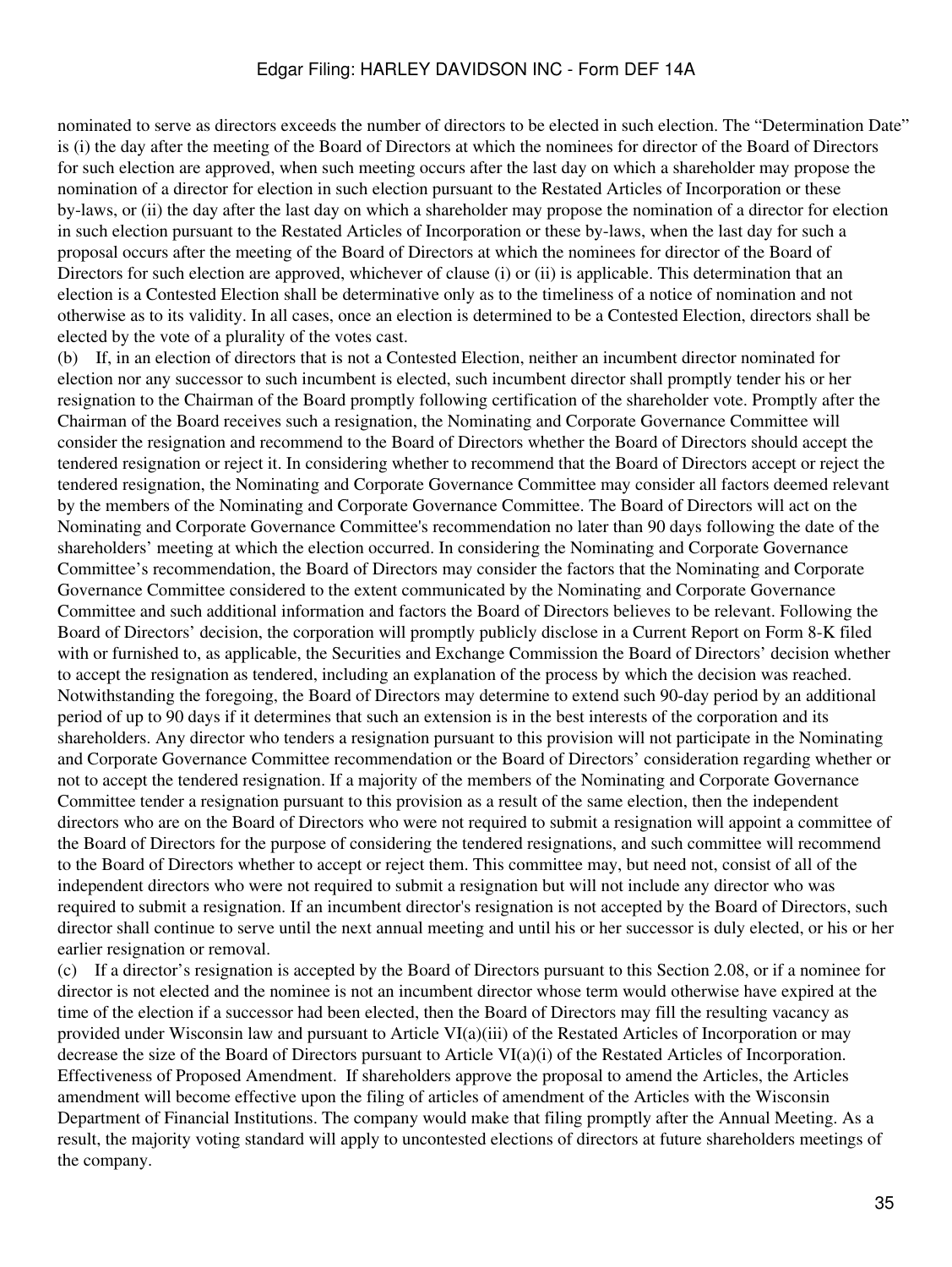If the proposal is not approved, no amendment will be made to the Articles. In addition, the amendments to the company's By-laws will not become effective, and the existing plurality voting standard will remain in place in all elections of directors.

Approval of Proposed Amendment. The votes cast "for" the Articles amendment must exceed the votes cast "against" the Articles amendment for approval of the Articles amendment, assuming that a quorum is present. For purposes of determining the vote regarding this proposal, abstentions and broker non-votes do not constitute a vote "for" or "against" the proposal and will be disregarded in the calculation of "votes cast." Proxies solicited by the Board will be voted "FOR" approval of the Articles amendment unless a shareholder specifies otherwise.

THE BOARD OF DIRECTORS RECOMMENDS THAT YOU VOTE "FOR" APPROVAL OF THE AMENDMENT TO THE COMPANY'S RESTATED ARTICLES OF INCORPORATION TO ALLOW FOR A MAJORITY VOTING STANDARD FOR UNCONTESTED ELECTIONS OF DIRECTORS.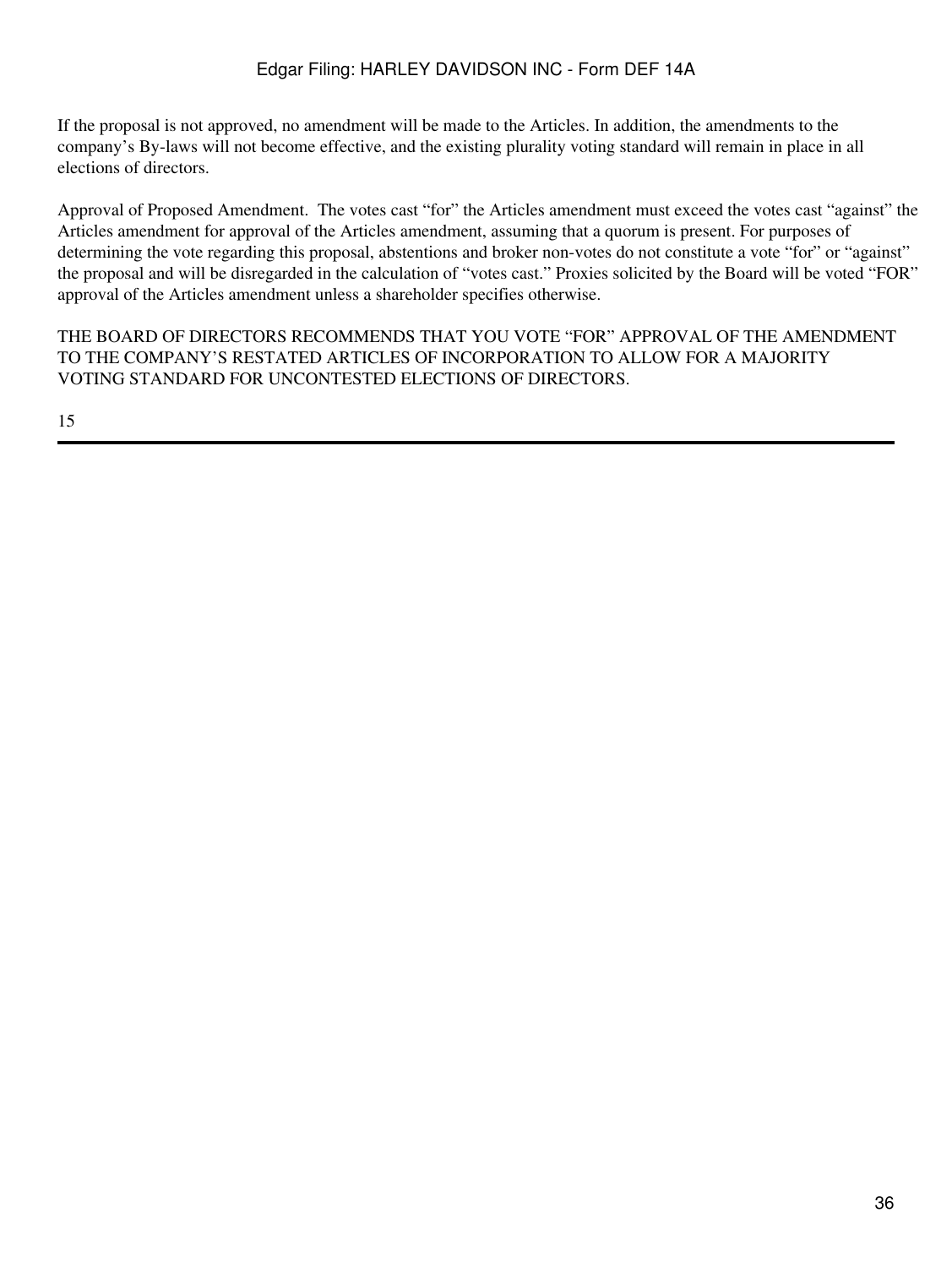### PROPOSAL 3 APPROVAL OF MATERIAL TERMS OF PERFORMANCE GOALS UNDER THE HARLEY-DAVIDSON, INC. EMPLOYEE INCENTIVE PLAN

We are seeking Shareholder approval of the material terms of the performance goals under the Harley-Davidson, Inc. Employee Incentive Plan so that compensation we pay under the Employee Incentive Plan may continue to constitute "qualified performance-based compensation" for purposes of Section 162(m) of the Internal Revenue Code ("Section  $162(m)$ ").

Section 162(m) prohibits us from taking a tax deduction for compensation in excess of \$1.0 million that we pay to our chief executive officer and our other named executive officers (excluding our chief financial officer) and that is not considered performance-based compensation under Section 162(m). Section 162(m) imposes no limit on the deductibility of performance-based compensation. One of the requirements for compensation to qualify as performance-based compensation under Section 162(m) is that shareholders must approve the material terms of the performance goals under which the compensation is to be paid, including (1) the employees eligible to receive compensation, (2) a description of the business criteria on which the performance goal is based and (3) the maximum amount of compensation that could be paid to any employee. To satisfy this requirement in the past, we obtained shareholder approval of the Employee Incentive Plan, most recently in 2010. However, Section 162(m) requires that the material terms of the performance goals be disclosed and reapproved by shareholders every five years. Accordingly, we are asking our shareholders to reapprove the material terms of the performance goals under the Employee Incentive Plan at the Annual Meeting.

Purpose of Plan. The company intends to continue to provide a total compensation opportunity for its employees that includes incentive compensation dependent upon continuously improving performance. The purpose of the Employee Incentive Plan is to provide a consistent framework to offer employees an increased financial incentive to contribute to the future success and prosperity of our company.

Currently, we use the Employee Incentive Plan to provide short-term incentive compensation to most employees and to provide cash-based long-term incentive awards to employees who receive those long-term awards. We pay short-term incentive compensation to senior executives under the Harley-Davidson, Inc. Short-Term Incentive Plan for Senior Executives, which shareholders approved in 2011, rather than under the Employee Incentive Plan.

Administration. The Human Resources Committee, or a successor committee to the Human Resources Committee, administers the Employee Incentive Plan. The Human Resources Committee may delegate its administrative authority to one or more company officers, other than with respect to awards that are subject to Section 162(m).

Eligible Employees. In general, all regular salaried and hourly employees of the company and of its affiliates that are designated by the Human Resources Committee are eligible to participate in the Employee Incentive Plan. Hourly employees at the company's assembly facility in York, Pennsylvania are not eligible to participate in the Employee Incentive Plan. Salaried employees who participate in a Sales Incentive Program in any year are not eligible to participate in the Employee Incentive Plan for such year. Accordingly, employees eligible to participate in the Market Incentive Program are eligible to participate in the Employee Incentive Plan in any year in which they are not participating in the Market Incentive Program. As of December 31, 2014, the number of eligible individuals was approximately 6,200. The Human Resources Committee selects, in its sole discretion, the eligible employee participants in the Employee Incentive Plan for a given performance period.

Award Description. Under the Employee Incentive Plan, the Human Resources Committee is required to fix target awards and performance criteria prior to the commencement of each performance period (or such later date as may be permitted under Section 162(m)). The Human Resources Committee will fix a target award for each participant at the same time that it selects the eligible employee participants in the Employee Incentive Plan. A participant's target award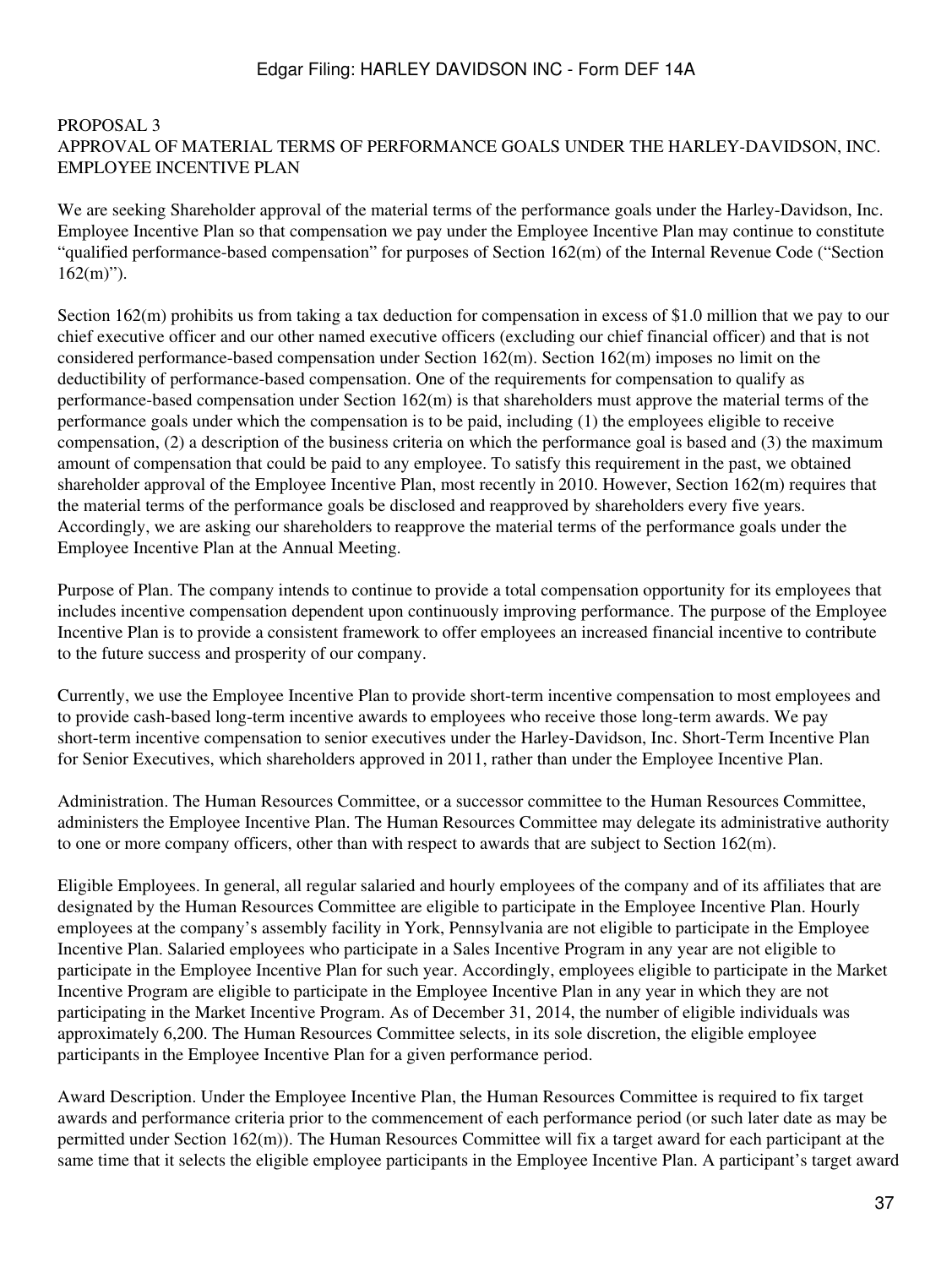for the period is equal to a percentage (specified by the Human Resources Committee) multiplied by the participant's compensation. Compensation generally means the participant's base salary or wages, plus workers compensation payments. The Human Resources Committee may, at the time it grants an award, include or exclude types of compensation for purposes of determining a participant's target award.

Performance Goals. The Human Resources Committee also determines, with respect to each participant for a performance period, the performance measures that will be applied to determine the size of the participant's final performance award. The Employee Incentive Plan specifies that the Human Resources Committee may use any one or more of the following financial performance categories, as determined for our company on a consolidated basis, for any one or more affiliates or divisions of our company and/or for any other business unit or units of our company:

- (1) Sales or other revenues;
- (2) Cost of goods sold;
- (3) Gross profit;
- (4) Expenses or expense or cost reductions;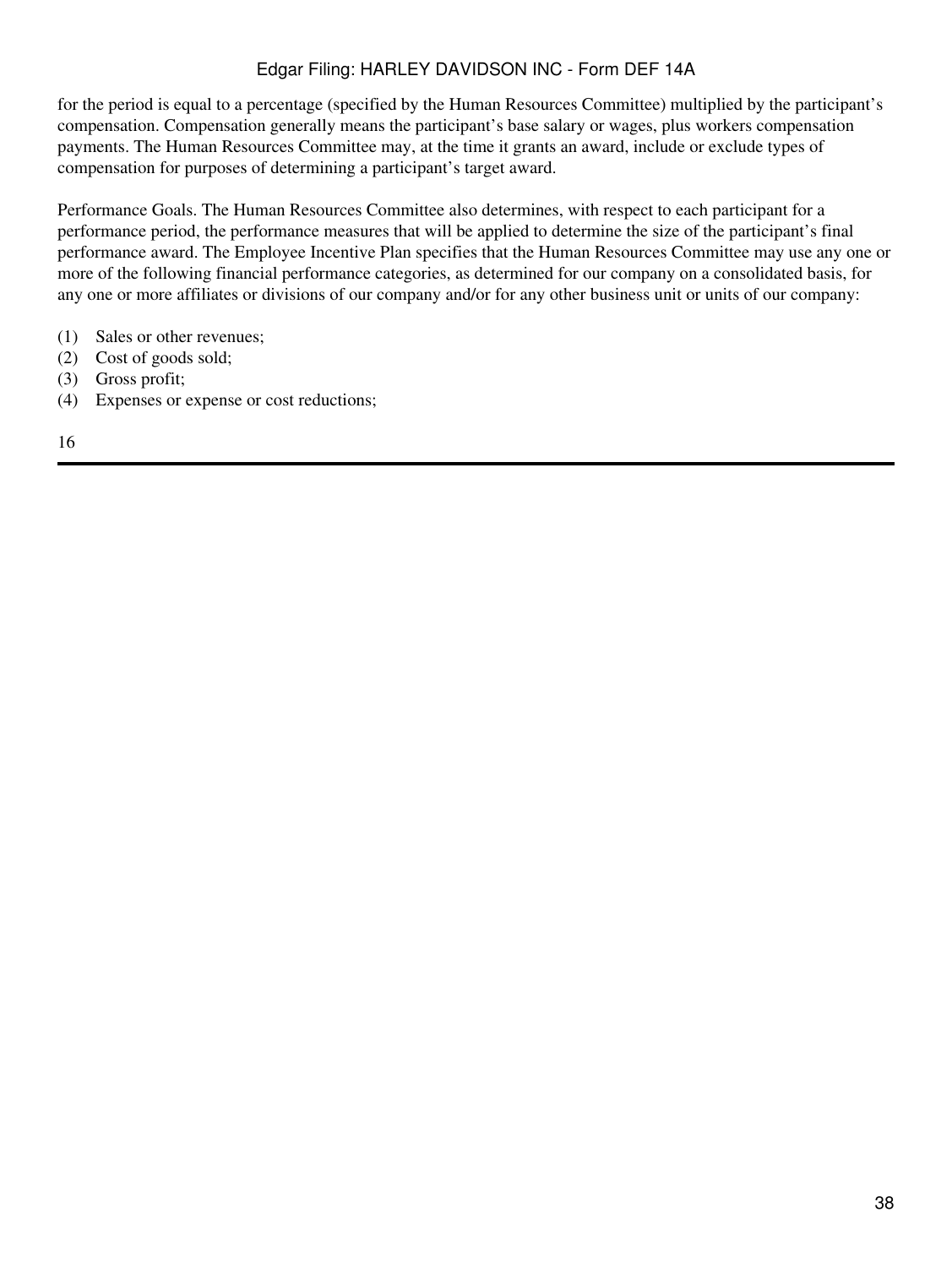- (5) Income or earnings, including net income, income from operations;
- (6) Income before interest and the provision for income taxes;
- (7) Income before provision for income taxes;
- (8) Margins;

(9)Working capital or any of its components, including accounts receivable, inventories or accounts payable;

- (10) Assets or productivity of assets;
- $(11)$ Return on shareholders equity, capital, assets or other financial measure that appears on our financial statements
- or is derived from one or more amounts that appear on our financial statements;
- (12) Stock price;
- (13) Dividend payments;
- (14)Economic value added, or other measure of profitability that considers the cost of capital employed;
- (15) Cash flow;

(16) Debt or ratio of debt to equity or other financial measure that appears on our financial statements or is derived from one or more amounts that appear on our financial statements;

- (17) Net increase (decrease) in cash and cash equivalents;
- (18) Customer satisfaction;
- (19) Market share;
- (20) Product quality;
- (21) New product introductions or launches;
- (22) Sustainability, including energy or materials utilization;
- (23) Business efficiency measures;
- (24) Retail sales;
- (25) Safety.

Performance under any of the preceding financial performance categories is evaluated for purposes of the Employee Incentive Plan excluding the following items (unless otherwise determined by the Human Resources Committee at the time an award is granted): any (a) charges for reorganizing and restructuring, (b) discontinued operations, (c) asset write-downs, (d) gains or losses on the disposition of a business or business segment or arising from the sale of assets outside the ordinary course of business, (e) changes in tax or accounting principles, regulations or laws, (f) extraordinary, unusual, transition, one-time and/or non-recurring items of gain or loss, and (g) mergers, acquisitions or dispositions, that in each case we identify in our audited financial statements, including footnotes, or the Management's Discussion and Analysis section of our annual report. Earnings per share for our company on a consolidated basis and total shareholder return are also financial performance categories that the Human Resources Committee may use.

In addition to the financial performance categories, the Human Resources Committee may establish other performance measures for awards not intended to comply with Section 162(m), including individual performance measures and subjective performance targets.

If the Human Resources Committee chooses more than one performance category for any one or more participants for purposes of determining the amount of a performance award, then the Human Resources Committee gives each performance category a weight so that for each participant the total weight of all applicable performance categories equals 100%.

The Employee Incentive Plan does not specify target performance for the performance categories. Rather, as to each performance category that the Human Resources Committee selects as the basis for potential awards in any performance period, the Human Resources Committee also establishes a performance scale. The performance scale may be a linear scale or a step scale or a combination of the two. The Human Resources Committee must approve a scale so that, at the end of the performance period, a performance percentage may be objectively calculated for any given level of actual performance within that category during the performance period.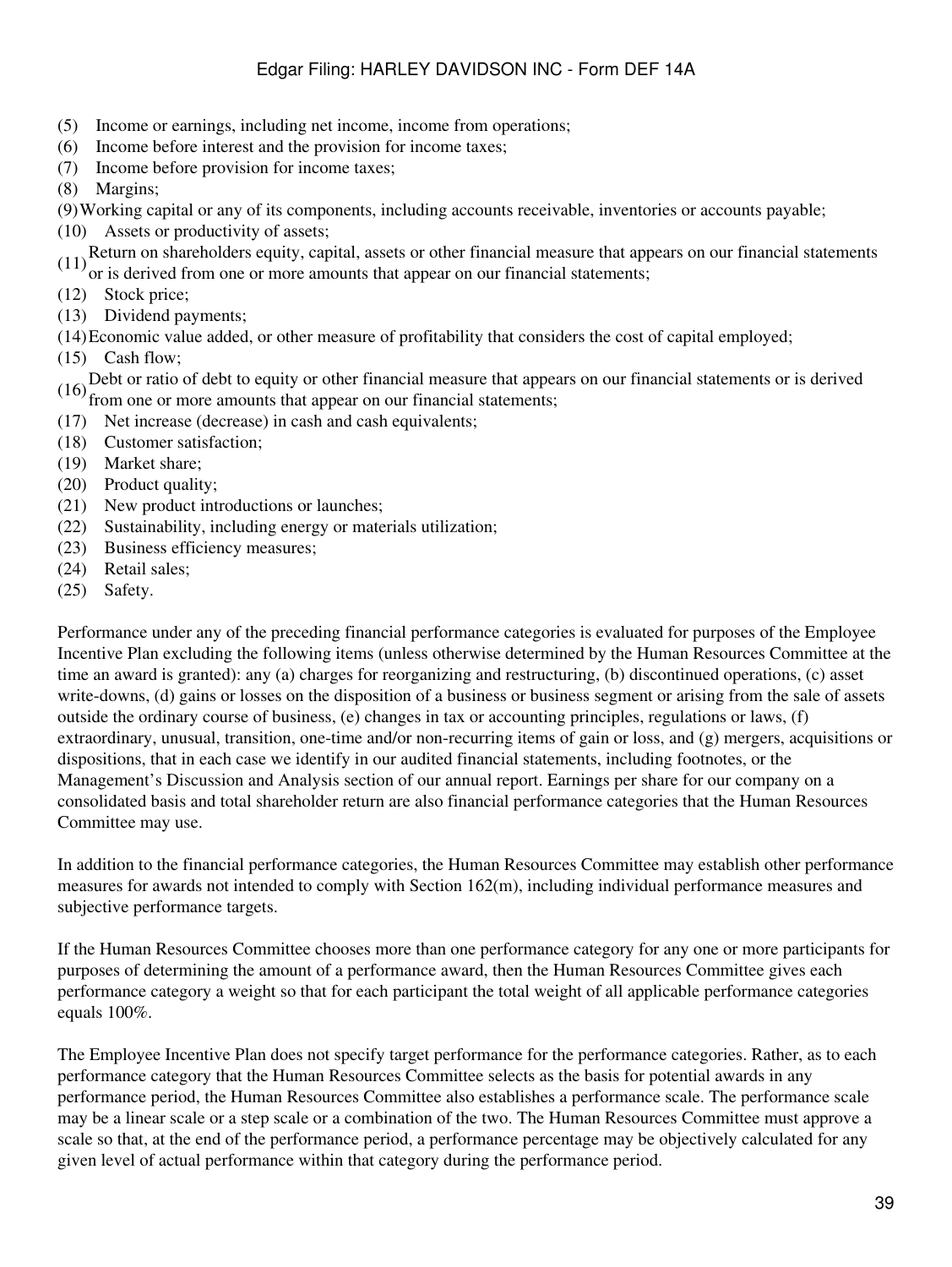The Human Resources Committee may also, at the time it grants an award, provide that a performance award will be reduced or eliminated depending on the performance under one or more performance categories. Performance categories that serve to reduce or eliminate a potential award may, but are not required to, be assigned a performance scale and weightings, if more than one such category is selected.

Following the end of each performance period, the Human Resources Committee will calculate the performance award amount for each participant. A performance percentage is determined for each performance category based upon actual performance and the applicable performance scale. Where more than one performance category applies to a participant, the resulting percentages are reduced to reflect weighting. The resulting total percentage is applied to a participant's target award to determine a potential performance award. If any performance categories were selected that may reduce or eliminate that performance award, then the actual performance for those categories is also determined and the amount of the reduction or elimination is applied. The result is the maximum incentive performance award a participant is eligible to receive under the Employee Incentive Plan for the relevant performance period. The Human Resources Committee must approve the calculations and may, in its sole discretion, reduce the amount of any maximum performance award by up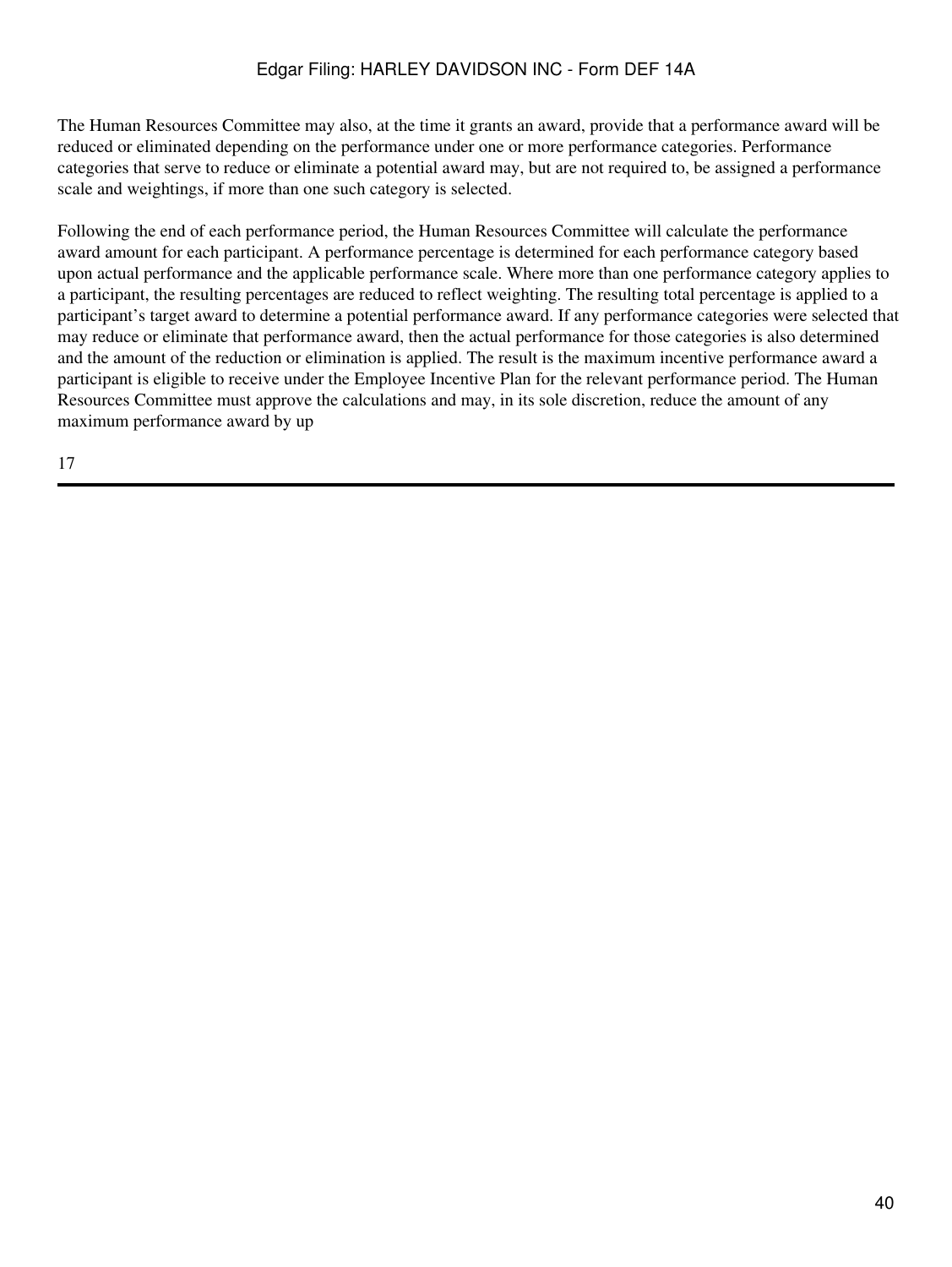to 50%. The maximum performance award, less any reduction determined by the Human Resources Committee, equals the final performance award payable to such participant for the applicable performance period.

Payments of final performance awards under the Employee Incentive Plan are to be made, in the sole discretion of the Human Resources Committee, in cash, shares of our Common Stock or both. If shares of Common Stock are used, they will be issued pursuant to the Harley-Davidson, Inc. 2014 Incentive Stock Plan, or any successor equity incentive plan (the "2014 Plan"), and will be valued at fair market value as defined in the 2014 Plan. Except as otherwise provided by the Human Resources Committee, to the extent an award is paid in shares of Common Stock, a participant cannot defer payment of the award under the terms of any deferred compensation or other plan of the company. Payments will be made no later than March 15 of the calendar year following the end of the performance period. Typically, each participant will be paid an amount equal to his or her final performance award. The company does not have to make payments, however, if such payments will result in the company reflecting a loss rather than net income on its financial statements.

Maximum Amount of Compensation. Under the Employee Incentive Plan, no participant may receive more than \$6 million in the aggregate for all performance awards with performance periods beginning in any one company fiscal year.

Recoupment. Any awards granted under the Employee Incentive Plan will be subject to any recoupment or clawback policy that we may adopt from time to time and to any requirement of applicable law, regulation or listing standard that requires us to recoup or claw back compensation paid pursuant to such an award.

Transferability Restrictions. Participants generally may not transfer performance awards or subject them in any manner to sale, transfer, anticipation, alienation, assignment, pledge, encumbrance or charge.

Termination of Employment. A participant whose employment terminates prior to the end of a year generally is not entitled to receive any performance award for that year or portion of a year. However, the Human Resources Committee may, in its sole discretion, provide for a partial or complete payment if termination is due to death, disability or retirement.

Change of Control. In addition, in connection with a Change of Control Event (as defined in the 2014 Plan) during a year, the Human Resources Committee may, in its sole discretion, provide for the immediate payment to all participants of either:

(1) awards for the performance period based upon extrapolating through the remainder of the performance period performance and compensation through the end of the most recently completed fiscal month prior to the payment; or (2) target awards for the performance period based on extrapolating through the remainder of the performance period compensation through the end of the most recently completed fiscal month prior to the payment.

Termination of or Change to the Employee Incentive Plan. The Human Resources Committee may from time to time or at any time suspend or terminate the Employee Incentive Plan or amend the Employee Incentive Plan in any manner without obtaining further shareholder approval. However, if the Human Resources Committee amends the Employee Incentive Plan to increase the maximum final performance award that can be paid to a participant for any one performance period or to change the financial performance categories set forth in the Employee Incentive Plan or to increase the class of employees eligible to participate in the Employee Incentive Plan, then further shareholder approval would be required to retain the benefits afforded by shareholder approval of the Employee Incentive Plan under the Internal Revenue Code in respect of awards to which such changes apply.

New Plan Benefits. The Human Resources Committee has discretion to determine the individual employees or group of employees to whom performance awards will be granted and the terms and conditions of such awards. The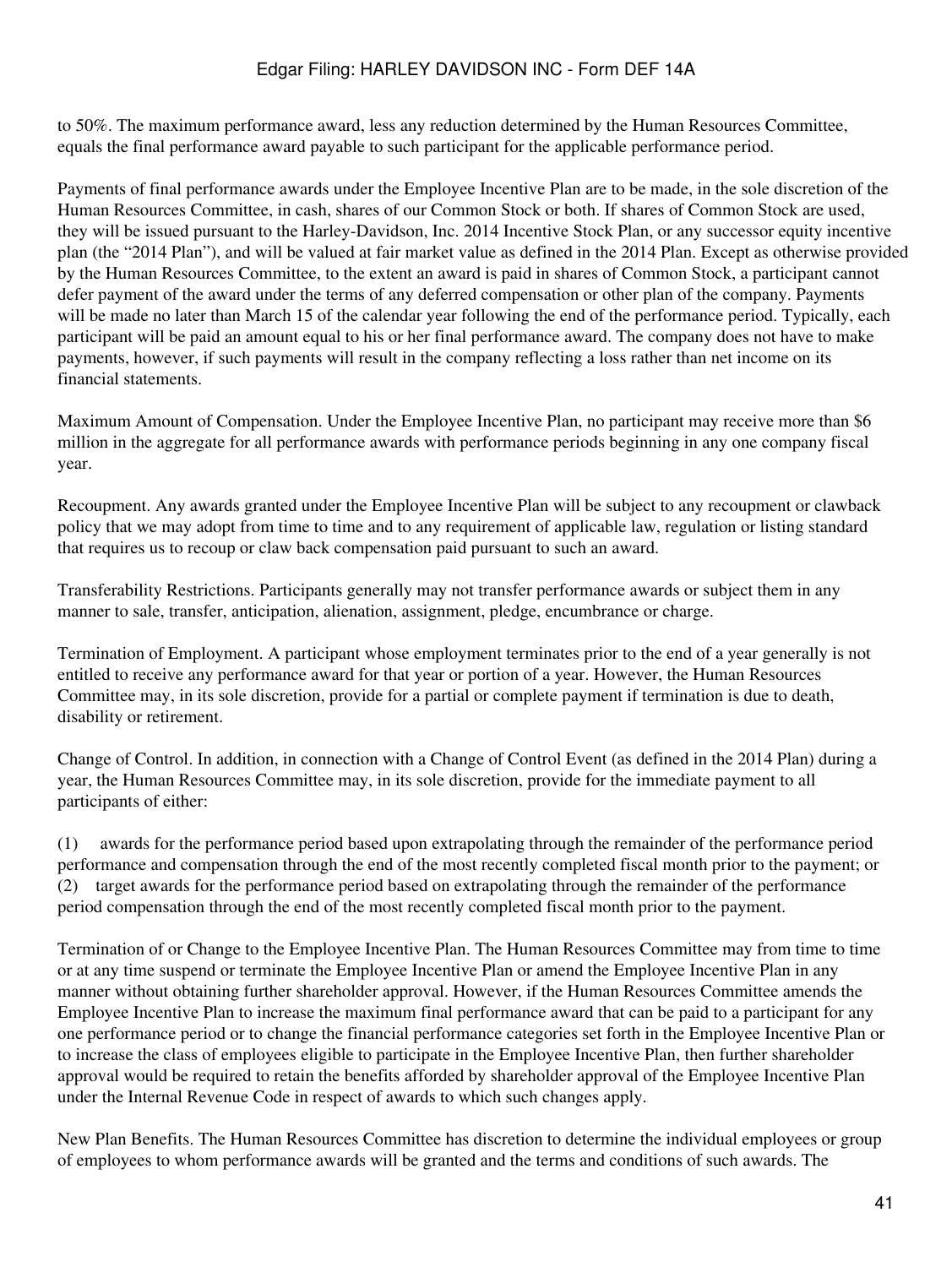company cannot currently determine the awards that may be granted under the Employee Incentive Plan. The Committee will make such determinations from time to time.

Vote Requirement . The votes cast "for" the proposal must exceed the votes cast "against" the proposal for approval of the material terms of the performance goals under the Employee Incentive Plan, assuming that a quorum is present. Abstentions and broker nonvotes will be counted for purposes of determining whether a quorum is present, but will not constitute a vote "for" or "against" this matter and will be disregarded in the calculation of "votes cast." Proxies solicited by the Board will be voted "FOR" approval of the proposal to approve the material terms of the performance goals under the Employee Incentive Plan, unless a shareholder specifies otherwise.

THE BOARD UNANIMOUSLY RECOMMENDS A VOTE "FOR" APPROVAL OF THE MATERIAL TERMS OF THE PERFORMANCE GOALS UNDER THE HARLEY-DAVIDSON, INC. EMPLOYEE INCENTIVE PLAN.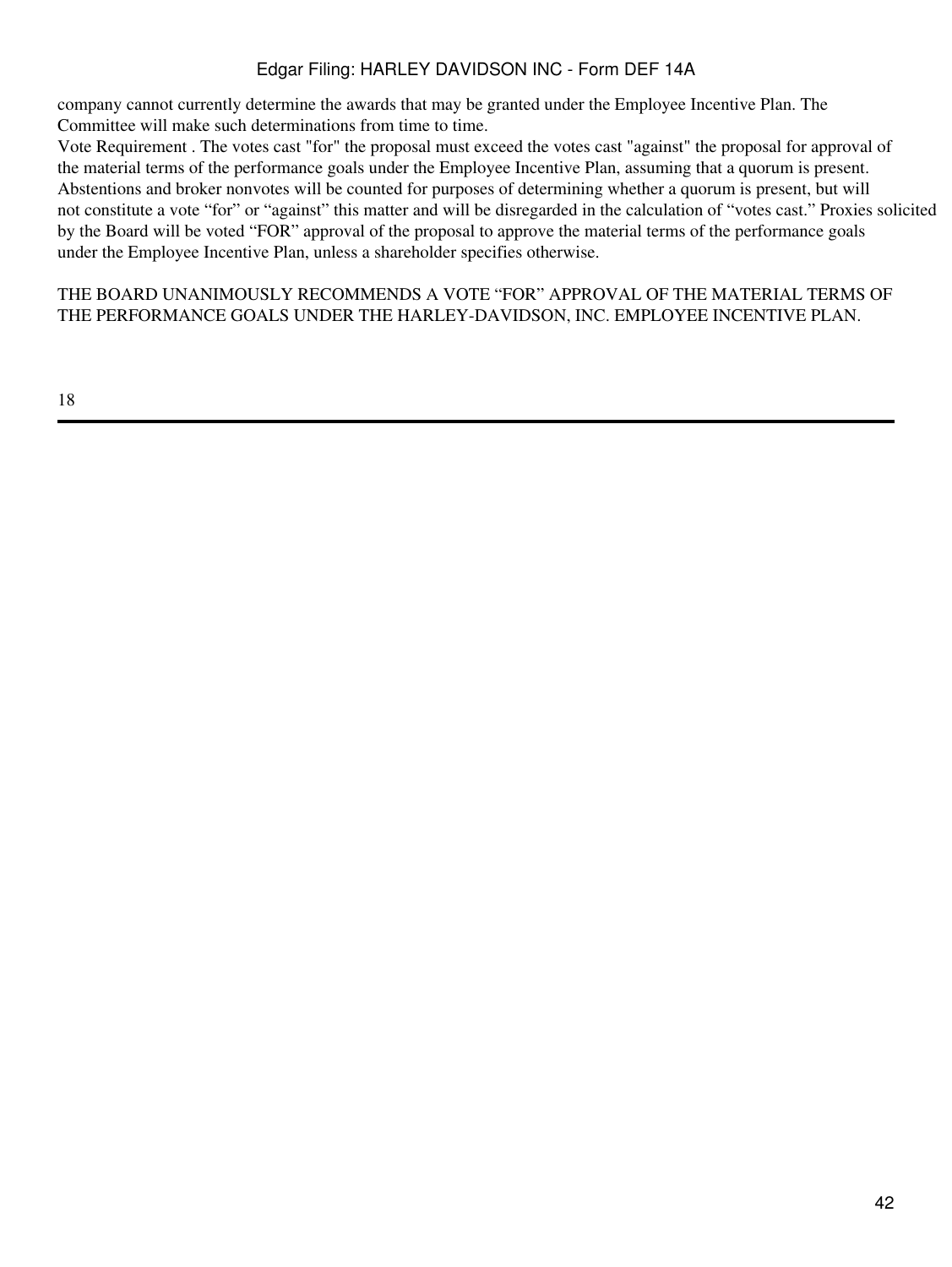#### PROPOSAL 4 APPROVAL, BY ADVISORY VOTE, OF THE COMPENSATION OF OUR NAMED EXECUTIVE OFFICERS

Our shareholders may approve, on a non-binding, advisory basis, the compensation of our named executive officers as disclosed in accordance with the executive compensation disclosure rules contained in Item 402 of the SEC's Regulation S-K. Accordingly, we are seeking input from shareholders with this advisory vote on the compensation of our named executive officers. The vote on this proposal is not intended to address any specific element of compensation; rather, the vote relates to the compensation of our named executive officers as disclosed in the "Compensation Discussion and Analysis" section and the accompanying executive compensation tables and narrative discussion contained in this Proxy Statement. The company asks that you support the compensation of our named executive officers as so disclosed. Because your vote is advisory, it will not be binding on the Human Resources Committee, the Board or the company. However, the Board will review the voting results and take them into consideration when making future decisions regarding executive compensation.

Our executive compensation guiding principles emphasize pay-for-performance. We base several of our compensation programs upon delivering high levels of performance relative to performance measures that we selected. For example, (i) the annual Financial STIP program and the cash-based long-term incentive compensation require that we achieve significant financial performance before recipients are entitled to payments; (ii) the equity programs provide greater financial benefits when our stock price is increasing; and (iii) the Leadership STIP program generates payouts correlated to high leadership scores. Our guiding principles are as follows:

• compensation; missing performance goals should result in reduced or no incentive pay. The compensation program should pay for performance. Exceptional performance should result in increased

would include organizations in our madality sectors or similar size and searc to Harley-Davidson. However, compensation levels should not rigidly follow any formula or target; rather, discretion should be employed to ensur Compensation should be competitive with those organizations with which the company competes for top talent. That would include organizations in our industry sectors of similar size and scale to Harley-Davidson. However, that the company maintains a highly qualified and strong leadership team.

while incorporating risk-mitigating design features to ensure that the program does not encourage excessive risk. Incentive compensation should help drive business strategy. The compensation program should encourage both the desired results and the right behaviors. It should also strike a balance between short-term and long-term performance, Goals should consider the strategy and the operating budget, and be considered a stretch yet achievable, as appropriately established, for each year.

• compensation should be equity based, and stock ownership guidelines should apply to better ensure a focus on To better align the interests of management with the interests of shareholders, a significant portion of executive long-term, sustainable growth.

•The compensation program should provide a target total compensation opportunity that is: At the 50<sup>th</sup> percentile of companies in similarly-sized businesses subject to differences by individual within a range of plus or minus 20%; and

Based upon a calculation of that percentile in which we weight the values for the Manufacturing/Engineering Peer Group at 60% and the values for the Brand Name/Consumer Goods Peer Group at 40%.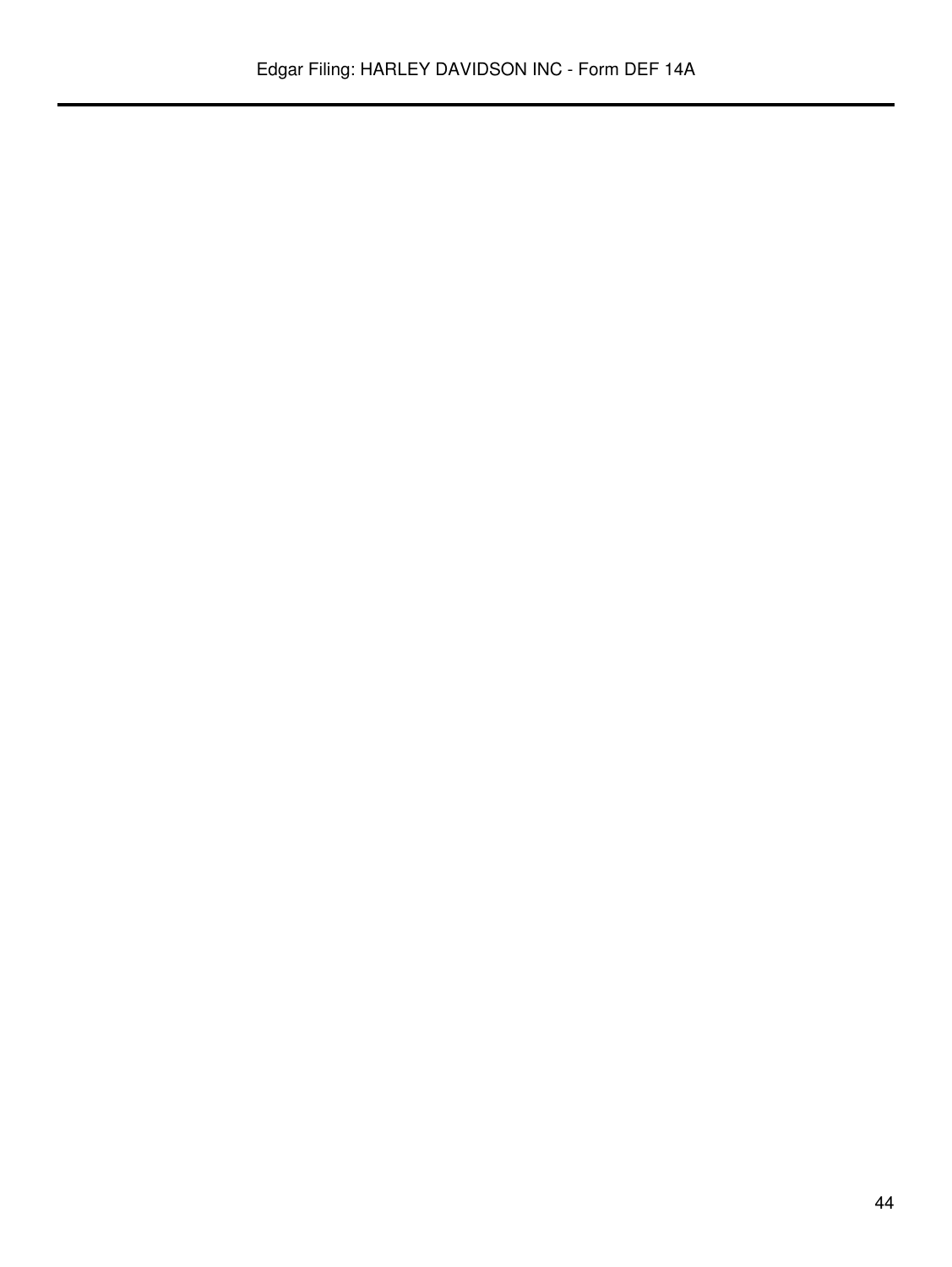We describe the individual elements that make up our total compensation more fully in the "Compensation Discussion" and Analysis" section of this Proxy Statement. We believe our executive compensation programs are structured in the best manner possible to support our company and our business objectives, as well as to support our culture and traditions that has served us well for over 100 years.

shareholders. If the value we deliver to our shareholders declines, so does the compensation we deliver to our Our compensation programs are substantially tied into our key business objectives and the success of our executives.

•We maintain the highest level of oversight over our executive pay programs.

be similar to the company in business characteristics and economics. We closely monitor the compensation programs and pay levels of executives from other companies that we believe to

Accordingly, for the reasons we discuss above, the Board recommends that shareholders vote in favor of the compensation of our named executive officers as disclosed pursuant to Item 402 of Regulation S-K, including the Compensation Discussion and Analysis, compensation tables and narrative discussion.

The votes cast "for" this proposal must exceed the votes cast "against" this proposal for approval of the compensation of our named executive officers, assuming that a quorum is present. For purposes of determining the vote regarding this proposal, abstentions and broker non-votes do not constitute a vote "for" or "against" the proposal and will be disregarded in the calculation of "votes cast." Proxies solicited by the Board will be voted "FOR" approval of the compensation unless a shareholder specifies otherwise.

THE BOARD OF DIRECTORS RECOMMENDS A VOTE "FOR" APPROVAL OF THE COMPENSATION OF OUR NAMED EXECUTIVE OFFICERS AS DISCLOSED IN THE COMPENSATION DISCUSSION AND ANALYSIS SECTION AND THE ACCOMPANYING COMPENSATION TABLES AND NARRATIVE DISCUSSION CONTAINED IN THIS PROXY STATEMENT.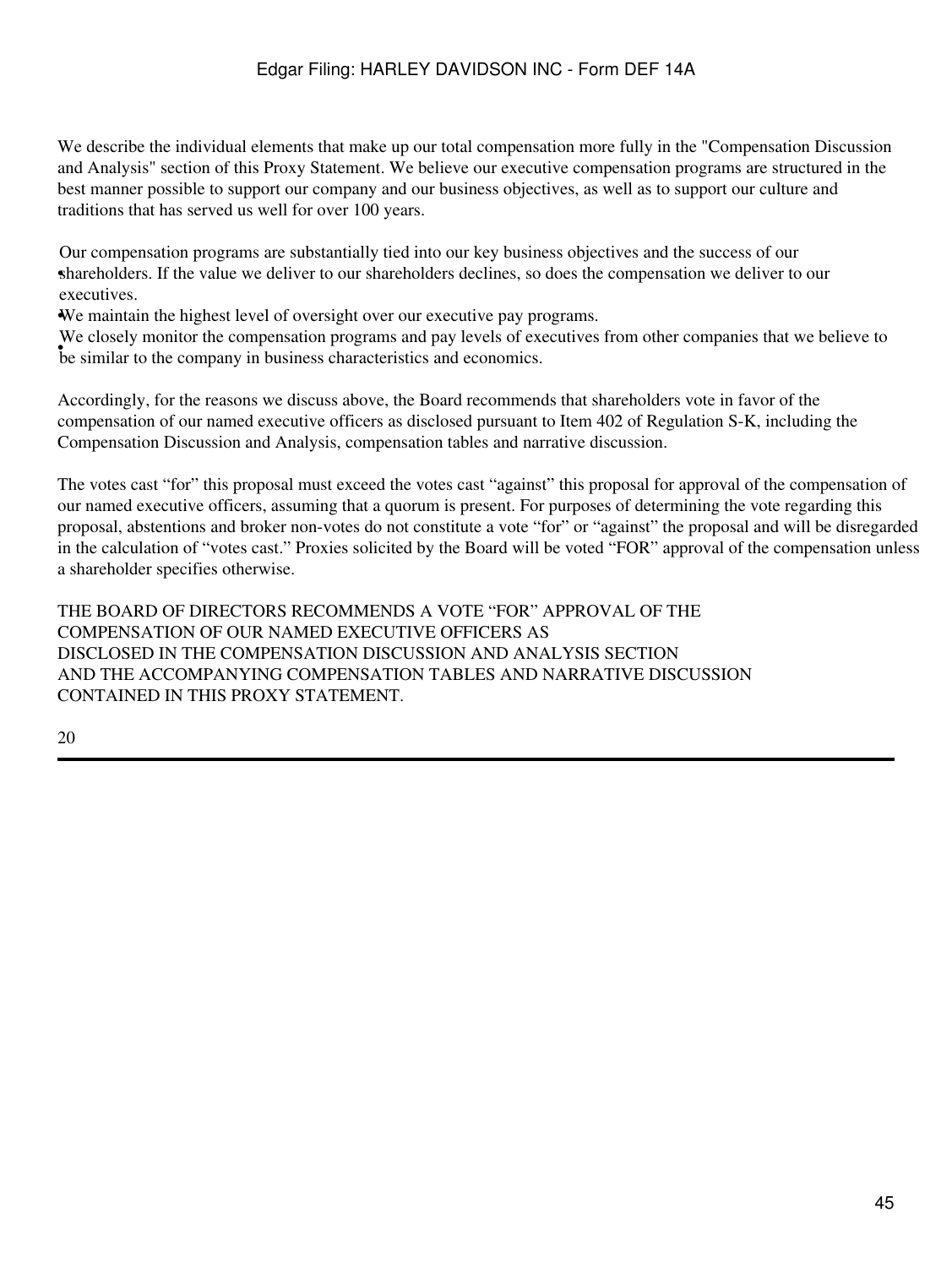#### PROPOSAL 5 RATIFICATION OF SELECTION OF INDEPENDENT REGISTERED PUBLIC ACCOUNTING FIRM

Ernst & Young LLP, an independent registered public accounting firm, performed an audit of our consolidated financial statements for the fiscal year ended December 31, 2014 and the effectiveness of our internal control over financial reporting as of December 31, 2014. The Audit Committee has selected Ernst & Young LLP to serve as our independent registered public accounting firm for the 2015 fiscal year, and the committee is presenting this selection to shareholders for ratification. Representatives of Ernst & Young LLP will be present at the Annual Meeting to respond to shareholders' questions.

If, prior to the Annual Meeting, Ernst & Young LLP declines to act as our independent registered public accountant or the Audit Committee does not want to use Ernst & Young LLP as our independent registered public accountant, the Audit Committee will appoint another independent registered public accounting firm. The Audit Committee will present any new independent registered public accounting firm for the shareholders to ratify at the Annual Meeting. If the shareholders do not ratify the engagement of Ernst & Young LLP at the Annual Meeting, then the Audit Committee will reconsider its selection of Ernst & Young LLP.

To ratify the selection of Ernst & Young LLP as our independent registered public accounting firm for the fiscal year ending December 31, 2015, the votes cast "for" this proposal must exceed the votes cast "against" it. For purposes of determining the vote regarding this proposal, abstentions and broker non-votes (if any) do not constitute a vote "for" or "against" the proposal and will be disregarded in the calculation of "votes cast." Unless you specify otherwise in your proxy, the persons you have appointed will vote your shares "FOR" ratification of the selection of Ernst & Young LLP as our independent registered public accounting firm for the fiscal year ending December 31, 2015.

We entered into an engagement letter with Ernst & Young LLP for its work in 2014. The engagement letter contains provisions that subject the company to alternative dispute resolution. The arbitration panel has the power to make an award or impose a remedy if, and only if, such award could be made or remedy imposed by a court deciding the matter in the same jurisdiction. The arbitration panel has no power to award non-monetary or equitable relief or to make an award or impose a remedy that is inconsistent with any applicable agreement between the parties. We expect that the audit work that Ernst & Young LLP performs for 2015 will be subject to a similar engagement letter.

Fees Paid to Ernst & Young LLP

During the fiscal year ended December 31, 2014, we hired Ernst & Young LLP to perform the annual audit and to provide audit-related and tax services. The Audit Committee Charter requires that the Audit Committee pre-approve all Ernst & Young LLP services. The Audit Committee also pre-approved all fees that we incurred for services that Ernst & Young LLP provided for the last two fiscal years. The fees we incurred for services that Ernst & Young LLP provided are listed in the following table.

|                    | 2014        | 2013        |
|--------------------|-------------|-------------|
| Audit fees         | \$2,517,600 | \$2,310,300 |
| Audit-related fees | 271,800     | 273,700     |
| Tax fees           | 152,800     | 221,800     |
| All other fees     |             |             |
|                    | \$2,942,200 | \$2,805,800 |

Audit fees included fees for the audit of our consolidated financial statements and our internal control over financial reporting as required by Section 404 of the Sarbanes-Oxley Act of 2002. This category also includes fees for audits provided in connection with government filings or services that generally only the principal auditor can reasonably provide to a client, such as comfort letters, procedures related to debt financing, consents and reviews of documents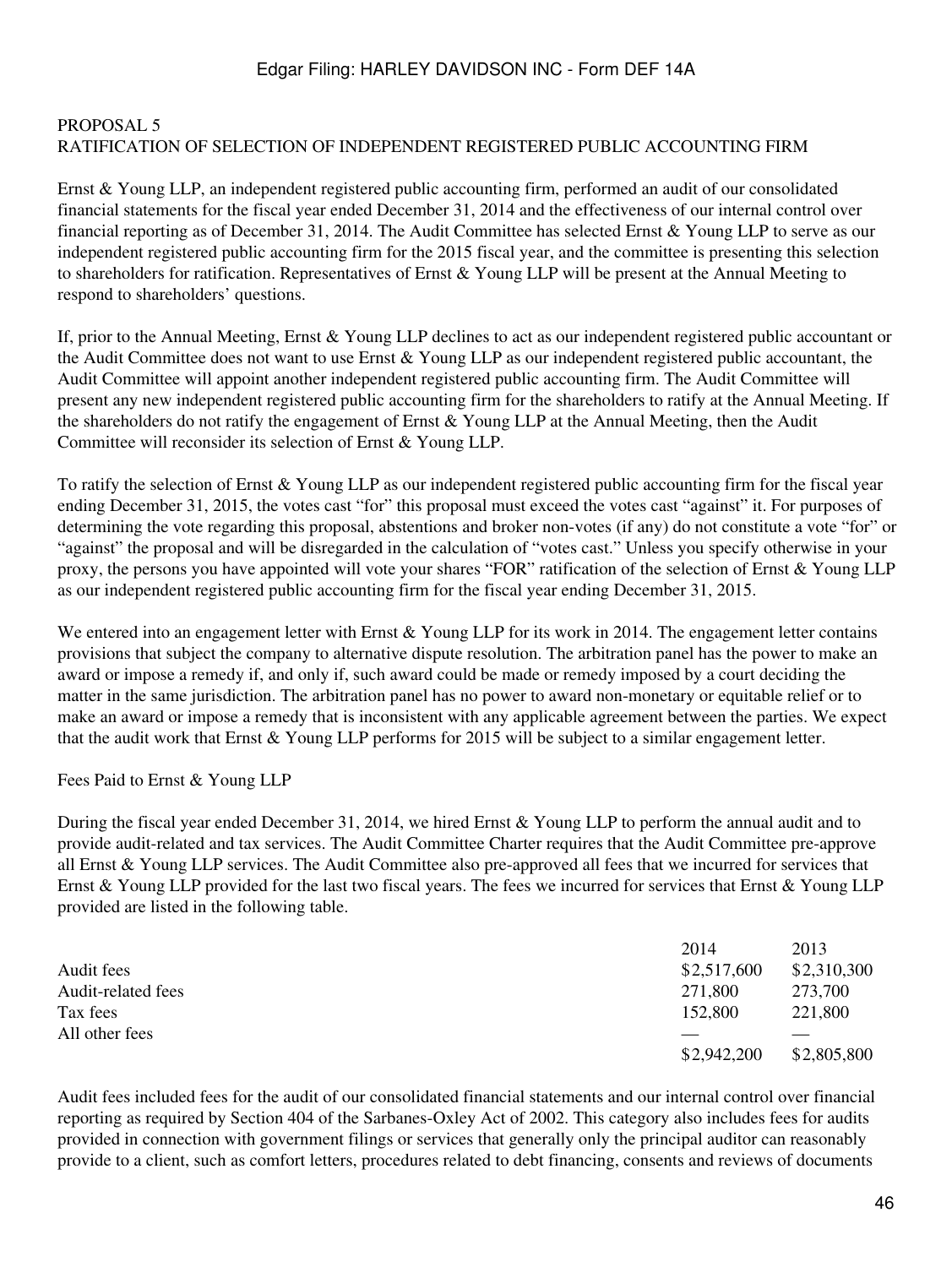that we file with the SEC. Audit-related services included audits of employee benefit plans, procedures related to securitization transactions, transaction advisory services and consultation on accounting and internal control matters. Tax services included tax advice, planning, compliance and transaction consulting.

The Audit Committee has procedures for pre-approving all audit and nonaudit services that the independent registered public accounting firm provides. These procedures include reviewing and approving a budget for audit and permitted nonaudit services. The budget includes a description of, and a budgeted amount for, particular categories of nonaudit services that are recurring in nature and that we anticipate at the time we submit the budget. In addition, the Audit Committee has established a policy that the fees we pay for nonaudit services must be less than the fees we pay for audit and audit-related services. Audit Committee approval is required to exceed the budget amount for a particular category of nonaudit services and to engage the independent registered public accounting firm for any nonaudit services not included in the budget. For both types of pre-approval, the Audit Committee considers whether the services are consistent with the SEC's rules on auditor independence. The Audit Committee also considers whether the independent registered public accounting firm is best positioned to provide the most effective and efficient service. The Audit Committee may delegate pre-approval authority to one or more members of the Audit Committee. The Audit Committee periodically monitors the services that our independent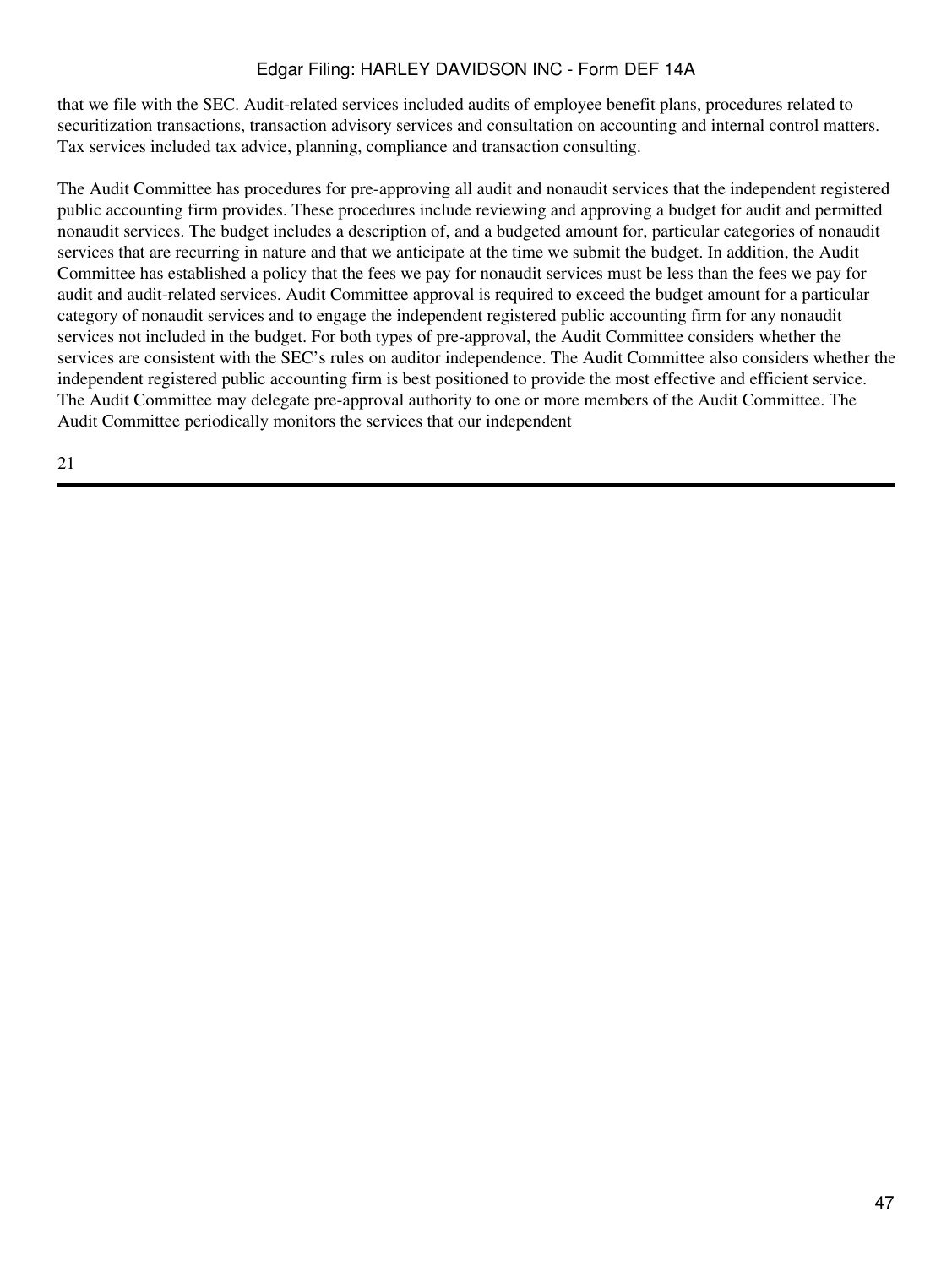registered public accounting firm provides and actual fees we have paid to the independent registered public accounting firm to ensure that the services are within the parameters that the Audit Committee has approved.

The votes cast "for" this proposal must exceed the votes cast "against" this proposal to ratify the selection of Ernst & Young LLP as the independent registered public accounting firm for fiscal year 2015, assuming that a quorum is present. For purposes of determining the vote regarding this proposal, abstentions and broker non-votes (if any) do not constitute a vote "for" or "against" the proposal and will be disregarded in the calculation of "votes cast." Proxies solicited by the Board will be voted "FOR" approval of the ratification unless a shareholder specifies otherwise.

THE BOARD OF DIRECTORS RECOMMENDS A VOTE "FOR" RATIFICATION OF THE SELECTION OF ERNST & YOUNG LLP AS OUR INDEPENDENT REGISTERED PUBLIC ACCOUNTING FIRM.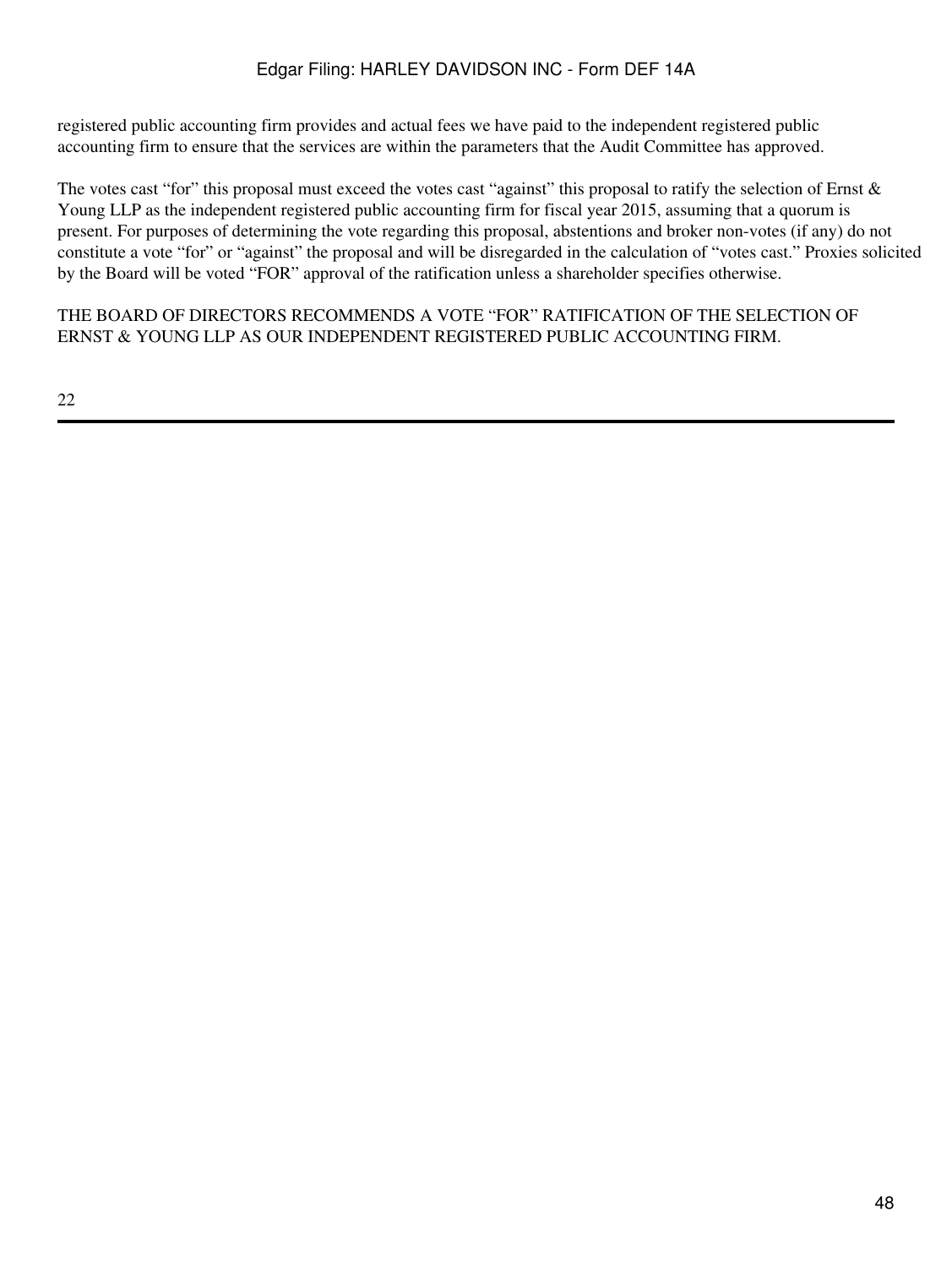#### OTHER MATTERS TO COME BEFORE THE ANNUAL MEETING

The Board of Directors and management do not intend to bring any matters before the Annual Meeting other than those to which we referred in the Notice of Annual Meeting and this Proxy Statement. If any other matters come before the Annual Meeting, the persons named in the proxy cards intend to vote the shares that shareholders have authorized those persons to vote in accordance with their judgment on those matters. To bring business before an annual meeting, a shareholder must give written notice to our Secretary before the meeting and comply with the terms and time periods that our Restated Articles of Incorporation specify (see "Shareholder Proposals"). No shareholder has given written notice to our Secretary of his or her desire to bring business before the Annual Meeting in compliance with the terms and time periods that our Restated Articles of Incorporation specify.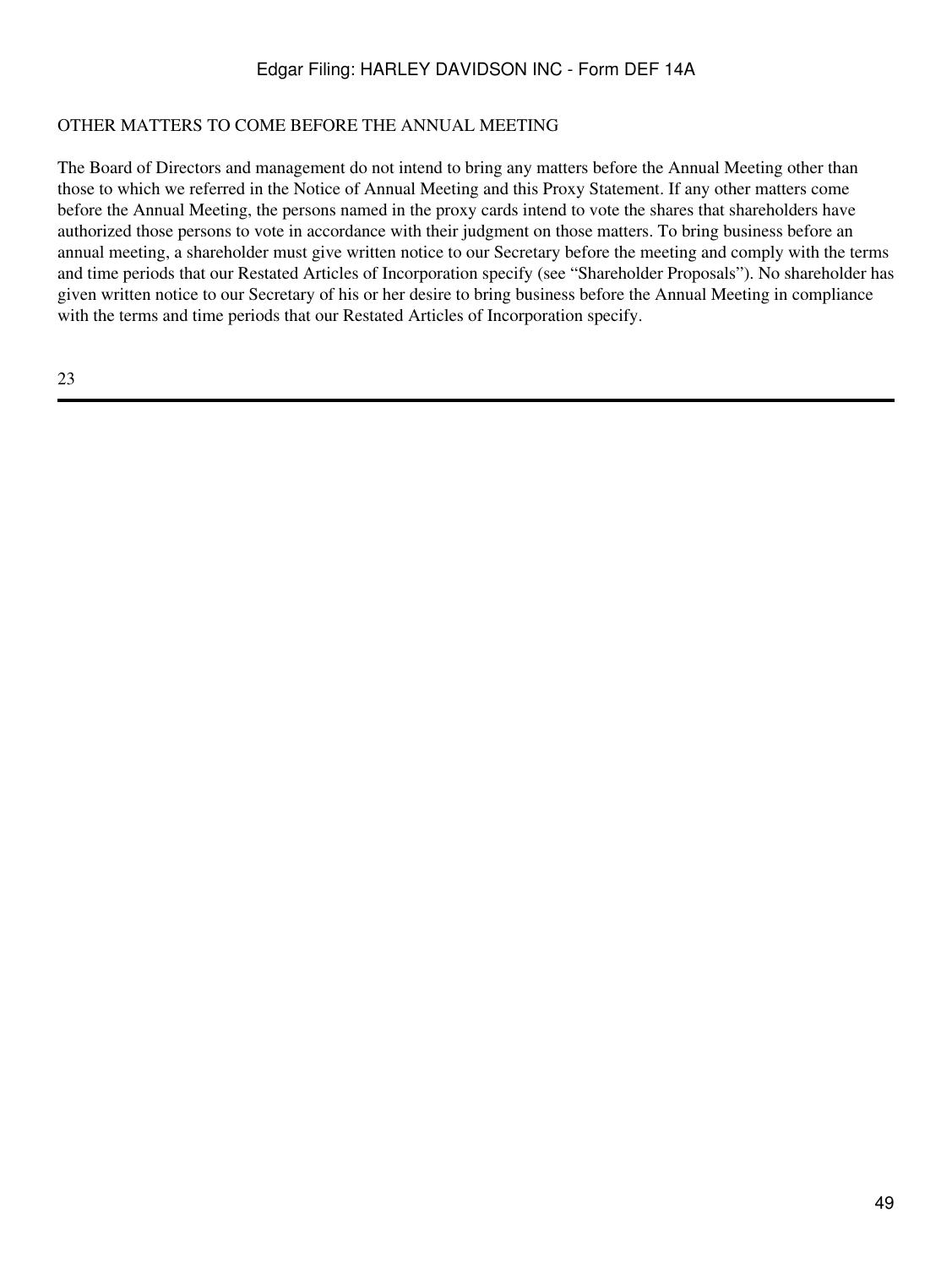#### CORPORATE GOVERNANCE PRINCIPLES AND BOARD MATTERS

#### Independence of Directors

The Board has affirmatively determined that Ms. Levinson and Messrs. Anderson, Allen, Beattie, Cave, Conrades, Linebarger, Miles, Norling and Zeitz qualify as independent directors under New York Stock Exchange rules. The Board has affirmatively determined that Messrs. James, Levatich and Wandell are not independent. To assist the Board in making determinations of independence, the Board adopted the standards set forth below. In evaluating the independence of our directors, the Board determined that any relationships that the directors who qualify as independent have with the company satisfy the standards that we describe below.

The Board reviews and determines on the recommendation of the Nominating and Corporate Governance Committee (the "Nominating Committee"), after reviewing all relevant facts and circumstances, whether any director has a material relationship with the company that would affect his or her independence. Under the standards that the Board has established to assist it in making these determinations, the Board will not consider the following relationships material:

deferred compensation for prior service, compensation received by the director for former services as an interim The director has received, or has an immediate family member\* who has received, less than \$120,000 a year in direct compensation from Harley-Davidson (not including director and committee fees and pension or other forms of chairman of the Board, interim Chief Executive Officer or other interim executive officer and compensation received by an immediate family member for service in a non-executive position).

Harley-Davidson's audit; or (2) the director or an immediate family member was a partner or employee of (1) The director has an immediate family member who is a current employee of Harley-Davidson's internal or external auditor but the immediate family member is not a partner of that firm and does not personally work on Harley-Davidson's internal or external auditor but did not personally work on Harley-Davidson's audit within the last three years.

The director has any current or former relationship (including through an immediate family member) with a company that makes payments to (other than contributions to tax exempt organizations), or receives payments from,

• Harley-Davidson for property or services in an amount which, in any single fiscal year during the previous three fiscal years, does not exceed the greater of \$1 million or 2% of the consolidated gross revenues of the company with which the director has the relationship.

example organization that receives contributions from Thancy Bavidson in an amount which, in any single risear<br>during the previous three fiscal years, does not exceed the greater of \$1 million or 2% of the consolidated gro The director has any current or former relationship (including through an immediate family member) with a tax exempt organization that receives contributions from Harley-Davidson in an amount which, in any single fiscal year revenues of the tax exempt organization with which the director has the relationship.

•The director is a shareholder of Harley-Davidson.

\_\_\_\_\_\_\_\_\_\_\_\_\_\_\_\_\_\_\_

ownership of the stock or other equity interests of that company that is less than 10% of the outstanding stock or other The director has a current or former relationship (including through an immediate family member) with a company that has a relationship with Harley-Davidson, but the director's relationship with the other company is through the equity interests of that company.

family member of the director. A family member of the director has a relationship with Harley-Davidson but the family member is not an immediate

For immediate rainity member of the director, other than its of her spouse, is an employee of a company.<br>relationship with Harley-Davidson but the family member is not an executive officer of that company. An immediate family member of the director, other than his or her spouse, is an employee of a company that has a

An "immediate family member" as used in these standards includes a person's spouse, parents, children, siblings,

<sup>\*</sup> mothers and fathers-in-law, sons and daughters-in-law, brothers and sisters-in-laws, and anyone (other than domestic employees) who shares the person's home.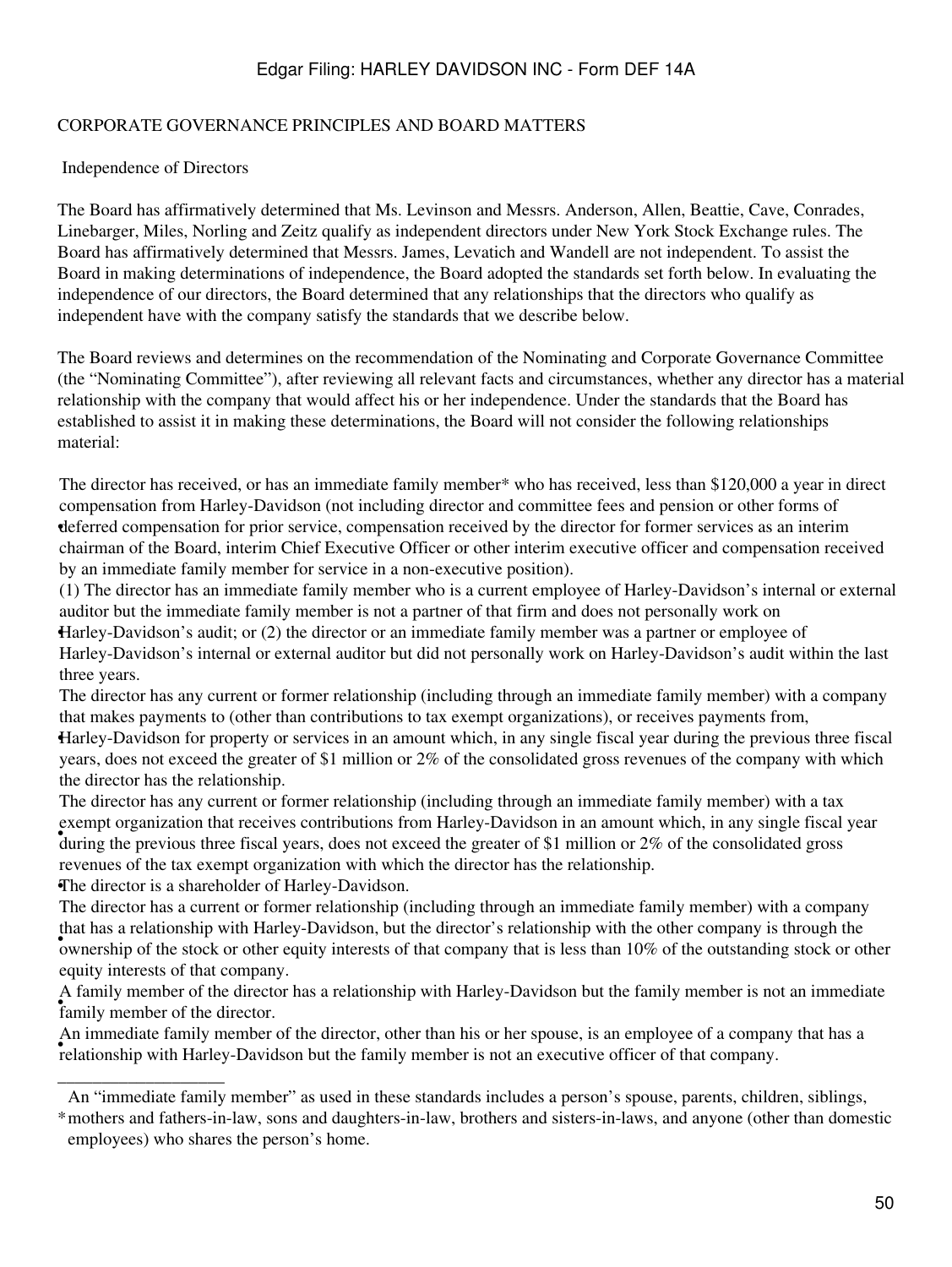When making director independence determinations, the Board considered certain business relationships. We have a business relationship with Akamai Technologies, Inc., of which Mr. Conrades is the Chairman, and with Cummins Inc., of which Mr. Linebarger is Chairman and Chief Executive Officer. We discuss these relationships in more detail in the "Certain Transactions" section below. The Board considered the nature of the relationships and the annual amount of payments we make and determined that the dollar amount of such payments did not preclude the Board from making an independence determination for either director and that the relationships fell within our standards of independence.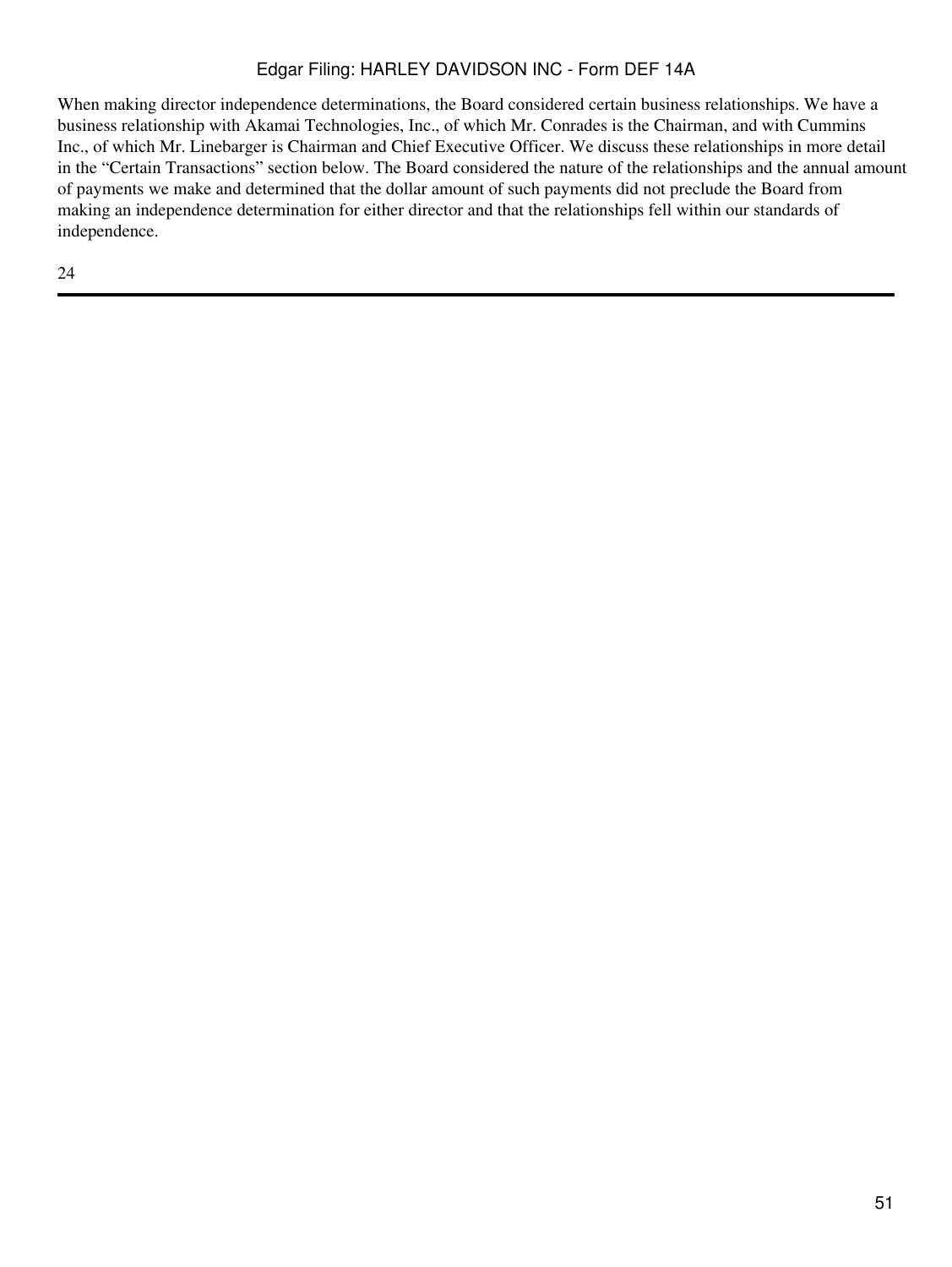In addition, a director cannot qualify as independent for Audit Committee purposes if the director, other than in his or her capacity as a member of the Audit Committee, the Board, or any other Board committee meets one of the following:

• (including deferred compensation) for prior service with Harley-Davidson (provided that the compensation is not accepts directly or indirectly any consulting, advisory, or other compensatory fee from Harley-Davidson or any of its subsidiaries, except that compensatory fees do not include fixed amounts of compensation under a retirement plan contingent in any way on continued service)

•is an affiliated person of Harley-Davidson or any of its subsidiaries

Indirect acceptance of any consulting, advisory or other compensatory fee includes:

• Committee member acceptance of a fee by a spouse, a minor child or stepchild, or a child or stepchild sharing a home with the Audit

• partners, non-managing members and those occupying similar positions who, in each case, have no active role in acceptance of a fee by an entity in which the Audit Committee member is a partner, member, an officer such as a managing director occupying a comparable position or executive officer, or occupies a similar position (except limited providing services to the entity) and which provides accounting, consulting, legal, investment banking or financial advisory services to Harley-Davidson or any of its subsidiaries

Further, when considering whether a director qualifies as independent for Human Resources Committee purposes, the Board considers all factors relevant to determining whether a director has a relationship to the company that is material to that director's ability to be independent from management in connection with the duties of a Human Resources Committee member. In particular, the Board considers whether the director receives compensation from any person or entity that would impair his or her ability to make independent judgments about the company's executive compensation, and for these purposes, any current compensation or compensation received within the prior three years is deemed to be worth considering. Similarly, the Board considers whether a director is affiliated with the company, a subsidiary of the company or an affiliate of a subsidiary and whether the affiliate relationship places the director under the direct or indirect control of the company or its senior management, or creates a direct relationship between the director and members of senior management, in each case of a nature that would impair his or her ability to make independent judgments about the company's executive compensation.

#### Board Committees

The Board has four committees: the Audit Committee, the Human Resources Committee, the Nominating and Corporate Governance Committee and the Sustainability Committee. The Corporate Governance page of our website located at http://www.harley-davidson.com contains the charter for each of the committees.

#### Audit Committee

Members: (through May 4, 2014), N. Thomas Linebarger, George L. Miles, Jr., James A. Norling (Chairperson) and During 2014, the members of the Audit Committee were directors Richard I. Beattie, Michael J. Cave Jochen Zeitz.

Number of Meetings in 2014: 7

#### Audit Committee Purpose:

The Audit Committee Charter provides that the Audit Committee will assist the Board in fulfilling its oversight responsibility relating to: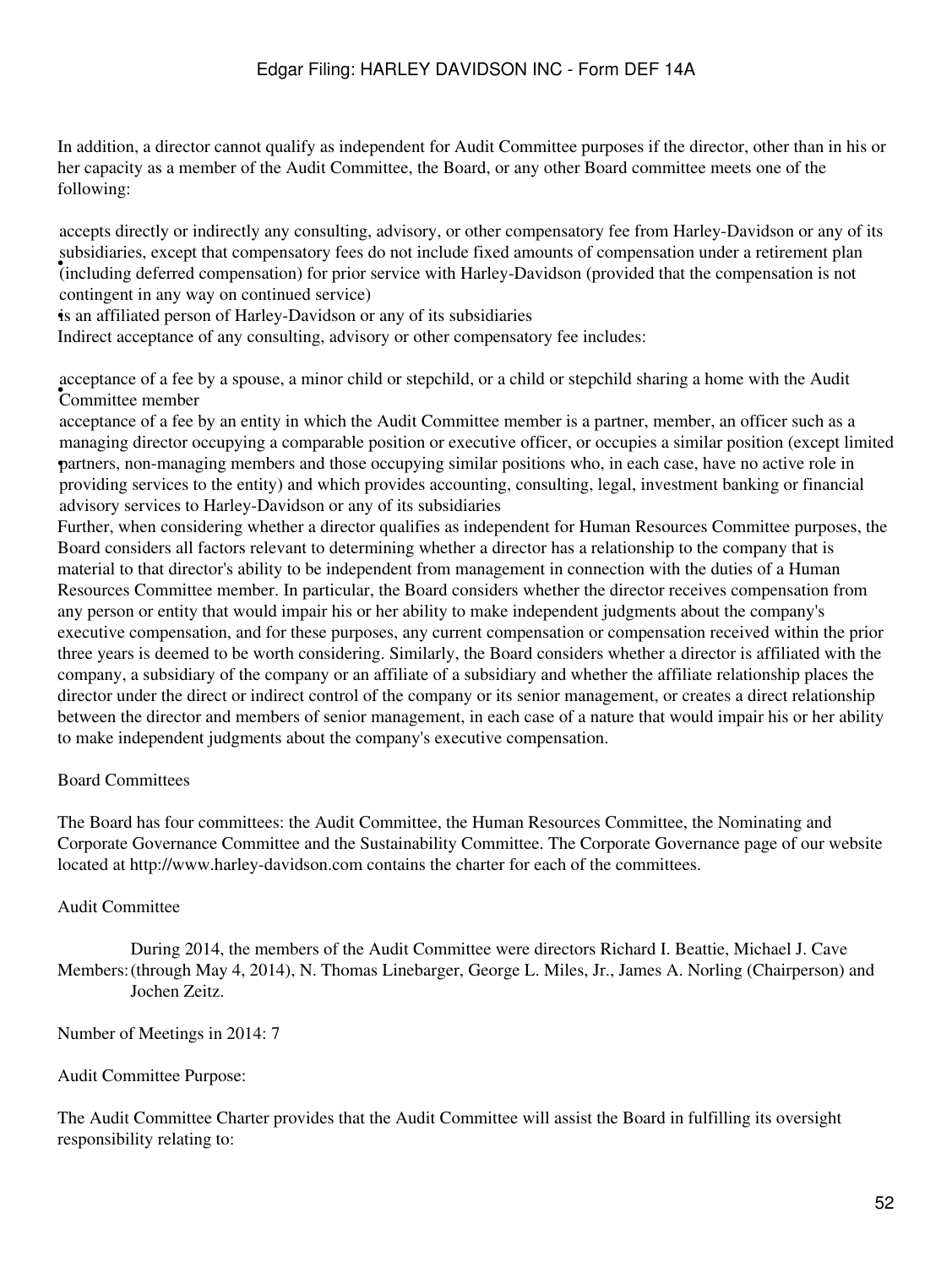•the integrity of our financial statements and the financial reporting process; •the systems of internal control over financial reporting; the maintenance of the Financial Code of Ethics; the internal audit function; •the retention, compensation and termination of the independent registered public accounting firm;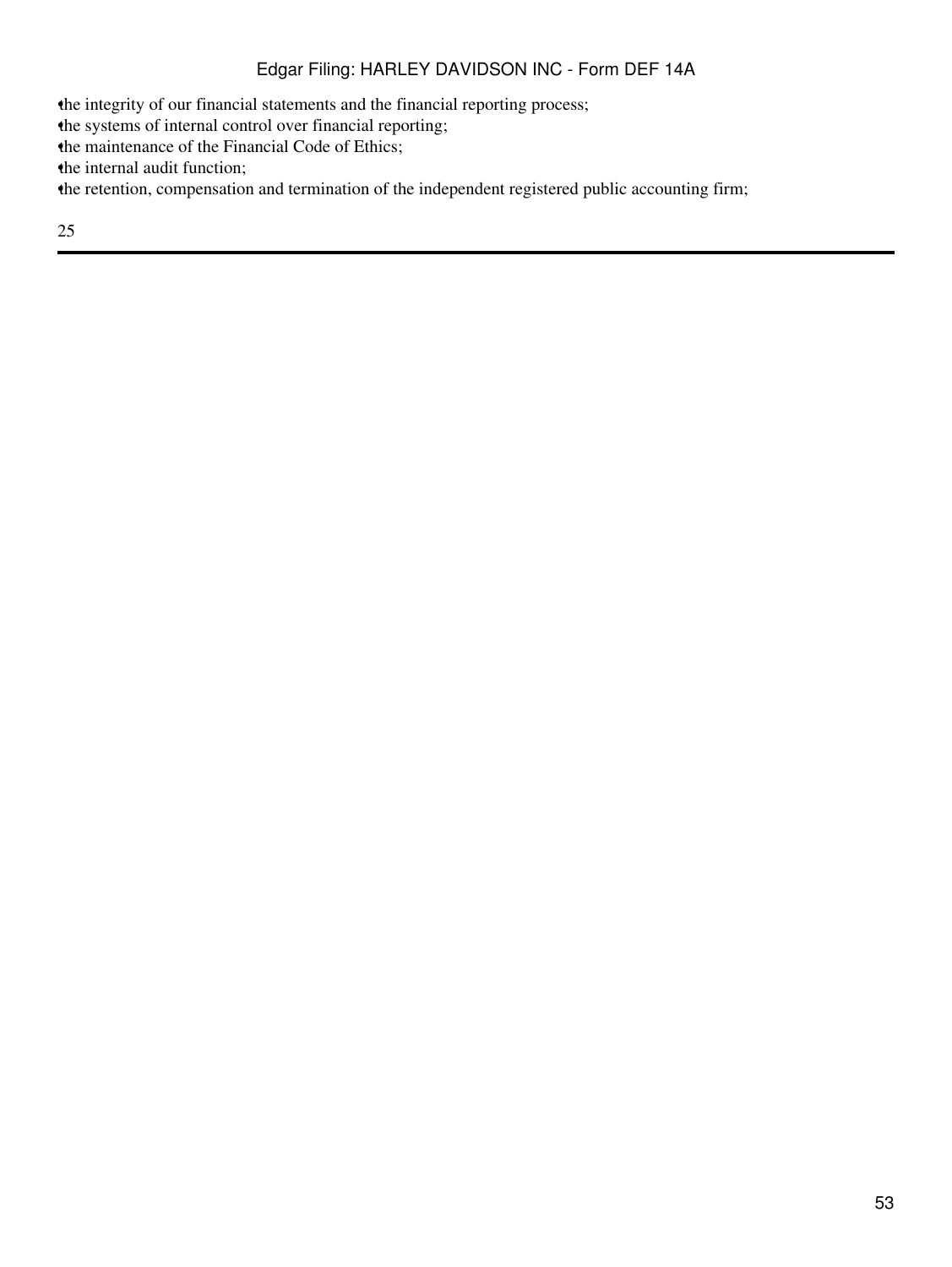•the annual independent audit of our financial statements; •the independent registered public accounting firm's qualifications and independence;

•our compliance with legal and regulatory requirements; and risk management.

In December 2014, the Audit Committee reviewed the Audit Committee Charter and recommended that no changes were necessary. Shareholders can find it on our website located at http://www.harley-davidson.com.

The Board has determined that all members of the Audit Committee are independent and financially literate under the audit committee requirements of New York Stock Exchange rules. The Board has also determined that Messrs. Linebarger , Miles and Zeitz are audit committee financial experts within the meaning of SEC rules. The section below under the heading "Audit Committee Report" discusses the functions of the Audit Committee and its activities during fiscal year 2014.

Human Resources Committee

Members: During 2014, the members of the Human Resources Committee were directors Barry K. Allen (Acting Chairperson through May 4, 2014), R. John Anderson, Michael J. Cave (Chairperson) (beginning May 5, 2014), George H. Conrades and Sara L. Levinson.

Number of Meetings in 2014: 4

Human Resources Committee Purpose:

The Human Resources Committee Charter provides that the Human Resources Committee should:

these goals and objectives; establish goals and objectives with the CEO and evaluate at least annually the performance of the CEO in light of

• the independent directors on the Board (who comprise the Nominating Committee) on the performance of the CEO in review and approve the total compensation of the CEO on an annual basis, including base pay, with input from all of meeting his or her goals and objectives and concerning the CEO's total compensation;

• **FOREW OVERENT COMPLEMENTS recommend** plans to shareholders; review overall compensation policies and plans for executive officers and other employees and, if necessary,

• regulations and review the Compensation Discussion and Analysis that we must include in our proxy statement; produce a report on compensation for inclusion in our proxy statement in accordance with applicable rules and • employees and recommend plans to shareholders; exercise the authority of the Board to adopt and amend compensation plans for executive officers and other

• successors; evaluate company management performance overall and provide recommendations regarding management

France recommendations regarding stock ownership reverse our Stock Ownership Guidelines and monitor such levels; make recommendations regarding stock ownership levels of our executive officers and senior leaders as set forth in

eview potential conflicts of interest and<br>executive officers (other than the CEO); review potential conflicts of interest and any other potential Code of Business Conduct violations by any of our

• officers (other than the CEO); review the disclosure of any waivers of such conflicts or other Code of Business Conduct violations for executive

•make determinations regarding shareholder advisory votes on compensation of named executive officers; and •review our policies applicable to executive officers regarding trading and hedging involving company securities.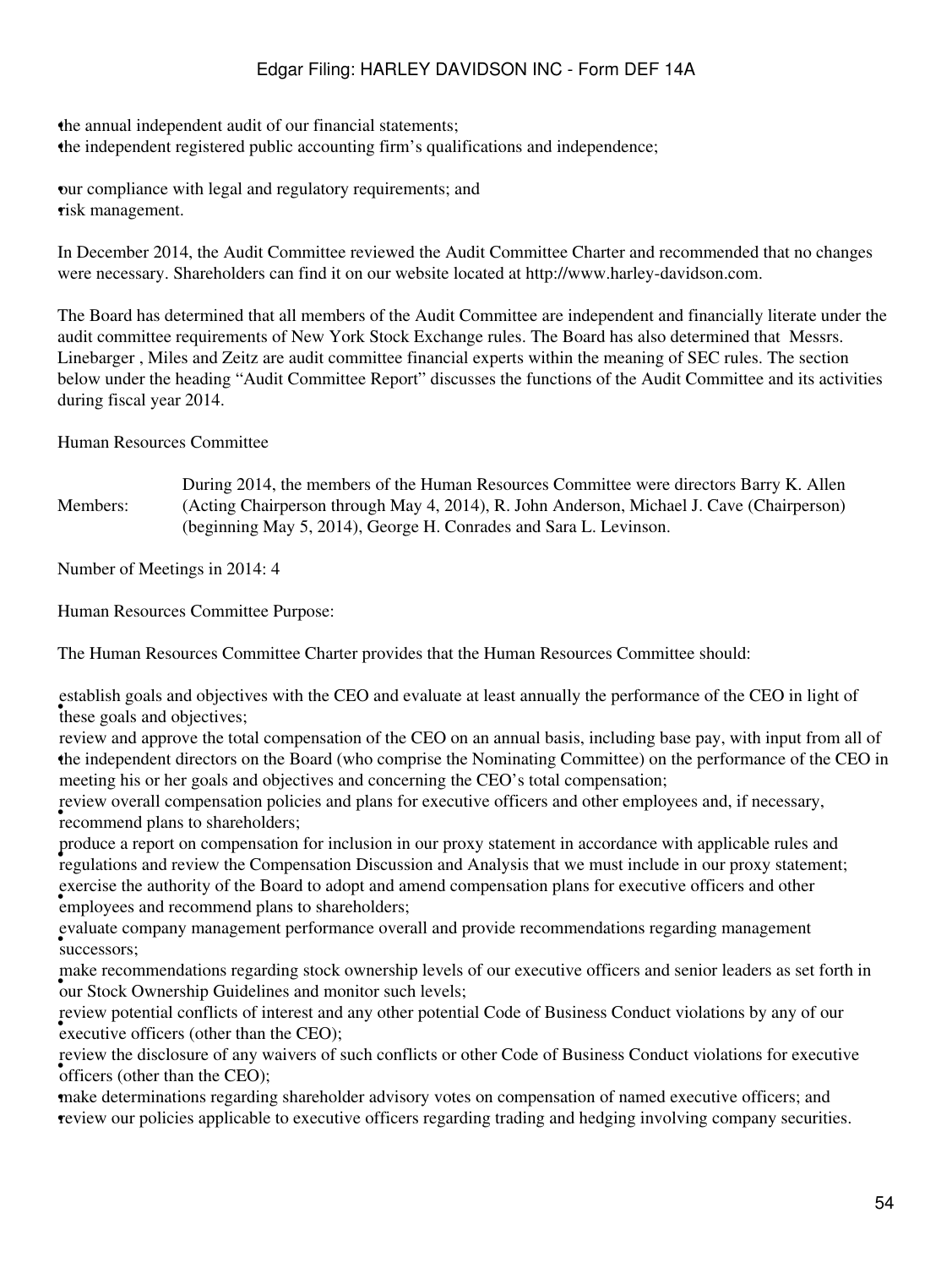In December 2014, the Human Resources Committee reviewed the Human Resources Committee Charter and recommended that no changes were necessary. Shareholders can find it on our website located at http://www.harley-davidson.com.

The Board of Directors has determined that all members of the Human Resources Committee are independent under the New York Stock Exchange rules.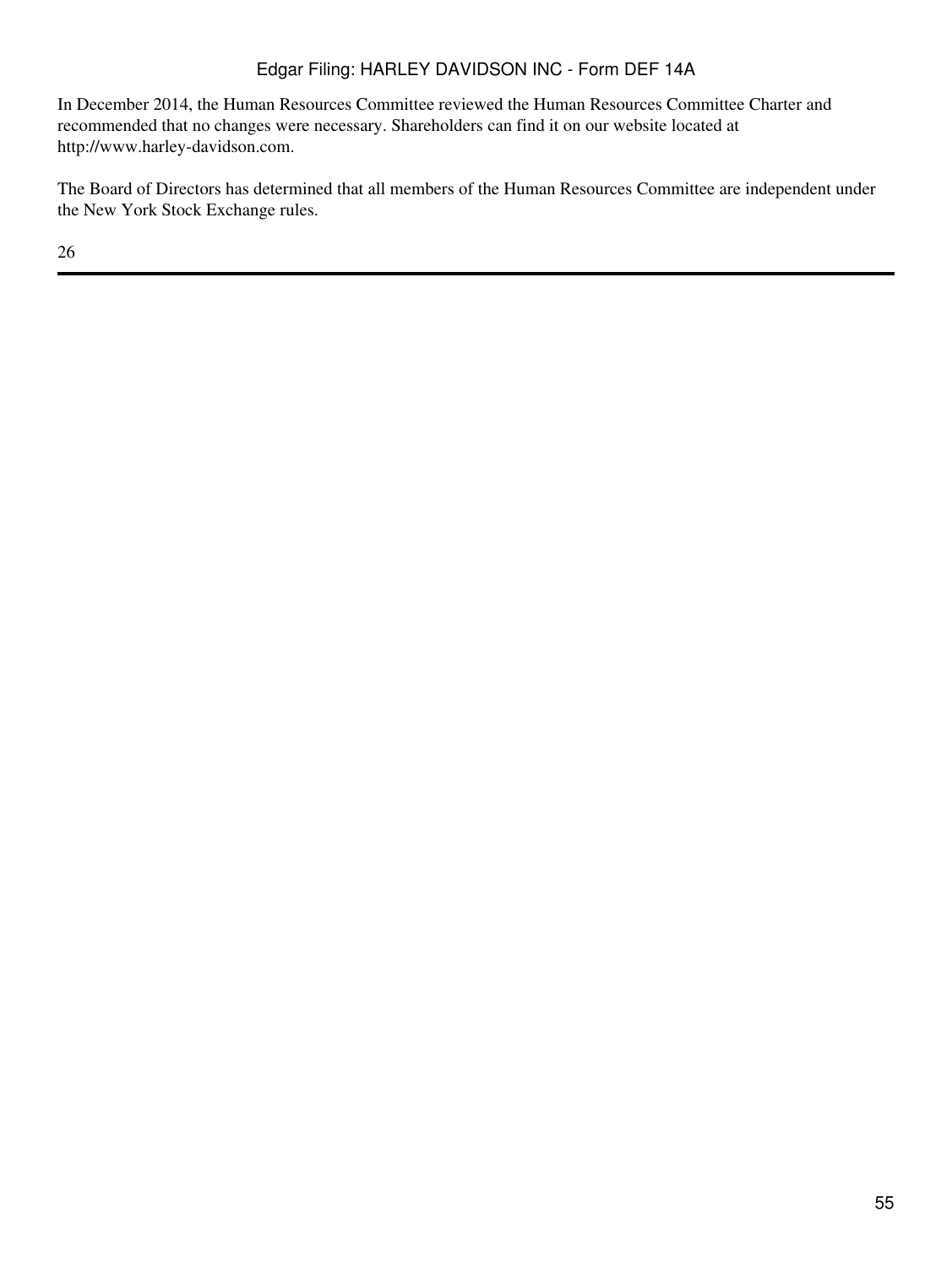The Human Resources Committee also has overall responsibility for reviewing total direct compensation (consisting of base salaries, short-term incentive compensation and long-term incentive compensation) for our employees who are at least at the vice president level. In addition, the Human Resources Committee reviews other aspects of compensation, such as deferred compensation plans, perquisite payments and health and welfare plans.

Through 2013, the Human Resources Committee was also responsible for reviewing the annual performance of the CEO with input from the independent directors of the Board who comprise the Nominating Committee. Based upon the review of the annual performance of the CEO and competitive market data, the Human Resources Committee developed a compensation package for the CEO and recommended the CEO's compensation package to the Nominating Committee for approval. Commencing in 2014, the Human Resources Committee approves the CEO's compensation package after considering the Board's input.

The Human Resources Committee has the authority to engage the services of outside advisors, experts and others to assist it in performing its responsibilities. Since 2010, the Human Resources Committee has retained the services of Meridian Compensation Partners, LLC. Representatives of Meridian report to the chairperson of the Human Resources Committee. On an annual basis, the Human Resources Committee reviews and approves the scope of Meridian's services regarding executive compensation, its performance and fees related to work Meridian performed for the Human Resources Committee. The Human Resources Committee retains the right to terminate Meridian's services at any time. Meridian's primary responsibilities to the Human Resources Committee include providing:

•independent competitive market data and advice related to our CEO's compensation level and incentive design; •a review of our compensation levels, performance goals and incentive designs for the named executive officers; and •benchmark data on executive compensation.

The Human Resources Committee has considered all factors relevant to Meridian's independence from management and determined that Meridian is independent and that Meridian's performance of services raises no conflict of interest. The Committee's conclusion was based in part on a report that Meridian provided to the Committee intended to reveal any potential conflicts of interest. During 2014, Meridian did no work for us beyond its engagement by the Human Resources Committee and assisting the Nominating Committee with benchmarking director compensation.

The Human Resources Committee annually approves several Short-Term Incentive Plans ("STIPs") to motivate and reward the performance of employees of Harley-Davidson and its subsidiaries. Our STIPs have broad-based participation and provide an opportunity to earn annual cash awards based upon performance during the course of our fiscal year relative to financial goals or other performance objectives. Prior to the beginning of each year, the Human Resources Committee reviews and approves Financial STIP and Leadership STIP performance measures and goals. The Human Resources Committee also reviews and approves target STIP opportunities for our Executive Leadership Team. Upon the completion of the fiscal year, the Human Resources Committee determines the extent to which actual performance satisfies the defined performance goals for each STIP.

In general, we grant equity-based long-term incentives annually in February. The Human Resources Committee has authorized the CEO to make equity grants to employees in certain instances, including to help recruit a new employee or retain a current employee or to reward an employee for exceptional service or such other instance that the CEO believes is in our best interest. The CEO may grant awards of stock options and stock appreciation rights that involve not more than 100,000 shares of our common stock in the aggregate annually and not more than 25,000 shares of common stock to any one employee and/or a person engaged to become an employee. The CEO may also grant awards of restricted stock, restricted stock units and shares of our common stock that involve not more than 50,000 shares of our common stock in the aggregate annually and not more than 10,000 shares of common stock to any one employee and/or a person engaged to become an employee. The CEO may not grant equity awards to members of the Executive Leadership Team.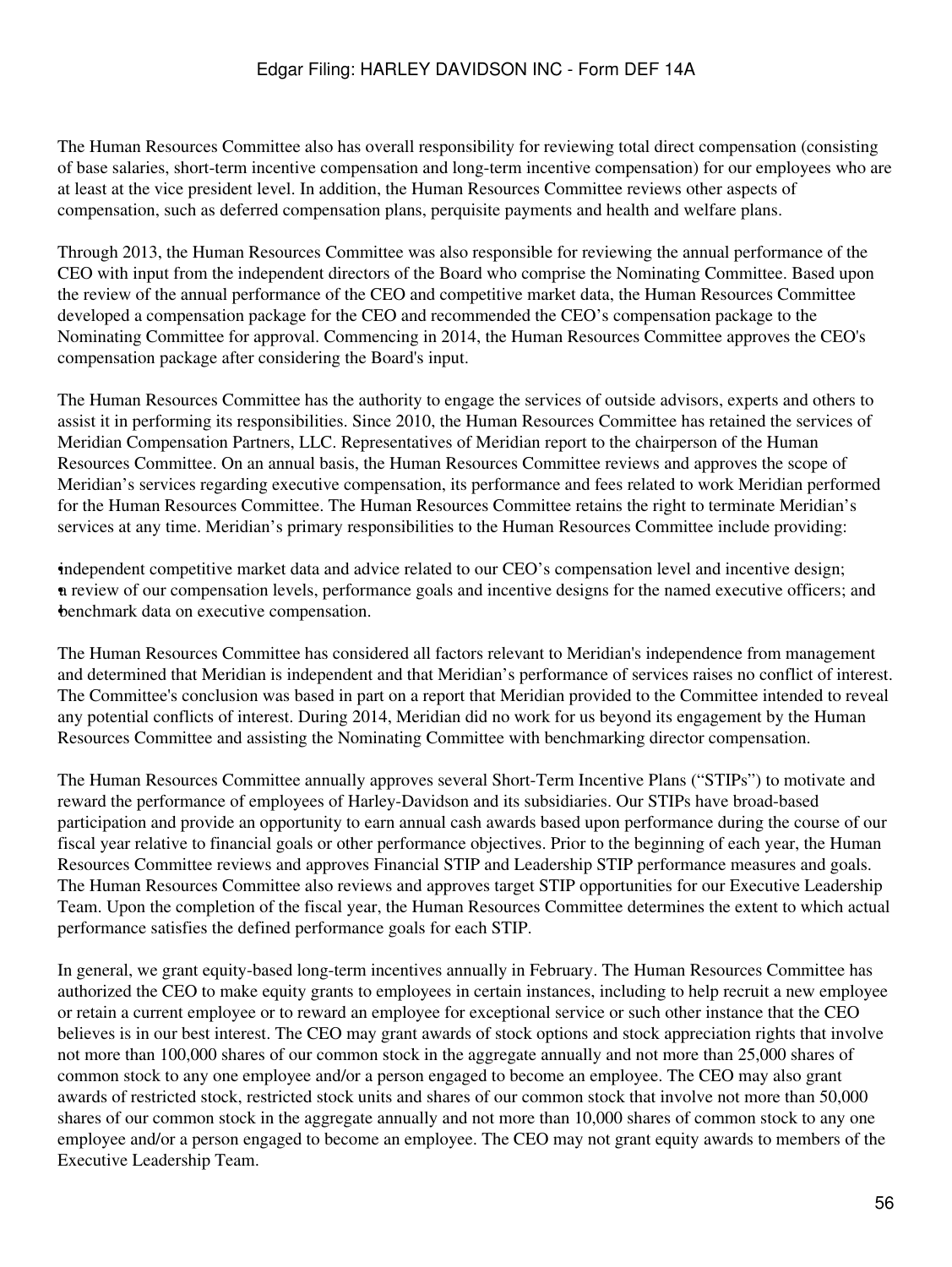The Human Resources Committee has adopted a number of policies and agreements to further the goals of the executive compensation program and to strengthen the alignment of interests of executives with the long-term interests of shareholders, which include guidelines around stock ownership described in the section titled "Stock Ownership Guidelines."

We also provide benefits to our executives that are the same benefits received by salaried employees in general. They include medical and dental benefits, retirement plans, employee savings plans, death benefits and deferred compensation plans for eligible employees. Management reviews these programs periodically, generally with the aid of an outside consultant, and revises them when necessary. In addition, the Human Resources Committee periodically reviews aspects of these programs.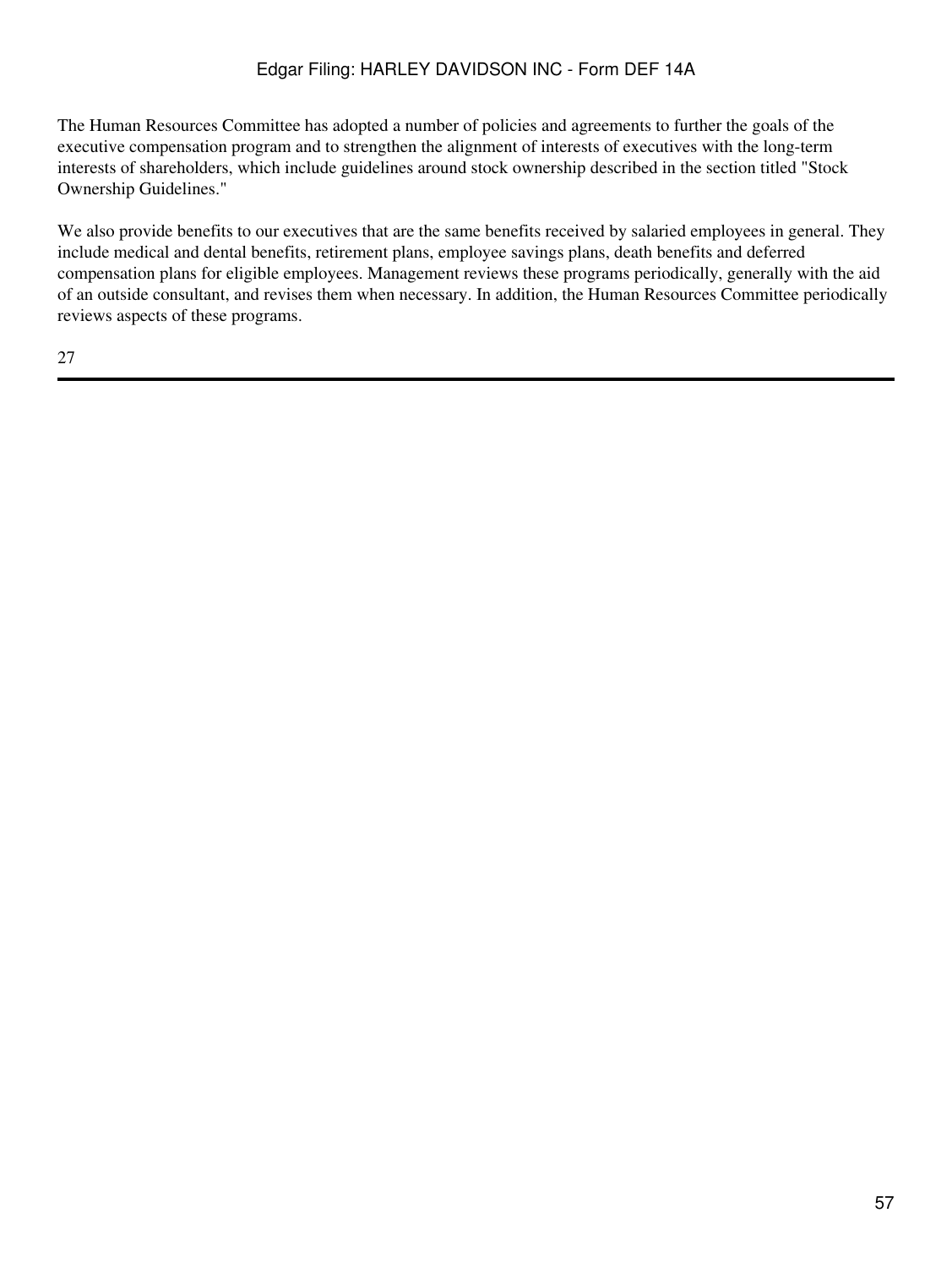Nominating and Corporate Governance Committee

Members: Richard I. Beattie (Chairperson), Michael J. Cave, George H. Conrades, Sara L. Levinson, N. Thomas During 2014, the members of the Nominating Committee were directors Barry K. Allen, R. John Anderson, Linebarger, George L. Miles, Jr., James A. Norling and Jochen Zeitz.

Number of Meetings in 2014: 4

Nominating Committee Purpose:

The Nominating Committee Charter provides that the Nominating Committee should:

the criteria that the Board has approved; identify and make recommendations to the Board on individuals qualified to serve as Board members consistent with

•review the Company's management overall to develop a CEO succession plan for recommendation to the Board; •review and recommend the renomination of current directors;

•review and recommend committee appointments;

•lead the Board in its annual review of the Board's and its committees' performance;

• total compensation; provide input on the performance of the CEO in meeting his or her goals and objectives and concerning the CEO's

•maintain our Code of Business Conduct;

•maintain a process for review of potential conflicts of interest;

directors; review potential conflicts of interest and other potential Code of Business Conduct violations by our CEO or

or directors; review the disclosure of any waivers of conflicts of interest or other Code of Business Conduct violations by our CEO

for approval; review and reassess annually our Corporate Governance Policy and recommend any proposed changes to the Board

• authority of the Board to adopt, administer and amend compensation plans for directors and recommend such plans to exercise the authority of the Board to review, establish, amend and revise Board compensation levels, plans and policies and, to the full extent permitted by rules of the NYSE and applicable laws, regulations and rules, exercise the shareholders, as appropriate and required;

**Stock Ownership Guidelines;** make recommendations regarding and monitor stock ownership levels of the members of the Board as set forth in our

•review our policies applicable to directors regarding trading and hedging involving company securities; and • committee structure of the Board. perform other related tasks, such as studying and making recommendations to the Board concerning the size and

In December 2014, the Nominating Committee reviewed the Nominating Committee Charter. The Board approved the revised Nominating Committee Charter in December 2014, and shareholders can find it on our website located at http://www.harley-davidson.com.

The Board has determined that all members of the Nominating Committee are independent under NYSE rules.

The Nominating Committee Charter outlines the criteria for identifying and recommending new candidates to serve on the Board. In considering any potential candidate for the Board, the Nominating Committee considers the following qualifications:

•principal employment; expertise relevant to the company's business;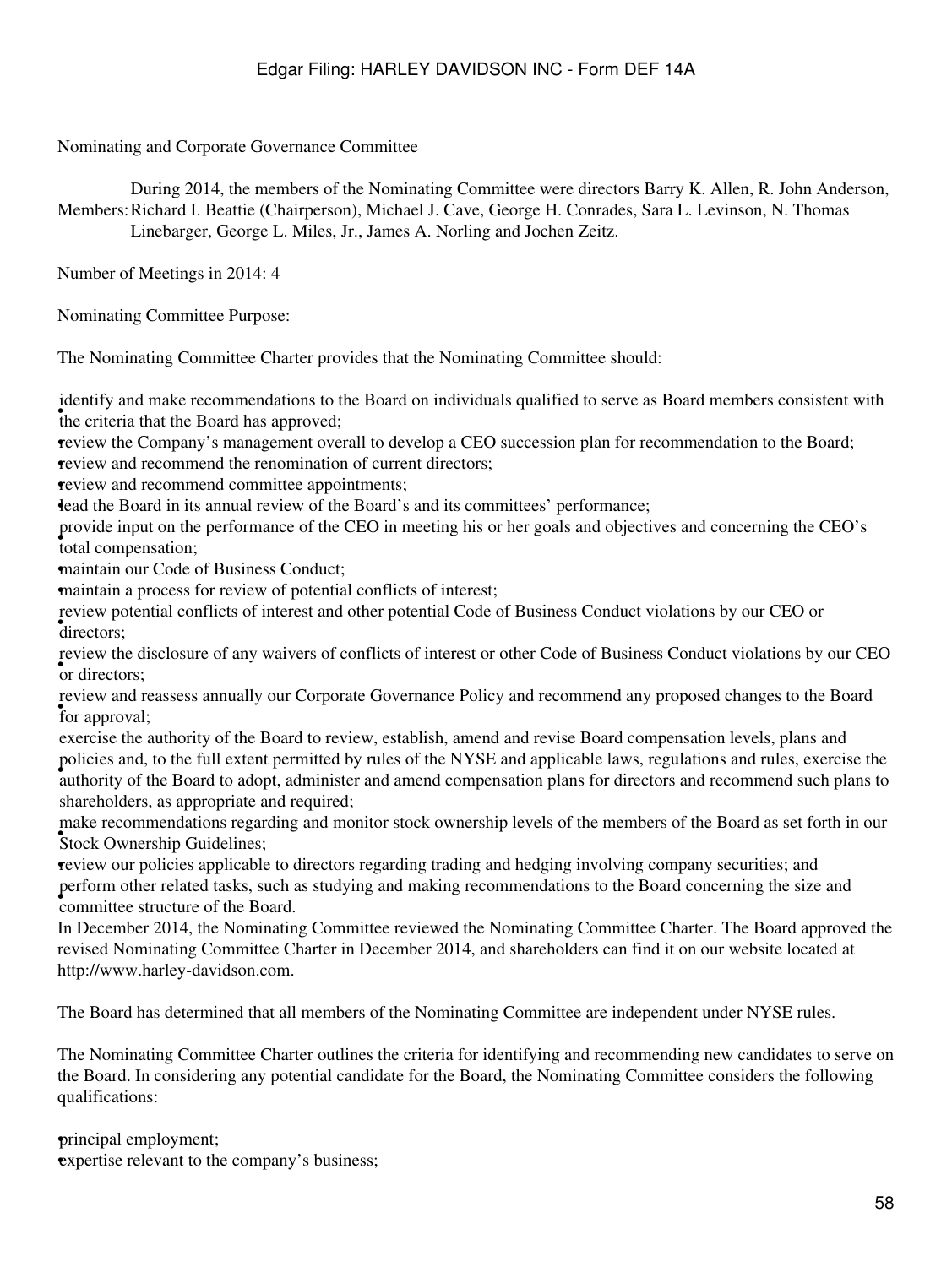• complementary skills and viewpoints; whether the potential candidate will add diversity to the Board, including whether the potential candidate brings

time commitments, particularly the number of other boards on which the potential candidate may serve;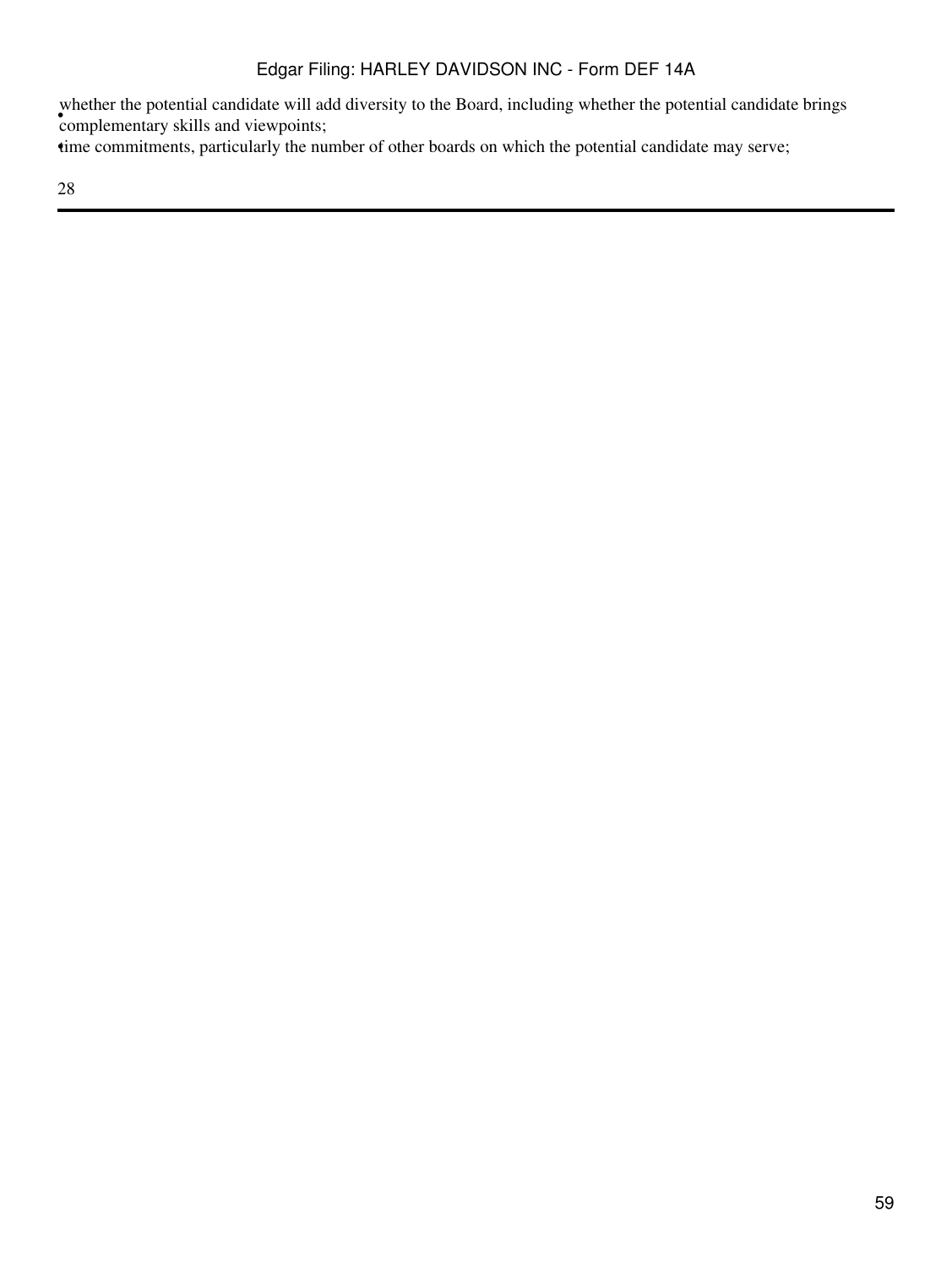and rules; independence and absence of conflicts of interest under New York Stock Exchange rules and other laws, regulations

•financial literacy and expertise; and

•

• work collegially. personal qualities including strength of character, maturity of thought process and judgment, values and ability to

The Nominating Committee's charter has long required the committee to consider diversity in its process of selecting director nominees. Specifically, the Nominating Committee evaluates each candidate for director on, among other things, the basis of the diversity that he or she would bring to the Board, including with respect to business and professional experiences, skills, ethnicity and gender. We believe this policy has been effective in the creation of a Board comprised of diverse members and that the composition of the current Board reflects the Nominating Committee's consideration of diversity in its evaluation and nomination process.

The Nominating Committee will consider candidates that shareholders recommend. Shareholders may recommend candidates for the Nominating Committee to consider by writing to the Nominating Committee in care of our Secretary, 3700 West Juneau Avenue, P.O. Box 653, Milwaukee, Wisconsin 53201-0653. The Nominating Committee's policy regarding director candidates that shareholders recommend and the process for evaluating the nominees are as follows:

• established, then the Nominating Committee will consider director candidates that the shareholder has recommended If a shareholder has complied with procedures to recommend director candidates that the Nominating Committee has for available seats on the Board.

In making recommendations to the Board of one or more candidates to serve as a director, the Nominating Committee will examine each director candidate on a case-by-case basis regardless of who recommended the

candidate. The Nominating Committee evaluates candidates in the same manner whether a shareholder or the Board has recommended the candidate.

determination whether the Nominating Committee should consider the candidate at that time based on factors the In general, for each candidate that any person or group brings to the attention of the Nominating Committee for consideration for nomination as a director, the chairperson of the Nominating Committee will first make a chairperson deems relevant, including our current need for qualified candidates and the chairperson's view as to whether the candidate has sufficient qualifications for further consideration for nomination as a director. • chairperson will report that determination to the Nominating Committee and communicate all relevant information to If the chairperson makes a determination that the Nominating Committee should consider the candidate, then the the Nominating Committee.

• Nominating Committee may take any additional steps it deems necessary to determine whether to recommend the Each Nominating Committee member is responsible for sending feedback on a candidate to the chairperson. The candidate to the full Board.

To enable the Nominating Committee to consider a shareholder recommendation in connection with the 2016 annual meeting of shareholders, we must receive the recommendation on or before November 17, 2015.

Submitting a shareholder recommendation to the Nominating Committee does not ensure that shareholders will have an opportunity to vote on the shareholder's candidate because the Nominating Committee may determine not to recommend the candidate to the full Board or the full Board may determine not to recommend the candidate to shareholders. Any shareholder who wants to ensure that shareholders will have an opportunity to vote on the shareholder's candidate may nominate the director candidate for the shareholders to vote on at the 2016 annual meeting of shareholders, in addition to recommending the candidate to the Nominating Committee, by giving written notice to our Secretary in advance of the 2016 annual meeting. To give that notice, a shareholder must comply with the terms and time periods of our Restated Articles of Incorporation. Our Restated Articles of Incorporation state that a shareholder must give written notice that complies with the Restated Articles of Incorporation to our Secretary not less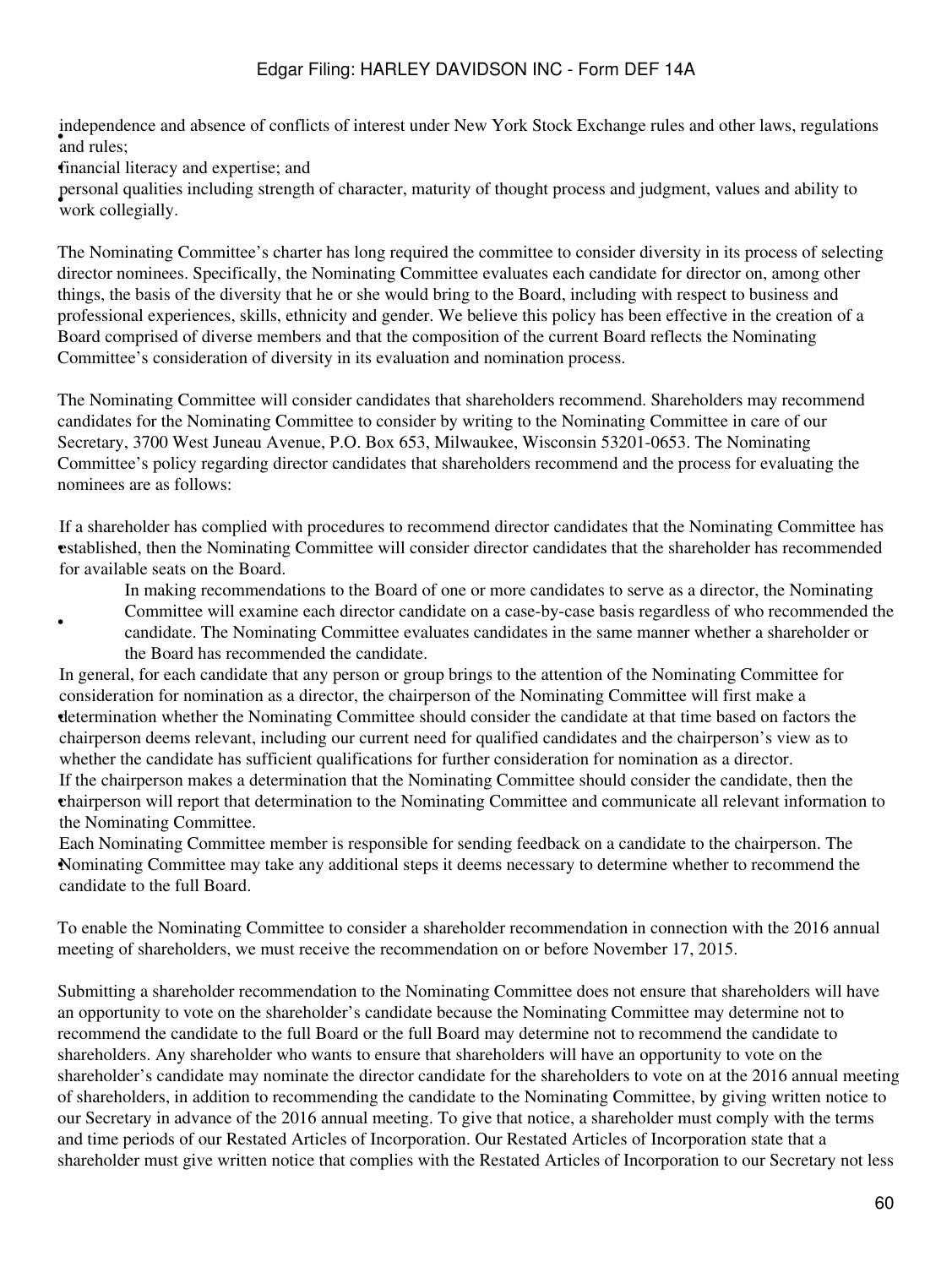than 60 days before the date in 2016 corresponding to the date we released this Proxy Statement to our shareholders. Because we anticipate mailing the Notice of Internet Availability of Proxy Materials on March 16, 2015, we must receive notice of a nomination for a director candidate for shareholders to consider at the 2016 annual meeting of shareholders no later than January 16, 2016. Even if a shareholder delivers a timely notice and otherwise complies with the terms and time periods of our Restated Articles of Incorporation, we will not be obligated to name the shareholder's candidate in our proxy materials.

The Nominating Committee is responsible for establishing, reviewing and revising compensation we pay to our directors. The Nominating Committee, working with management and third party compensation consultants and reviewing benchmarked data from a comparator group of companies, determines director compensation that it believes is competitive with these companies. The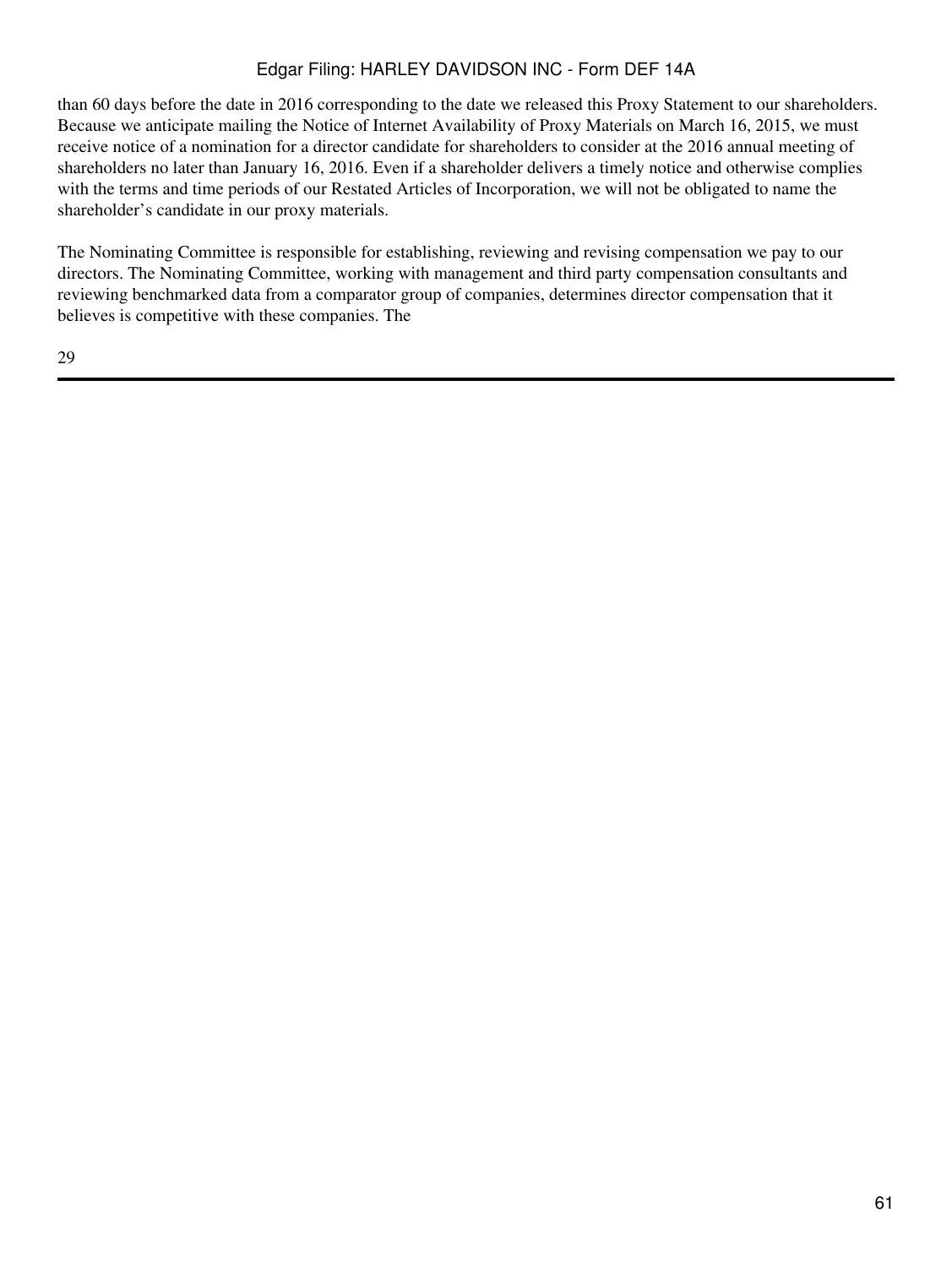Nominating Committee periodically reviews and revises, when necessary, the Director Compensation Policy, generally with the aid of a compensation consultant. The Nominating Committee last revised this policy in February 2015.

#### Sustainability Committee

Members:The members of the Sustainability Committee are Michael J. Cave, Sara L. Levinson, N. Thomas Linebarger, Jochen Zeitz (Chairperson) and Donald A. James (beginning May 5, 2014).

Number of Meetings in 2014: 5

Sustainability Committee Purpose:

The Sustainability Committee Charter provides that the Sustainability Committee should:

• capabilities, and make recommendations to the Board and management regarding how the company should respond to monitor the social, political, environmental, public policy, legislative and regulatory trends, issues and concerns that could affect the company's sustainable business model, processes, resources, activities, strategies, and other social and environmental trends, issues and concerns to more effectively achieve its sustainable business goals; **EVALUATE:** CREATION INTERFACT IN SECTION AND THE CONSTRUCTION CONSISTENT AND CONSISTENT AND CONSISTENT AND CONSISTENT AND CONSISTENT WITH SUSTAINING A CONSISTENT WITH SUSTAINING A CONSISTENT WITH SUSTAINING A CONSISTENT W assist management in setting strategy, establishing goals and integrating social and environmental shared value •review new technologies and other innovations that will permit the company to achieve sustainable growth; • dealers, suppliers, the environment and the communities in which the company operates; consider the impact that the company's sustainability policies, practices and strategies have on employees, customers,

• charitable, civic, educational and business organizations that impact the company's initiatives and efforts for social and consider and make recommendations regarding support provided by the company or its charitable foundation for environmental shared value creation and inclusion;

• reports and provide direction regarding the company's participation in sustainability-related trade groups and reporting review the company's periodic sustainability strategy reports, corporate social responsibility reports, and other similar organizations; and

• company's annual proxy materials relating to the company's sustainability policies, practices or strategies. review and make recommendations to the Board regarding shareholder proposals submitted for inclusion in the The following summarizes director committee membership as of the date of this Proxy Statement (\*Indicates Chairperson):

Nominating and Corporate Sustainability Committee Audit Committee Sustainability Committee Barry K. Allen **Richard I. Beattie Michael J. Cave** Richard I. Beattie Michael J. Cave R. John Anderson N. Thomas Linebarger Donald A. James Richard I. Beattie\* George L. Miles, Jr. Sara L. Levinson

George H. Conrades Sochen Zeitz and Jochen Zeitz Jochen Zeitz<sup>\*</sup> Sara L. Levinson George L. Miles, Jr. Barry K. Allen James A. Norling R. John Anderson Jochen Zeitz Michael J. Cave\*

N. Thomas Linebarger Human Resources Committee George H. Conrades

Michael J. Cave The State of Tames A. Norling\* N. Thomas Linebarger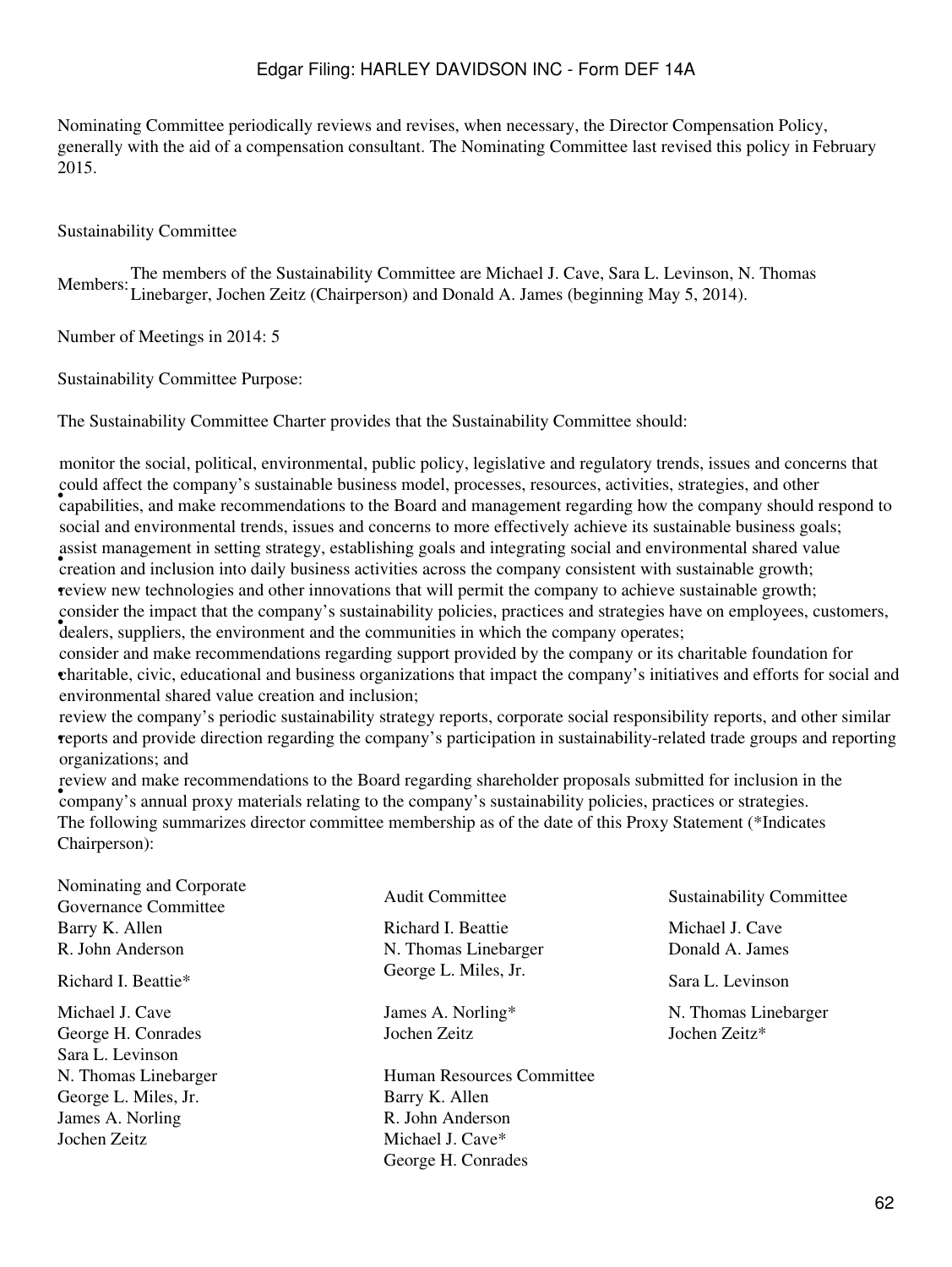Sara L. Levinson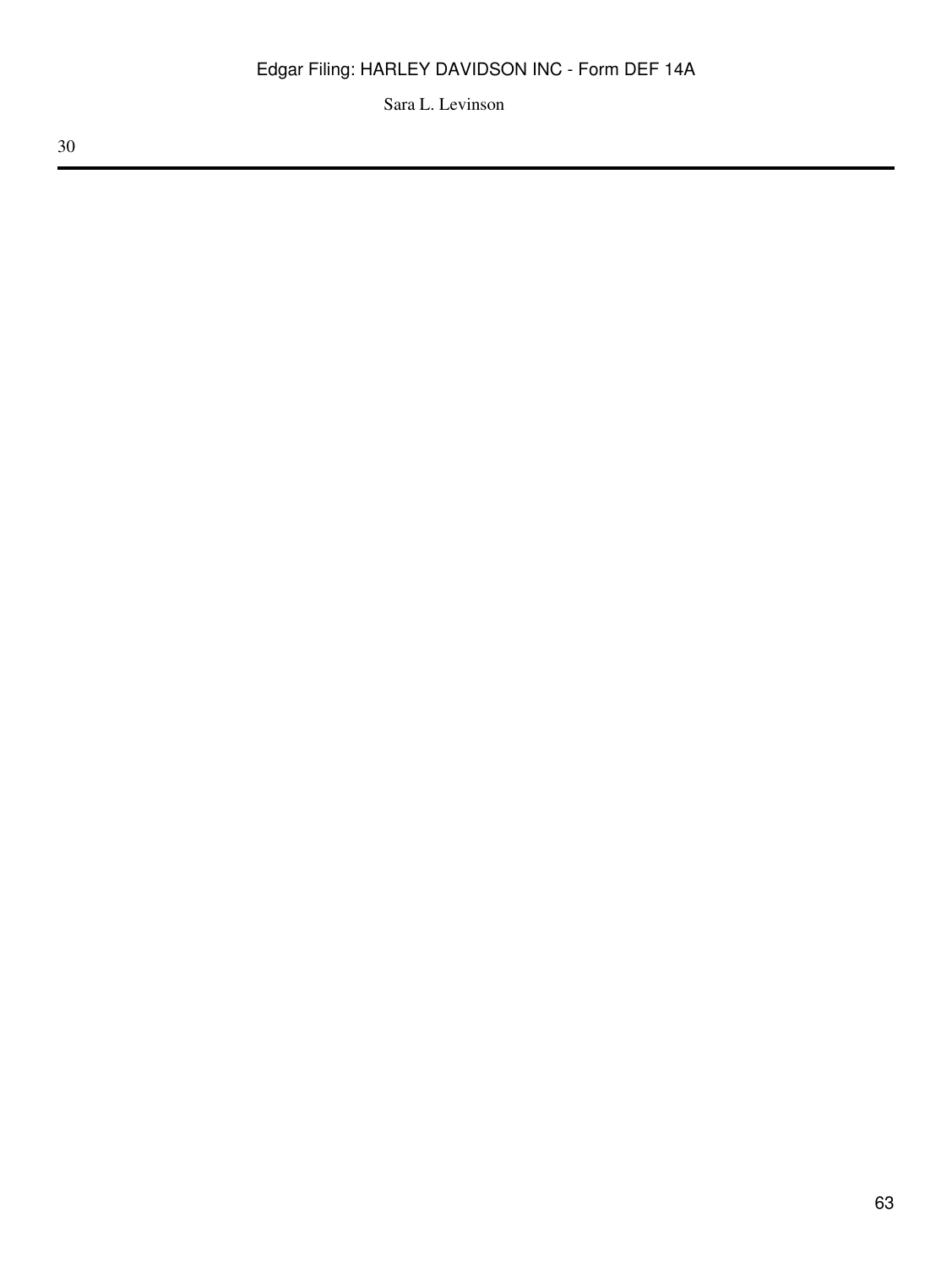Board Meetings, Attendance, Executive Sessions and Annual Meeting Attendance

In 2014, there were five regularly scheduled meetings of the Board, one of which was a telephonic meeting. All current directors attended at least 75% of the meetings of the Board and the committees on which they served during 2014.

The Board met in executive sessions during all regularly scheduled in-person meetings, without management present, and plans to continue that practice going forward. During 2014, Mr. Beattie served as Presiding Director of the Board and presided over these executive sessions.

Unless a director has a conflict in his or her schedule, we expect all directors to attend the Annual Meeting of Shareholders. All of our directors attended our 2014 Annual Meeting of Shareholders and were available to answer any shareholder questions.

#### Leadership Structure

In 2012, the Board elected Mr. Wandell, our President and Chief Executive Officer, as our Chairman of the Board. At the same time, the Board reviewed and enhanced the role of the Presiding Director, and the Nominating and Corporate Governance Committee appointed Mr. Beattie to serve in that role. Mr. Beattie is one of our independent directors, an expert in corporate governance issues and the Chairman of the Nominating and Corporate Governance Committee. Mr. Beattie has served as a director of Harley-Davidson since 1996.

The primary roles of the Presiding Director are to assist the Chairman in managing the governance of the Board of Directors and to serve as a liaison between the Chairman and other directors. As Presiding Director, Mr. Beattie has the responsibility to: (1) preside at all meetings of the Board at which the Chairman is not present, including all executive sessions of the non-management and/or independent directors; (2) call meetings of the non-management and/or independent directors; (3) provide input to the Chairman regarding the annual Board calendar and Board meeting dates, proposed agendas and schedules for Board meetings and the materials and information to be presented to the Board; and (4) serve as a contact for interested parties who wish to communicate with non-management directors.

Under the circumstances existing through February 4, 2015, the Board believed that the continuity, efficiency, and unified leadership of having a single individual act both as Chairman and Chief Executive Officer provided centralized management and direction for the company, allowing for a single, clear focus for management to execute our business strategies. The Board believed the number of independent, experienced directors that make up the Board, along with the independent oversight and enhanced responsibilities of the Presiding Director, benefited the company and its shareholders and assured the appropriate level of management oversight and independence.

The Board retained the authority to modify this leadership structure as and when appropriate to best address the company's current circumstances and to advance the best interests of all shareholders. Our Corporate Governance Policy provides the flexibility for the Board to modify or maintain this leadership structure in the future, as it deems appropriate. Among other things, the Policy expressly provides that the term of the Presiding Director will automatically expire upon the appointment by the Board of a Chairman who is an independent director. As a result of action by the Board on February 4, 2015, if shareholders reelect Mr. Beattie as a director at the Annual Meeting, then he will become our non-executive Chairman of the Board at that time in light of Mr. Wandell's decision not to stand for reelection as a director at the Annual Meeting. The Board believes at this time that separating the CEO and Chairman roles with the incoming CEO will enable the incoming CEO to focus on the business strategy and operations of the company, while Mr. Beattie will provide the continuity of leadership of the Board necessary for the Board to fulfill its responsibilities.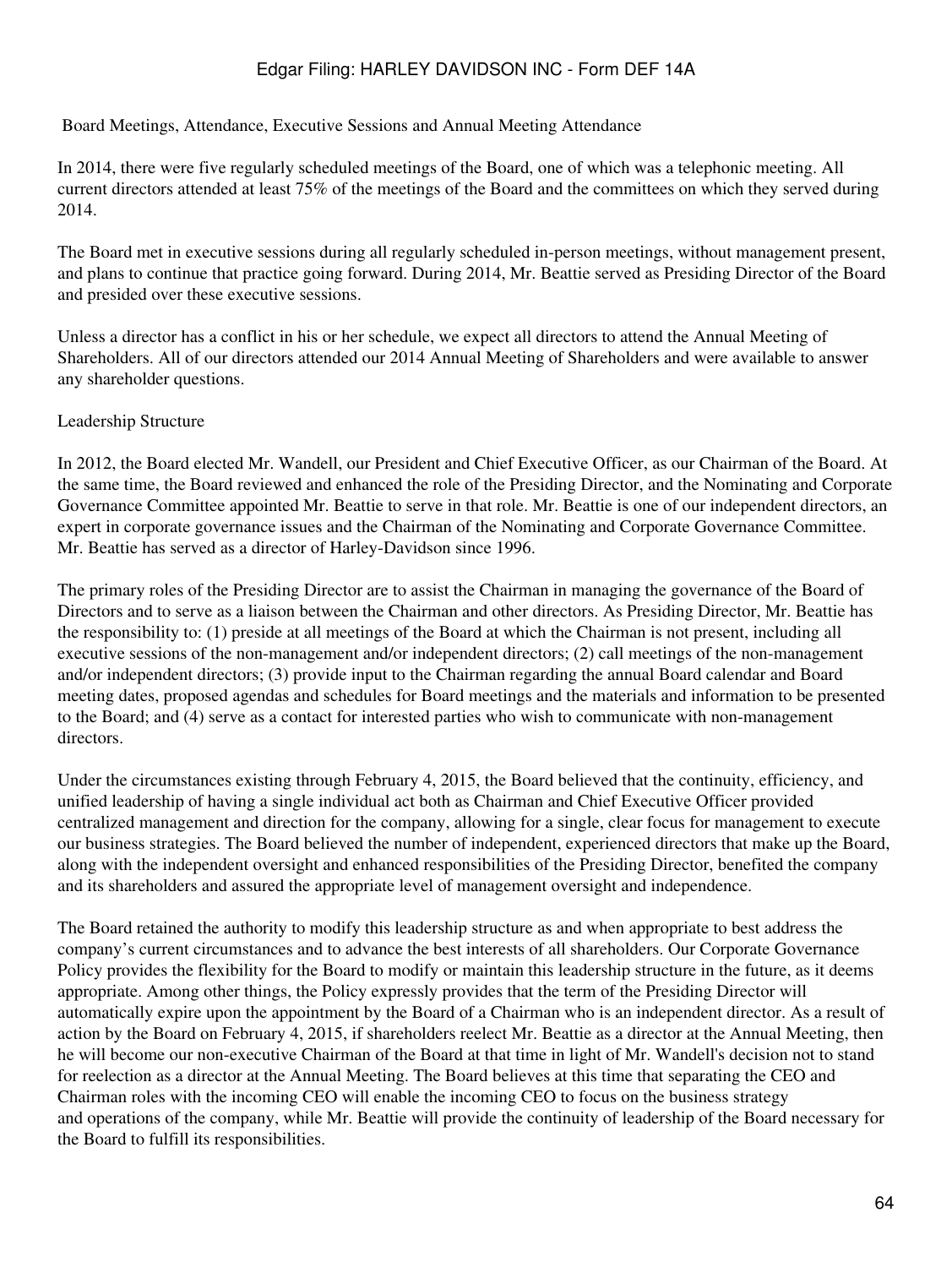The Board's Role in the Oversight of Risk

While the Board has the ultimate responsibility for oversight of the risk management process, various committees of the Board have a role in the oversight of risk management. In particular, the Audit Committee focuses on financial risk, including internal controls, and receives an assessment of the company's systems to monitor and manage business risk from our independent registered public accounting firm. Internal audit regularly reviews risk management processes and internal controls with the Audit Committee. The Audit Committee also receives a report at each regular Audit Committee meeting on legal and compliance matters. In addition, the Human Resources Committee reviews our compensation programs for compensation risk as we describe further in the "Compensation Discussion and Analysis" section of this Proxy Statement. Risk management is an integral part of our annual strategic planning process. The entire Board reviews the strategic risk management plan at least annually.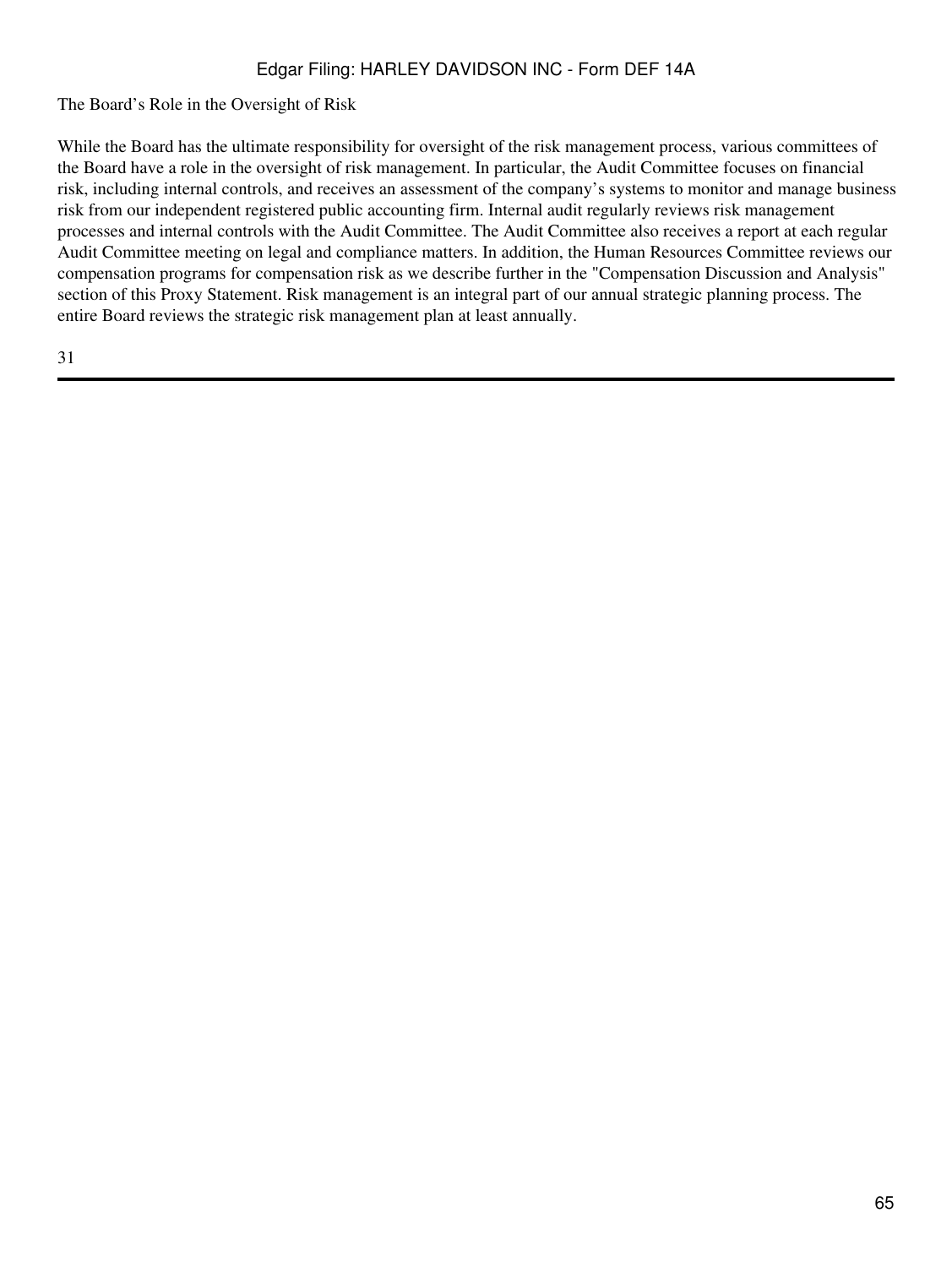Shareholder Communication with the Board

Shareholders and other parties interested in communicating directly with the Chairman of the Board or with non-management directors may do so by writing to Richard I. Beattie, who is our current Presiding Director and will become our non-executive Chairman of the Board at the Annual Meeting assuming that shareholders reelect him at the meeting. Mr. Beattie can be reached by writing in care of our Secretary, 3700 West Juneau Avenue, P.O. Box 653, Milwaukee, Wisconsin 53201-0653. Communications may be made to the Chairperson of the Audit Committee, James A. Norling, by writing to Chairperson, Audit Committee in care of our Secretary, 3700 West Juneau Avenue, P.O. Box 653, Milwaukee, Wisconsin 53201-0653. The Corporate Governance page of our website lists the current members of the Board of Directors. We open and forward all mail to the director or directors specified in the communication.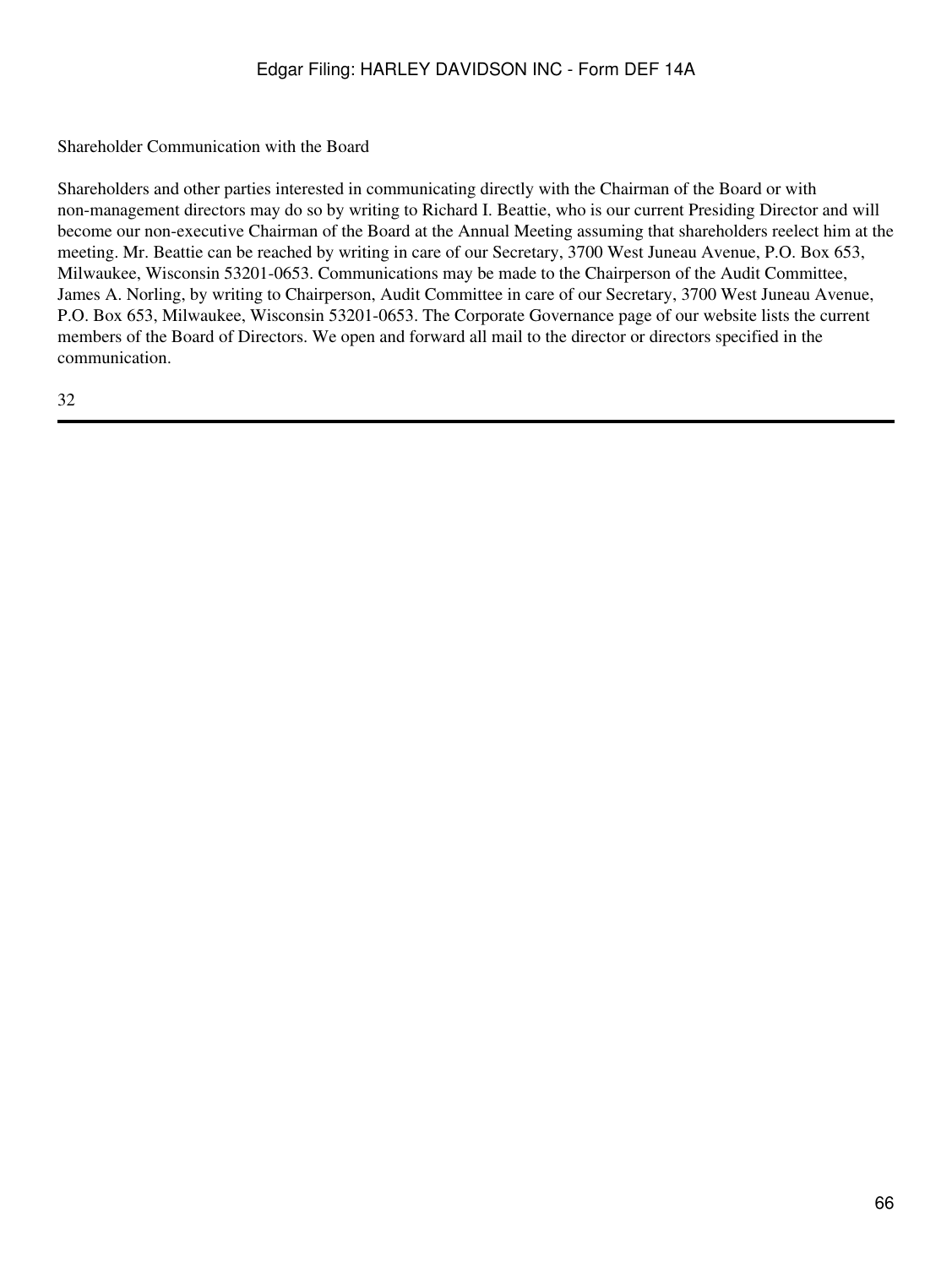#### CERTAIN TRANSACTIONS

Policies and Procedures Governing Related Person Transactions

In December 2002, our Nominating Committee adopted a written policy regarding transactions with related persons. The committee amended this policy, which we refer to as our Conflict of Interest Process, in December 2003.

Under the policy, the chair of the Nominating Committee reviews any potential conflict that arises and is reported for our CEO or a director. If the chair of the Nominating Committee determines that an actual conflict of interest issue exists, then the entire Nominating Committee reviews the potential conflict of interest. If our Nominating Committee determines that an actual conflict exists, the committee decides whether to waive the conflict or require the CEO or director to remove the conflict. Any conflicts that are waived by our Nominating Committee are promptly disclosed to our shareholders.

Our Vice President and General Counsel reviews any potential conflict that arises for any executive officer (other than our CEO and the Vice President and General Counsel). Our CEO reviews any potential conflict that arises for our Vice President and General Counsel. If the Vice President and General Counsel or CEO determines that an actual conflict of interest issue exists, the chair of the Human Resources Committee reviews the potential conflict. If the chair of the Human Resources Committee determines that an actual conflict of interest issue exists, the entire Human Resources Committee reviews the potential conflict of interest. If our Human Resources Committee determines that an actual conflict exists, the Committee decides whether to waive the conflict or require the officer to remove the conflict. Any conflicts that are waived by our Human Resources Committee are promptly disclosed to our shareholders.

Any conflict of interest issue involving any other employee is reviewed by an attorney in our Legal Department. If the attorney believes that an actual conflict of interest issue exists, then the attorney submits the conflict of interest issue to our Vice President and General Counsel. If our Vice President and General Counsel determines that an actual conflict exists, then he decides what steps should be taken to resolve the conflict.

#### Certain Transactions

Mr. Conrades, a director, is the Chairman of Akamai Technologies, Inc. We have continued a commercial relationship with Akamai that existed before Mr. Conrades joined the Board of Directors under which Akamai provides Internet content distribution services to the company. The fees we paid to Akamai were negotiated on an arm's length basis and are well within the categorical independence standards that the Board has adopted. The relationship does not prevent Mr. Conrades from qualifying as an independent director under the categorical independence standards, and the Board considers Mr. Conrades to be an independent director. The chair of the Nominating Committee has considered this related party relationship under the Conflict of Interest Process, and he determined that no actual conflict of interest issue exists as a result of the relationship.

Mr. Linebarger, a director, is the Chairman and Chief Executive Officer of Cummins, Inc. During 2014, we continued a commercial relationship with Cummins, a relationship that existed before Mr. Linebarger joined the Board of Directors, under which we have purchased exhaust parts and components from subsidiary companies of Cummins. The prices we paid to Cummins were negotiated on an arm's length basis, and our total payments were well within the categorical independence standards that the Board has adopted. The relationship does not prevent Mr. Linebarger from qualifying as an independent director under the categorical independence standards, and the Board considers Mr. Linebarger to be an independent director. The chair of the Nominating Committee has considered this related party relationship under the Conflict of Interest Process, and he determined that no actual conflict of interest issue exists.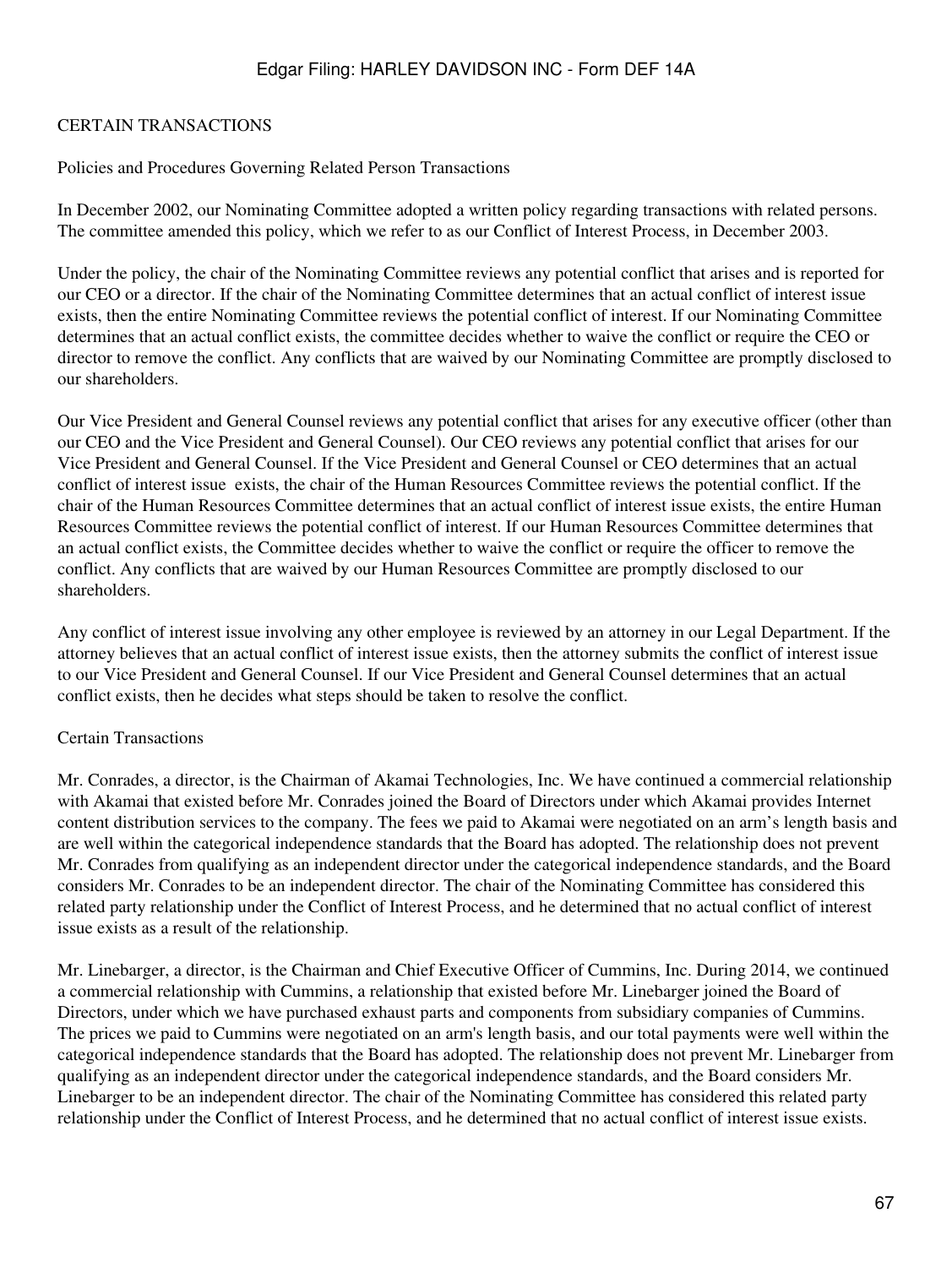Mr. James, a director, is Chairman and Chief Executive Officer and an equity owner of Fred Deeley Imports Ltd. (Deeley Imports), the exclusive distributor of the company's motorcycles in Canada. The company recorded motorcycles and related products revenue and financial services revenue from Deeley Imports during 2014, 2013 and 2012 of \$194.8 million, \$204.8 million and \$187.1 million, respectively, and had finance receivables balances due from Deeley Imports of \$7.4 million, \$11.5 million and \$9.2 million at December 31, 2014, 2013 and 2012, respectively. All products and services that have generated revenue and income from Deeley Imports were provided in the ordinary course of business at prices and on terms and conditions that the company believes are the same as those that would result from arm's-length negotiations between unrelated parties. The chair of the Nominating Committee has considered this related party relationship under the Conflict of Interest Process, and he determined that no actual conflict of interest issue exists. Due to Deeley Imports' relationship with the company, the Board does not consider Mr. James to be an independent director under the Board's independence standards.

The company has provided notice to Deeley Imports indicating that the company will not extend the exclusive distribution agreement with Deeley Imports beyond its expiration date of July 31, 2017. Currently, the company and Deeley Imports are discussing the possibility of a transaction that would result in termination of the distribution agreement in the third quarter of 2015. The possible transaction would involve a termination payment from the company to Deeley Imports, which the parties have discussed as being in the amount of \$50 million. Any transaction also would likely involve the company purchasing inventory (net of related amounts due) and accounts receivable for an amount that the company currently estimates to be approximately \$10 million, along with other terms regarding the sale of the company's products in Canada. There is no assurance that the parties will come to an agreement or that any agreed transaction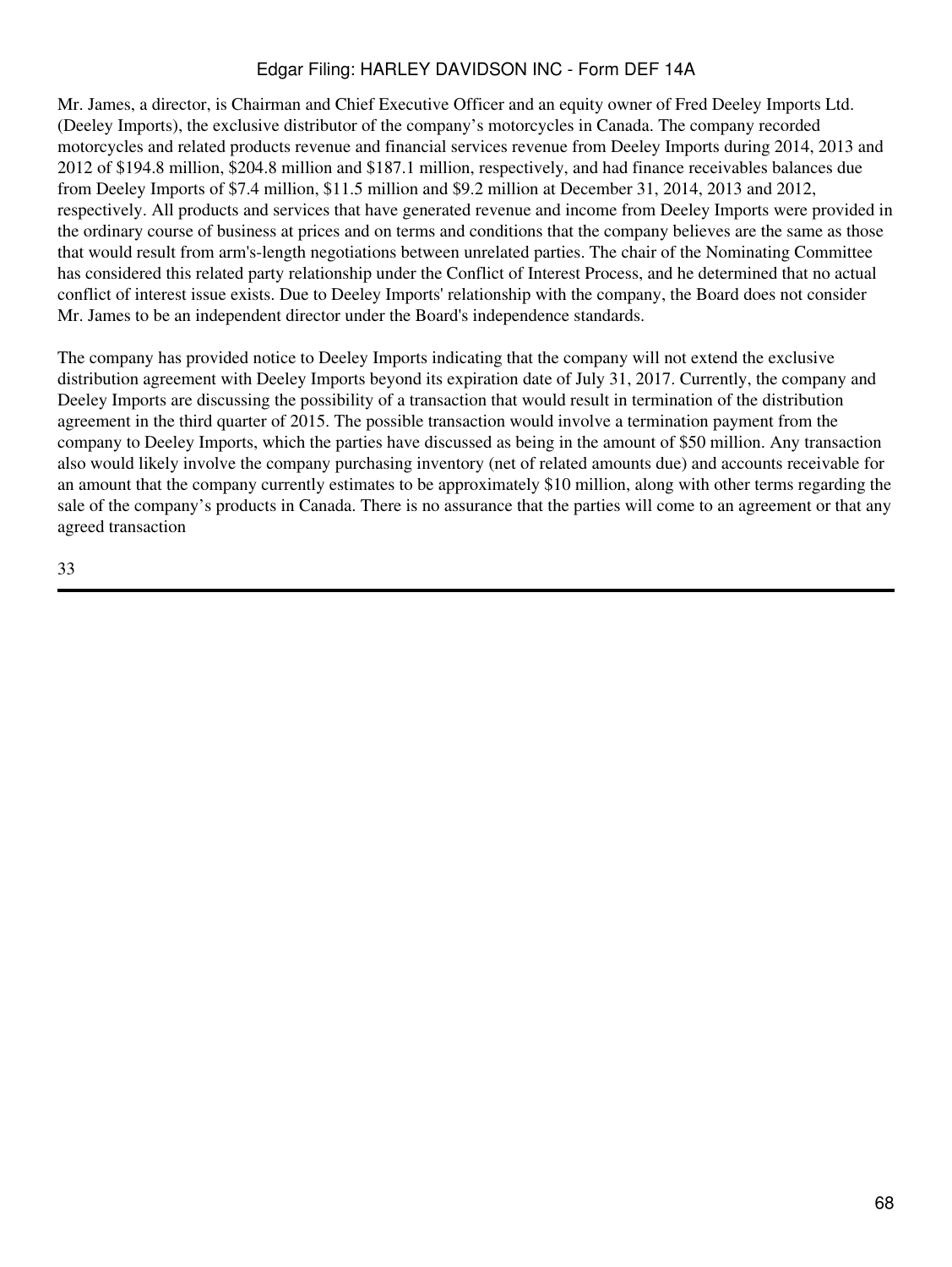will be consummated. The chair of the Nominating Committee has considered a possible transaction with Deeley Imports under the Conflict of Interest Process, and he determined that no actual conflict of interest issue exists as a result of the possible transaction. Any transaction will be reviewed and approved by independent directors who have no interest in the transaction.

Mr. Wandell, a director and our Chairman, President and Chief Executive Officer, has a brother who is a regional sales representative for a division of Whelen Engineering Company, Inc. Whelen Engineering manufactures and sells globally a wide range of lighting and power supply products for automotive, motorcycle and aviation applications. The company has purchased lighting and warning siren motorcycle components for its police and fire/rescue division from Whelen Engineering for many years predating Mr. Wandell's employment with the company, which began in 2009. The company's total annual purchases from Whelen Engineering over the last five years were \$751,181 (2010), \$469,009 (2011), \$960,915 (2012), \$923,815 (2013) and \$471,499 (2014). At Mr. Wandell's direction, the company has implemented a process for the company's General Counsel to review the competitiveness of all purchases the company makes from Whelen Engineering. The chair of the Nominating and Corporate Governance Committee has considered this relationship under the Conflict of Interest Process. The chairman has determined that no actual conflict of interest exists as a result of the company's relationship with Whelen Engineering on the basis that Whelen Engineering has had a historical relationship with the company predating Mr. Wandell's employment with the company, the amount of the company's purchases from Whelen Engineering have continued at similar levels since Mr. Wandell's employment, and the company's purchases from Whelen Engineering are determined based on competitive bids. Due to his position as the company's Chairman, President and Chief Executive Officer, the Board does not consider Mr. Wandell to be an independent director under the Board's independence standards.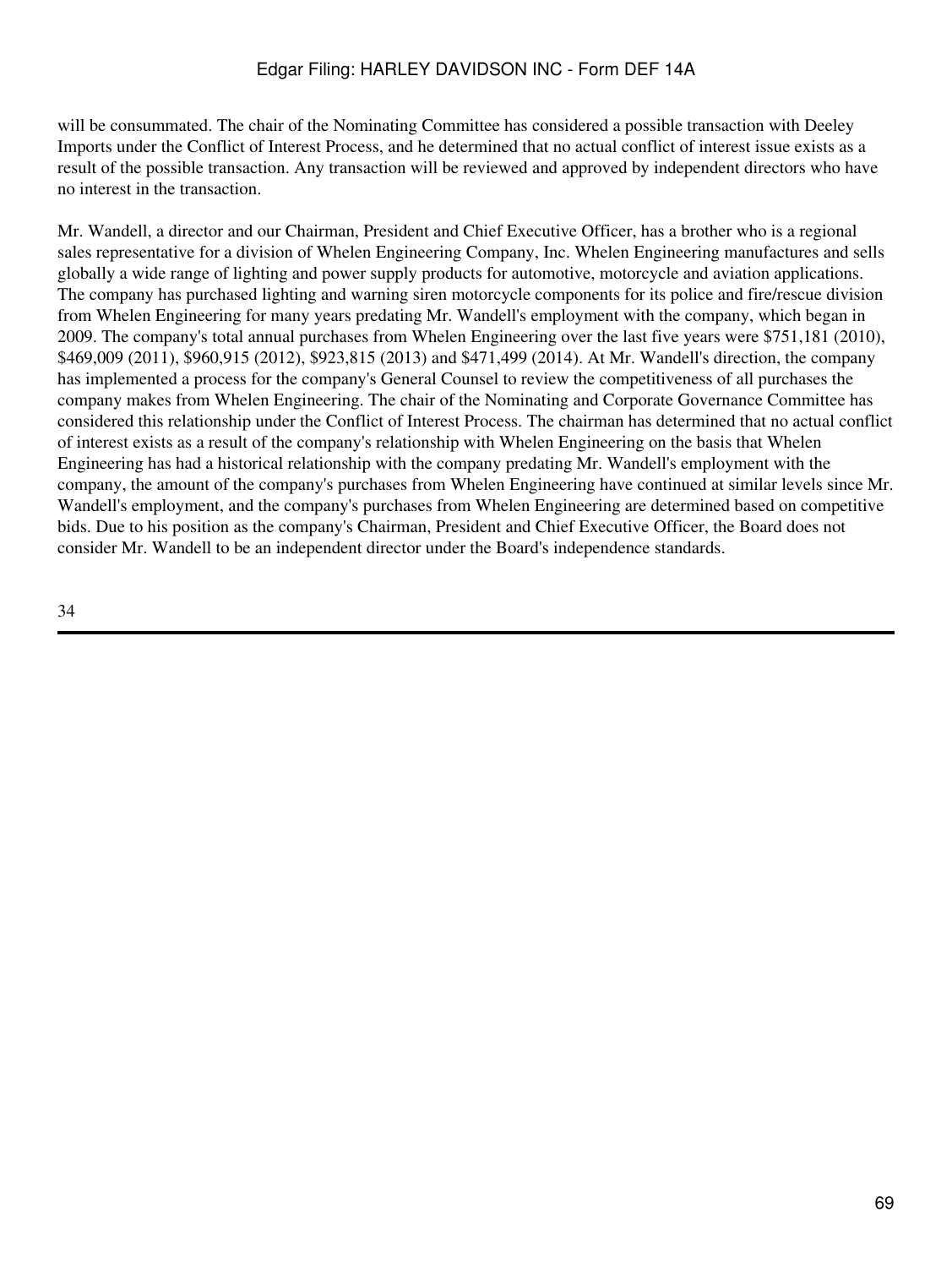#### COMMON STOCK OWNERSHIP OF CERTAIN BENEFICIAL OWNERS AND MANAGEMENT

The following table sets forth certain information as of February 26, 2015 with respect to the ownership of our common stock by each director, our NEOs, all directors and executive officers as a group and each person or group of persons that we know to own beneficially more than 5% of our stock.

Beneficial Ownership Table

|                                                                     | Amount and Nature of Beneficial Ownership(1) |     |                     |                                                          |                                      |  |
|---------------------------------------------------------------------|----------------------------------------------|-----|---------------------|----------------------------------------------------------|--------------------------------------|--|
| Name of Beneficial Owner                                            | Number of<br>Shares $(2)$                    |     | Percent of<br>Class | Shares Issuable<br>Upon Exercise of<br>Stock Options (3) | <b>Restricted Stock</b><br>Units (4) |  |
| Barry K. Allen                                                      | 55,981                                       | (5) | $\ast$              |                                                          |                                      |  |
| R. John Anderson                                                    | 20,115                                       |     | ∗                   |                                                          | 0                                    |  |
| Richard I. Beattie                                                  | 41,990                                       |     | ∗                   | 0                                                        | 0                                    |  |
| Michael J. Cave                                                     | 8,631                                        |     | ∗                   | 0                                                        | $\theta$                             |  |
| George H. Conrades                                                  | 60,171                                       | (6) | $\ast$              |                                                          | $\Omega$                             |  |
| Lawrence G. Hund                                                    | 121,397                                      | (7) | $\ast$              | 105,419                                                  | 10,612                               |  |
| Donald A. James                                                     | 443,098                                      | (8) | $\ast$              | $\Omega$                                                 | $\theta$                             |  |
| Paul J. Jones                                                       | 32,336                                       |     | ∗                   | 23,058                                                   | 7,037                                |  |
| Matthew S. Levatich                                                 | 202,690                                      |     | ∗                   | 121,060                                                  | 30,486                               |  |
| Sara L. Levinson                                                    | 28,045                                       |     | $\ast$              | 0                                                        | $\theta$                             |  |
| N. Thomas Linebarger                                                | 30,454                                       |     | ∗                   | 0                                                        | $\theta$                             |  |
| George L. Miles, Jr.                                                | 24,341                                       |     | $\ast$              | 0                                                        | $\Omega$                             |  |
| James A. Norling                                                    | 32,411                                       | (9) | ∗                   | $\Omega$                                                 | $\Omega$                             |  |
| John A. Olin                                                        | 220,493                                      |     | ∗                   | 177,967                                                  | 12,689                               |  |
| Keith E. Wandell                                                    | 463,748                                      |     | ∗                   | 267,572                                                  | 52,185                               |  |
| Jochen Zeitz                                                        | 21,894                                       |     | $\ast$              | $\Omega$                                                 | $\Omega$                             |  |
| All Directors and Executive Officers as a<br>Group (20 Individuals) | 1,897,097                                    |     | $\ast$              | 742,993                                                  | 127,861                              |  |
| The Vanguard Group, Inc. (10)                                       | 15,981,334                                   |     | 7.6                 | $\%0$                                                    | $\theta$                             |  |
| Wellington Management Group LLP (11)                                | 14,521,939                                   |     | 6.9                 | $\%0$                                                    | $\theta$                             |  |

\* The amount shown is less than 1% of the outstanding shares of our common stock.

(1) Except as otherwise noted, all persons have sole voting and investment power over the shares listed. In all cases, information regarding such power is based on information that the individual beneficial owners provide to us.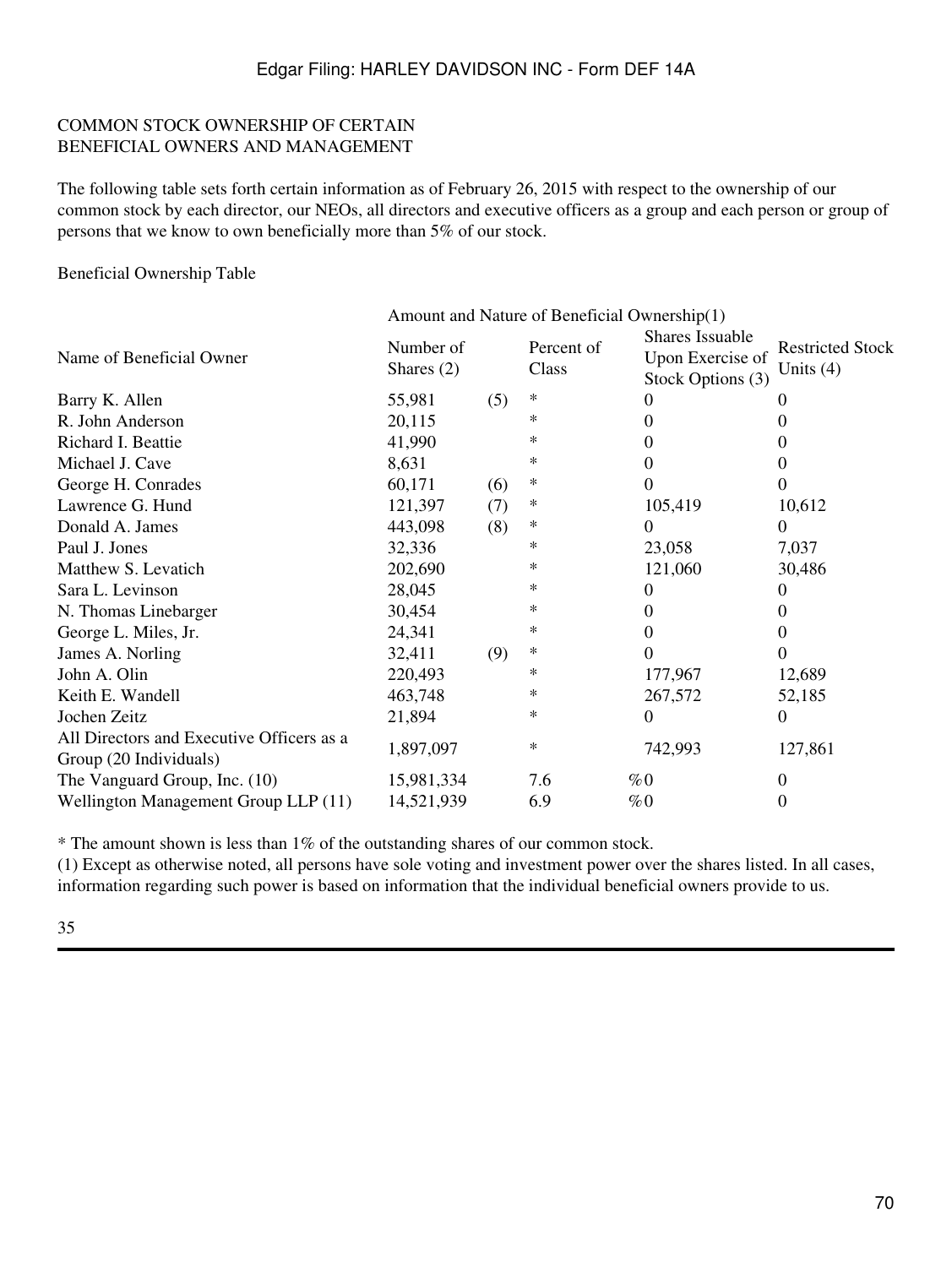(2) Includes, but is not limited to, shares of common stock issuable upon the exercise of stock options exercisable within 60 days of February 26, 2015 and shares of common stock held in our 401(k) Plan and our Dividend Reinvestment Plan as of February 26, 2015. For the executive officers, the number of shares also includes shares of unvested restricted stock granted under the Harley-Davidson, Inc. 2009 Incentive Stock Plan, as of February 26, 2015, as follows: Mr. Hund—2,193; Mr. Jones—1,202; Mr. Levatich—3,601; Mr. Olin—2,378; and Mr. Wandell—11,723 shares, and all Directors and Executive Officers as a Group—24,040 shares.

(3) Includes only stock options exercisable within 60 days of February 26, 2015.

(4) Amounts shown in this column are not included in the columns titled "Number of Shares" or "Percent of Class." Amounts shown in this column include restricted stock units (RSUs) that we awarded under our 2009 Incentive Stock Plan on February 4, 2014 and our 2014 Incentive Stock Plan on February 3, 2015 in the following amounts to the following persons listed in the table that were not vested as of February 26, 2015: 10,612 units for Mr. Hund, 7,037 units for Mr. Jones, 30,486 units for Mr. Levatich, 12,689 units for Mr. Olin, 52,185 units for Mr. Wandell, and 127,861 units for all directors and executives officers as a group. Each restricted stock unit represents a contingent right to receive one share of stock. One-third of the total number of units granted on each of February 4, 2014 and February 3, 2015 vest on each of the first three anniversaries of the date of grant. The RSUs are subject to forfeiture until vested. Further, the RSUs described in this footnote do not carry the right to vote. In each case, amounts are distributable in the form of shares of our Common Stock on a one-for-one basis; however, any distribution would not be within 60 days of February 26, 2015.

(5) The Barry K. Allen Revocable 1990 Living Trust held 22,156 shares of common stock for the primary benefit of Mr. Allen. Mr. Allen has shared voting and investment power over the shares held in the trust.

(6) The George H. Conrades Revocable Trust dated 8/4/2006 holds 12,873 shares of common stock for the primary benefit of Mr. Conrades. Mr. Conrades serves as Trustee of the Trust and has sole voting power over the shares.

(7) Mr. Hund's spouse, Jane L. Hund, holds 1,619 shares in the Jane L. Hund Revocable Trust. Mrs. Hund serves as Trustee of the Trust and has sole voting power over the shares.

(8) 412,040 shares of common stock are held by entities controlled by Mr. James who has sole voting power over the shares.

(9) Heritage Ventures, Ltd. held 8,000 shares of common stock. Mr. Norling has sole voting power over the shares.

(10) We derived the information from a Schedule 13G/A that The Vanguard Group, Inc., an investment adviser, filed with the company and the SEC on February 11, 2015. As of December 31, 2014, The Vanguard Group, Inc. was deemed to be the beneficial owner of 15,981,334 shares and had sole voting power over 375,109 shares, shared voting power over zero shares, sole investment power over 15,628,013 shares and shared investment power over 353,321 shares. The Vanguard Group, Inc. is located at 100 Vanguard Blvd., Malvern, PA 19355.

(11) We derived the information from a Schedule 13G that Wellington Management Group LLP, an investment adviser, filed with the company and the SEC on February 12, 2015. As of December 31, 2014, Wellington Management Group LLP was deemed to be the beneficial owner of 14,521,939 shares and had sole voting power over zero shares, shared voting power over 10,389,796 shares, sole investment power over zero shares and shared investment power over 14,521,939 shares. Wellington Management Group LLP is located at 280 Congress Street, Boston, MA 02210.

Stock Ownership Guidelines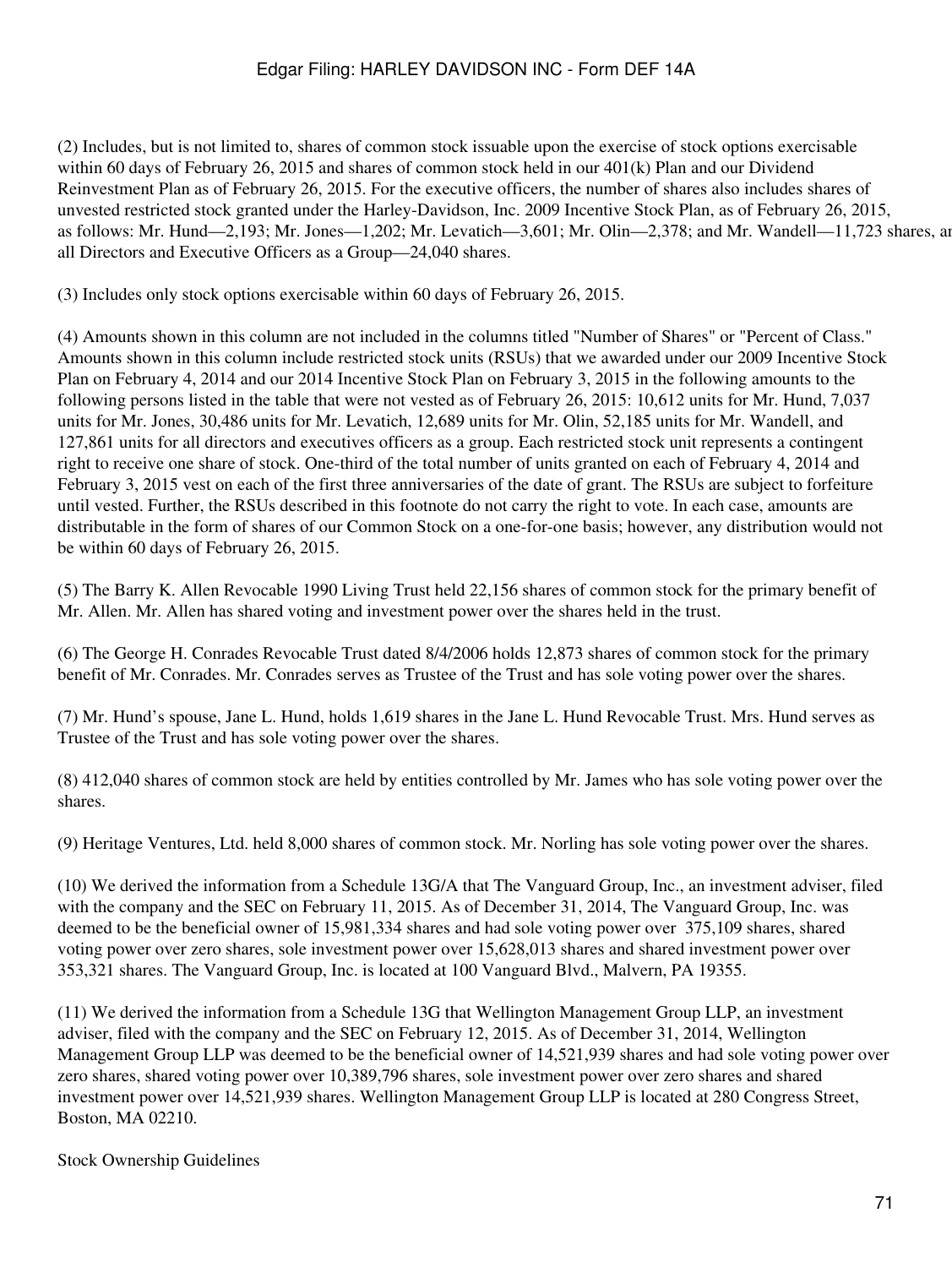The Board of Directors originally approved Stock Ownership Guidelines in 2002. The Board most recently revised the Stock Ownership Guidelines in September 2012. The revised Stock Ownership Guidelines apply to directors and approximately 40 of our top leaders. Under the revised Stock Ownership Guidelines, all directors must hold 15,000 shares of our common stock and certain members of the Senior Leadership Group must hold at least 15,000 to 200,000 shares of our common stock. Stock appreciation rights, vested stock options, restricted stock and restricted stock units are counted (including restricted stock and restricted stock units which have been deferred). Each director has until the later of September 2014 or five years after the date of election as a director if after September 2009 to accumulate the appropriate number of shares. The Senior Leadership Group members who must comply have until the later of September 2014 or five years from the date the Stock Ownership Guidelines become applicable to them to accumulate the appropriate number of shares.

### No Hedging or Pledging

Under our Insider Trading Policy, which the Board of Directors has adopted, no employee, officer or director may enter into a hedge or pledge of our securities through a margin account or otherwise. The policy also prohibits transactions in derivative instruments in connection with our securities and engaging in short sales of our securities.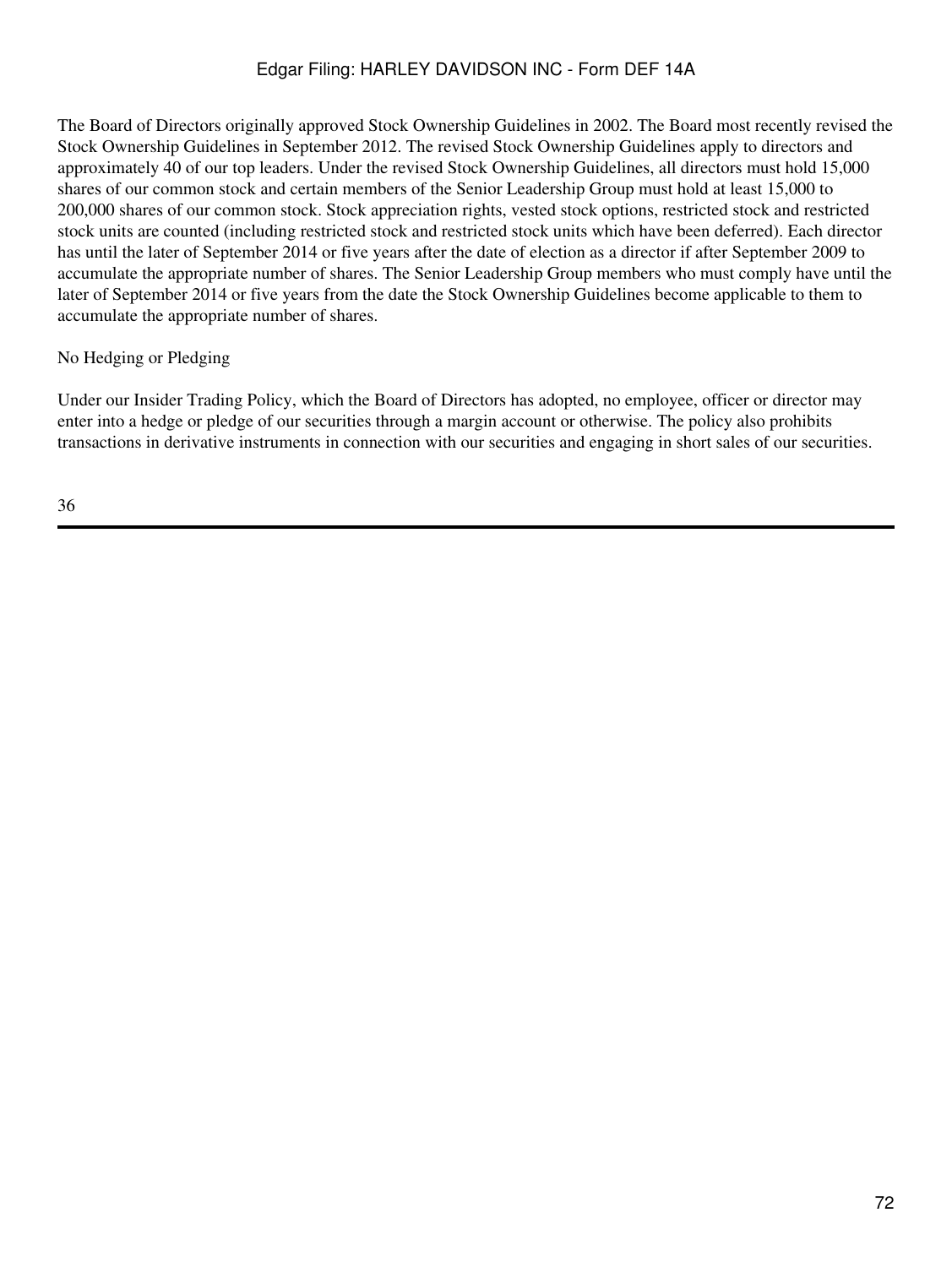### SECTION 16(a) BENEFICIAL OWNERSHIP REPORTING COMPLIANCE

Section 16(a) of the Securities Exchange Act of 1934 requires our directors, executive officers and holders of more than 10% of our common stock to file with the SEC reports regarding their ownership and changes in ownership of our securities. To our knowledge, there are no holders of more than 10% of our common stock. Based on our review of the copies of Forms 3 and 4 (and any amendments) filed with the SEC and the written representations of our directors and executive officers, we believe that during fiscal year 2014 our directors and executive officers complied with all Section 16(a) filing requirements except as we disclosed in our proxy statement for the company's 2014 Annual Meeting of Shareholders.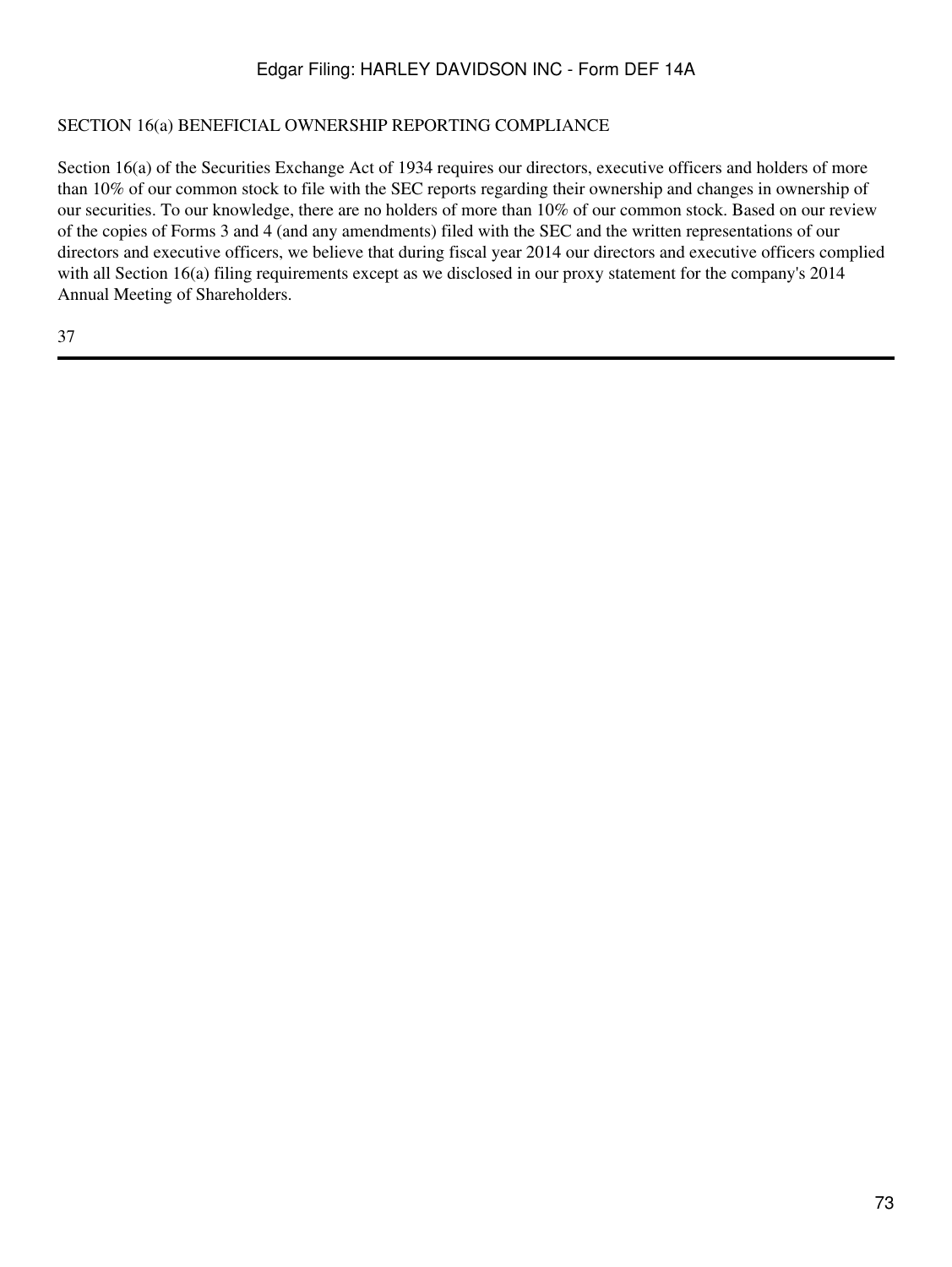### EXECUTIVE COMPENSATION

Compensation Discussion and Analysis

Executive Summary

In 2014, Harley-Davidson continued its focus on our strategic plan in support of growth, continuous improvement, leadership development and sustainability. Our product, manufacturing and retail strategies provide the foundation for us to effectively deliver an outstanding customer experience, expand the reach of the brand and generate bottom-line improvement. Among the highlights, in 2014 Harley-Davidson:

•Increased sales, gross margin and operating margin which resulted in an 98.3% increase in diluted EPS • the right motorcycles to the right markets at the right time and drive margin improvement Continued to leverage our flexible, seasonal surge production capability and other manufacturing efficiencies to get • Attended the peneration of our in Extended the penetration of our new, market-leading Project RUSHMORE motorcycles, including through the return •Launched the Street 750 and 500 motorcycles, designed for a new generation of global riders •Unveiled Project LiveWire™, Harley-Davidson's first electric motorcycle

**•** interesting the network of Harley Bayle Further expanded the network of Harley-Davidson dealerships outside the U.S. and grew international retail

•Grew sales to U.S. outreach customers at a faster rate than sales to traditional core customers

• shares Delivered shareholder value through a dividend increase of 31 percent and the repurchase of \$604 million in company

We believe the structure of our executive compensation, with its focus on pay for performance, is an enabling factor to our corporate performance and the successful execution of our strategy.

During 2014, we continued to improve our financial performance in terms of net income and EPS relative to prior years:

|                                                                 | 2013      | 2014      | % Increase |
|-----------------------------------------------------------------|-----------|-----------|------------|
| Income from Continuing Operations (millions)                    | \$734.0   | \$844.6   | $15.1\%$   |
| Operating Income (millions)                                     | \$1,153.7 | \$1,281.0 | $11.0\%$   |
| <b>Year End Stock Price</b>                                     | \$69.24   | \$65.91   | $(4.8)\%$  |
| Income from Continuing Operations (earnings per share, diluted) | \$3.28    | \$3.88    | 18.3%      |
| Earnings Per Share-S&P 500*                                     | \$107.30  | \$112.82  | $5.1\%$    |
| *Source: Standard and Poor's                                    |           |           |            |

Over the past five years Harley-Davidson has continued to increase net income from continuing operations. During the period 2009 through 2014 the company has generated a compound net income annual growth rate of 64.3% and during the period of 2011 through 2014 the compound annual growth rate was 15.5%.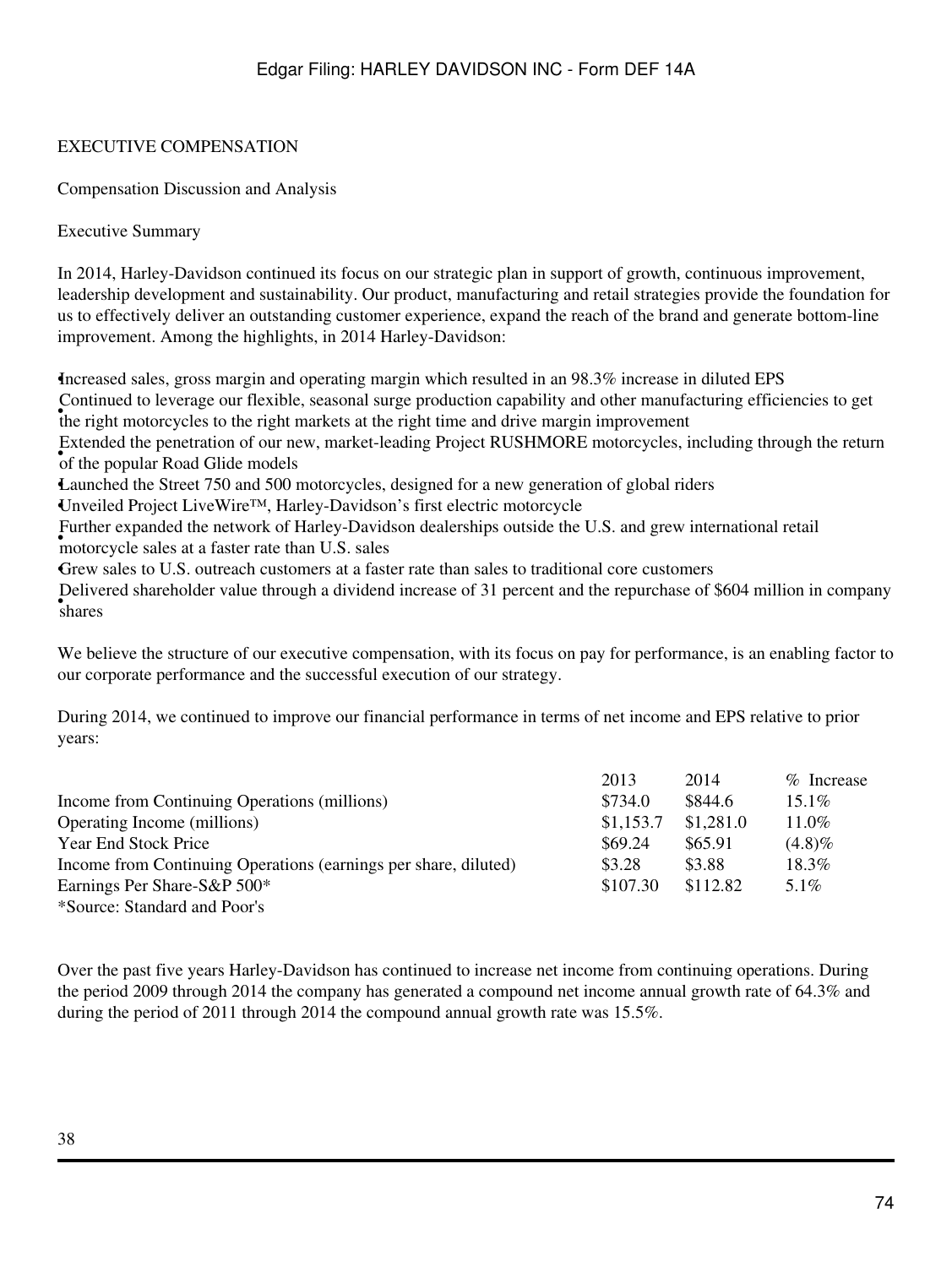We achieved these results by growing revenue, managing expenses and driving continuous improvement in manufacturing, product development and business operations.

We believe we have structured our compensation programs in the best manner possible to support our company strategy, to attain our business objectives, to support our desired corporate culture and to deliver significant shareholder value. The following table provides an executive summary of our compensation programs:

| Compensation<br>Program/                              | <b>General Description</b>                                                                                                                                                                                                                                                                                                                                                                                                                                                 | Strategic Objective of<br><b>Compensation Program/Element</b>                                                                                                                                                                                                                                                            |
|-------------------------------------------------------|----------------------------------------------------------------------------------------------------------------------------------------------------------------------------------------------------------------------------------------------------------------------------------------------------------------------------------------------------------------------------------------------------------------------------------------------------------------------------|--------------------------------------------------------------------------------------------------------------------------------------------------------------------------------------------------------------------------------------------------------------------------------------------------------------------------|
| Element<br><b>Annual Base</b><br>Salary               | We establish base salaries for our employees,<br>including executives in our Senior Leadership<br>Group (to whom we refer as our Senior Leaders),<br>by starting with market reference points that<br>approximate the competitive market 50th<br>percentile and make adjustments based upon<br>individual performance, experience and the<br>potential for advancement.                                                                                                    | Provides fixed compensation, in line with our<br>market peer groups, based on job responsibilities<br>of the position, individual experience and tenure.                                                                                                                                                                 |
| Financial<br>Short-term<br>Incentive<br>Plans (STIPs) | Our Financial STIPs provide all of our 6,400<br>employees, including our Senior Leaders, the<br>opportunity to earn annual cash awards.                                                                                                                                                                                                                                                                                                                                    | Provide incentive to achieve short-term financial<br>goals and other performance objectives that<br>management and the Board determine to be<br>important at the beginning of the year.                                                                                                                                  |
| Leadership<br><b>STIP</b>                             | Our Leadership STIP provides our Senior<br>Leaders the opportunity to earn annual cash<br>awards in addition to the cash awards that they<br>could earn under the Financial STIP or reduce<br>the amount of their incentive compensation based<br>upon their demonstration of valued behaviors,<br>measured by input from direct reports and peers.                                                                                                                        | Provides incentive to achieve goals and<br>objectives in a manner consistent with specific<br>valued behaviors including teamwork, creativity,<br>accountability, integrity and diversity as the<br>Human Resources Committee assesses annually.                                                                         |
| Long-term<br>Incentives                               | Our long-term incentive program provides for the<br>grant of equity awards and long-term<br>performance cash awards to eligible employees<br>who include our Senior Leaders. We make equity<br>grants in the form of stock options and restricted<br>stock units (all of which vest on a pro rata basis<br>over three years). Long-term performance-based<br>cash awards are earned based on the return on<br>invested capital (ROIC) of HDMC over a three<br>year period. | Provides long-term incentives which are a key<br>component of total compensation the purposes of<br>which are to: (1) focus key employees on our<br>long-term financial success and growth, (2) align<br>the interests of Senior Leaders with those of<br>shareholders and (3) encourage retention of<br>Senior Leaders. |
| Other Benefits                                        | We provide the following additional benefits to<br>our Senior Leaders, most of which are generally<br>available to all employees: medical, dental,<br>retirement benefits, deferred compensation, life<br>insurance, employee savings plans (401(k)) and<br>limited financial planning benefits.                                                                                                                                                                           | Provides a competitive level of health, welfare<br>and retirement benefits.                                                                                                                                                                                                                                              |

We discuss our compensation plans and philosophy in greater detail in this Compensation Discussion and Analysis.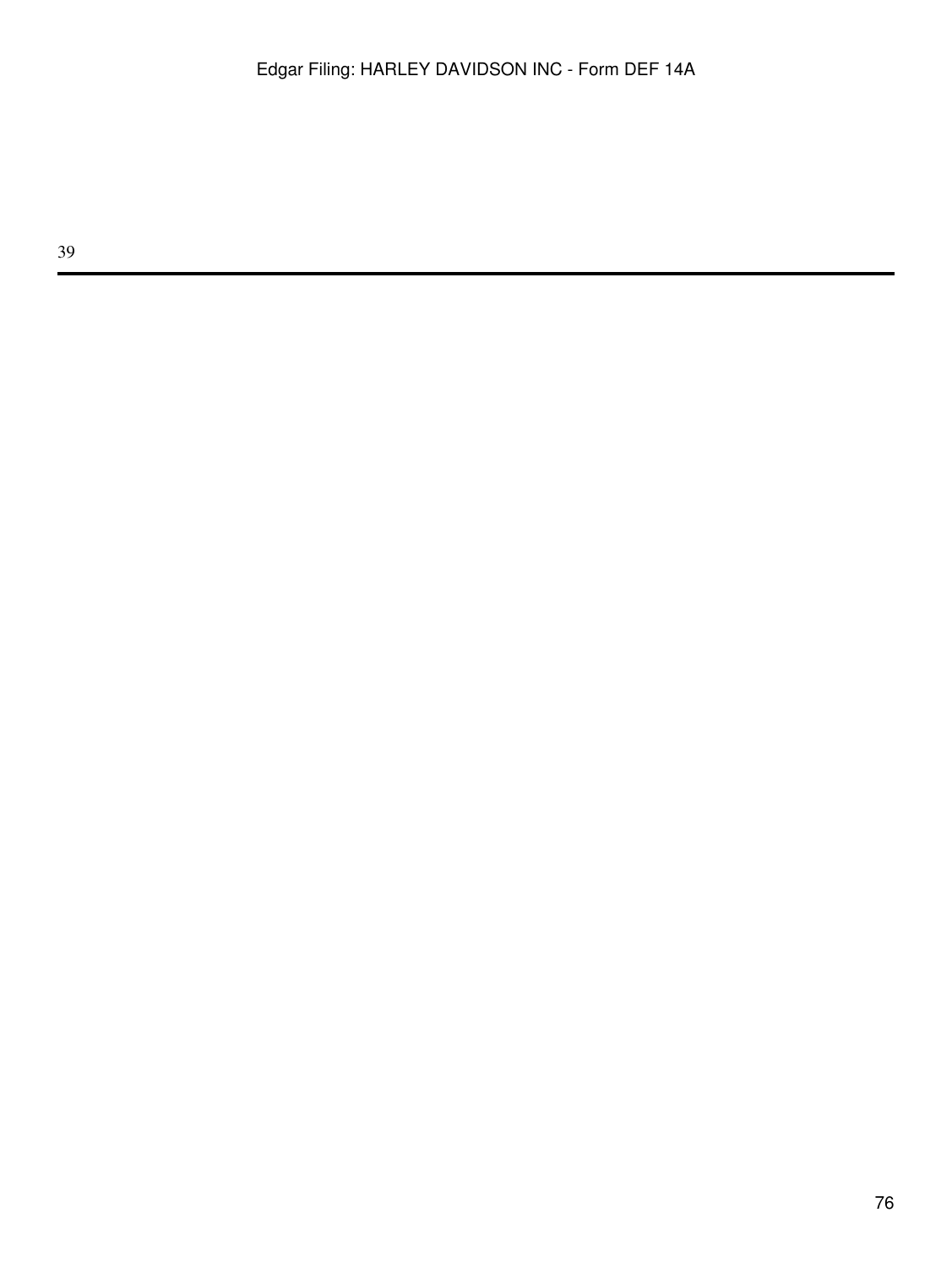#### Introduction

This Compensation Discussion and Analysis addresses our compensation programs and policies for fiscal year 2014 and how they applied to executives in our Senior Leadership Group, who we refer to as our Senior Leaders. The Senior Leaders include the following Named Executive Officers (NEOs):

•Chairman, President and Chief Executive Officer, Harley-Davidson, Inc.

•President and Chief Operating Officer, Harley-Davidson Motor Company

•Senior Vice President and Chief Financial Officer, Harley-Davidson, Inc.

•President and Chief Operating Officer, Harley-Davidson Financial Services

•Vice President, General Counsel and Secretary, Harley-Davidson, Inc.

We believe that our employees are a sustainable long-term competitive advantage for our organization. We are in competition to attract and retain executive and employee talent primarily with companies for whom engineering, manufacturing and the maintenance of a strong global product brand and marketing focus are important parts of their businesses. The executive compensation programs and policies we have developed and implemented enable us to compete for, retain and motivate these qualified and talented employees.

In 2014, these executive compensation programs and policies included the following:

•base salary;

•annual cash incentive compensation;

•long-term incentive awards;

• limited perquisites); perquisite cash allowance (cash payments made in lieu of receiving other benefits such as a car, motorcycle and other

•retirement benefits;

•non-qualified deferred compensation plans; and

•life insurance-related benefits, including payments in lieu of post-retirement life insurance.

Our Senior Leaders are also eligible to participate in other benefit plans that are generally available to our salaried employees. In certain special circumstances, such as newly-hired executives or for special retention or recognition, we provide compensation outside of these regular executive compensation programs. We discuss these special awards in this Compensation Discussion and Analysis where it affects our NEOs. Also, for Senior Leaders located outside the United States, we customize our compensation and benefits to meet local market, tax, regulatory and competitive practices.

Oversight of Executive Compensation

For 2014, the Human Resources Committee had overall responsibility for approving the compensation of our Executive Leadership Team. Our Executive Leadership Team is a subset of our Senior Leaders comprised of our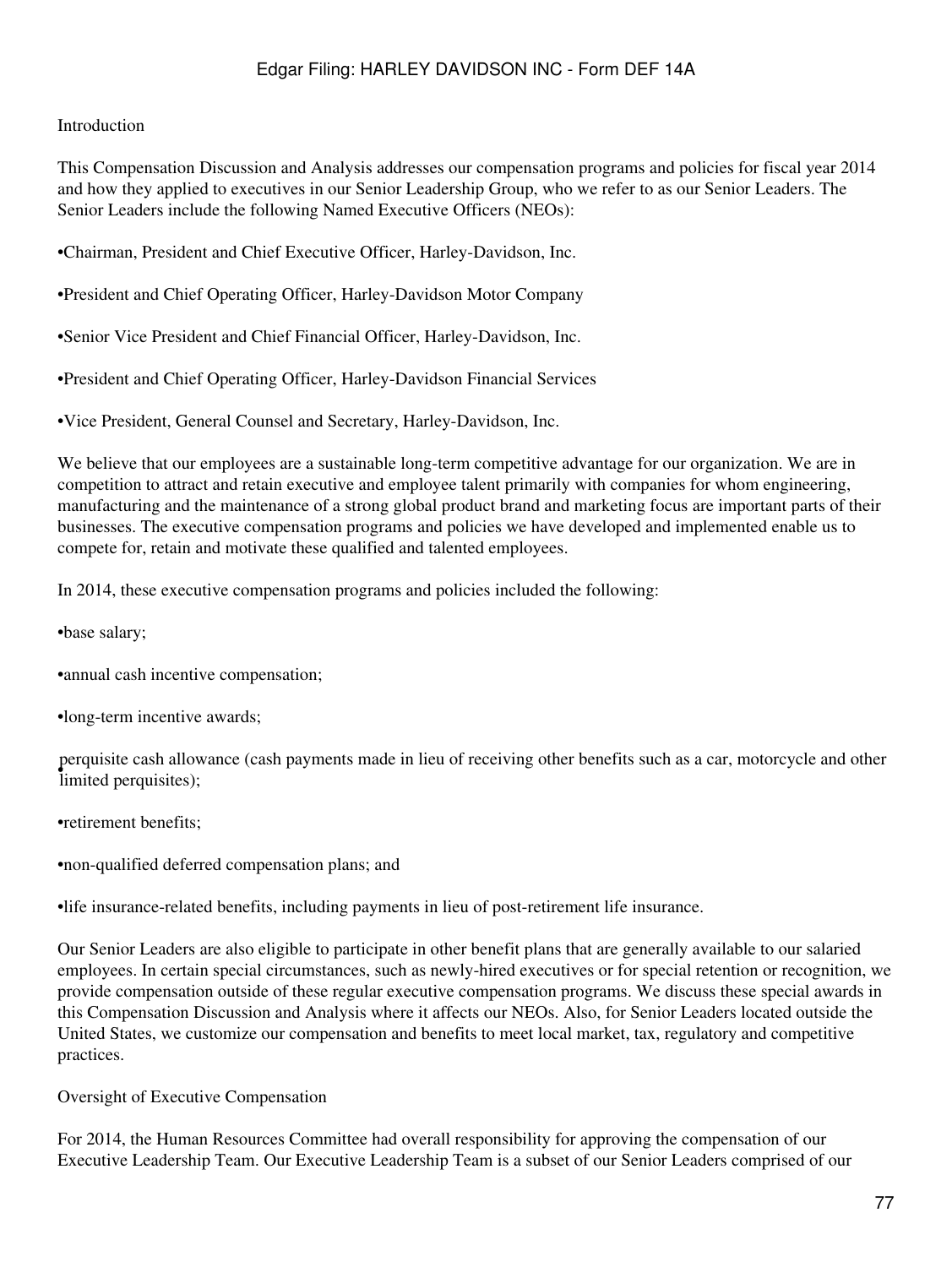Executive Officers. During 2014, the Human Resources Committee consisted of the following independent directors: Barry K. Allen, R. John Anderson, Martha F. Brooks (through April 2014), Michael J. Cave (as of May 2014), George H. Conrades and Sara L. Levinson. Mr. Cave served as Chairperson of the Committee commencing with his appointment to the Committee.

We describe the responsibilities and functions of the Human Resources Committee more fully in the "Corporate Governance Principles and Board Matters-Human Resources Committee" section.

### Use of Advisors

The Human Resources Committee has the sole authority to engage the services of outside advisors, experts and others to assist in performing its responsibilities. Every year since 2010, the Committee has retained Meridian Compensation Partners LLC as its outside executive compensation advisor. We describe the independent advisor's primary responsibilities and reporting obligations more fully in the "Corporate Governance Principles and Board Matters-Human Resources Committee" section. During 2014, Meridian performed no services for the company beyond its engagement with the Human Resources Committee.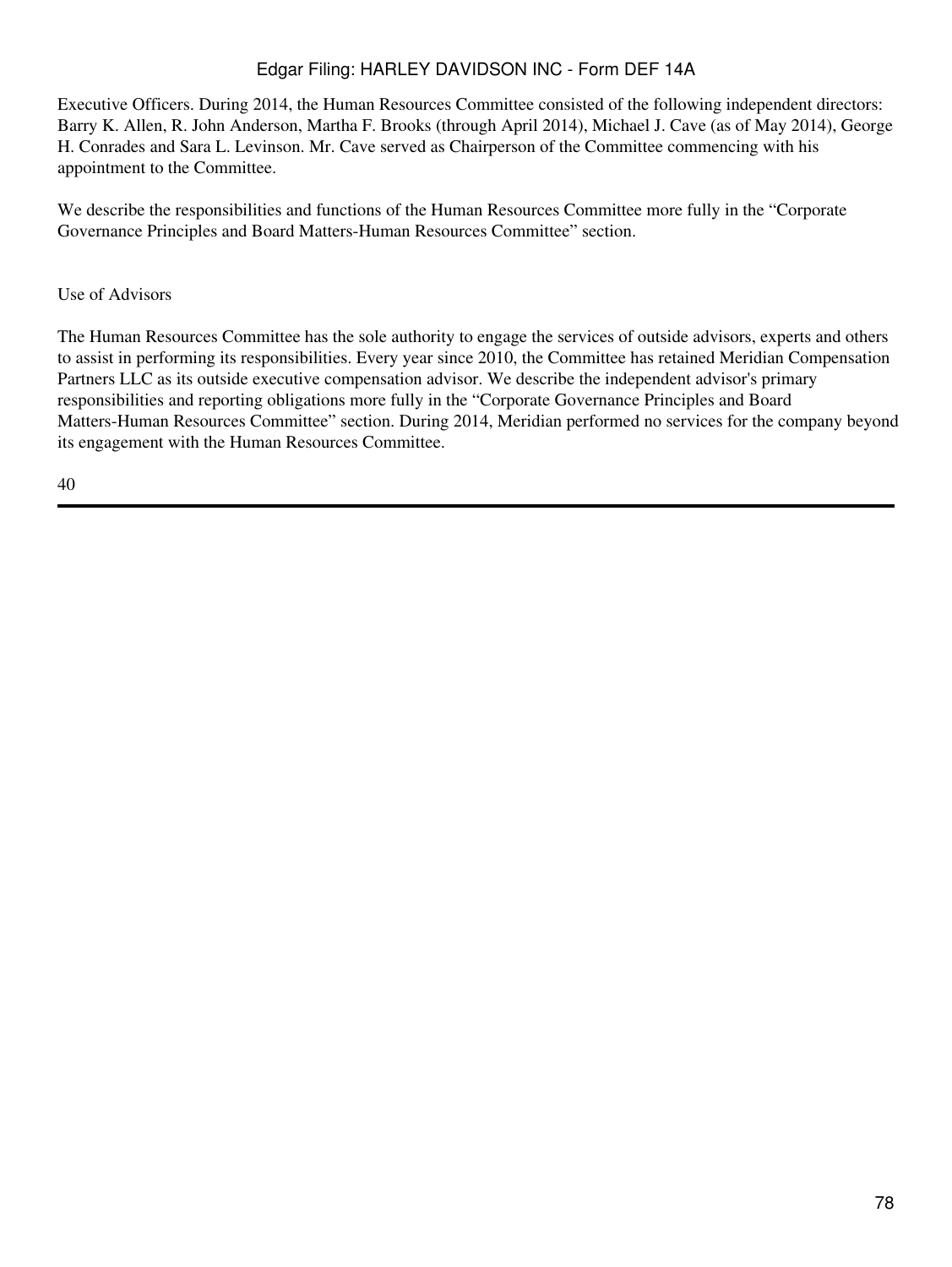### Advisor Independence

Pursuant to the Human Resources Committee's Charter, if the Committee chooses to use a compensation consultant, the consultant must be independent. We consider an advisor to be independent if the advisory firm does not provide services or products of any kind to the company or any of its subsidiaries, the advisory firm does not derive more than 1% of its gross revenues from the company and the advisory firm is precluded from providing any other services to the company.

The Committee assessed Meridian's independence, looking at:

- (i)Compliance with the independence provisions of the Committee's charter
- (ii)Policies and procedures that Meridian has in place to prevent conflicts of interest
- (iii)Personal and/or business relationships between Meridian and either the members of the Committee or executive officers of the company
- (iv)Ownership of company stock by employees of Meridian who perform consulting services for the company

Meridian has provided the Committee with assurances and confirmation of its independent status by means of a letter of independence which Meridian provides annually to the Committee that is intended to reveal any potential conflicts of interest. The Committee has reviewed the letter, has concluded that Meridian had no conflicts, and believes that Meridian has remained independent throughout its engagement with the Committee.

### Peer Groups

The Committee used two peer groups in benchmarking executive compensation practices and levels for 2014: (i) one peer group consists of companies for whom manufacturing and engineering are key attributes (Manufacturing/Engineering Peer Group)and (ii) a second group that consists of companies for whom the maintenance of a strong product brand is a key attribute (Brand Name/Consumer Goods Peer Group). The Committee chose to use blended compensation data from these two peer groups to reflect the company's unique emphasis on both the maintenance of the Harley-Davidson product brand and on manufacturing and engineering excellence. In addition, the Committee believes this use of blended compensation data is required to appropriately reflect the significantly different compensation philosophies and practices of Brand Name/Consumer Goods companies and Manufacturing/ Engineering companies. The Committee selected peer companies for each of the two peer groups based on revenue size and because Harley-Davidson competes for executive talent with these companies.

The Committee reviews compensation levels and reward practices of the two peer groups as disclosed in each peer company's proxy statement. When determining the competitive market using comparator company data, we weight data from the Manufacturing/Engineering Peer Group 60% and data from the Brand Name Peer Group 40%. We size-adjust reported data, using regression analysis to normalize to a revenue and/or asset size of the appropriate business unit. We benchmarked NEO compensation versus competitive 50th percentiles based upon proxy statement data from the peer group companies . The Committee believes that the regressed, weighted data derived from the two peer groups accurately reflects the competitive market for executive compensation for our NEOs.

The current peer groups that we use are:

Manufacturing/Engineering Peer Group

·BORGWARNER INC. ·COOPER-STANDARD HOLDINGS INC. ·CUMMINS INC. ·DANA HOLDING CORPORATION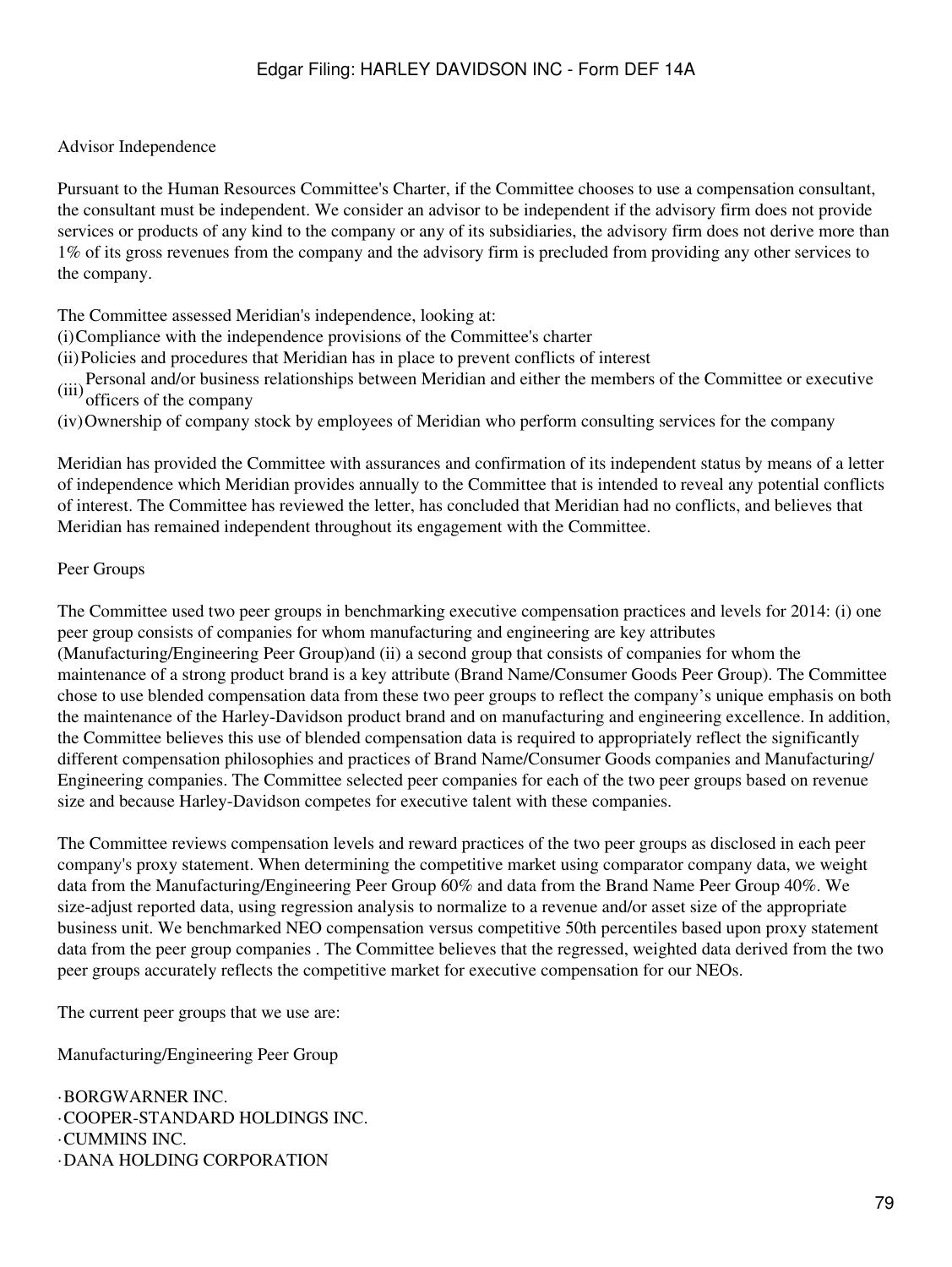·EATON CORPORATION ·FEDERAL-MOGUL CORPORATION ·FLOWSERVE CORPORATION ·GENUINE PARTS COMPANY ·ILLINOIS TOOL WORKS INC. ·JOHNSON CONTROLS INC. ·JOY GLOBAL INC. ·MERITOR INC. ·NAVISTAR INTERNATIONAL CORPORATION ·OSHKOSH CORPORATION ·PACCAR INC. ·PENTAIR, INC. ·PRECISION CASTPARTS CORP.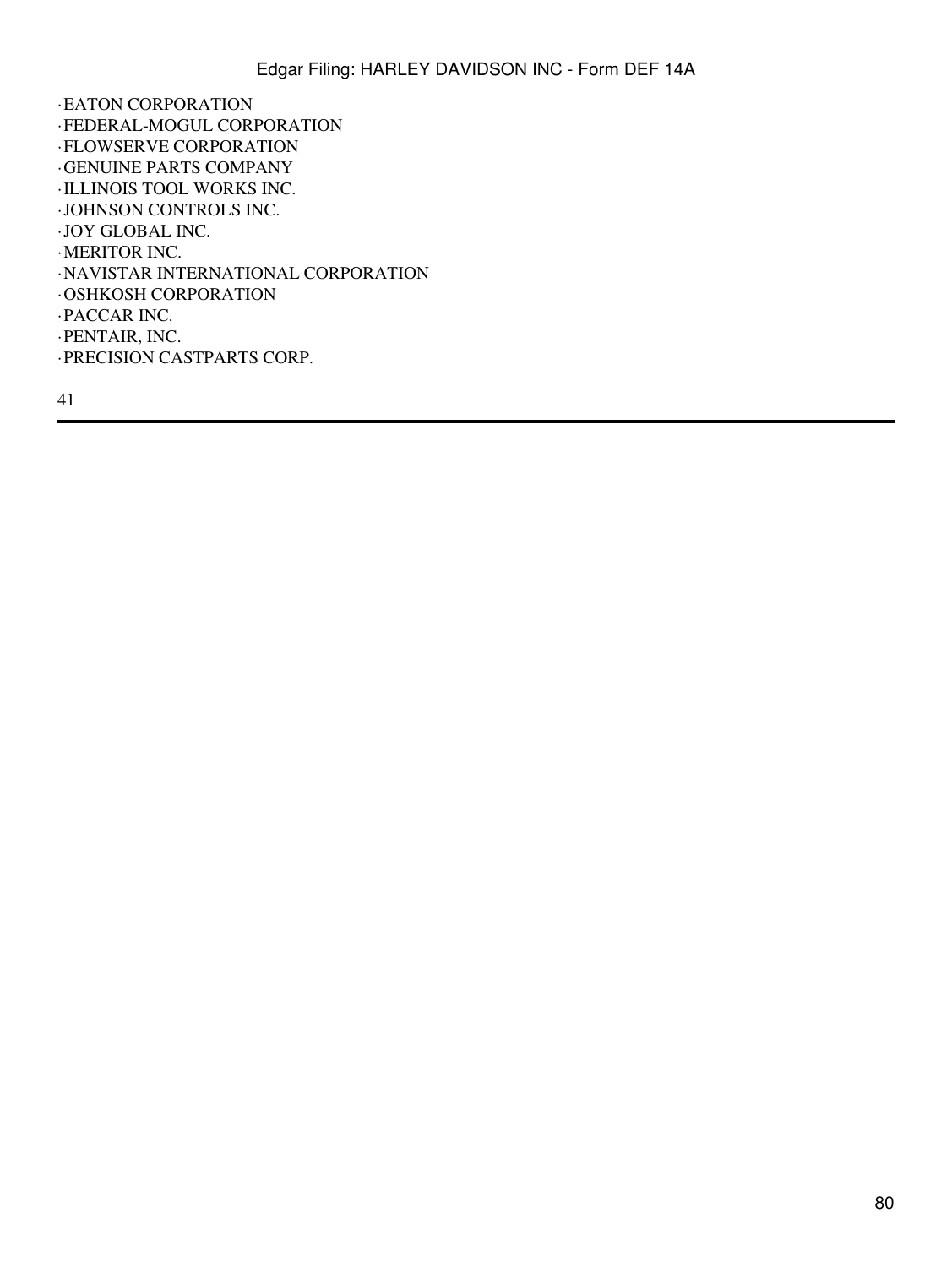·STANLEY BLACK & DECKER, INC. ·TENNECO INC. ·TEREX CORPORATION ·TEXTRON INC. ·TRW AUTOMOTIVE HOLDINGS CORP. ·VISTEON CORPORATION Brand Name/Consumer Goods Peer Group ·3M COMPANY ·AVON PRODUCTS, INC. ·BEAM SUNTORY INC. ·BROWN-FORMAN CORPORATION ·BRUNSWICK CORPORATION ·CAMPBELL SOUP COMPANY ·COACH, INC. ·COLGATE-PALMOLIVE COMPANY ·ENERGIZER HOLDINGS, INC. ·FORTUNE BRANDS HOME & SECURITY, INC. ·HARMAN INTERNATIONAL INDUSTRIES, INCORPORATED ·HASBRO, INC. ·HILLSHIRE BRANDS COMPANY ·KIMBERLY-CLARK CORPORATION ·MASTERCARD INCORPORATED ·MATTEL, INC. ·MCDONALD'S CORPORATION ·MOLSON COORS BREWING COMPANY ·NORDSTROM, INC. ·POLARIS INDUSTRIES INC. ·SCOTTS MIRACLE-GRO COMPANY ·SHERWIN-WILLIAMS COMPANY ·STARBUCKS CORPORATION ·THE CLOROX COMPANY ·THE HERSHEY COMPANY

·ROCKWELL AUTOMATION INC. ·ROCKWELL COLLINS, INC.

Executive Compensation Goals and Guiding Principles

Our objective is to provide an opportunity for total direct compensation (consisting of base salary, short-term incentive compensation and long-term incentive compensation) that:

•Creates and reinforces our pay for performance culture;

•Aligns the interests of management with those of our shareholders;

• compensation; Attracts, retains and motivates executive talent by providing competitive levels of salary and total direct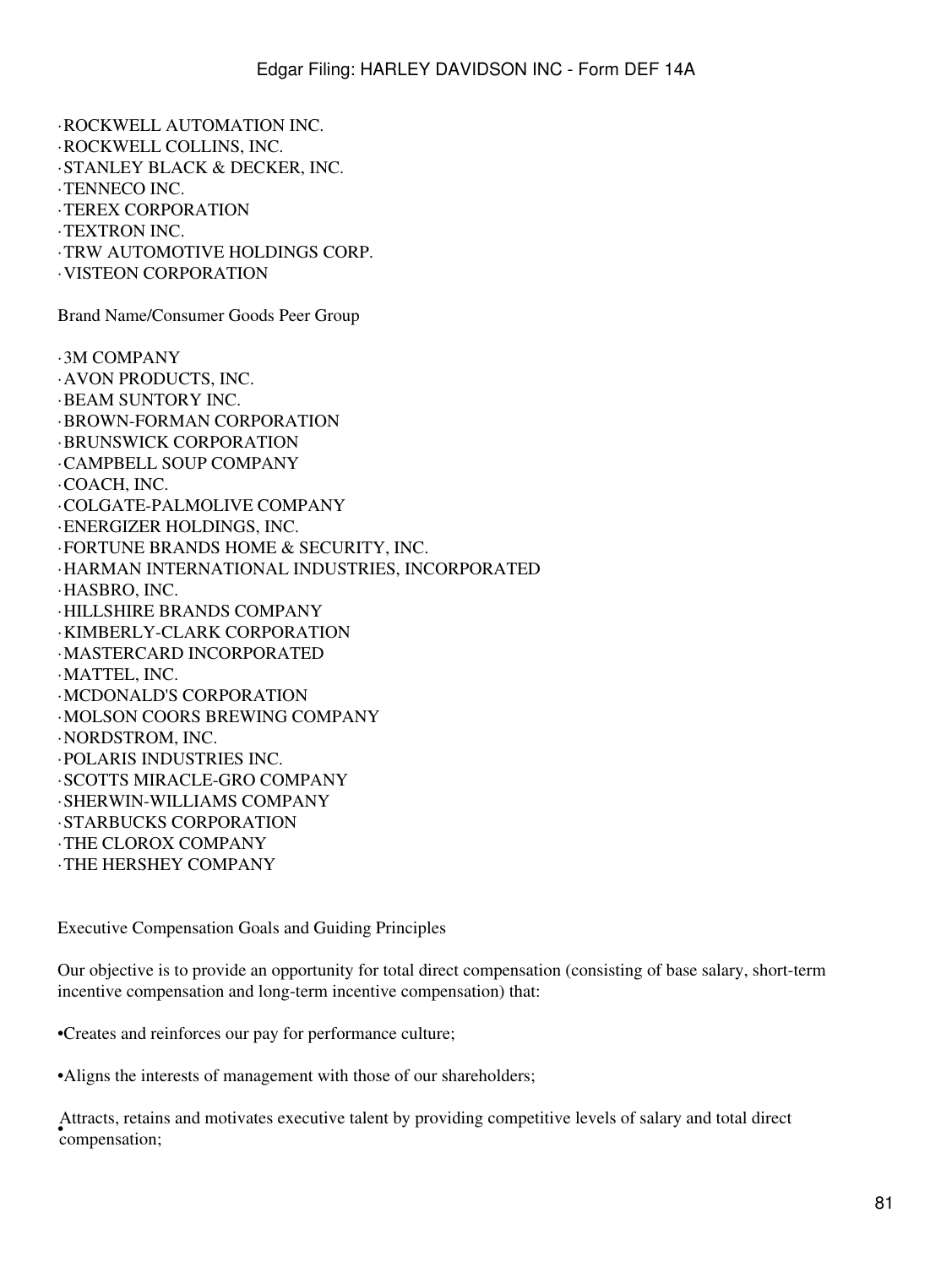• and Provides incentive compensation that promotes desired behavior without encouraging unnecessary and excessive risk;

•Integrates with our performance management process of goal setting and formal evaluation.

 Our executive compensation guiding principles emphasize pay for performance. We base several of our compensation programs upon delivering high levels of performance relative to performance measures that we selected. For example, (i) the annual Financial STIP program and the cash-based long-term incentive compensation require that we achieve significant financial performance before recipients are entitled to payments; (ii) the equity programs provide greater financial benefits when our stock price is increasing,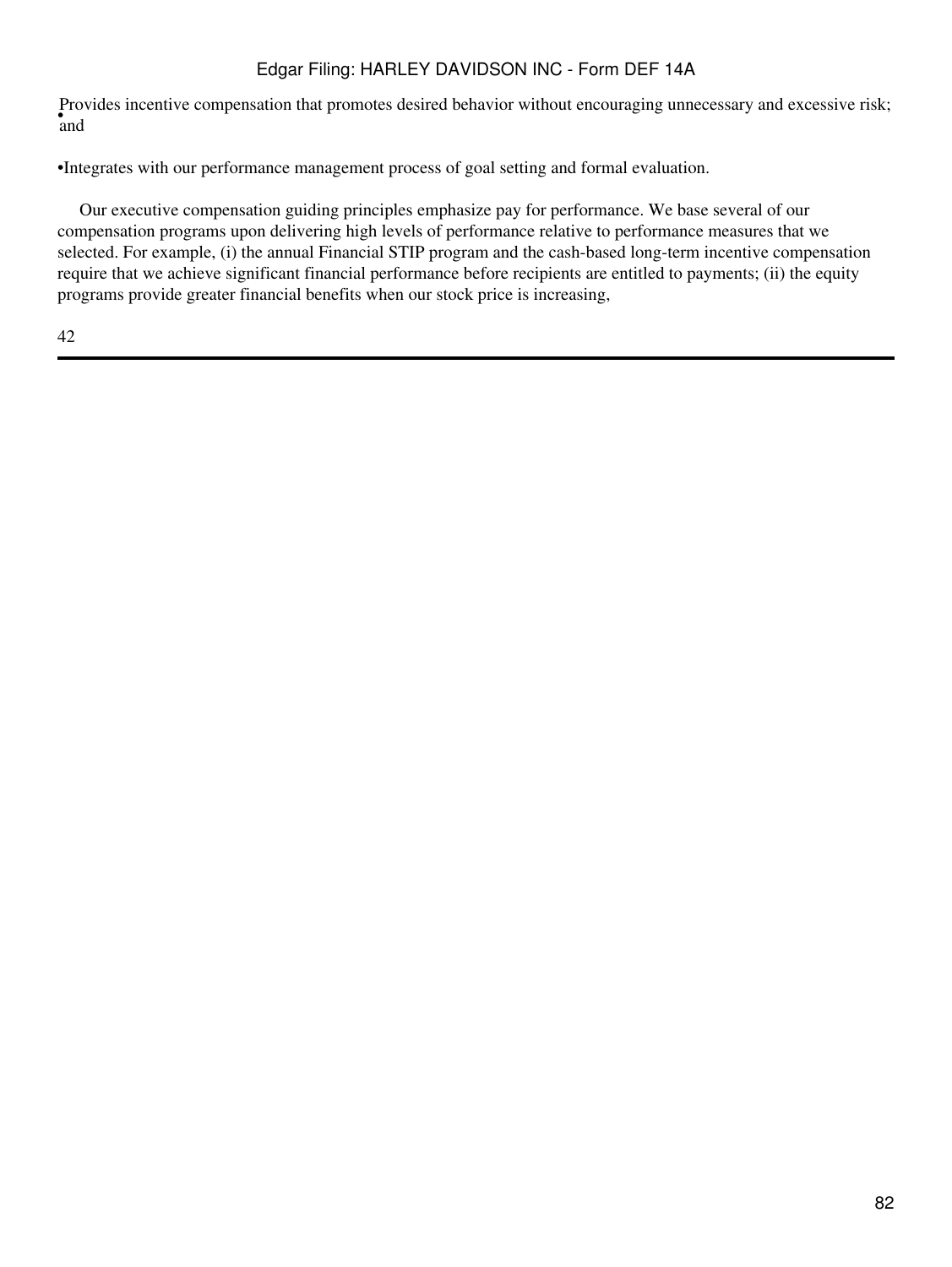and (iii) the Leadership STIP program generates payouts based upon an executive demonstrating certain behaviors we expect of them, which we refer to as "Valued Behaviors." Specifically, the CEO was able to earn a Leadership STIP payment based upon his performance relative to the Valued Behaviors and performance relative to strategic goals and objectives that the Human Resources Committee approved. We base the extent to which an executive demonstrates Valued Behaviors upon the results of an anonymous

survey conducted of their peers and subordinates. Our guiding principles are as follows:

• compensation; missing performance goals should result in reduced or no incentive pay. The compensation program should pay for performance. Exceptional performance should result in increased

would include organizations in our matistry sectors of similar size and seare to Fiancy Davidson. However, compensation levels should not rigidly follow any formula or target; rather, we should employ discretion to ensure Compensation should be competitive with those organizations with which the company competes for top talent. That would include organizations in our industry sectors of similar size and scale to Harley-Davidson. However, that the company maintains a highly qualified and strong leadership team.

• performance, while incorporating risk-mitigating design features to ensure that the program does not encourage Incentive compensation should help drive the business strategy. The compensation program should encourage both the desired results and the right behaviors. It should also strike a balance between short-term and long-term excessive risk. Goals should consider the strategy and the operating budget, and be considered a stretch yet achievable, as appropriately established, for each year.

• compensation should be equity based, and stock ownership guidelines should apply to better ensure a focus on To better align the interests of management with the interests of shareholders, a significant portion of executive long-term, sustainable growth.

•The compensation program should provide a target total compensation opportunity that is; At the 50th percentile of companies in similarly-sized businesses subject to differences by individual within a range of plus or minus 20%; and

Based upon a calculation of that percentile in which we weight the values for the Manufacturing/Engineering Peer Group at 60% and the values for the Brand Name/Consumer Goods Peer Group at 40%.

Response to 2014 Shareholder Advisory Vote

The results of the shareholder advisory vote on executive compensation at our 2014 Annual Meeting of Shareholders were extremely favorable with, of the shares voted , 97.8% voted in favor of and supportive of our compensation programs. Prior to the date of that vote, we had already made compensation decisions that impacted executive pay for 2014. Based on the high level of shareholder support for our 2013 compensation programs, the Committee generally kept in place for 2015 the same executive compensation elements that it had disclosed to shareholders in our proxy statement for the 2014 Annual Meeting of Shareholders.

Components of the Executive Compensation Program

The compensation packages of our Senior Leaders, and more specifically for NEOs, consist of several elements. The primary elements include:

Base Salary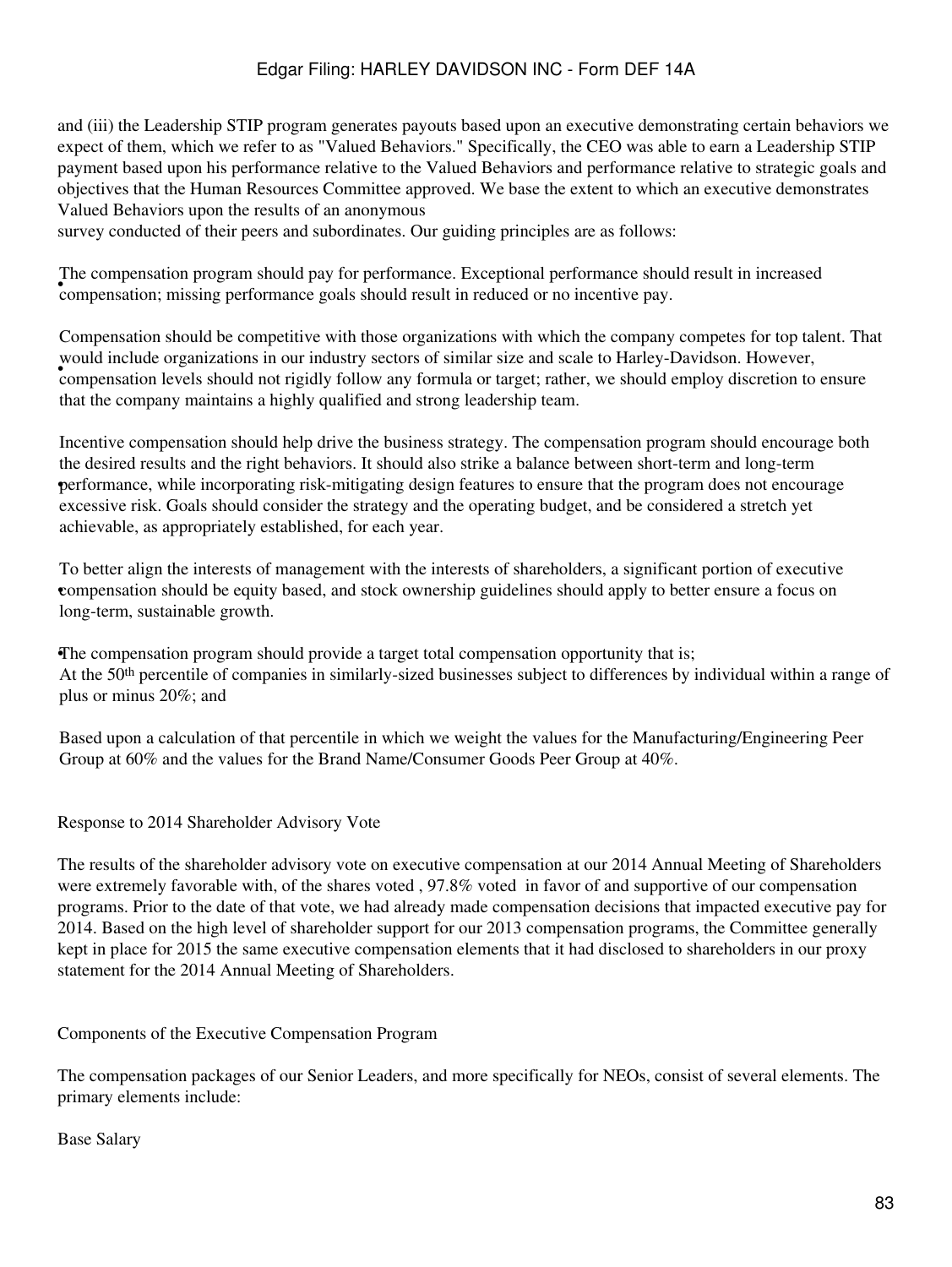Base salaries provide NEOs with a portion of total compensation that is fixed. We set base salaries by starting with salary midpoints which are approximately at the competitive market 50th percentile. We then make adjustments to base salaries on a subjective basis by individual within a range of plus or minus 20% of market 50th percentile based upon each NEO's individual performance and their accomplishment of key initiatives as determined by the assessment of the CEO, the length and nature of the NEO's experience, their competency in the position and their potential for advancement. We also take overall general business and economic conditions into account in determining base salaries. During 2014, we increased base salaries for each of our NEOs. The percentage change in base salaries for the NEOs ranged between 4.3% and 6.0%. We believe the increases were warranted based upon the positioning of the executives' base salaries in relation to the competitive market 50<sup>th</sup> percentile and their individual performance, all in the manner that we describe above.

The CEO recommends base salary changes for the Executive Leadership Team to the Human Resources Committee for final approval. In February 2014, the Human Resources Committee reviewed and approved the CEO's salary increase recommendations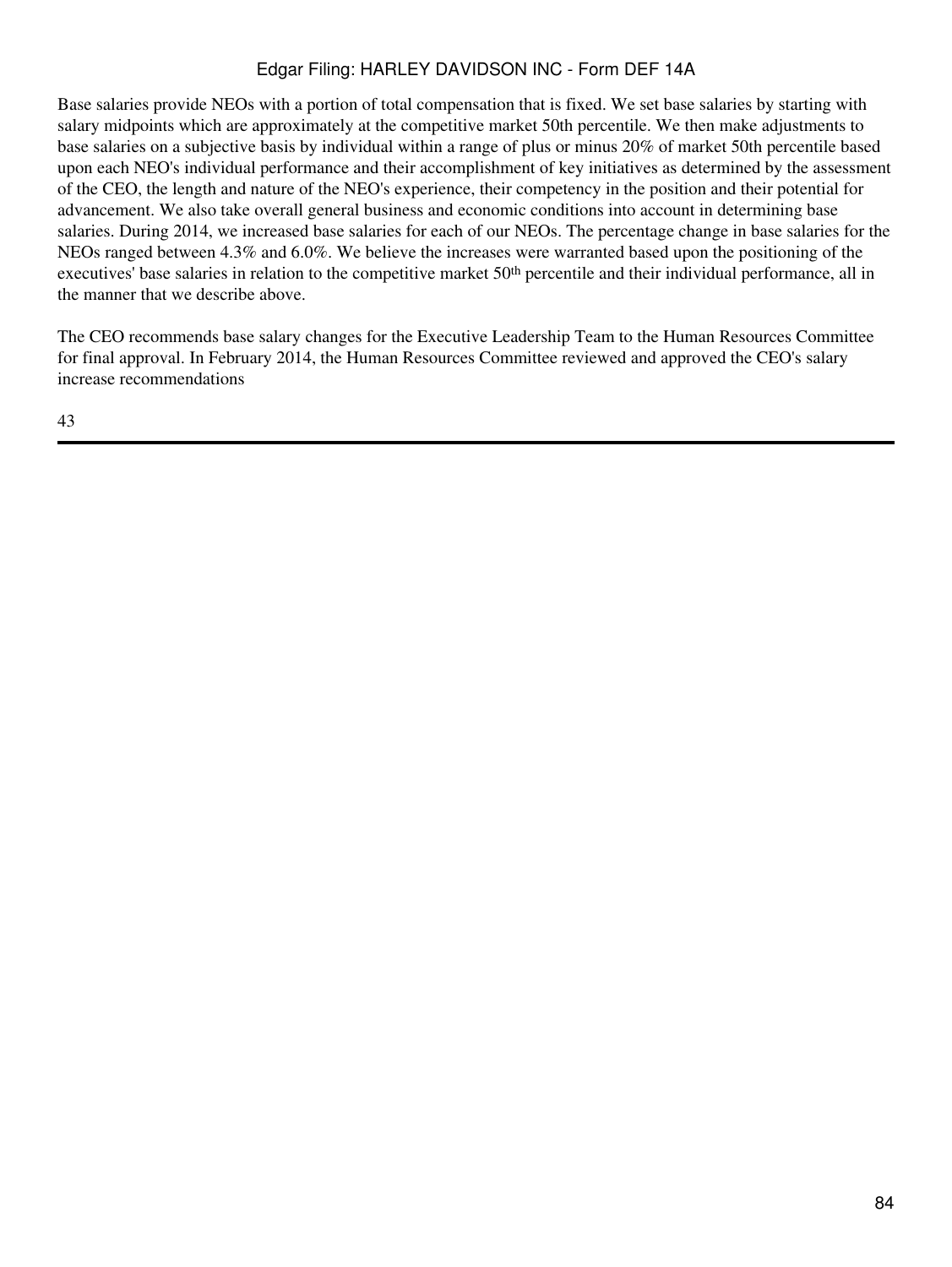for the Executive Leadership Team, including the NEOs other than the CEO. Base salary increases became effective as of March 1, 2014.

The Human Resources Committee evaluates the performance of the CEO and reviews external market compensation data with the outside executive compensation adviser to formulate the CEO's salary. The Human Resources Committee believes that the difference that exists between the base salary of the CEO and the base salaries of the other NEOs is supported by competitive market data and is appropriate based upon the level of accountability for his position.

#### Short-Term Incentive Plans (STIPs)

Our STIPs have broad-based employee participation and provide an opportunity to all of our approximately 6,400 employees to earn annual cash awards based upon performance during the course of our fiscal year relative to financial goals or other performance objectives that we generally establish prior to the start of the year. Our Senior Leaders, including the NEOs, have the opportunity to earn two types of annual incentive compensation. We have based one type on quantifiable, objective factors. We refer to this type of annual incentive compensation opportunity as our Financial STIP. In addition, certain of our Senior Leaders, including the NEOs, have the opportunity to receive payments under an annual incentive plan that we have referred to as our Leadership STIP. The Human Resources Committee approved the Financial STIPs and a Leadership STIP for 2014 under the Harley-Davidson, Inc. Short-Term Incentive Plan for Senior Executives.

### 2014 Financial STIPs

In December 2013, the Human Resources Committee approved the company's 2014 Financial STIP consisting of two plans, one for Harley-Davidson Motor Company (HDMC) employees and one for Harley-Davidson Financial Services (HDFS) employees. The Committee reviewed and approved the 2014 performance measures and goals under those plans. The members of the Executive Leadership Team, including the NEOs, participated in both the HDMC STIP and the HDFS STIP with payout based upon giving the actual HDMC STIP results a weighting of 90% and the actual HDFS STIP results a weighting of 10%. The Committee based this weighting upon the relative revenues that we expected in 2014 from HDMC and HDFS.

The Committee maintains two different business units, Motorcycle & Related Products and Financial Services each of which have different measures of efficiency and therefore we maintain two different Financial STIPs. Having these different STIP plans allows us to mirror our business model and helps drive business objectives. Furthermore, we want our Financial STIPs to be clear and concise to our employees and to emphasize our "One Company-One Team-One Direction" philosophy.

The Human Resources Committee also reviewed and approved the target STIP opportunities for all NEOs for 2014. Target STIP opportunity is the amount of STIP compensation that we would pay to a NEO, expressed as a percentage of his or her annual base salary, assuming that the actual performance resulted in a payout at target. Based upon a review of competitive market data and our compensation philosophy of targeting compensation at the 50<sup>th</sup> percentile plus or minus 20% based on individual performance and experience, Mr. Wandell recommended the target STIP opportunities for each NEO other than himself. The Human Resources Committee determined the target STIP opportunity for the CEO based upon a review of external market compensation data with input from the outside executive compensation advisor. For each of the NEOs, other than Mr. Wandell, the Committee approved 2014 STIP targets that were higher than those for 2013. Mr. Levatich's target STIP opportunity increased to 110% from 100%; Mr. Olin's target STIP opportunity increased to 80% from 75%; Mr. Hund's target STIP opportunity increased to 80% from 75%; and Mr. Jones' target STIP opportunity increased to 70% from 65%. The Committee left unchanged Mr. Wandell's target STIP opportunity from 2013, which was 125%. Name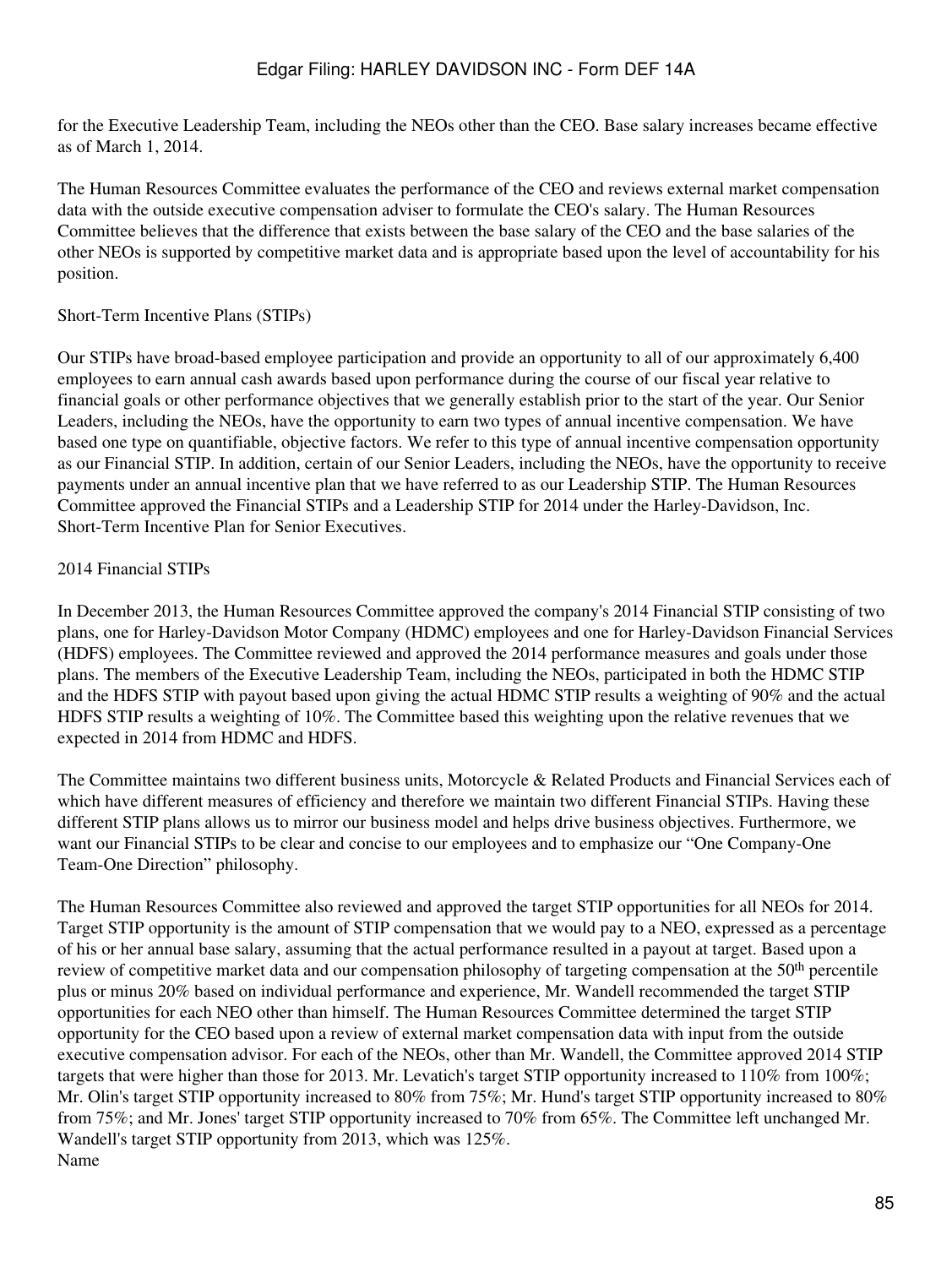2014 Target Financial STIP Opportunity (as a percentage of annual base salary)<br> $125\%$ Matthew S. Levatich 110% Lawrence G. Hund 80% John A. Olin 80% Paul J. Jones 70%

Actual payments under the Financial STIP plans can range from zero to 200% of an individual's target STIP opportunity based on actual company performance.

44

Keith E. Wandell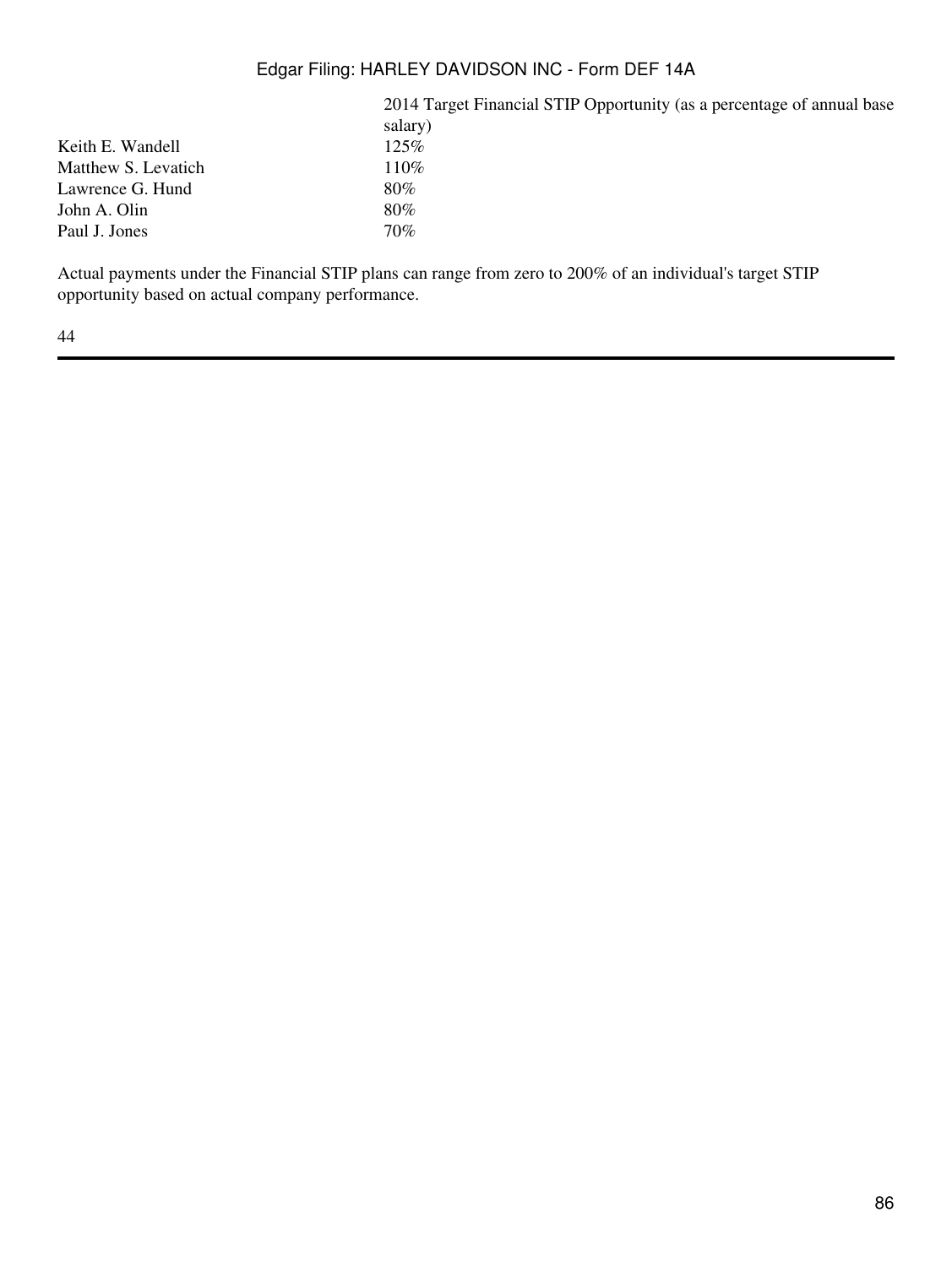The key financial measures for the 2014 HDMC and HDFS Financial STIP plans were the following:

## HDMC STIP

Consolidated Net Income: consolidated net income from continuing operations excluding the after-tax loss on debt extinguishment, the impact of the retroactive reinstatement of the Research and Development tax credit and certain employee separation costs

HDMC Asset Productivity: revenue from HDMC divided by the sum of HDMC average property, plant and equipment, net and average HDMC Net Working Capital

HDMC Net Working Capital: consolidated accounts receivables plus the sum of HDMC current assets consisting of inventories and other current assets (excluding tax assets) less the sum of current liabilities consisting of accounts payable (excluding negative book cash balances), accrued liabilities (excluding dividends payable and tax liabilities) and long-term warranty liabilities.

### HDFS STIP

Consolidated Net Income: consolidated net income from continuing operations excluding the after-tax loss on debt extinguishment, the impact of the retroactive reinstatement of the Research and Development tax credit and certain employee separation costs

HDFS Return on Assets: HDFS operating income, excluding the loss on debt extinguishment, divided by HDFS average finance receivables, net

These measures are related to our financial results as presented in our consolidated financial statements and notes except that we use monthly information to calculate averages and our financial statements and notes may not disclose detailed amounts for the excluded items because the details are not required for financial statement reporting purposes.

For 2014, the Committee approved a STIP formula for HDMC based upon HDMC Asset Productivity, weighted at 25%, and Consolidated Net Income, weighted at 75%. The rationale for using HDMC Asset Productivity in conjunction with Consolidated Net Income was to provide incentives relating to both the balance sheet and the income statement. These measures take into account the level of return on investment and net income, which involve the size and quality of earnings. The Committee believes the goals it established based on HDMC Asset Productivity and Consolidated Net Income were appropriate and balanced and provided adequate incentive for participants to strive to achieve our objectives for 2014.

The Committee also approved a STIP formula for HDFS based upon HDFS Return on Assets, weighted at 25%, and Consolidated Net Income, weighted at 75%. For HDFS, the rationale for using HDFS Return on Assets in conjunction with Consolidated Net Income was to provide incentives relating to both the balance sheet and the income statement. The Committee believes the goals it established based on HDFS Return on Assets and Consolidated Net Income were appropriate and balanced and provided adequate incentive for participants to strive to achieve our objectives for 2014.

In the case of both the HDMC STIP and the HDFS STIP formulas, the Committee decided that using Consolidated Net Income as a key financial measure reinforced the "One Company-One Team-One Direction" emphasis we have embraced.

Upon the completion of the fiscal year, the Committee reviews the extent to which actual performance satisfies the defined performance goals for each Financial STIP. We typically pay STIP awards in February after the prior year's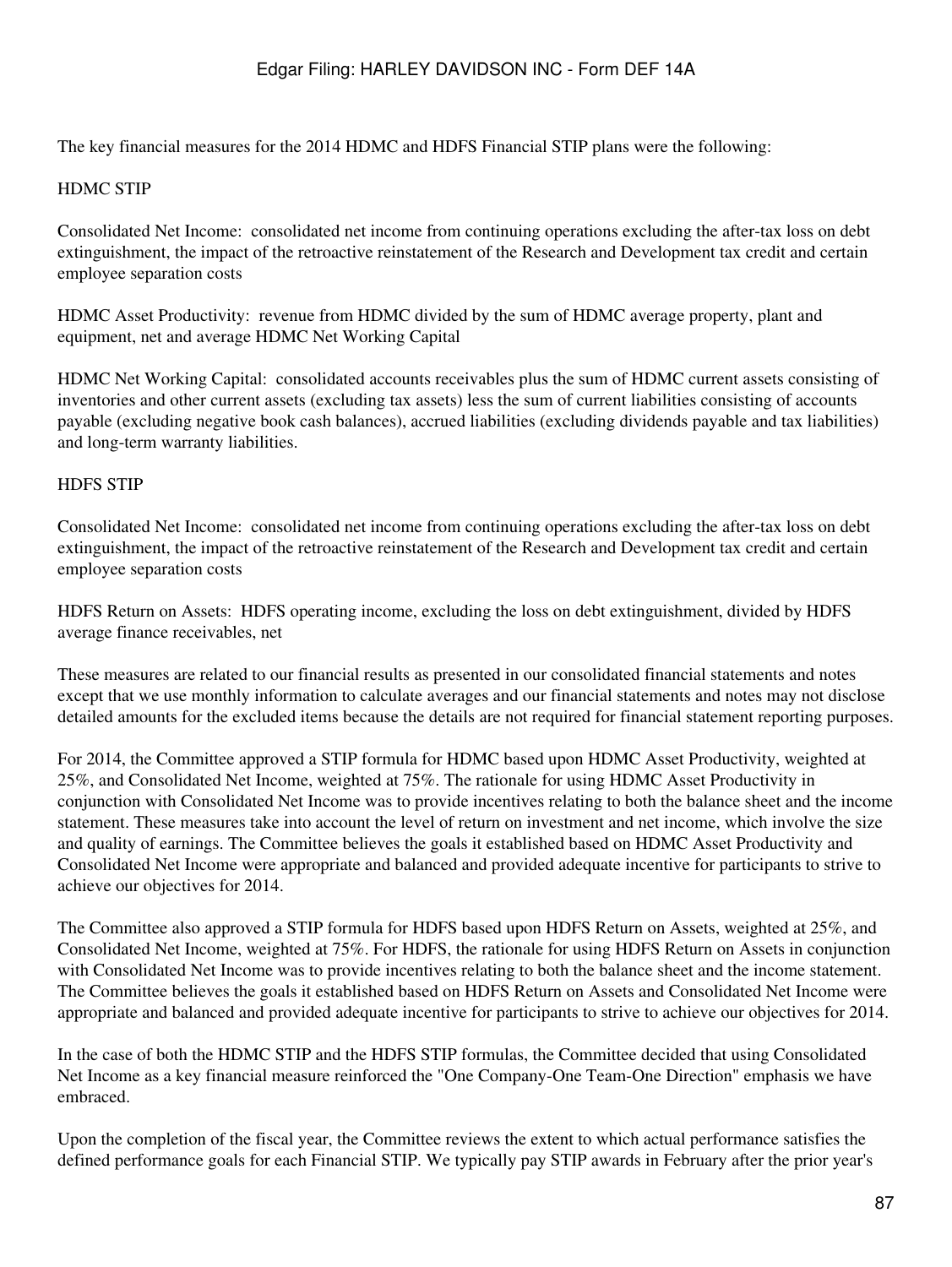financial statement audit is complete and the Committee reviews and approves earned amounts. The Committee has the right to reduce awards that Senior Leaders would otherwise earn under the STIP plan.

Under the HDMC and HDFS 2014 STIP plans, if we did not achieve net income of at least \$583.2 million in 2014, then we would not make any payouts, regardless of performance under other financial measures. In addition, the minimum payout was zero (0) and the maximum payout was 200% of a participant's target STIP opportunity with a cap of \$6 million that applied to the sum of an executive's Financial STIP and Leadership STIP payouts.

For the 2014 HDMC STIP, we set the HDMC Asset Productivity target at 5.57 and the Consolidated Net Income target at \$833.1 million. Meeting both targets would result in a payout under the plan equal to 100% of the target STIP opportunity. The Committee approved potential payout percentages ranging from zero to 200% of the target STIP opportunity for various levels of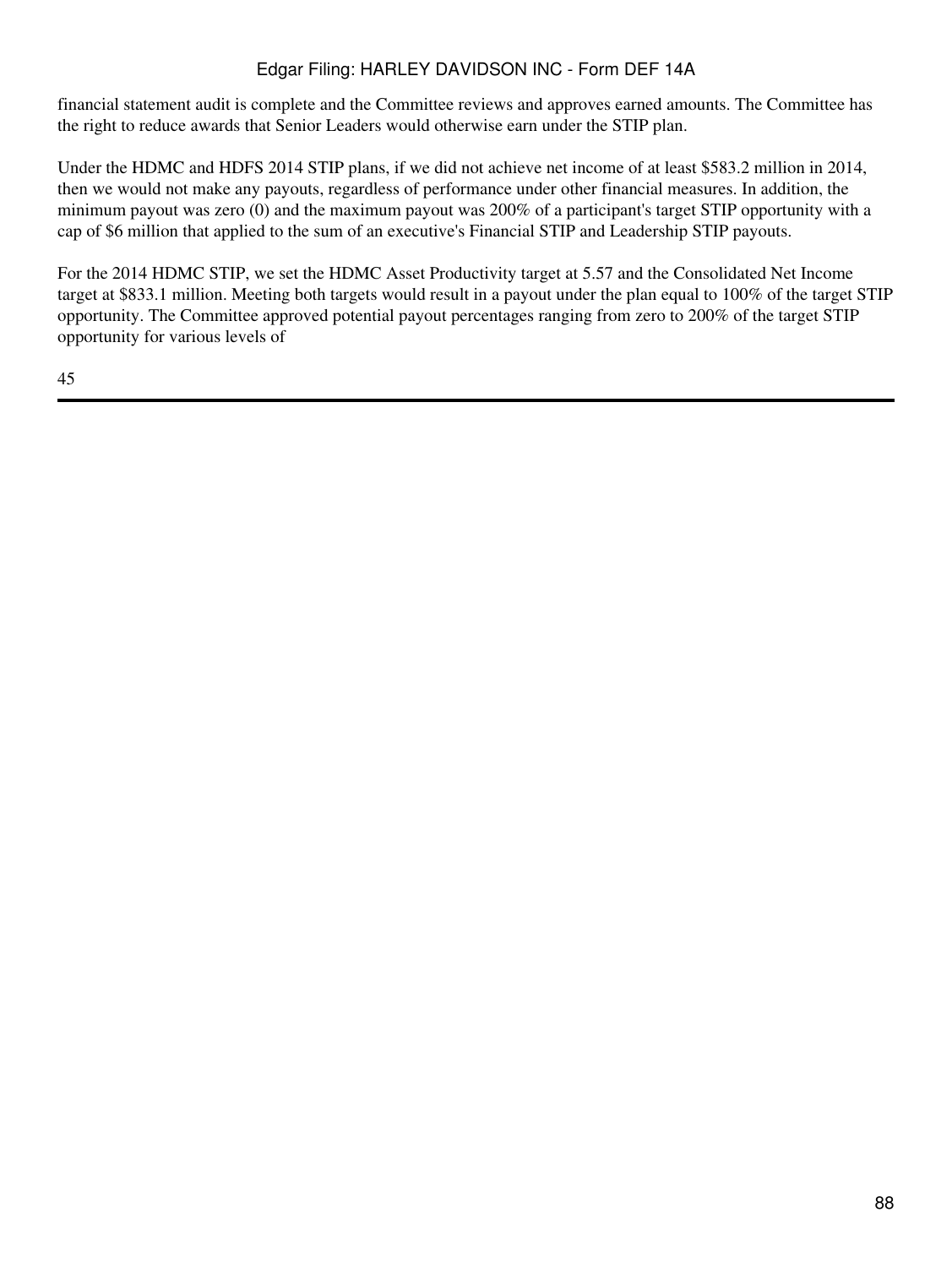performance against these performance targets. A participant would have been eligible to receive the maximum potential payout if our performance met or exceeded HDMC Asset Productivity of 6.02 and Consolidated Net Income of \$916.4 million. Based on 2014 performance, during which the HDMC achieved HDMC Asset Productivity of 5.57 and Consolidated Net Income (as defined above) of \$847.2 million, participants in the HDMC STIP earned incentive payments equal to 125.6% of their target STIP opportunity.

For the 2014 HDFS STIP, we set the Return on Assets target at 4.46% and the Consolidated Net Income target at \$833.1 million. Meeting both targets would result in a payout under the plan equal to 100% of the target STIP opportunity. The Committee approved potential payout percentages ranging from zero to 200% of the target STIP opportunity for various levels of performance against these performance targets. A participant would have been eligible to receive the maximum potential payout if our performance met or exceeded HDFS Return on Assets of 5.04% and Consolidated Net Income of \$916.4 million. Based on 2014 performance, during which HDFS achieved HDFS Return on Assets of 4.33% and Consolidated Net Income of \$847.2 million, participants in the HDFS STIP earned incentive payments equal to 124.1% of their target STIP opportunity.

#### 2014 Leadership STIP

In December 2013, the Human Resources Committee approved the Leadership STIP applicable in 2014 that covered our Senior Leaders, including our NEOs. The Leadership STIP provided the opportunity to earn an incentive payment above amounts that a Senior Leader could earn under the 2014 Financial STIP. For 2014, the maximum Leadership STIP opportunity for each NEO was 30% of that executive's target Financial STIP opportunity. For example, in the case of our CEO, his 2014 target Financial STIP opportunity was 125% of base salary and his 2014 maximum Leadership STIP opportunity was 30% of his target Financial STIP opportunity (i.e., 37.5% of the CEO's base salary). Therefore, the CEO's potential aggregate payout under the Financial STIP and Leadership STIP ranged from zero to 287.5% of his base salary. The CEO's aggregate maximum payout opportunity reflects the CEO's maximum payout under the Financial STIP of 250% of his base salary (i.e., 200% of his target Financial STIP opportunity of 125% of base salary) plus a maximum payout of 37.5% of base salary under the Leadership STIP.

The CEO was able to earn a Leadership STIP payment based upon his performance relative to the Valued Behaviors and performance relative to strategic goals and objectives that the Human Resources Committee approved. Senior Leaders other than the CEO were able to earn Leadership STIP payments based on their individual performance relative to the Valued Behaviors. For this purpose, we solicit anonymous input using a survey of peers and subordinates. Our Valued Behaviors are: being accountable, modeling integrity, valuing individuality and diversity, inspiring teamwork, and encouraging creativity. If a NEO did not sufficiently meet these objectives, then the amount that the NEO would have earned under the 2014 Financial STIP was subject to reduction by up to 30% of the NEO's target Financial STIP opportunity.

| Name                | 2014 Maximum Leadership STIP Opportunity (as a percentage of<br>annual base salary) |
|---------------------|-------------------------------------------------------------------------------------|
| Keith E. Wandell    | 37.5%                                                                               |
| Matthew S. Levatich | 33%                                                                                 |
| Lawrence G. Hund    | 24%                                                                                 |
| John A. Olin        | 24%                                                                                 |
| Paul J. Jones       | 21%                                                                                 |
|                     |                                                                                     |

The Human Resources Committee reviewed and rated the CEO's performance for 2014 against his strategic goals and objectives and rated the extent to which he demonstrated Valued Behaviors. A cross functional group of peers and subordinates rated the extent to which Senior Leaders, including Messrs. Wandell, Olin, Levatich, Hund and Jones, demonstrated Valued Behaviors. A third party compiled those ratings, which were reviewed by the CEO. Based upon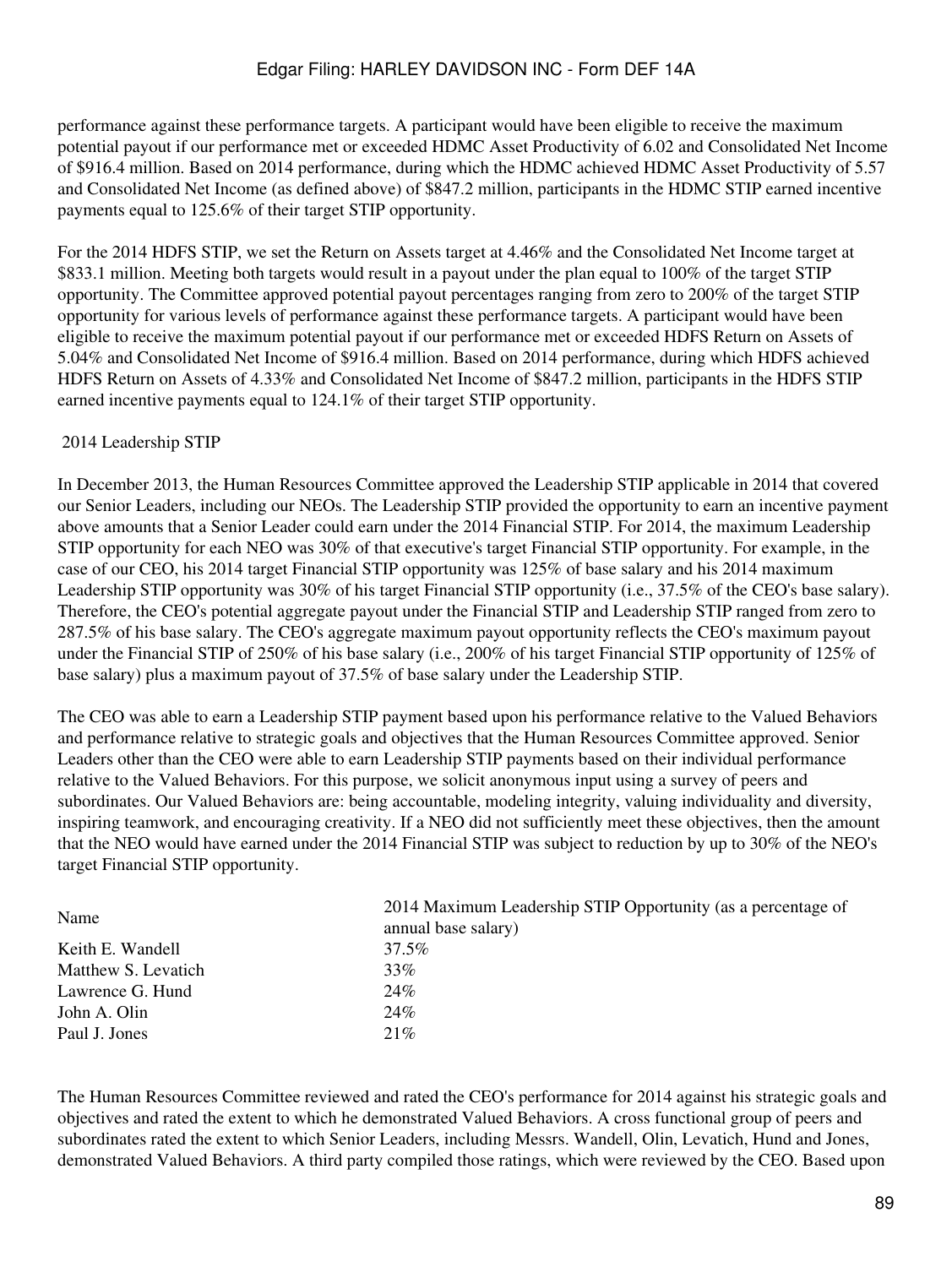these ratings, the CEO (except in the case of his own payout) recommended Leadership STIP payouts for Senior Leaders to the Human Resources Committee. Based on the CEO's recommendations, the Committee approved a maximum payout under the Leadership STIP of 30% of each Senior Leader's target Financial STIP. Similarly, the Committee approved a maximum payout under the Leadership STIP of 30% of the CEO's target Financial STIP.

2015 Financial STIPs

In December 2014, the Committee approved the company's 2015 Financial STIP consisting of two plans: one for HDMC employees and one for HDFS employees. As in 2014, the members of the Executive Leadership Team (including all NEOs) will participate in both the HDMC and the HDFS STIPs based upon the following weighting: 90% HDMC and 10% HDFS.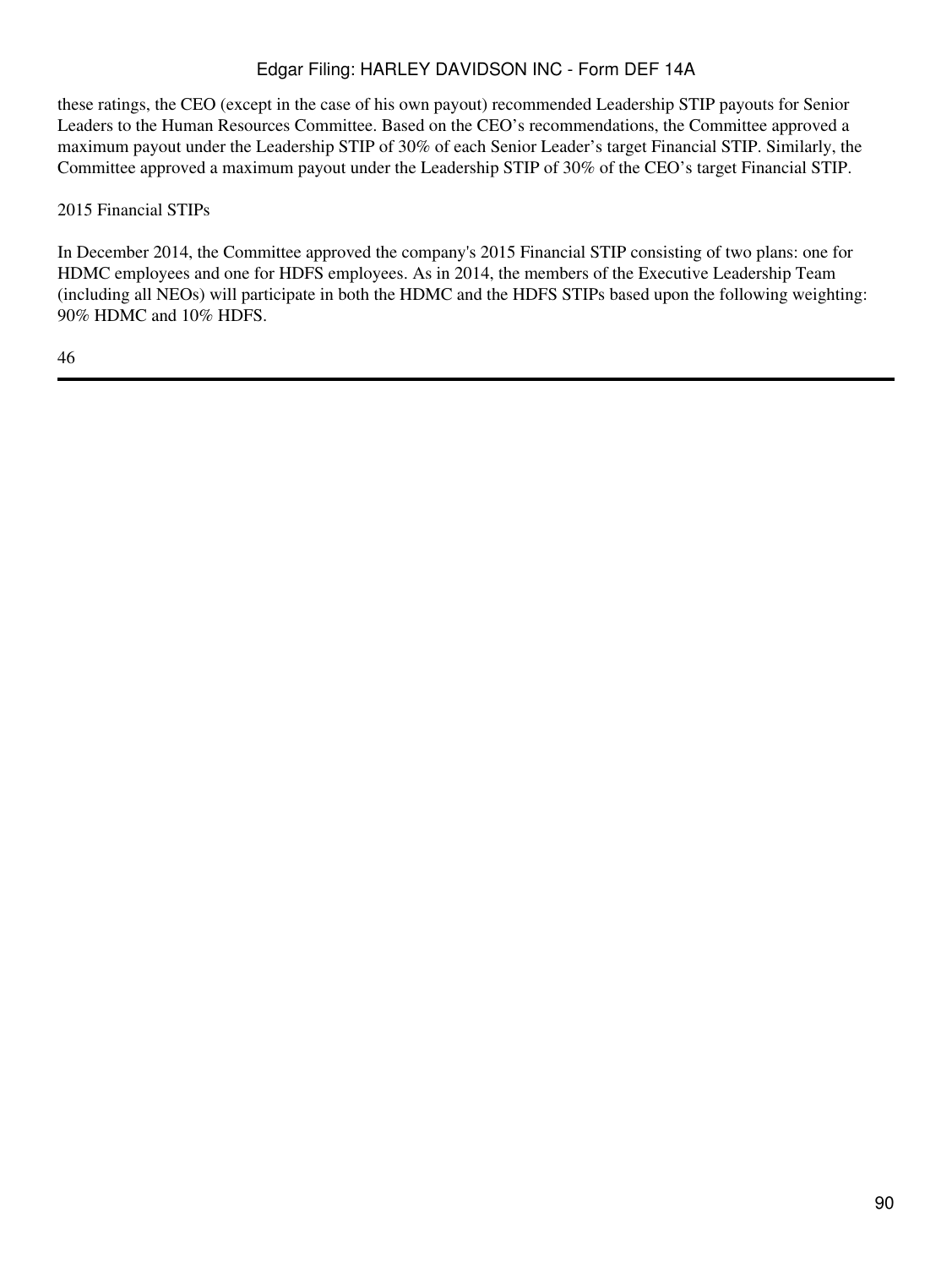The key financial measures for the HDMC STIP and HDFS STIP are the following, in each case subject to certain adjustments that the Committee may approve:

## HDMC STIP

Consolidated Net Income: consolidated net income from continuing operations excluding the effects of foreign currency

fluctuations above or below levels we reflected in our 2015 budget

HDMC Asset Productivity: revenue from HDMC divided by the sum of HDMC average property, plant and equipment, net and average HDMC Net Working Capital, in each case excluding the effects of foreign currency fluctuations above or below levels we reflected in our 2015 budget

HDMC Net Working Capital: consolidated accounts receivables plus the sum of HDMC current assets consisting of inventories and other current assets (excluding tax assets) less the sum of current liabilities consisting of accounts payable (excluding negative book cash balances) and accrued liabilities (excluding dividends payable and tax liabilities)

### HDFS STIP

Consolidated Net Income: consolidated net income from continuing operations excluding the effects of foreign currency fluctuations above or below levels we reflected in our 2015 budget

HDFS Return on Assets: HDFS operating income divided by HDFS average finance receivables, net

These measures are related to our financial results as presented in our consolidated financial statements and notes except that we use monthly information to calculate averages and our financial statements and notes may not disclose detailed amounts for the excluded items because the details are not required for financial statement reporting purposes. As was the case for 2014, the Committee approved a weighting of 75% for the net income measure and 25% for the balance sheet measure.

Under each of these 2015 Financial STIPs, the minimum payout is zero (\$0), the payout at the threshold level of performance is 50% of a participant's target Financial STIP opportunity and the maximum payout is 200% of a participant's target Financial STIP opportunity with a cap of \$6 million that applies to the sum of an executive's Financial STIP and Leadership STIP payouts. The Committee determined that there was a reasonable likelihood that employees could achieve the goals and earn incentive compensation at the target performance level.

### 2015 Leadership STIP

The Committee also approved the 2015 Leadership STIP Plan. For 2015, the maximum Leadership STIP opportunity for each NEO will be 30% of that executive's target Financial STIP opportunity. This is the same on a percentage basis as applied in 2014.

### Long-Term Incentives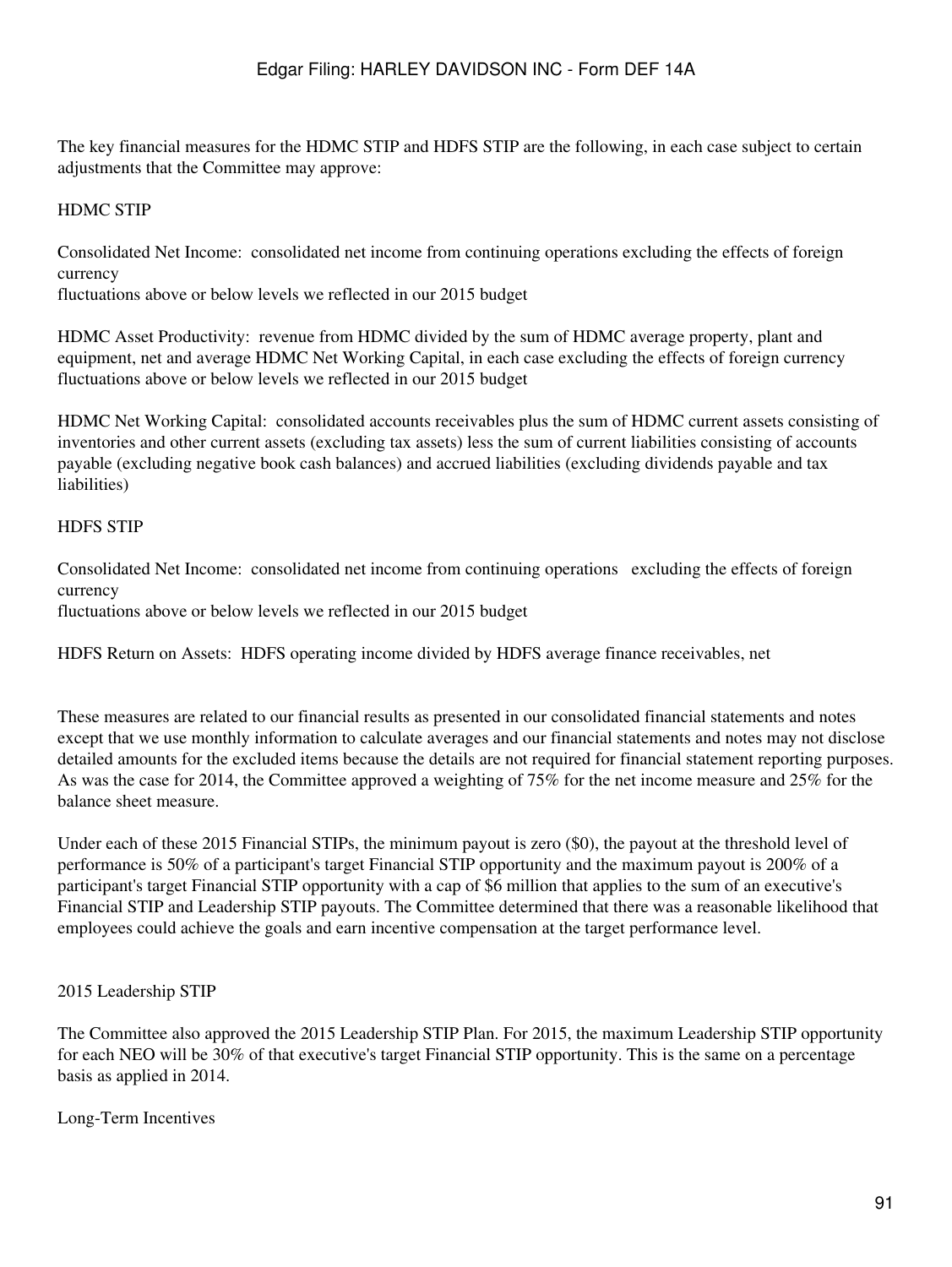The Human Resources Committee believes that long-term incentives are a key component of total compensation for participating executives. The purpose of long-term incentives is to: (i) enhance the growth and profitability of our company by focusing the Senior Leaders and other key employees on our long-term financial success and growth in value, providing balance and perspective to annual goals and incentives; and (ii) further align the interests of shareholders and employees. In addition, the Committee believes that long-term incentives provide a valuable tool to retain and attract key employees. We used objective market data that our outside executive compensation advisor provides to assign to each key position, including each NEO, that is eligible to participate in the 2009 Incentive Stock Plan a target value of long-term incentive opportunity.

In February 2014, we provided long-term incentive compensation under our 2009 Incentive Stock Plan, which gave the Human Resources Committee the flexibility to grant equity instruments, including stock options, stock appreciation rights, restricted stock and restricted stock units, and under our Employee Incentive Plan, which gives the Committee the flexibility to grant long-term cash incentive awards.

At the 2014 Annual Meeting of Shareholders, shareholders approved the Harley-Davidson, Inc. 2014 Incentive Stock Plan. The 2014 plan is designed with maximum flexibility to grant stock options, stock appreciation rights, performance shares, performance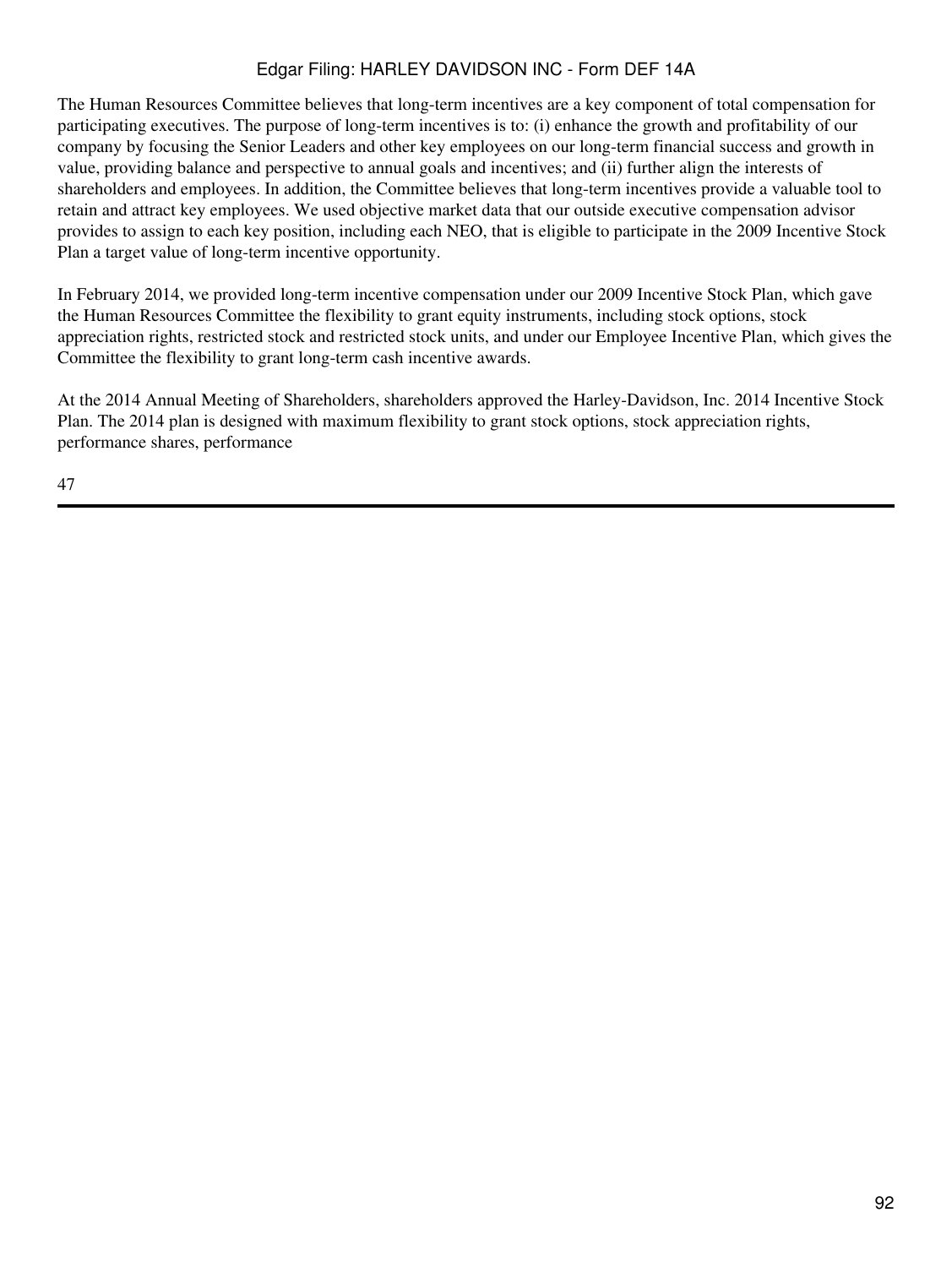units, shares of our common stock, restricted stock, restricted stock units or other equity-based vehicles (each of which we refer to as an Award), while maintaining limits that attempt to ensure shareholder dilution levels continue to remain at or below those of comparable companies. After the shareholders approved the 2014 Incentive Stock Plan, we have made awards under that plan.

For certain Senior Leaders, including all NEOs, we provided long-term incentive awards in February 2014 through a mix of restricted stock units and stock options under the 2009 Stock Incentive Plan and cash-based long-term incentive awards under the Employee Incentive Plan. For each NEO, we allocate one-third of the executive's target value of long-term incentive opportunity to each of the three types of long-term incentive awards (restricted stock units, stock options and cash-based long-term incentives). The Committee believes this mix of long-term awards encourages executives to focus on specific long-term corporate objectives while still building equity ownership and shareholder alignment. In 2014, the Committee awarded restricted stock units to each NEO rather than restricted stock as it did in 2013. While the Committee believes restricted stock units and restricted stock are equally effective in incentivizing performance and retaining our NEOs, the Committee determined that the tax consequences of restricted stock units are more favorable to our company and to recipients.

We describe the process and restrictions on granting long-term incentive awards more fully in the "Corporate Governance Principles and Board Matters-Human Resources Committee" section.

The Human Resources Committee uses a methodology to calculate an individual's potential aggregate long-term incentive award value that provides for a target value of long-term incentive opportunity that is expressed as a percentage of base salary. In February 2014, the Committee reviewed competitive market data with the CEO (except in the case of his own individual awards) and Meridian. Based upon our compensation philosophy of targeting compensation at the 50<sup>th</sup> percentile plus or minus 20% based upon individual performance and experience, the Committee approved target values of long-term incentive opportunities that were higher than those in 2013 for each NEO other than Mr. Wandell and Mr. Hund. Mr. Levatich's target value increased from 275% to 285% of base salary, Mr. Olin's target value increased from 215% to 225% of base salary, and Mr. Jones' target value increased from 140% to 165% of base salary. The targets for Mr. Wandell and Mr. Hund remained unchanged at 475% and 215%, respectively.

We convert the target value of long-term incentive opportunity for each NEO into a grant of stock options, an award of restricted stock units, and a cash award opportunity under our cash-based long-term performance plan. For this conversion, we valued each stock option at an amount equal to the closing price of our stock on the date of grant divided by 3.2, and we valued each restricted stock unit at an amount equal to the closing price of our stock on the date of grant. We set the target value of the long-term cash award opportunity at an amount equal to one-third of a NEO's target value of long-term incentive opportunity. Based upon similar considerations, and with input from Meridian, the Committee approved the amount of the CEO's long-term incentive award. We grant restricted stock units to a Senior Leader in a year only if he or she met or exceeded objective and subjective performance standards that applied to him or her in the preceding year. For purposes of 2014 grants, the Committee determined that all NEOs met or exceeded applicable performance standards in 2013.

In certain special circumstances, such as for newly-hired executives or for special retention or recognition, we also provide compensation outside of these regular executive compensation programs. In 2014, there were no special grants to any NEO.

We award stock options and restricted stock units to employees and directors pursuant to a process that the Committee has approved. Annual stock option and restricted stock unit awards to employees historically have occurred in February after the release of fourth quarter earnings at which time the "window" for effecting transactions in the company's stock is generally open for those employees who, through their job, have access to material non-public information. Off-cycle grants of stock options and/or restricted stock units may only be effective on dates during an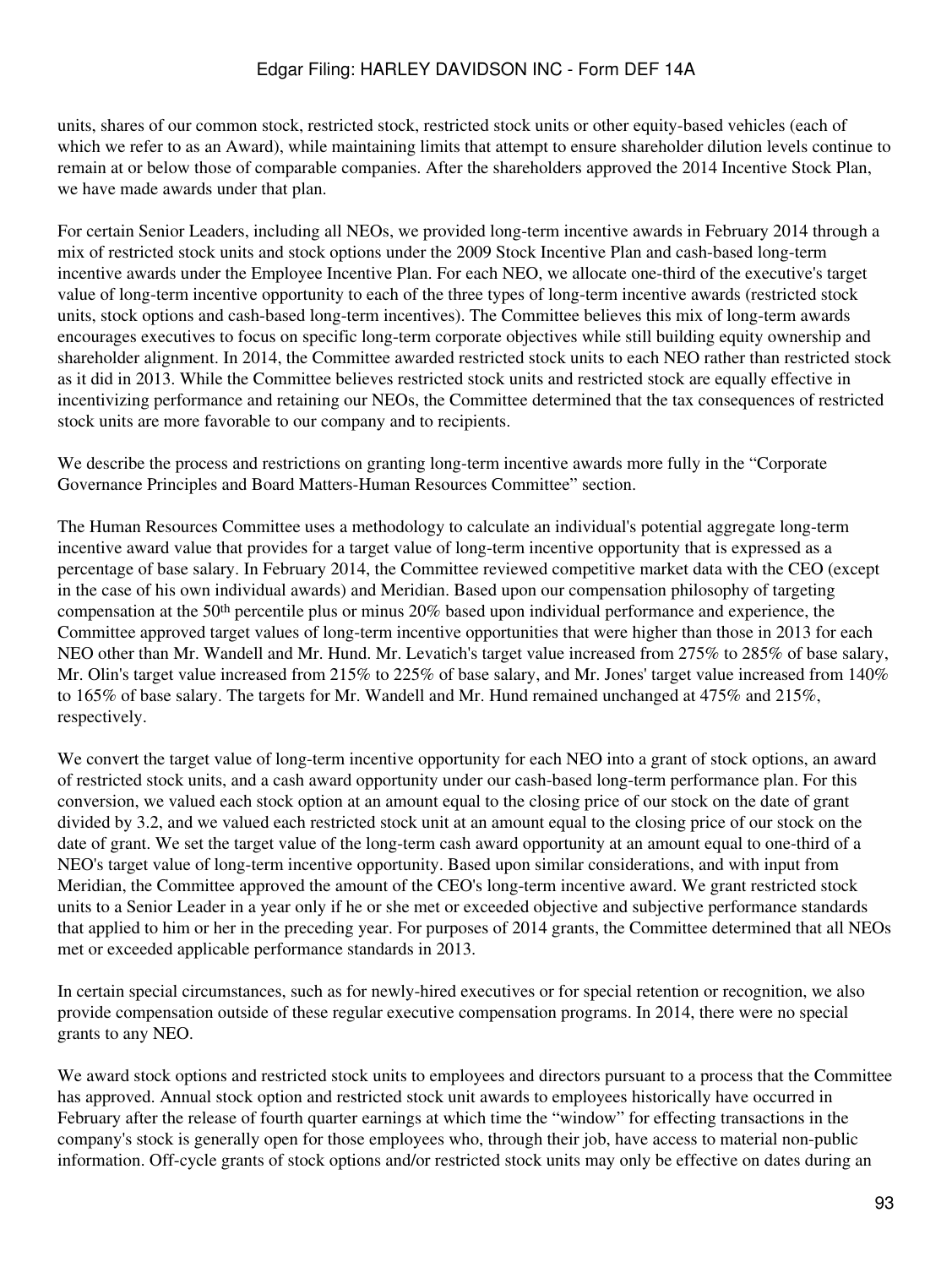open window period and occur after the CEO determines that an individual is deserving of an award because: (i) an eligible employee is a recent hire; (ii) an eligible employee excelled in his/her job; (iii) an eligible employee is promoted to a new career band (which is stock eligible); (iv) an eligible employee is highly valued and management wants to retain the individual; or (v) an eligible employee was inadvertently omitted from the annual award list. For Senior Leaders located outside the United States, we adjust our long-term incentives to address local market tax, regulatory and competitive practices.

### Stock Options

The Committee believes stock options are a valuable tool to align the Senior Leaders with long-term shareholder value creation by placing a portion of their compensation at risk, tied to stock price appreciation. Stock option grants also enable us to attract and retain the services of executives that we consider essential to our long-range success by providing them with a competitive compensation package and an opportunity to become owners of our stock. Participants can realize value from stock options only to the extent the price of our common stock on the date of exercise exceeds the exercise price.

Each stock option that we granted in 2014 permits a Senior Leader, for a period of ten years, to purchase shares of our common stock at an exercise price representing the closing price of the stock on the date of grant. The date of grant is the day on which the Human Resources Committee approves the award, typically at its meeting in February, subject to the concurrence of the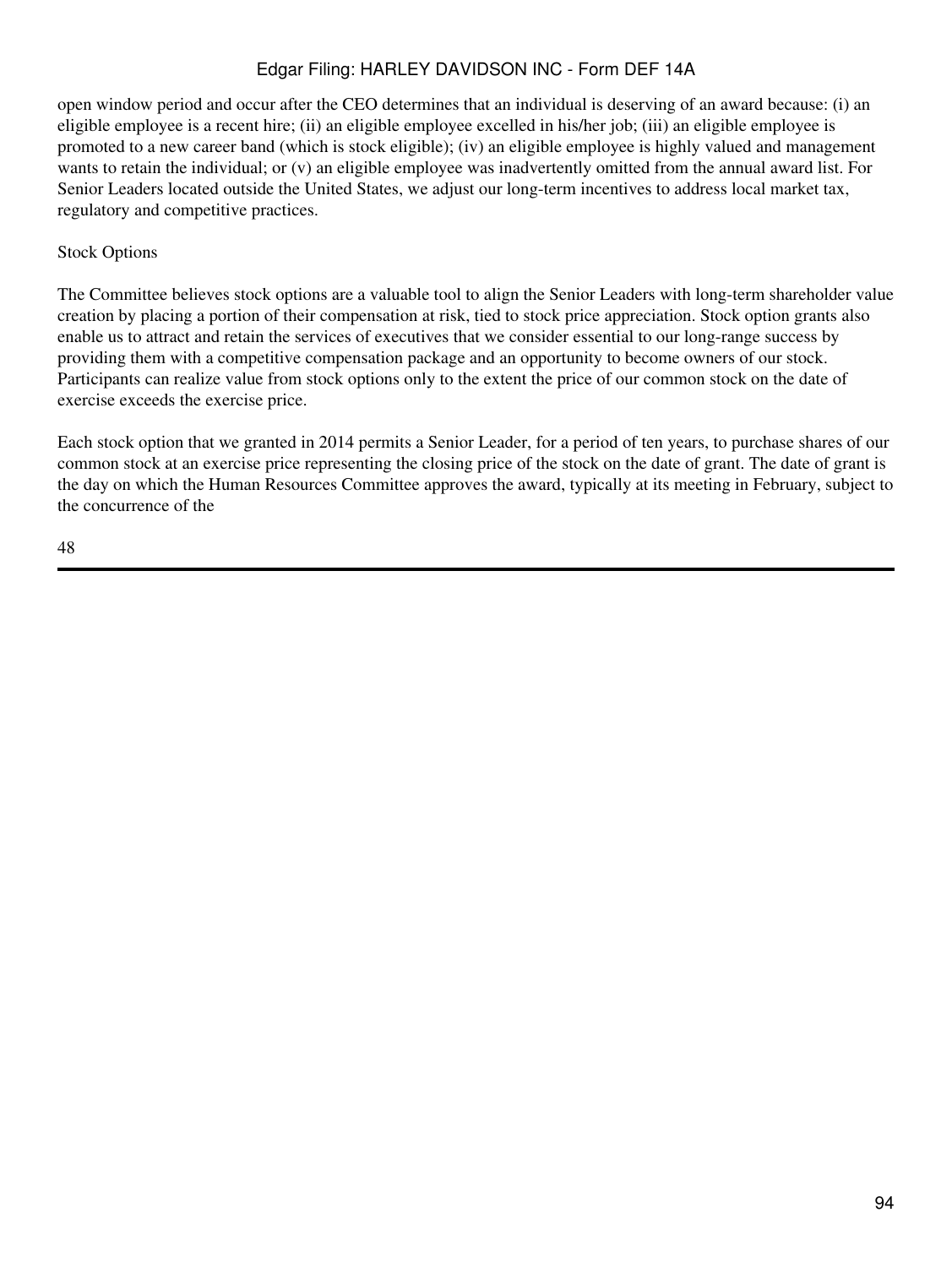Nominating Committee in the case of the CEO. Stock options that we granted in 2014 generally become exercisable in three equal annual installments beginning one year after the grant date.

### Restricted Stock Units

As noted above, the Committee believes that stock options represent a valuable tool to align the Senior Leaders with our goal of stock price appreciation. The Committee also believes that restricted stock unit awards complement our use of stock options by providing an effective and valuable tool to recruit and retain Senior Leaders.

Restricted stock unit awards entitle a Senior Leader to receive shares of our common stock in the future only after the awards vest, which will occur only if the individual remains an employee or certain other circumstances apply. The restricted stock unit awards vest in three equal annual installments beginning one year after the grant date. During the vesting period, the recipient is eligible to receive dividend equivalents on a current basis on each restricted stock unit of the same value as dividends that are declared and paid quarterly on each share of stock. Under the vesting rules of our restricted stock unit awards, a recipient who has attained the age of 55 and eligibility for retirement and who retires from the company will have all awards that were granted 12 or more months prior to the date of retirement vested upon retirement.

### 2012 Cash-Based Long-Term Incentive Awards

The performance period for the cash-based long-term incentive awards that we granted in 2012 ended on December 31, 2014. We paid those awards in February 2015 based upon performance relative to goals relating to average return on invested capital (ROIC) for HDMC that the Committee approved at the time of grant. The target ROIC goal was 24.9% and actual ROIC performance was 25.6%, yielding a payment of 122.3% of each NEO's target value.

#### 2014 Cash-Based Long-Term Incentive Awards

In 2014, we granted each NEO a long-term cash incentive award that may be earned over a three-year performance period ending on December 31, 2016 based on performance relative to goals relating to ROIC for HDMC. Payouts may range from zero to 200% of a NEO's target value based upon results over the performance period. The Committee selected ROIC for HDMC to focus executive leadership on the long-term strategic goal of providing an appropriate return to shareholders on the capital invested in the company. The ROIC calculation that we use in the 2014 cash-based long-term incentive awards is as follows, in each case subject to adjustments as determined by the Committee for matters that are "Excluded Items" for purposes of the underlying plan:

#### HDMC Return on Invested Capital (ROIC)

HDMC Return on Invested Capital (ROIC): the sum of the quotient obtained by, dividing (i) HDMC Net Operating Income After Tax by (ii) HDMC Invested Capital for each year in the performance period, divided by the number of years in the performance period

HDMC Net Operating Income After Tax: the amount of HDMC operating income reduced for taxes for the relevant year in the performance period

HDMC Invested Capital: the average amount of HDMC debt plus the average amount of HDMC shareholder's equity, excluding accumulated other comprehensive income or loss for pension and post-retirement plans and the cumulative effect of share repurchases above or below levels that we reflected in our strategic plan at the time of the award, for the relevant year in the performance period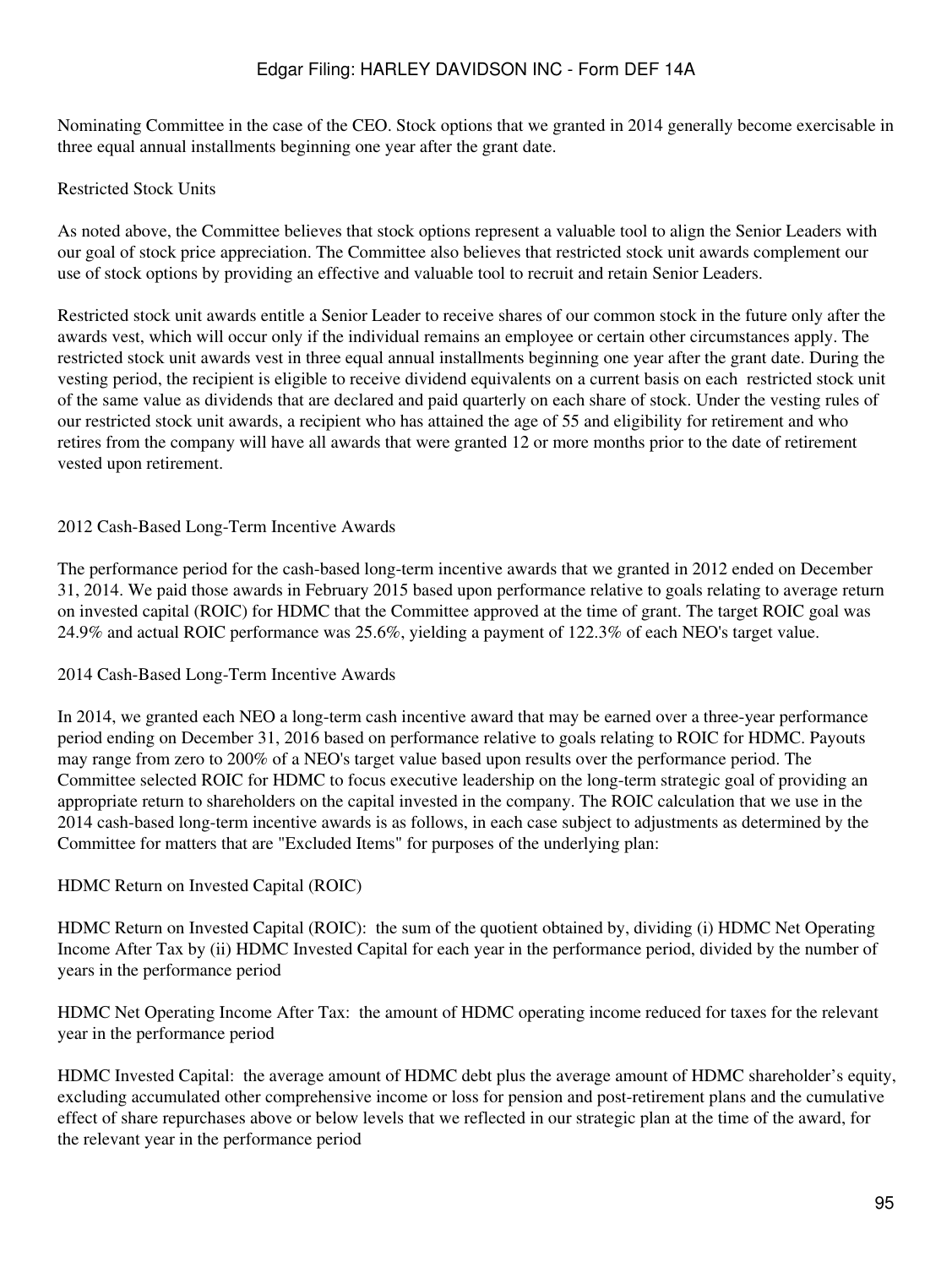These measures relate to our segment financial results as presented in the notes to our consolidated financial statements except that we do not disclose all of the information necessary to make the calculation relating to share repurchase levels.

At the end of the three-year performance period, we will pay the target value of the award if the average ROIC over the three-year performance period is 27.1%. We will pay a maximum award of 200% of the target value if performance is at or above 30.1%. If ROIC is below 12% for the performance period, there will be no payout. Awards will be interpolated on a linear basis for performance between these levels.

## Other Benefits

We provide other benefits to our Senior Leaders, including medical and dental benefits; life insurance-related benefits; deferred compensation; retirement plans; employee savings plan; and limited financial planning and clothing allowance benefits. The goal of these programs is to provide benefits that are competitive in the marketplace where we compete for executives at the Senior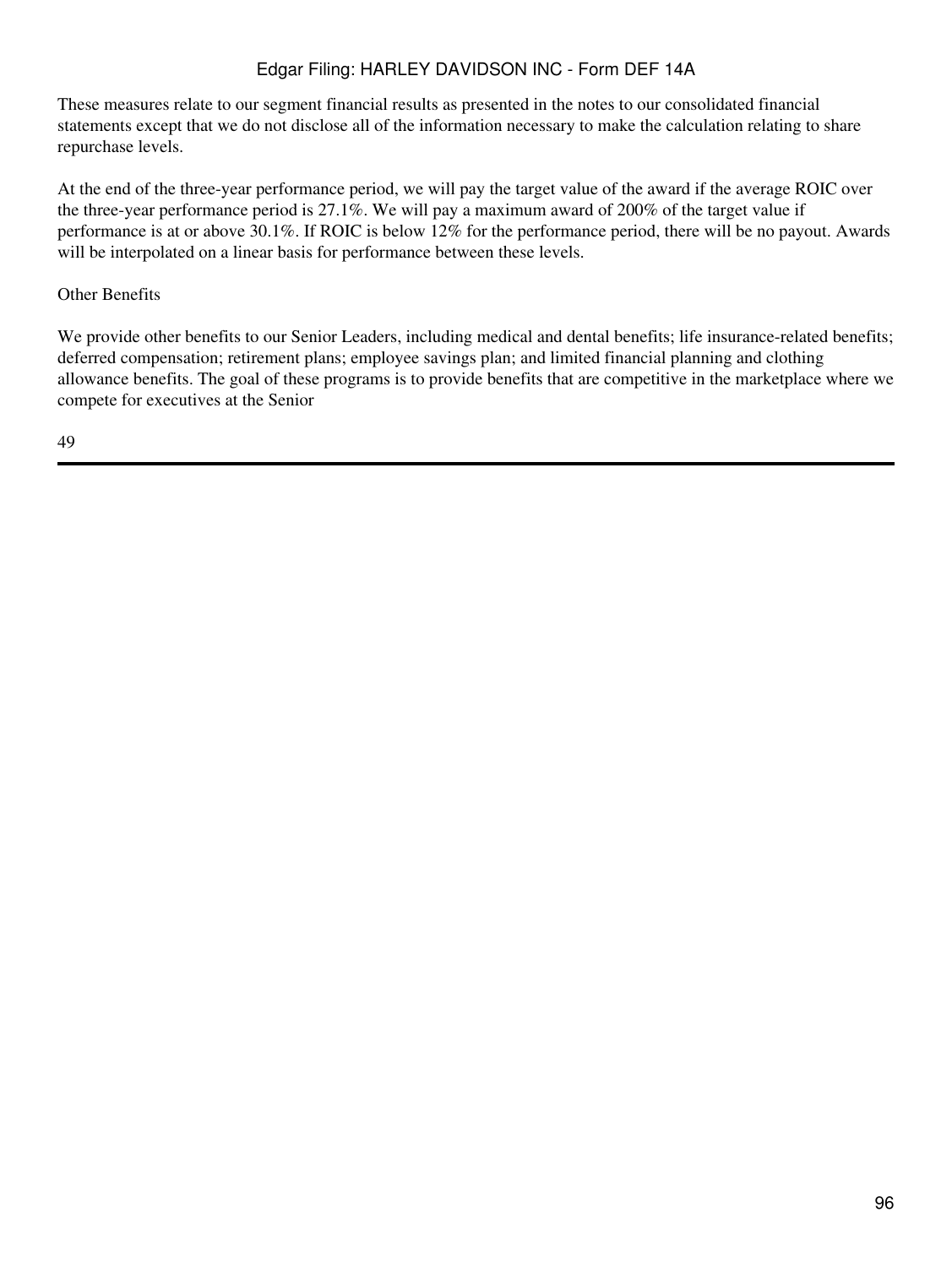Leadership level. In general, these benefits have been in place for a number of years. In addition, to a large extent, the most significant benefits available to the Senior Leaders (such as health, welfare and retirement benefits) are those that are available to all of our salaried employees. In December 2014, the Committee approved, effective March 1, 2015, the elimination of a cash perquisite allowance plan which had been in place for many years.

#### Medical and Dental Benefits

We provide medical and dental benefit plans that are available to substantially all employees, including the Senior Leaders. We do not provide any supplemental medical or dental benefits to our NEOs.

#### Employee Purchase Plan Benefit

We provide the opportunity for substantially all employees, including the Senior Leaders, to purchase eligible Harley-Davidson products (including motorcycles, parts and accessories, and general merchandise) and receive a reimbursement from the company for a portion of the purchase price paid.

#### Life Insurance-Related Benefits

We provide life insurance-related benefits to the Senior Leaders that are available only in the event of their death during active employment with the company. The amount of life insurance-related benefits ranges from one and one-half to three times a Senior Leader's annual base pay, depending on salary grade. We also reimburse executives for taxes on income that tax law imputes to executives related to the provision of life insurance in excess of \$50,000. For non-executive salaried employees, we provide life insurance-related benefits in the amount of one and one-half times base pay.

#### Deferred Compensation

We maintain a Non-Qualified Deferred Compensation Plan for salaried employees, in which a group of highly compensated employees (as defined by the Internal Revenue Code) are eligible to participate, including the Senior Leaders. Under the terms of this plan, participants can defer a portion of their base salary, a portion of their annual STIP payment and/or a portion of their annual restricted stock unit award. If a participant in this plan makes an election to defer eligible compensation and there are statutory limits on such participant's ability to defer at least 6% of eligible compensation into the qualified employee Retirement Savings Plan, then the participant will also receive company matching contributions in this plan that would have been made in the qualified plan if no statutory limit had been applicable. We believe earnings on amounts deferred reflect the returns available in the market as investment options in the Deferred Compensation Plan that are participant directed are similar to those which exist in our 401(k) plan. This plan is structured to comply with Section 409A of the Internal Revenue Code.

#### Retirement Plans

### HDMC Salaried Defined Contribution Retirement Plan

For HDMC we maintain a qualified non-contributory, defined contribution plan that covers all HDMC U.S. salaried employees who were hired on or after August 1, 2006. Under our Non-Qualified Deferred Compensation Plan, we pay participants amounts that would have been accrued or payable under this defined contribution plan if statutory limits that apply to this defined contribution plan as a qualified plan under the Internal Revenue Code had not been applicable. Mr. Wandell and Mr. Jones are participants in this plan.

#### HDFS Defined Contribution Plan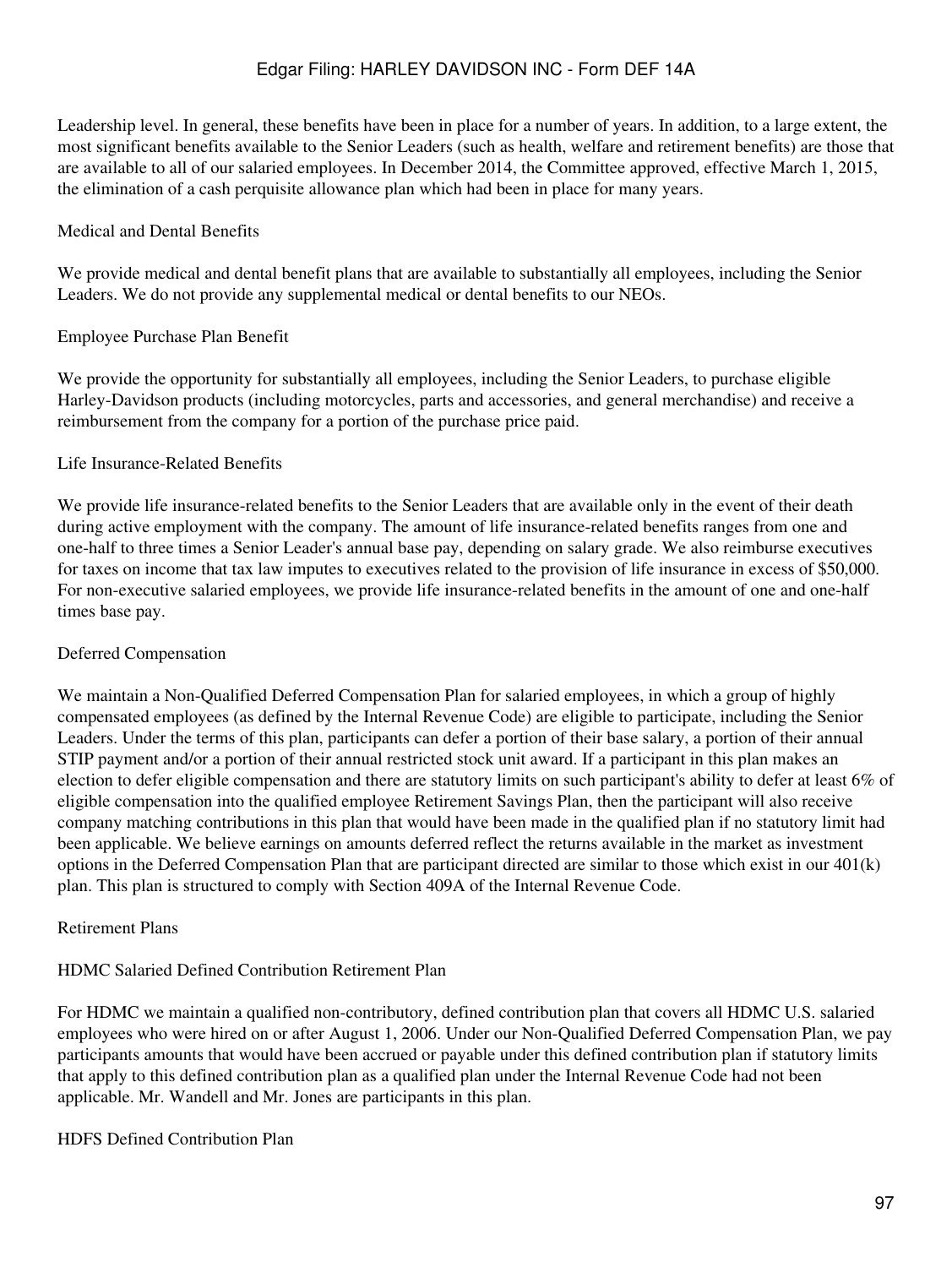For HDFS we maintain a qualified non-contributory, defined contribution plan that covers all HDFS U.S. salaried employees. Mr. Hund is a participant in this plan.

Harley-Davidson Retirement Plan

HDMC has long maintained a qualified non-contributory, defined benefit pension plan which covers all HDMC U.S. salaried employees who were hired prior to August 1, 2006. Beginning August 1, 2006 we have not allowed new participants into this Plan. Mr. Levatich and Mr. Olin are participants in this plan.

Restoration Plan

We have long maintained a non-qualified Pension Benefit Restoration Plan pursuant to which we pay participants amounts that would have been accrued under or payable from the Salaried Pension Plan if statutory limits that apply to the Salaried Pension Plan as a plan qualified under the Internal Revenue Code had not been applicable.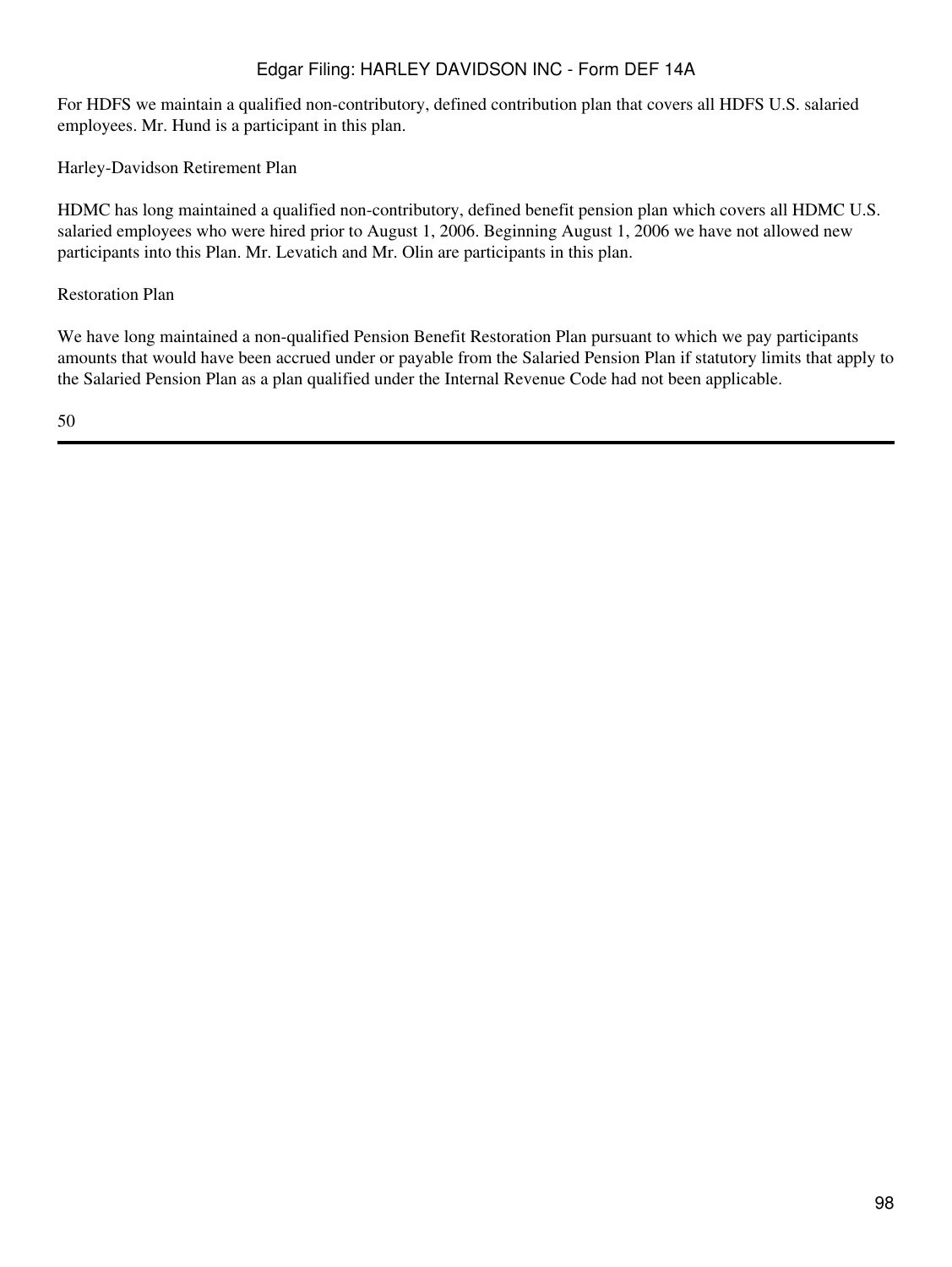# Employee Savings Plans

We have qualified section  $401(k)$  savings plans for employees, which we believe are competitive with other similar companies. Eligible participants can make contributions to the plan up to the Internal Revenue Code limits. We provide participants with matching contributions of up to either 4.5% or 3% of their eligible compensation based upon the extent to which they make elective deferrals and their date of hire. Under our Non-Qualified Deferred Compensation Plan, we pay participants amounts that we would have provided as matching contributions under the Savings Plan if statutory limits that apply to the Savings Plan as a plan qualified under the Internal Revenue Code had not been applicable.

# Payment in Lieu of Post Retirement Life Insurance

Certain Senior Leaders, including the NEOs, who retire after reaching age 55 and after attaining five or more years of service are entitled to receive a net payment equal to one year's base salary at retirement. We adopted this benefit in 1995 in lieu of providing post retirement life insurance coverage.

### **Perquisites**

Historically, we had provided an annual cash payment (generally in lieu of receiving other benefits such as a car or a motorcycle) to our Senior Leaders who are based in the United States. In December 2014, to be effective March 1, 2015, the Committee approved the elimination of this annual cash payment. For a subset of the Senior Leaders including all NEOs, we continue to provide a limited financial planning benefit.

Additionally, to further promote the Harley-Davidson brand and the recognition of Senior Leaders as representatives of the company at rallies and other industry events, they receive an allowance for the purchase of MotorClothes® apparel and general merchandise.

We permit limited use of our corporate aircraft by NEOs. We have entered into time sharing agreements with executive officers, including the NEOs, to provide terms governing personal use of corporate aircraft and to require the executive officers to pay for each personal flight. The amount that an executive officer pays for each personal flight is equal to the greater of the aggregate incremental cost to the company for such flight and the standard industry fare level (SIFL) valuation used to impute income for tax purposes. In all cases, the CEO must approve all personal use, and any business use for our corporate aircraft takes priority over a NEO's request for personal use.

# Other Compensation

For Senior Leaders and other executives, we have standard compensation packages applicable to relocations and overseas assignments. In addition, in particular cases, such as short-term assignments, we may include other elements in our discretion.

# Additional Executive Compensation Policies and Agreements

In addition to the compensation programs described above, we have adopted a number of policies and agreements to further the goals of the overall executive compensation program and to strengthen the alignment of interests of executives with the long-term interests of shareholders.

Anti-Hedging Policy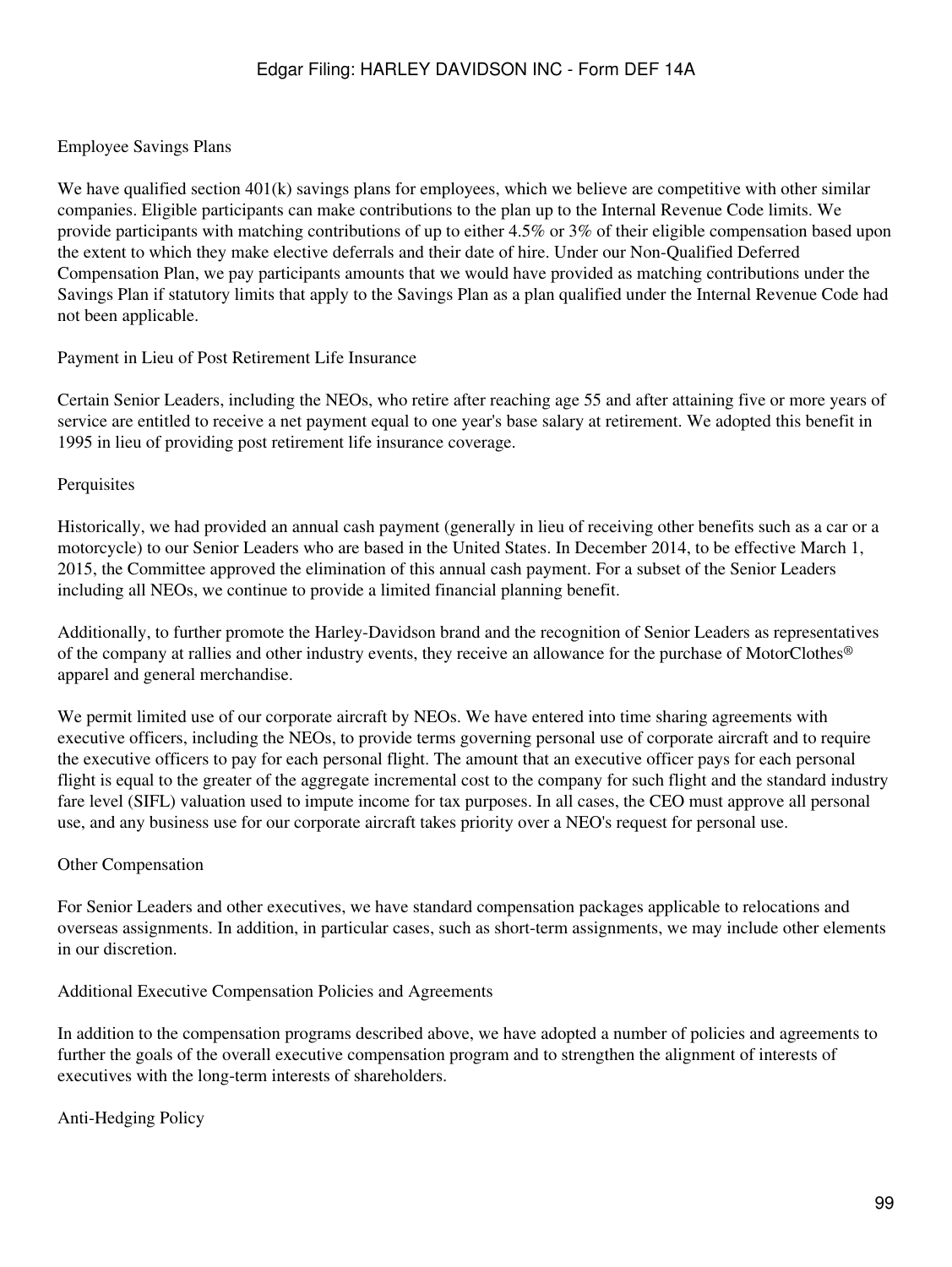Employees may not engage in hedging transactions with respect to company securities. Certain forms of hedging transactions, such as zero-cost collars and forward sale contracts allow a shareholder to lock in the value of his or her shareholdings, often in exchange for all or a portion of any future appreciation in the stock. The shareholder is then no longer exposed to the full risks of stock ownership and may no longer have the same objectives as the company's other shareholders. Therefore, we prohibit such hedging transactions by employees.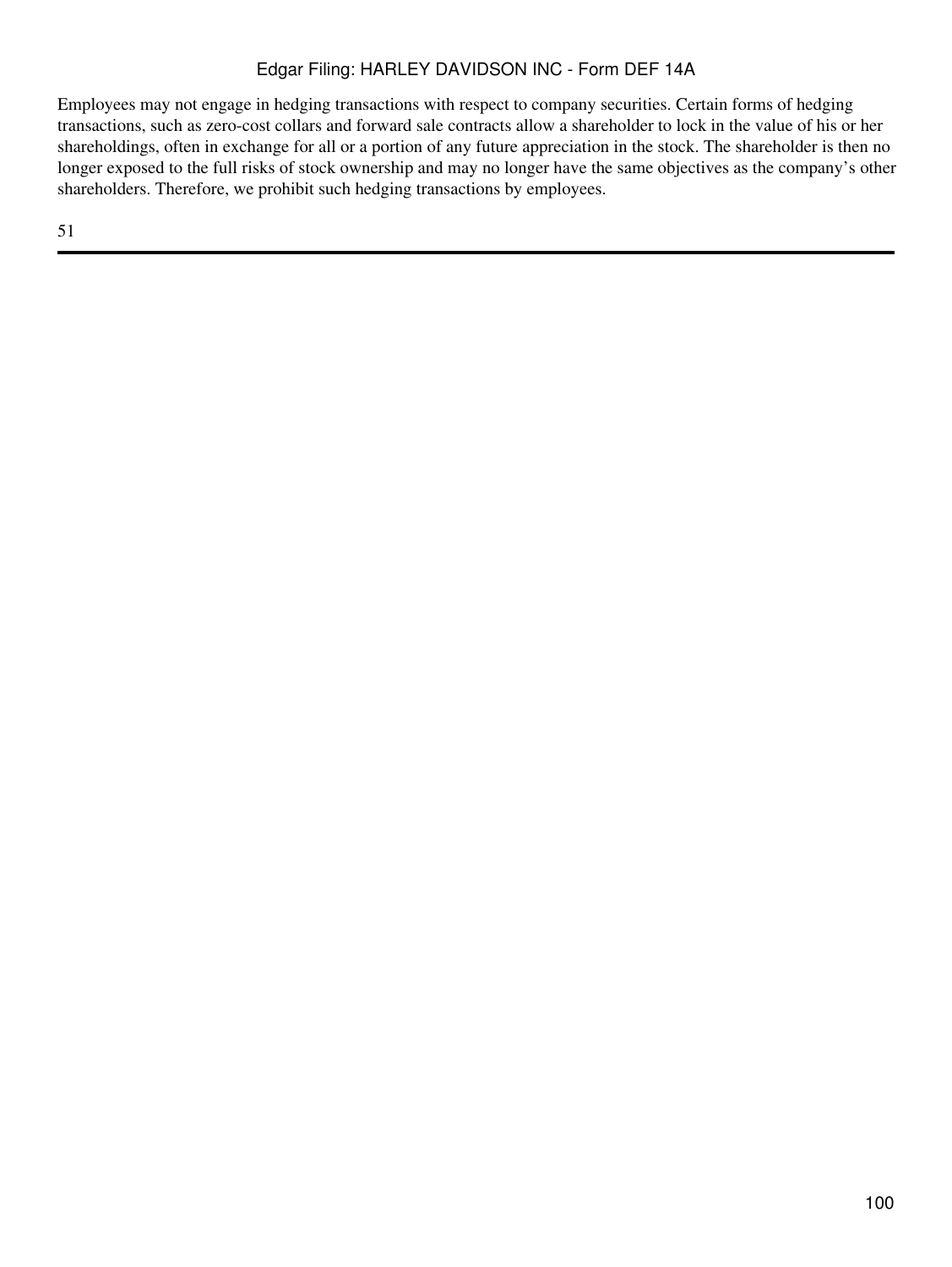#### Stock Ownership Guidelines

The table below describes the company's stock ownership guidelines:

| Career          | Title                                     | <b>Shares</b> |
|-----------------|-------------------------------------------|---------------|
| Band            |                                           |               |
| S99             | <b>Chief Executive Officer</b>            | 200,000       |
| S96             | President/Chief Operating Officer - HDMC  | 80,000        |
| S96             | President/ Chief Operating Officer - HDFS | 80,000        |
| S96             | <b>Executive Vice Presidents</b>          | 60,000        |
| S93             | Senior Vice Presidents                    | 30,000        |
| S <sub>90</sub> | Vice Presidents                           | 20,000        |
| <b>S80</b>      | Vice President or General Manager         | 15,000        |

In addition, non-U.S. based Senior Leaders who are not required to pay U.S. income tax are required to hold 50% of the shares assigned to their designated Career Band as indicated in the table above.

The Committee believes the Stock Ownership Guidelines are appropriate, market competitive and provide for significant alignment of the interests of Senior Leaders with those of shareholders. The CEO's current ownership requirement reflects a multiple that is currently more than ten times his annual base pay.

The Human Resources Committee monitors each Senior Leader's progress toward, and continued compliance with, the guidelines. Restricted stock, restricted stock units, shares held in 401(k) accounts, vested unexercised stock options and stock appreciation rights, and shares of common stock that Senior Leaders hold directly count toward satisfying the guidelines. As of December 31, 2014, each NEO had met their stock ownership guideline requirement.

#### Transition Agreements

•

We have entered into Transition Agreements with Mr. Wandell, Mr. Levatich, Mr. Hund and Mr. Olin that become effective upon a change of control of Harley-Davidson, Inc. as defined in the Transition Agreements. In the agreements with the NEOs, to the extent that payments to these executives under these agreements would be considered "excess parachute payments" as defined in Section 280G of the Internal Revenue Code, the payments will be reduced to a point at which they are no longer considered excess parachute payments, or the executive will receive the full payment and be personally liable for the excise tax, whichever produces the larger after-tax benefit to the executive. There are no provisions for an excise tax gross up or any provision for payment of benefits in the event the executive voluntarily terminates his employment for no reason after a change of control. There is no immediate vesting of equity awards upon a change of control for those Senior Leaders who are parties to Transition Agreements.

We believe the circumstances that entitle an individual to payments upon termination of employment following a Change of Control strike the appropriate balance between protecting the interests of the executives and our shareholders. A table below presents estimates of the amounts of compensation payable to each NEO upon a change of control and termination of the executive. The assumptions we used to calculate those amounts accompany the Change of Control table below.

Under the Transition Agreements, a change of control of Harley-Davidson means any one of the following:

the total namber or ancetors entire serving on the date or the agreement or approved by those s<br>the agreement or successors they have approved no longer constitutes at least 2/3 of the Board; the total number of directors either serving on the date of the agreement or approved by those serving on the date of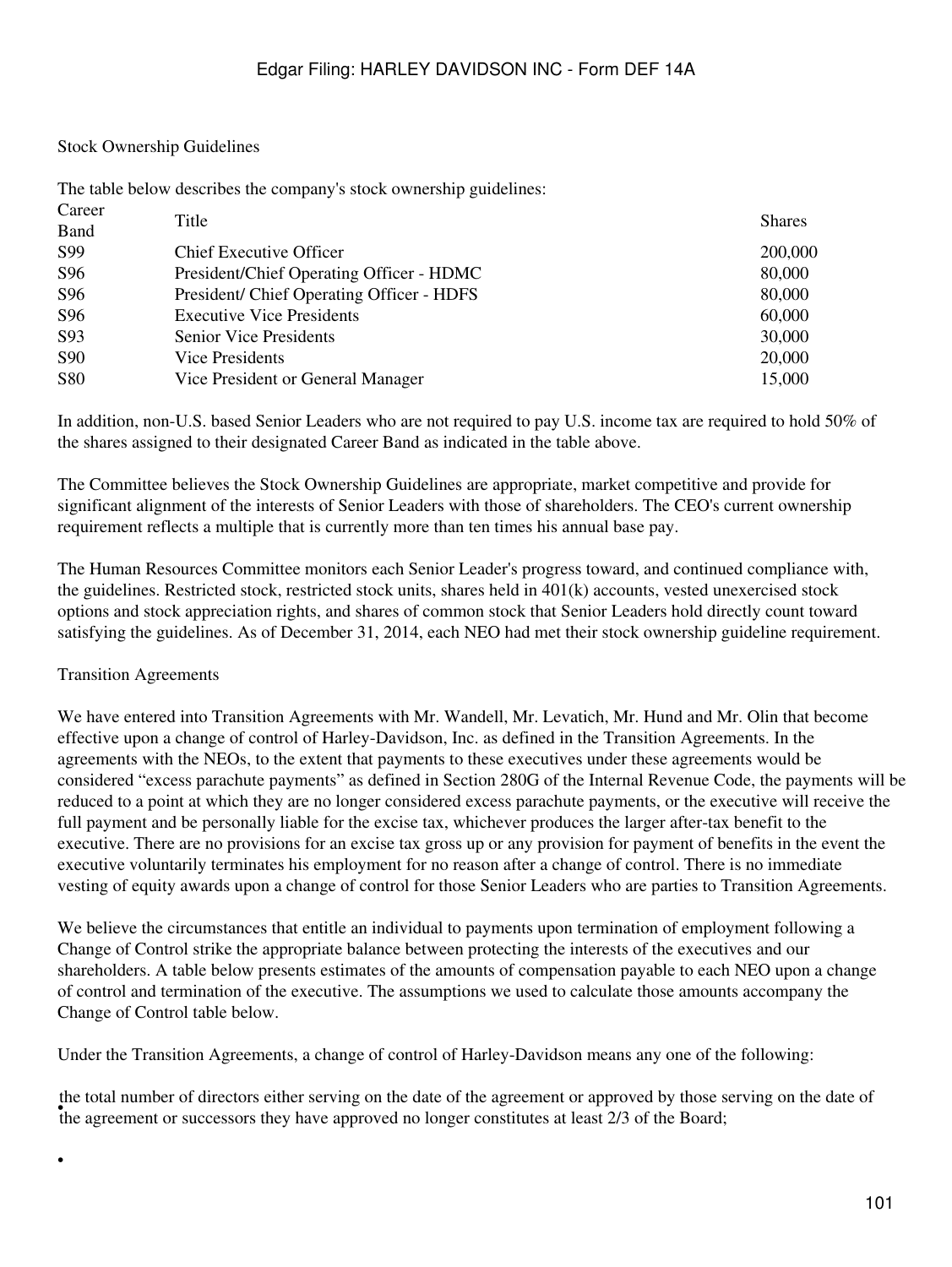any person becomes the owner, directly or indirectly, of 20% or more of our outstanding common stock or voting power;

agreement or approved by those serving on the date of the agreement or successors they have approved will constitute agreement or approved will constitute the consummation of a merger or consolidation with another company, a sale of most of our assets, or a liquidation or dissolution, unless, in the case of a merger or consolidation, the total number of directors serving on the date of the at least 2/3 of the board of the surviving company after the transaction; or

• of the date of the agreement or successors they have approved determines immediately before a proposed action is at least 2/3 of the total number of directors either serving on the date of the agreement or approved by those serving as taken that the action will constitute a change of control event (and the action is subsequently taken).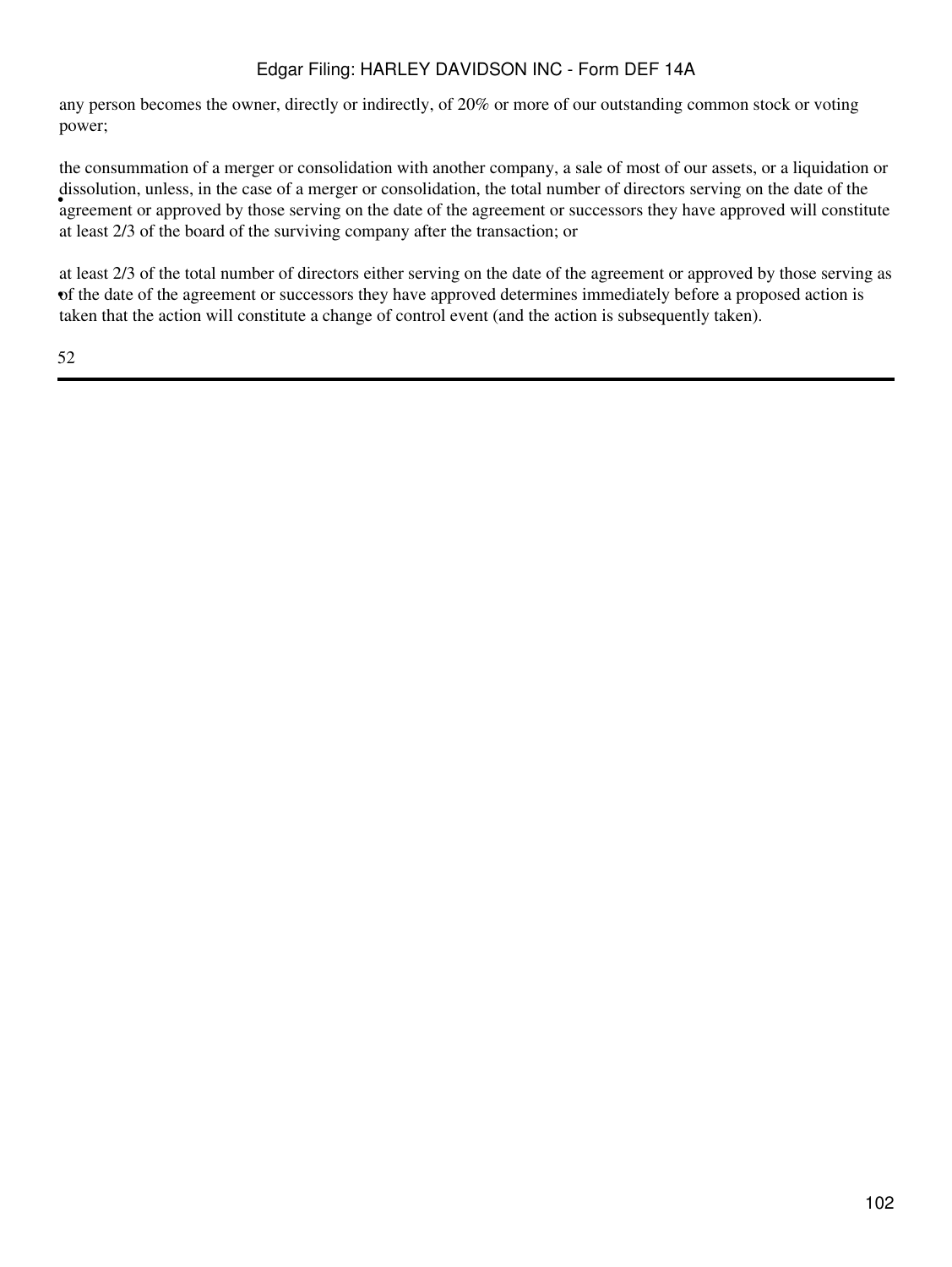#### Severance Policy

Senior Leaders, including the CEO and the other NEOs, are covered under our Executive Severance Policy which provides for a cash severance benefit that varies between 12 and 24 months of base pay (based upon salary band) and 18 months continuation of certain employee benefits if we terminate employment other than for cause.

|                                    | Cash       |
|------------------------------------|------------|
|                                    | Severance  |
| Group                              | (months of |
|                                    | base pay)  |
| S90 and above Executive Leadership | 24 months  |
| Team                               |            |
| S93 non-ELT                        | 18 months  |
| S80 and S90 non-ELT                | 12 months  |

#### Employment Agreements

We generally do not enter into employment contracts with executives that provide for ongoing terms of employment. However, we have entered into Transition Agreements with four of our NEOs.

#### Tally Sheets

To inform its decision-making process, the Committee reviewed tally sheets that management and the outside executive compensation advisor prepared. Tally sheets provide a comprehensive picture of the current and historical compensation of each NEO by recounting in detail the dollar value of the total compensation that we paid to each NEO for the past three years. The total dollar value includes base salary and short-term and long-term incentive compensation that we actually paid, and the costs we incur to provide various health and insurance benefits and perquisites to our NEOs. The tally sheets also reflect each NEO's accumulated realized and unrealized stock option gains, any vested and unvested restricted stock or restricted stock unit awards and stock options at various stock values, and any outstanding long-term cash awards at target value and the amounts our NEOs will receive if they leave the company under various circumstances, such as retirement or termination in connection with a change of control. The Committee believes that annual review of the tally sheets is helpful as part of its process to oversee the design of our executive compensation program.

#### "Clawbacks"

In 2010, Congress passed the Dodd-Frank Act, which requires many public companies to adopt clawback policies. Although the SEC has not yet issued the final regulations under the Act, the Committee implemented a clawback policy in 2014 in anticipation of such SEC action. In the event that any fraud or intentional misconduct by an executive officer was a contributing factor to the company having to restate any financial statements filed with the Securities and Exchange Commission due to the company's material noncompliance with any financial reporting requirement under the securities laws, then the Board or the Committee may, in its discretion and to the extent permitted by governing law, require the company to seek reimbursement or forfeiture of any eligible compensation paid or credited to or earned by such executive officer. The amount of eligible compensation subject to forfeiture is any eligible compensation in excess of the amounts that would have been paid or credited to or earned by such executive officer during the three-year period preceding the date on which the company is required to prepare the restatement based directly on the restated financial results. For the purposes of this policy, the term "executive officer"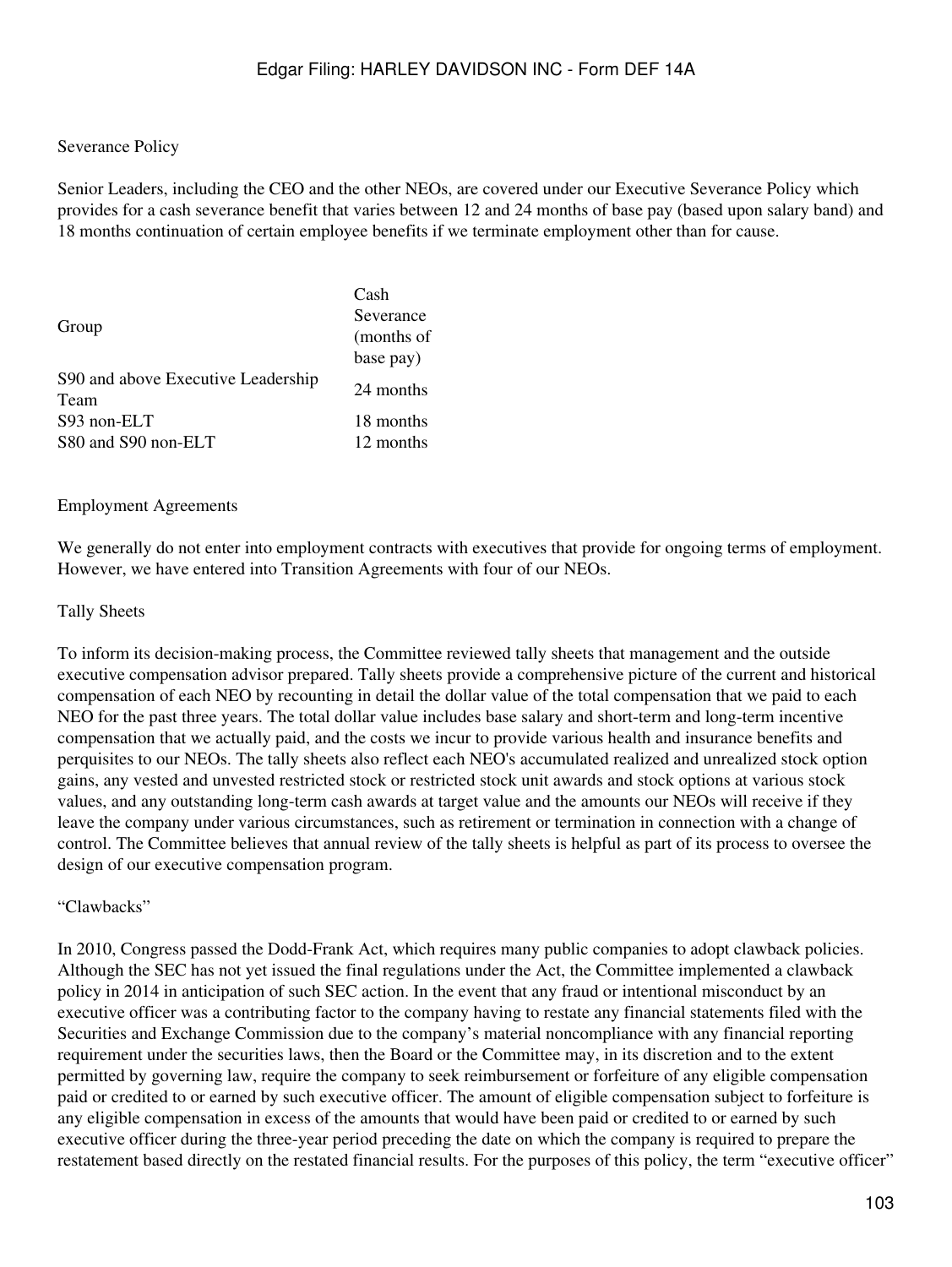means any officer (i) designated as a Section 16 officer under the federal securities laws or (ii) who has been designated an executive officer by the Board, and the term "eligible compensation" means any bonuses paid or credited to or any other incentive compensation earned by an executive officer.

Once final regulations for the Dodd-Frank Act are published, the Committee intends to revise the clawback policy as necessary to comply with the Act and the final regulations.

2015 Compensation for Mr. Levatich

On February 3, 2015, the Human Resources Committee approved compensation for Mr. Levatich reflecting his new position as President and Chief Executive Officer that is effective May 1, 2015 upon the retirement of Mr. Wandell. That compensation includes the following: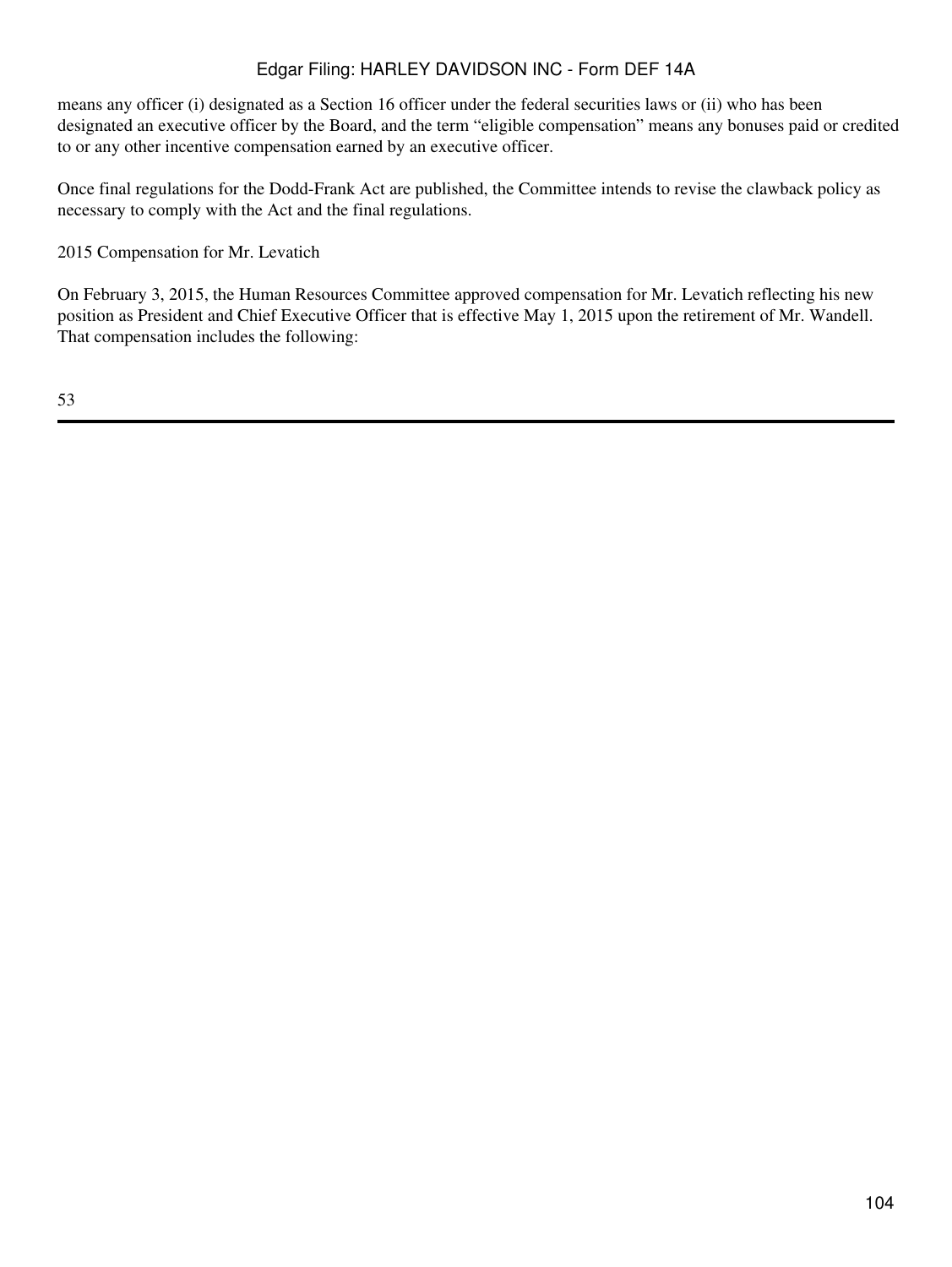- His annual base salary will increase on May 1, 2015 from \$734,000 to \$1,000,000.
- His target Financial STIP Opportunity (as a percentage of his STIP eligible earnings) for 2015 is 115%, which reflects an increase from a target of 110% for 2014.
- His target Leadership STIP opportunity for 2015 is 34.5% , which reflects an increase from a target of 33% for 2014.
- He received the following long-term compensation grants effective February 3, 2015, based on an increase in
- his target value of long-term incentive opportunity from 285% of base salary for his 2014 award to 450% of his May 1, 2015 base salary:
- o Stock options to purchase 75,602 shares;
- o 23,626 restricted stock units; and
- o A long-term cash incentive award with a payout assuming performance at target of \$1,500,000.

The Committee believes this compensation is consistent with the compensation philosophy that we describe above.

Income Tax Consequences of Executive Compensation

Section 162(m) of the Internal Revenue Code limits the tax deductibility of compensation that we pay to NEOs (other than the chief financial officer) to \$1,000,000 in any year. This limitation does not apply to performance-based compensation if certain conditions are met. The Human Resources Committee generally intends to maximize the extent of the tax deductibility of executive compensation under the provisions of Section 162(m). The Committee believes, however, that shareholders' interest are best served by not restricting its discretion and flexibility in structuring compensation programs, even though such programs may result in certain non-deductible compensation expenses.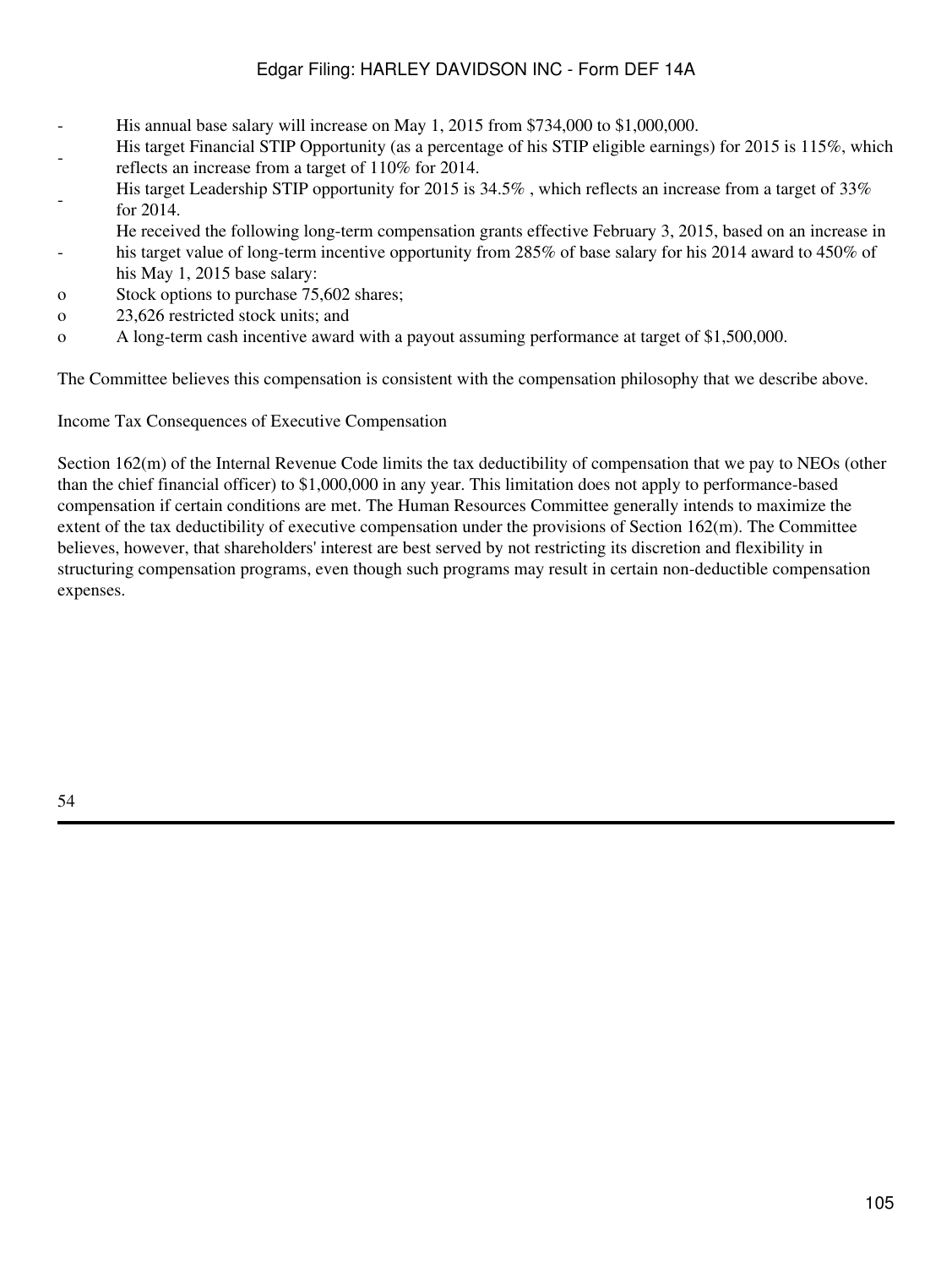Summary Compensation Table

| Name and<br>Principal<br>Position |     | Year Salary (\$) | Bonus $(\$)$<br>(1) | Stock<br>Awards (\$) Awards (\$)<br>(2) | Option<br>(2) | Non-Equity<br>Incentive<br>Plan<br>Compen-satioWalue (\$)<br>$($ \$)<br>(3) | Change in<br>Pension<br>(4) | All Other<br>Compen-sation<br>Total $(\$)$<br>$(\$)$<br>(5) |              |
|-----------------------------------|-----|------------------|---------------------|-----------------------------------------|---------------|-----------------------------------------------------------------------------|-----------------------------|-------------------------------------------------------------|--------------|
| (a)                               | (b) | (c)              | (d)                 | (e)                                     | (f)           | (g)                                                                         | (h)                         | (i)                                                         | (i)          |
| Keith E.<br>Wandell               |     |                  |                     |                                         |               | 2014 \$1,191,667 \$446,875 \$1,900,005 \$1,404,648 \$3,775,268              | \$94,000                    | \$371,227                                                   | \$9,183,690  |
| President<br>and CEO              |     |                  |                     |                                         |               | 2013 \$1,141,667 \$428,125 \$1,820,999 \$1,362,835 \$3,783,110              | \$2,152,000 \$386,361       |                                                             | \$11,075,097 |
|                                   |     |                  |                     |                                         |               | 2012 \$1,079,167 \$474,919 \$1,558,328 \$1,565,755 \$5,359,959              | $\frac{\ }{s-}$             | \$299,321                                                   | \$10,337,449 |
| John A. Olin 2014 \$585,000       |     |                  | \$140,400           | \$442,668                               | \$327,254     | \$937,118                                                                   | \$750,000                   | \$62,213                                                    | \$3,244,653  |
| Senior Vice                       |     | 2013 \$552,500   | \$124,312           | \$369,347                               | \$276,411     | \$672,006                                                                   | \$364,000                   | \$65,203                                                    | \$2,423,779  |
| President<br>and CFO              |     | 2012 \$510,836   | \$83,624            | \$286,015                               | \$287,361     | \$1,012,908                                                                 | \$497,000                   | \$71,843                                                    | \$2,749,587  |
| Matthew S.<br>Levatich            |     | 2014 \$669,167   | \$220,825 \$641,313 |                                         | \$474,134     | \$1,481,473                                                                 | \$1,508,000 \$439,057       |                                                             | \$5,433,969  |
| President<br>and COO              |     | 2013 \$635,000   | \$190,500 \$559,328 |                                         | \$418,606     | \$1,152,610                                                                 | \$675,000                   | \$105,236                                                   | \$3,736,280  |
| - Motor<br>Company                |     | 2012 \$603,333   | \$135,970 \$456,010 |                                         | \$458,178     | \$1,763,515 \$1,218,000 \$119,680                                           |                             |                                                             | \$4,754,686  |
| Lawrence G.<br>Hund               |     | 2014 \$525,000   | \$126,000 \$380,026 |                                         | \$280,930     | \$902,154                                                                   | \$110,000                   | \$45,593                                                    | \$2,369,703  |
| President<br>and COO              |     | 2013 \$495,833   | \$111,562 \$340,661 |                                         | \$254,952     | \$806,872                                                                   | \$42,000                    | \$31,589                                                    | \$2,083,469  |
| - HDFS                            |     | 2012 \$472,500   | \$119,838 \$306,680 |                                         | \$308,122     | \$1,214,284                                                                 | \$147,000                   | \$29,550                                                    | \$2,597,974  |
| Paul J. Jones 2014 \$456,667      |     |                  | \$95,900            | \$252,997                               | \$187,042     | \$592,377                                                                   | $\frac{\ }{s-}$             | \$104,010                                                   | \$1,688,993  |
| Vice                              |     |                  |                     |                                         |               |                                                                             |                             |                                                             |              |
| President                         |     | 2013 \$433,333   | \$84,500            | \$186,667                               | \$139,701     | \$415,640                                                                   | $\frac{\ }{s-}$             | \$99,523                                                    | \$1,359,364  |
| and                               |     |                  |                     |                                         |               |                                                                             |                             |                                                             |              |
| General<br>Counsel                |     | 2012 \$395,833   | \$77,188            | \$156,354                               | \$157,085     | \$495,287                                                                   | $\frac{\ }{s-}$             | \$57,110                                                    | \$1,338,857  |

(1) NEOs earned a Leadership STIP during 2014 and received payment for the awards in 2015. We disclose this compensation in the table for the year in which it was earned.

(2) We have calculated the compensation related to stock (restricted stock unit) and option awards based on the grant date fair value of an award. We based the fair value of restricted stock unit awards on the market price of the underlying stock as of the date of grant (which considers the value of dividend equivalents that the holder of restricted stock units is entitled to receive). We calculated the fair values of option awards using a binomial lattice model. Refer to Note 17 of our financial statements included in our 2014 Annual Report on Form 10-K for details regarding assumptions we used to value the option awards.

(3) We disclose this compensation in the table for the year in which it was earned. NEOs earned a Financial STIP for 2014 and a cash-based long-term incentive award for the performance period of 2012 through 2014 and received payment for these awards in 2015.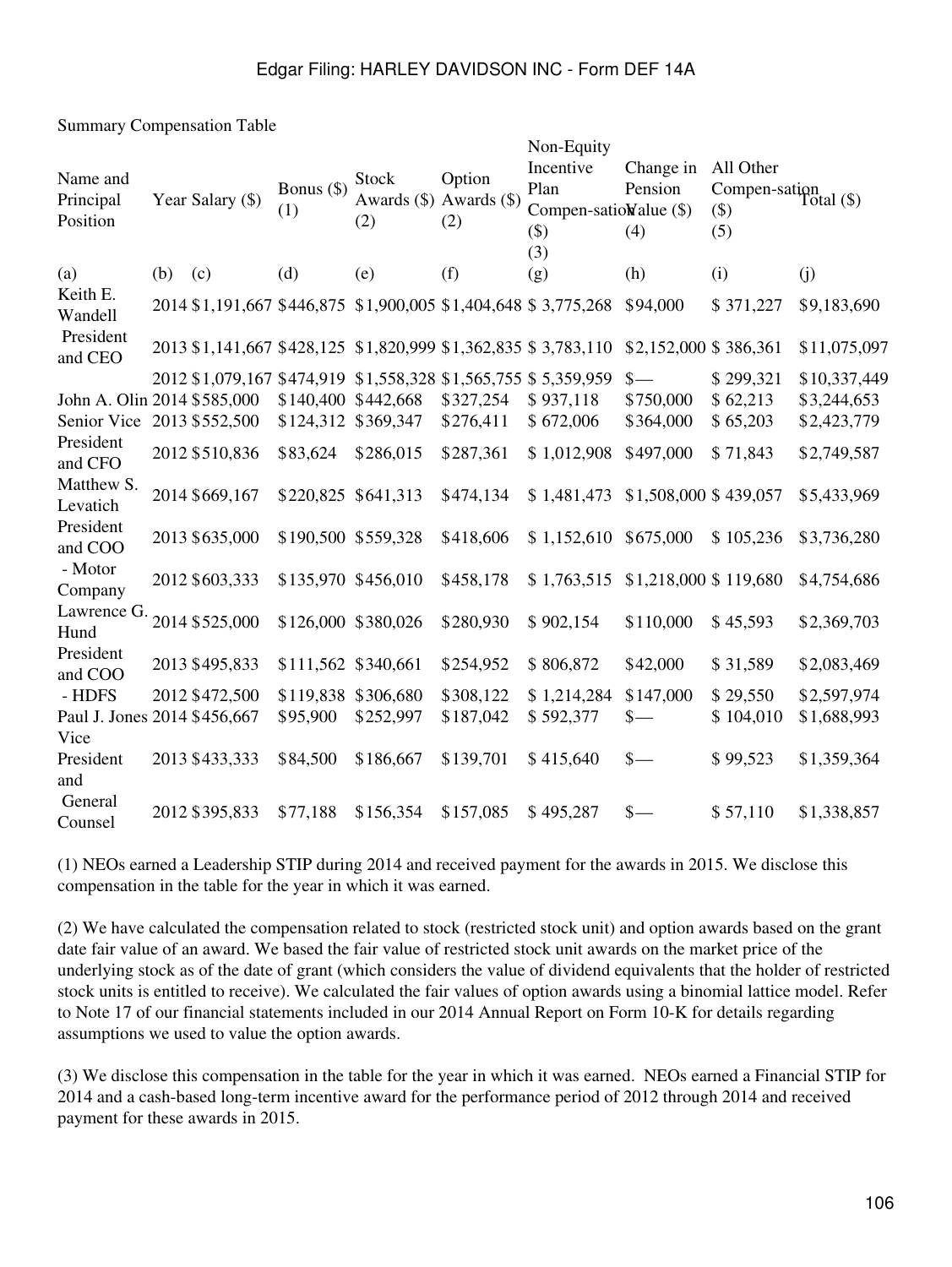(4) The amounts in this column represent the aggregate change in the actuarial present value of each NEO's accumulated benefit under all defined benefit and actuarial pension plans (including supplemental plans) from the pension plan measurement date used for financial statement reporting purposes with respect to our audited financial statements for 2013 to the pension plan measurement date used for financial statement reporting purposes with respect to our audited financial statements for 2014. Refer to the narrative to the Pension Benefits Table for further information.

(5) All other compensation consists of the following:

|                        |                      |         | FinancialHarley-Davidson<br>Planning Motor-Clothes<br>(a) (b) (c) Lines<br>Cash Life<br>Tax<br>Planning Motor-Clothes<br>(b) (c) Lines |                                    | Life<br>(c) | Life<br>Insurance $401(k)$<br>Up<br>(d) | Plan     | Deferred<br>Compen-sation<br>Account Total<br>lan<br>Contrib-ution<br>Contrib-ution<br>Contrib-ution | Healthcare    |           |
|------------------------|----------------------|---------|----------------------------------------------------------------------------------------------------------------------------------------|------------------------------------|-------------|-----------------------------------------|----------|------------------------------------------------------------------------------------------------------|---------------|-----------|
| Keith E.<br>Wandell    | $$10,000 \$2,375 \$$ |         |                                                                                                                                        | \$29,600 \$2,597 \$11,882 \$21,900 |             |                                         |          | \$290,873                                                                                            | \$2,000       | \$371,227 |
| John A. Olin \$-       |                      | \$1,335 | $\mathcal{S}$ —                                                                                                                        | $$20,300$ \$1,983 \$2,947          |             |                                         | \$7,800  | \$25,848                                                                                             | \$2,000       | \$62,213  |
| Matthew S.<br>Levatich | $$12,000$ \$ 1,786   |         | $$344,098$ $$29,600$ $$2,035$ $$2,349$ $$7,800$                                                                                        |                                    |             |                                         |          | \$36,890                                                                                             | \$2,500       | \$439,057 |
| Lawrence G.<br>Hund    | $$12,776$ \$ -       |         |                                                                                                                                        | $$20,300$ $$1,517$ $$1,500$        |             |                                         | \$9,500  | $\frac{1}{2}$                                                                                        | $\frac{1}{2}$ | \$45,593  |
| Paul J. Jones \$-      |                      | \$2,235 |                                                                                                                                        | $$20,300$ \$                       |             | \$1,041                                 | \$21,900 | \$56,034                                                                                             | \$2,500       | \$104,010 |

(a) The estimated cost to us of providing a tax equalization benefit to Mr. Levatich according to our standard expatriation policy in connection with his residence in Switzerland while serving in Italy at our request during 2008 and 2009. The cost is calculated on an estimated basis because the exact amount of Mr. Levatich's tax liabilities will not be finally determined until after the filing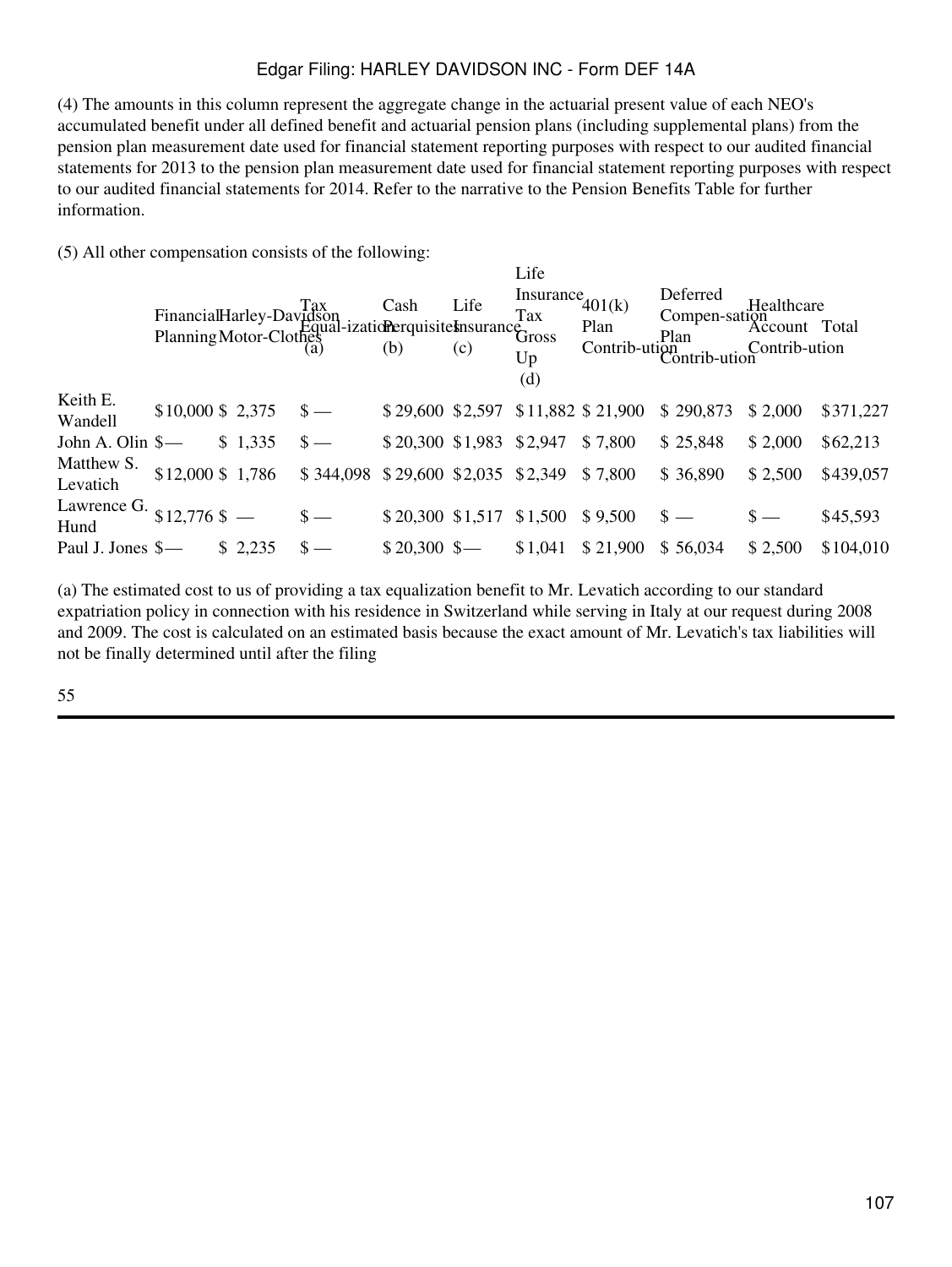of this proxy statement. The amount disclosed reflects the benefit to the company from an anticipated U.S. refund that Mr. Levatich is expected to receive, and to which the company is entitled, resulting from payment of Swiss taxes.

(b) Cash payments in lieu of receiving certain perquisites and personal benefits.

(c) Incremental cost of providing life insurance benefits to NEO's.

(d) Reimbursement for income taxes on income that tax law imputes to executives related to the provision of life insurance in excess of \$50,000.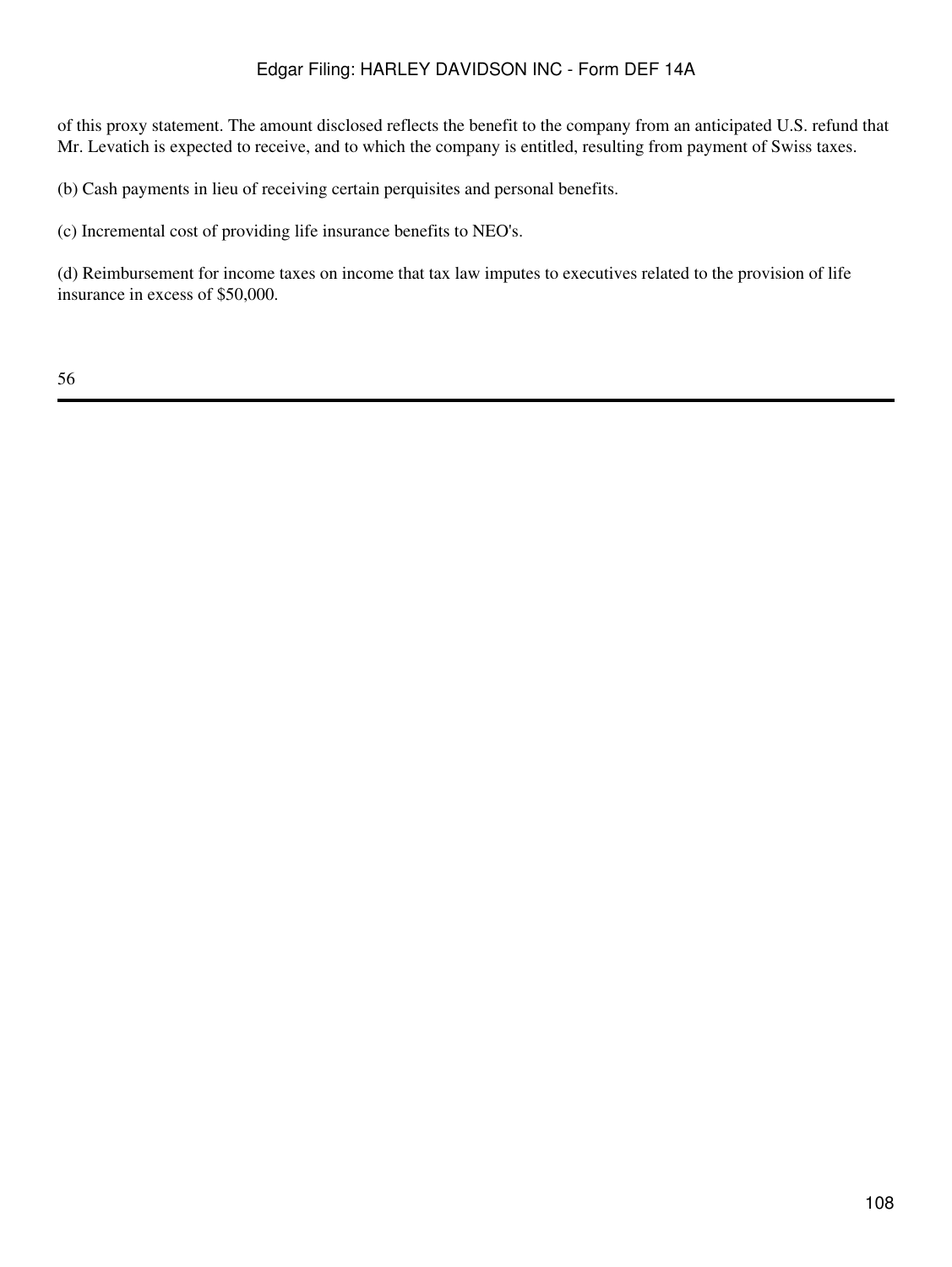| Grants of Plan Based Awards for 2014 |                                     |               |                           |                              |                                                                    |                   |     |                                         |                                                  |                                                |                                  |                                             |
|--------------------------------------|-------------------------------------|---------------|---------------------------|------------------------------|--------------------------------------------------------------------|-------------------|-----|-----------------------------------------|--------------------------------------------------|------------------------------------------------|----------------------------------|---------------------------------------------|
|                                      |                                     |               | Awards                    | Non-Equity Incentive Plan    | <b>Estimated Future Payouts Under Estimated Future Payouts All</b> | Plan Awards       |     | Under Equity Incentive                  | Other All                                        |                                                | Stock other Exercise             |                                             |
|                                      |                                     |               |                           |                              |                                                                    |                   |     |                                         | of<br>Shares of                                  | Award Optionor<br>NumbeAwardBase<br>NumbePrice | of                               | <b>Grant Date</b><br>Fair Value<br>of Stock |
| Name                                 |                                     | Grant<br>Date | ThresholdTarget<br>$(\$)$ | \$)(1)                       | $($ \$ $)(1)$                                                      | old $(\#)$ $(\#)$ |     | Maximum Thresh-TargetMax-imum<br>$(\#)$ | <sup>of</sup><br><b>or</b><br>Units<br>$(\#)(2)$ | (# )                                           | Secur-indextion<br>Option(\$/sh) | and Option<br>Stock Under-Aimards           |
| (a)                                  |                                     | (b)           | (c)                       | (d)                          | (e)                                                                | (f)               | (g) | (h)                                     | (i)                                              | (j)                                            | (k)                              | (1)                                         |
|                                      | Financial<br><b>STIP</b>            |               |                           |                              | \$790,417\$1,580,833\$3,161,667                                    |                   |     |                                         |                                                  |                                                |                                  |                                             |
| Keith E.                             | Long-term<br>cash                   |               |                           |                              | \$475,000\$1,900,000\$3,800,000                                    |                   |     |                                         |                                                  |                                                |                                  |                                             |
| Wandell(3)                           | <b>RSUs</b>                         | 2/4/2014      |                           |                              |                                                                    |                   |     |                                         | 30,483                                           |                                                |                                  | \$1,900,005                                 |
|                                      | Stock                               | 2/4/2014      |                           |                              |                                                                    |                   |     |                                         |                                                  |                                                |                                  | 97,545\$62.33\$1,404,648                    |
|                                      | Options<br>Financial<br><b>STIP</b> |               |                           | \$250,667\$501,333           | \$1,002,667                                                        |                   |     |                                         |                                                  |                                                |                                  |                                             |
| John A.                              | Long-term<br>cash                   |               |                           | \$110,667\$442,667           | \$885,334                                                          |                   |     |                                         |                                                  |                                                |                                  |                                             |
| Olin                                 | <b>RSUs</b>                         | 2/4/2014      |                           |                              |                                                                    |                   |     |                                         | 7,102                                            |                                                |                                  | \$442,668                                   |
|                                      | Stock                               | 2/4/2014      |                           |                              |                                                                    |                   |     |                                         |                                                  |                                                |                                  | 22,726\$62.33\$327,254                      |
|                                      | Options<br>Financial                |               |                           |                              |                                                                    |                   |     |                                         |                                                  |                                                |                                  |                                             |
|                                      | <b>STIP</b>                         |               |                           |                              | \$518,363 \$1,036,725 \$2,073,450                                  |                   |     |                                         |                                                  |                                                |                                  |                                             |
| Matthew S. Long-term<br>Levatich     | cash                                |               |                           | \$160,333\$641,333           | \$1,282,666                                                        |                   |     |                                         |                                                  |                                                |                                  |                                             |
| (4)                                  | <b>RSUs</b>                         | 2/4/2014      |                           |                              |                                                                    |                   |     |                                         | 10,289                                           |                                                |                                  | \$641,313                                   |
|                                      | Stock<br>Options                    | 2/4/2014      |                           |                              |                                                                    |                   |     |                                         |                                                  |                                                |                                  | 32,926\$62.33\$474,134                      |
|                                      | Financial<br><b>STIP</b>            |               |                           | \$228,667\$457,333 \$914,667 |                                                                    |                   |     |                                         |                                                  |                                                |                                  |                                             |
| Lawrence<br>G. Hund                  | Long-term<br>cash                   |               |                           | \$95,000 \$380,000           | \$760,000                                                          |                   |     |                                         |                                                  |                                                |                                  |                                             |
|                                      | <b>RSUs</b>                         | 2/4/2014      |                           |                              |                                                                    |                   |     |                                         | 6,097                                            |                                                |                                  | \$380,026                                   |
|                                      | Stock<br>Options                    | 2/4/2014      |                           |                              |                                                                    |                   |     |                                         |                                                  |                                                |                                  | 19,509\$62.33\$280,930                      |
|                                      | Financial<br><b>STIP</b>            |               |                           | \$172,667\$345,333 \$690,667 |                                                                    |                   |     |                                         |                                                  |                                                |                                  |                                             |
| Paul J.<br>Jones                     | Long-term<br>cash                   |               |                           | \$63,250 \$253,000           | \$506,000                                                          |                   |     |                                         |                                                  |                                                |                                  |                                             |
|                                      | <b>RSUs</b><br><b>Stock</b>         | 2/4/2014      |                           |                              |                                                                    |                   |     |                                         | 4,059                                            |                                                |                                  | \$252,997                                   |
|                                      | Options                             | 2/4/2014      |                           |                              |                                                                    |                   |     |                                         |                                                  |                                                |                                  | 12,989\$62.33\$187,042                      |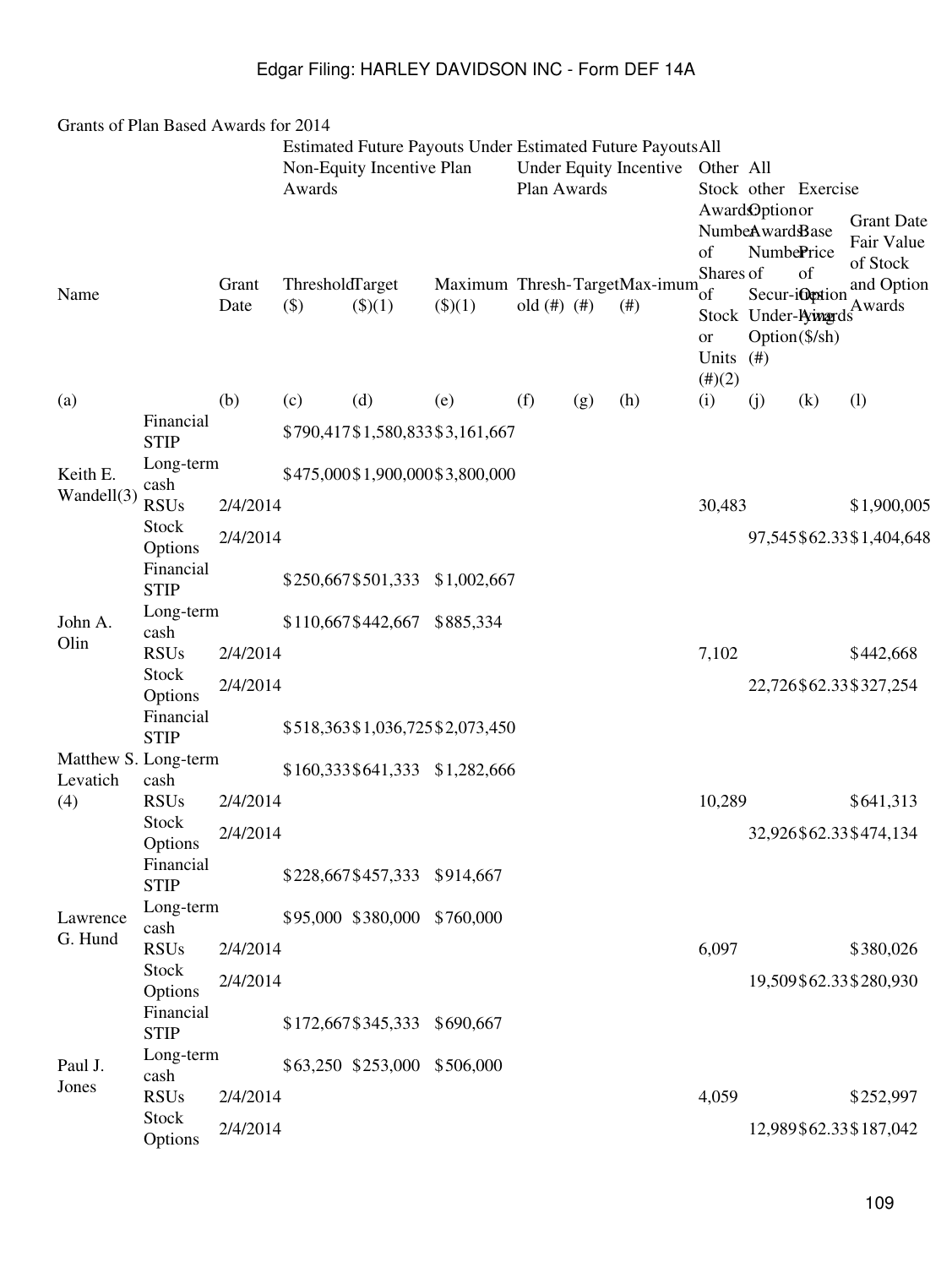(1) In February 2014, the Human Resources Committee approved cash-based long-term incentive awards. Under the awards, the NEOs have the potential to earn the estimated future payouts that we disclose above based on performance during the three-year period ending December 2016 which we expect to pay out in February 2017. The 2014 cash-based long-term incentive awards will pay out based upon the attainment of average return on invested capital above a threshold amount. If a payout is earned under the cash-based long-term incentive awards, the payment will vary between 25% and 200% of the target value of long-term incentive opportunity attributable to these awards based upon results over the performance period. We include further details regarding these awards, including information on performance criteria, in the "Compensation Discussion and Analysis-Components of the Executive Compensation Program" section.

In December 2014, the Human Resources Committee approved the HDMC STIP and HDFS STIP plans relating to 2015 performance. In 2015, all of the NEOs will participate in both the HDMC and the HDFS STIPs based upon the following weighting: 90% HDMC and 10% HDFS. Under these plans, each NEO has the potential to earn the estimated future payouts that we disclose above during 2015 which we would pay out in February 2016. We include further details regarding these plans, including information on performance criteria, in the "Compensation Discussion and Analysis-Components of the Executive Compensation Program" section.

(2) Restricted stock unit awards involve stock units which at vesting are settled with the issuance of a share of our common stock for each vested unit. NEOs earn or vest in the shares when the restrictions on the awards lapse, but only if the individual remains an employee or certain other circumstances apply. The restricted stock unit awards that we granted to NEOs in February 2014 vest 33% after 1 year, 33% after 2 years, and 33% after 3 years. However, if the NEO is 55 years of age or older and elects to retire more than one year after the date of the grant of an award, all unvested stock units under that award will automatically vest upon retirement. During the restricted period, each restricted stock unit entitles the recipient to receive dividend-equivalent payments equal to the quarterly dividends on one share of common stock, if any are paid to shareholders.

(3) Mr. Wandell's estimated future payouts under the non-equity incentive plan awards have not been adjusted for his expected retirement in 2015. On February 4, 2015, we announced that Mr. Wandell will retire as our President and Chief Executive Officer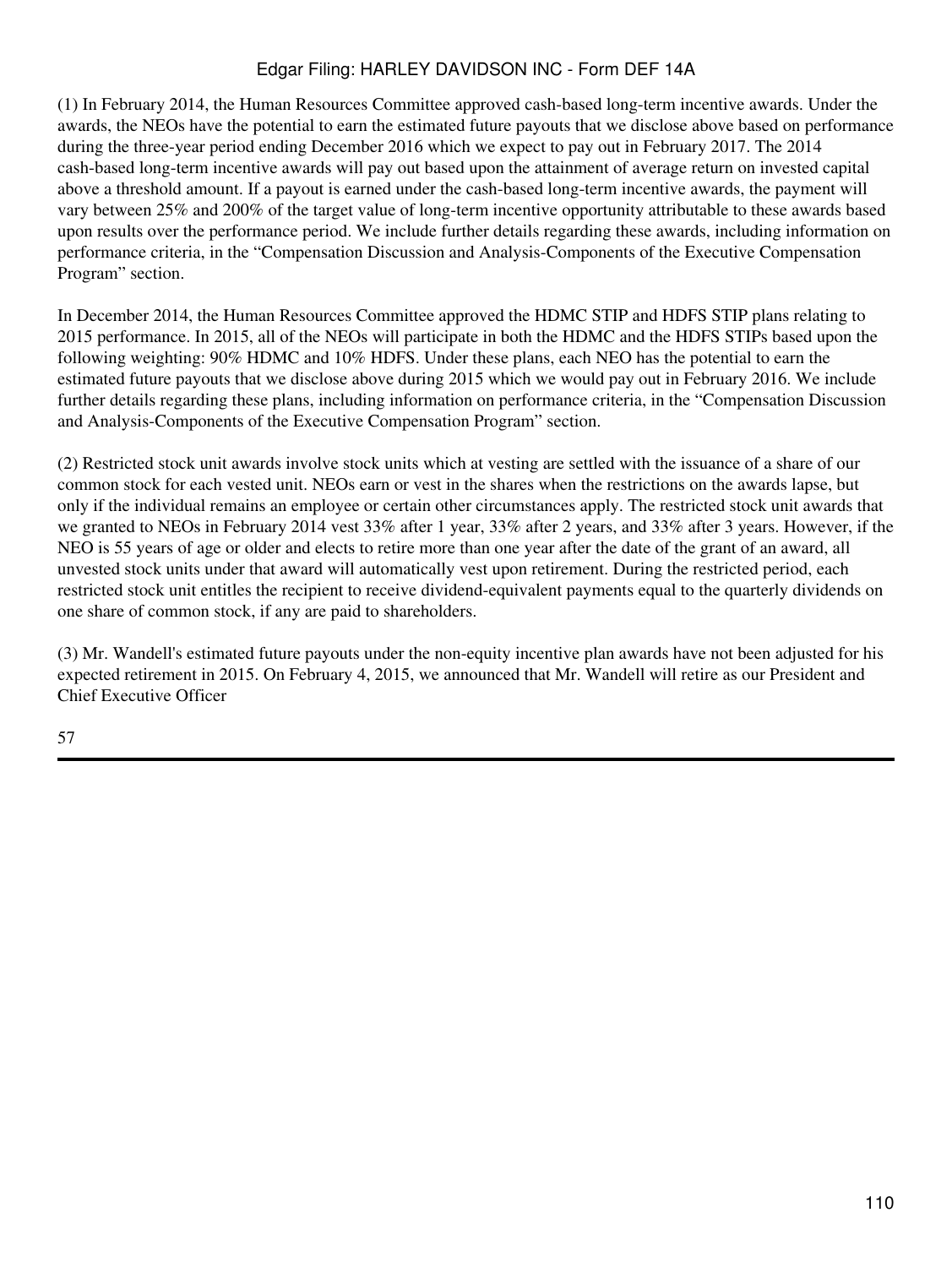effective May 1, 2015. The actual payouts made under non-equity incentive plan awards will be pro-rated to reflect the impact of Mr. Wandell's retirement.

(4) On February 4, 2015, we announced that Mr. Wandell will retire as our President and Chief Executive Officer effective May 1, 2015 and that Mr. Levatich will serve as our President and Chief Executive Officer effective upon Mr. Wandell's retirement. Mr. Levatich's estimated future payout for the Financial STIP is based on his expected 2015 base pay including increases related to his promotion.

Narrative to Summary Compensation Table and Grants of Plan-Based Awards Table

For 2014, we maintained the following executive compensation programs for our named executive officers:

•Base salary •Annual cash incentive compensation •Long-term incentive awards

• Perquisite cash allowance (cash payments made in lieu of receiving other benefits such as a car, motorcycle and other limited perquisites)

•Retirement benefits

•Non-qualified deferred compensation plan

•Life insurance-related benefits, including payments in lieu of post-retirement life insurance

We include further details regarding these programs, including information on performance criteria and vesting provisions, in the "Compensation Discussion and Analysis—Components of Executive Compensation Program" section.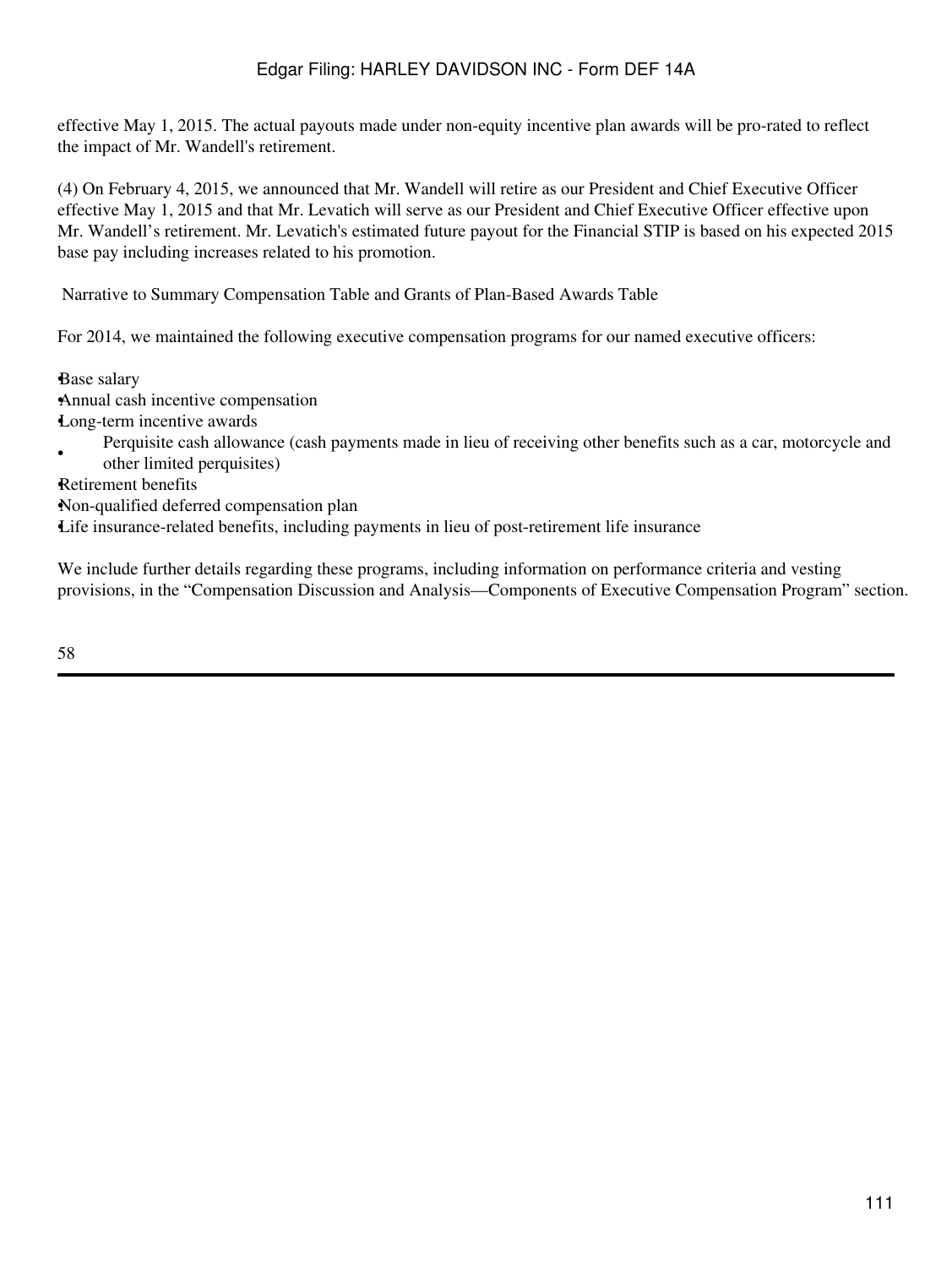Outstanding Equity Awards at December 31, 2014

| Name        | Number<br>of<br>Options<br>(# )<br>Excercisable | Number of<br><b>Securities Securities</b><br>Underlying Jnderlying Number of<br>Unexercisednexercised Securities<br>Options (#) Underlying | Equity<br>Incentive<br>Plan<br>Awards:<br>Unexcercis-ablock ercised<br>Unearned<br>Options (#) | Option Option<br>Price (\$) Date |                      | Number of<br>Shares or Units Shares or<br>Exercise Expiration of Stock That Units of<br>Have Not<br>Vested $(\#)(2)$ Have Not | Market<br>Value of<br>Stock That Units or<br>Vested $(\$)$ | Equity<br>Incentive<br>Plan<br>Awards:<br>Number of Payout<br>Unearned Value of<br>Shares,<br>Other<br>Rights<br>That Have Rights<br><b>Not</b><br>Vested (#) Not | Equity<br>Incentive<br>Plan<br>Awards:<br>Market or<br>Unearned<br>Shares,<br>Units or<br>Other<br>That Have<br>Vested $(\$)$ |
|-------------|-------------------------------------------------|--------------------------------------------------------------------------------------------------------------------------------------------|------------------------------------------------------------------------------------------------|----------------------------------|----------------------|-------------------------------------------------------------------------------------------------------------------------------|------------------------------------------------------------|-------------------------------------------------------------------------------------------------------------------------------------------------------------------|-------------------------------------------------------------------------------------------------------------------------------|
| (a)         | (b)                                             | (c)                                                                                                                                        | (d)                                                                                            | (e)                              | (f)                  | (g)                                                                                                                           | (h)                                                        | (i)                                                                                                                                                               | (j)                                                                                                                           |
|             |                                                 | 97,545                                                                                                                                     |                                                                                                | \$62.33                          | 02/04/24             |                                                                                                                               |                                                            |                                                                                                                                                                   |                                                                                                                               |
| Keith E.    | 37,512                                          | 75,026                                                                                                                                     |                                                                                                | \$51.78                          | 02/04/23             |                                                                                                                               |                                                            |                                                                                                                                                                   |                                                                                                                               |
| Wandell     | 73,354                                          | 36,678                                                                                                                                     |                                                                                                | \$45.32                          | 02/06/22             |                                                                                                                               |                                                            |                                                                                                                                                                   |                                                                                                                               |
| (3)         | 119,545                                         |                                                                                                                                            |                                                                                                | \$41.33                          | 02/09/21             |                                                                                                                               |                                                            |                                                                                                                                                                   |                                                                                                                               |
|             |                                                 |                                                                                                                                            |                                                                                                |                                  |                      |                                                                                                                               | 65,391\$4,309,921                                          |                                                                                                                                                                   |                                                                                                                               |
|             |                                                 | 22,726                                                                                                                                     |                                                                                                | \$62.33                          | 02/04/24             |                                                                                                                               |                                                            |                                                                                                                                                                   |                                                                                                                               |
|             | 7,608                                           | 15,217                                                                                                                                     |                                                                                                | \$51.78                          | 02/04/23             |                                                                                                                               |                                                            |                                                                                                                                                                   |                                                                                                                               |
|             | 13,462                                          | 6,732                                                                                                                                      |                                                                                                | \$45.32                          | 02/06/22             |                                                                                                                               |                                                            |                                                                                                                                                                   |                                                                                                                               |
| John A.     | 13,059<br>44,465                                |                                                                                                                                            |                                                                                                | \$41.33<br>\$22.63               | 02/09/21<br>02/10/20 |                                                                                                                               |                                                            |                                                                                                                                                                   |                                                                                                                               |
| Olin $(4)$  | 30,000                                          |                                                                                                                                            |                                                                                                | \$28.54                          | 10/19/19             |                                                                                                                               |                                                            |                                                                                                                                                                   |                                                                                                                               |
|             | 12,587                                          |                                                                                                                                            |                                                                                                | \$12.30                          | 02/12/19             |                                                                                                                               |                                                            |                                                                                                                                                                   |                                                                                                                               |
|             | 28,760                                          | $\frac{1}{1}$                                                                                                                              |                                                                                                | \$39.04                          | 02/13/18             |                                                                                                                               |                                                            |                                                                                                                                                                   |                                                                                                                               |
|             | 6,111                                           |                                                                                                                                            |                                                                                                | \$68.91                          | 02/14/17             |                                                                                                                               |                                                            |                                                                                                                                                                   |                                                                                                                               |
|             |                                                 |                                                                                                                                            |                                                                                                |                                  |                      |                                                                                                                               | 13,962\$920,235                                            |                                                                                                                                                                   |                                                                                                                               |
|             |                                                 | 32,926                                                                                                                                     |                                                                                                | \$62.33                          | 02/04/24             |                                                                                                                               |                                                            |                                                                                                                                                                   |                                                                                                                               |
|             | 11,522                                          | 23,045                                                                                                                                     |                                                                                                | \$51.78                          | 02/04/23             |                                                                                                                               |                                                            |                                                                                                                                                                   |                                                                                                                               |
| Matthew     | 21,465                                          | 10,733                                                                                                                                     |                                                                                                | \$45.32                          | 02/06/22             |                                                                                                                               |                                                            |                                                                                                                                                                   |                                                                                                                               |
| S.          | 26,247                                          |                                                                                                                                            |                                                                                                | \$41.33                          | 02/09/21             |                                                                                                                               |                                                            |                                                                                                                                                                   |                                                                                                                               |
| Levatich    | 19,447                                          |                                                                                                                                            |                                                                                                | \$39.04                          | 02/13/18             |                                                                                                                               |                                                            |                                                                                                                                                                   |                                                                                                                               |
| (5)         | 9,149                                           |                                                                                                                                            |                                                                                                | \$68.91                          | 02/14/17             |                                                                                                                               |                                                            |                                                                                                                                                                   |                                                                                                                               |
|             |                                                 |                                                                                                                                            |                                                                                                |                                  |                      |                                                                                                                               | 20,845 \$1,373,894                                         |                                                                                                                                                                   |                                                                                                                               |
|             |                                                 | 19,509                                                                                                                                     |                                                                                                | \$62.33\$                        | 02/04/24             |                                                                                                                               |                                                            |                                                                                                                                                                   |                                                                                                                               |
|             | 7,017                                           | 14,036                                                                                                                                     |                                                                                                | \$51.78                          | 02/04/23             |                                                                                                                               |                                                            |                                                                                                                                                                   |                                                                                                                               |
| Lawrence    | 14,435                                          | 7,218                                                                                                                                      |                                                                                                | \$45.32                          | 02/06/22             |                                                                                                                               |                                                            |                                                                                                                                                                   |                                                                                                                               |
| G. Hund     | 37,610                                          |                                                                                                                                            |                                                                                                | \$22.63                          | 02/10/20             |                                                                                                                               |                                                            |                                                                                                                                                                   |                                                                                                                               |
| (6)         | 40,053                                          |                                                                                                                                            |                                                                                                | \$18.92                          | 07/17/19             |                                                                                                                               |                                                            |                                                                                                                                                                   |                                                                                                                               |
|             |                                                 |                                                                                                                                            |                                                                                                |                                  |                      |                                                                                                                               | 12,739 \$839,627                                           |                                                                                                                                                                   |                                                                                                                               |
|             |                                                 | 12,989                                                                                                                                     |                                                                                                | \$62.33                          | 02/04/24             |                                                                                                                               |                                                            |                                                                                                                                                                   |                                                                                                                               |
| Paul J.     | 3,845                                           | 7,691                                                                                                                                      |                                                                                                | \$51.78                          | 02/04/23             |                                                                                                                               |                                                            |                                                                                                                                                                   |                                                                                                                               |
| Jones $(7)$ | 7,359                                           | 3,680                                                                                                                                      |                                                                                                | \$45.32                          | 02/06/22             |                                                                                                                               |                                                            |                                                                                                                                                                   |                                                                                                                               |
|             | 6,788                                           |                                                                                                                                            |                                                                                                | \$41.33                          | 02/09/21             |                                                                                                                               |                                                            |                                                                                                                                                                   |                                                                                                                               |
|             |                                                 |                                                                                                                                            |                                                                                                |                                  |                      |                                                                                                                               | 7,613 \$501,773                                            |                                                                                                                                                                   |                                                                                                                               |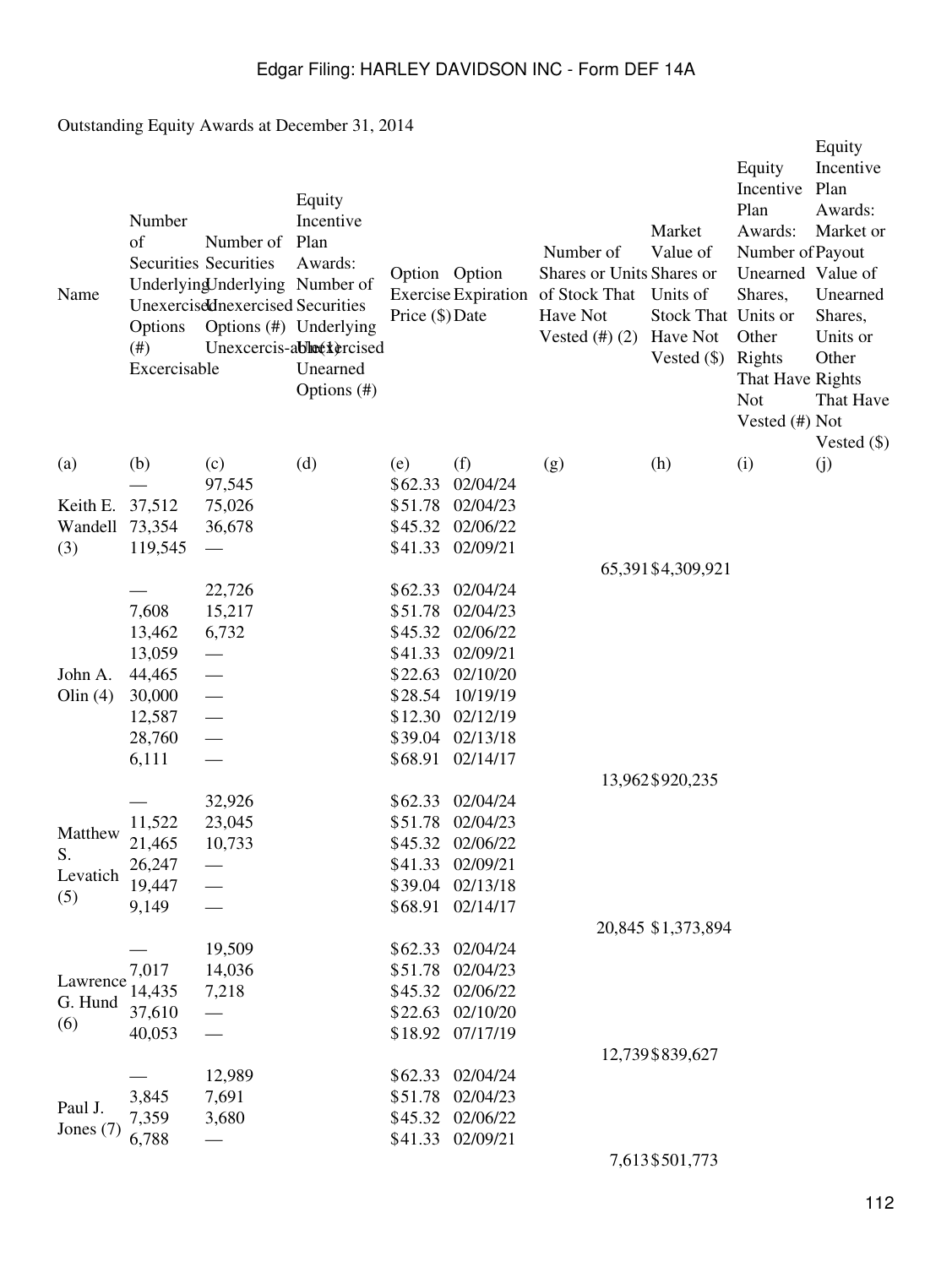(1) We granted all options ten years prior to the expiration date. Each grant vests ratably over a three year period beginning with the first 33% vesting one year after the date of grant, the second 33% vesting two years after the date of grant and the third 33% vesting three years after the date.

(2) In 2014, the Committee awarded restricted stock units (RSUs) to each NEO rather than restricted stock as it did in 2013. The restricted stock units provide a benefit that is equivalent to restricted stock and upon vesting are settled through the issuance of a share of our common stock for each vested restricted stock unit.

(3) Mr. Wandell's restricted stock and restricted stock units vest as follows:

- 21,884 shares on February 4, 2015
- 11,462 shares on February 6, 2015
- 21,884 shares on February 4, 2016
- 10,161 shares on February 4, 2017

On February 4, 2015, we announced that Mr. Wandell will retire as our President and Chief Executive Officer effective May 1, 2015.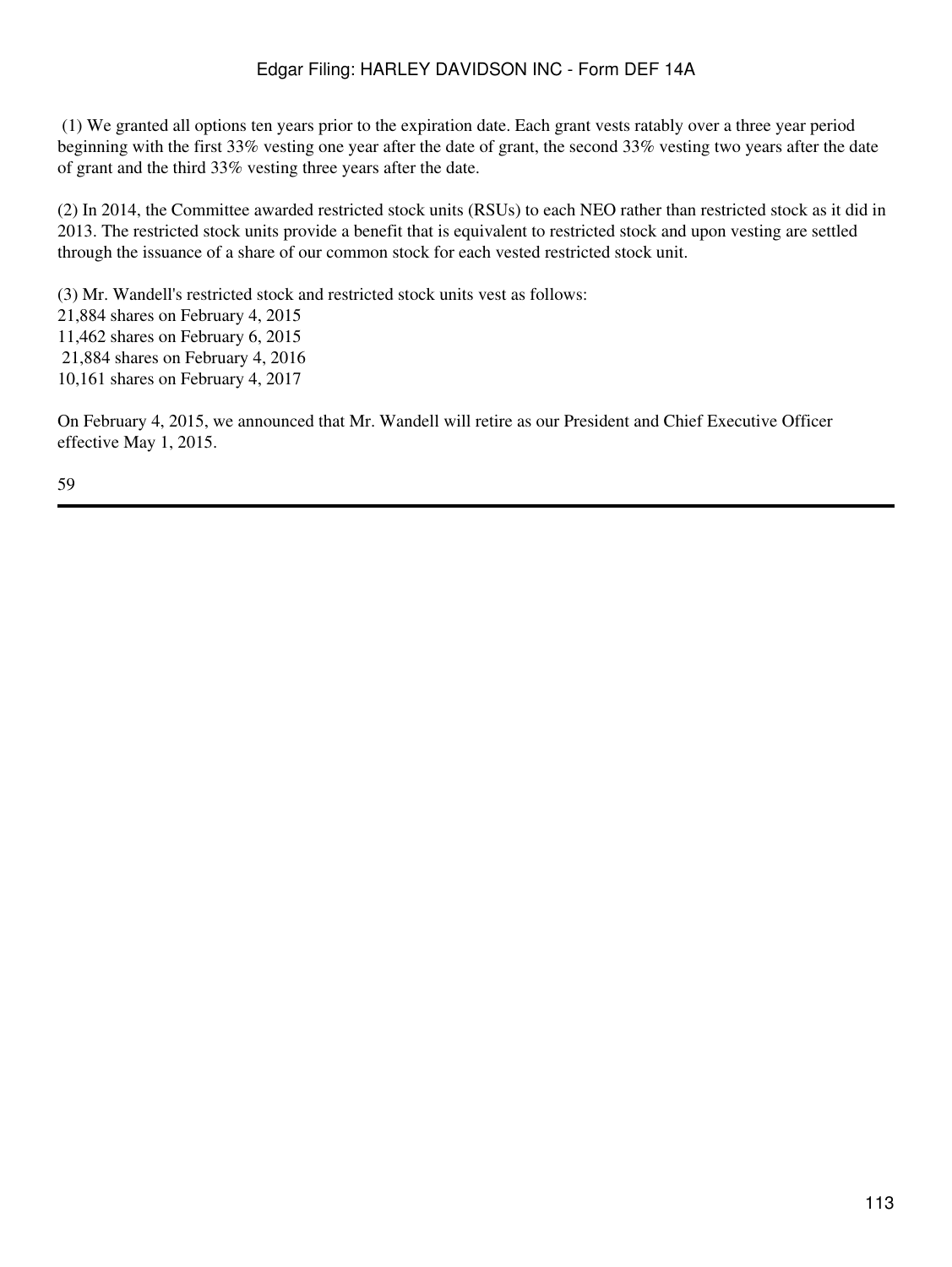Under the Harley-Davidson, Inc. 2009 Incentive Stock Plan, if an NEO is 55 years of age or older and elects to retire more than one year after the date of the grant of the award, all unvested shares under that award will automatically vest upon retirement.

(4) Mr. Olin's restricted stock and restricted stock units vest as follows:

4,745 shares on February 4, 2015

2,104 shares on February 6, 2015

4,745 shares on February 4, 2016

2,368 shares on February 4, 2017

(5) Mr. Levatich's restricted stock and restricted stock units vest as follows: 7,030 shares on February 4, 2015 3,354 shares on February 6, 2015 7,031 shares on February 4, 2016 3,430 shares on February 4, 2017

(6) Mr. Hund's restricted stock and restricted stock units vest as follows:

4,225 shares on February 4, 2015

2,256 shares on February 6, 2015

4,225 shares on February 4, 2016

2,033 shares on February 4, 2017

(7) Mr. Jones' restricted stock and restricted stock units vest as follows:

2,555 shares on February 4, 2015

1,150 shares on February 6, 2015

2,555 shares on February 4, 2016

1,353 shares on February 4, 2017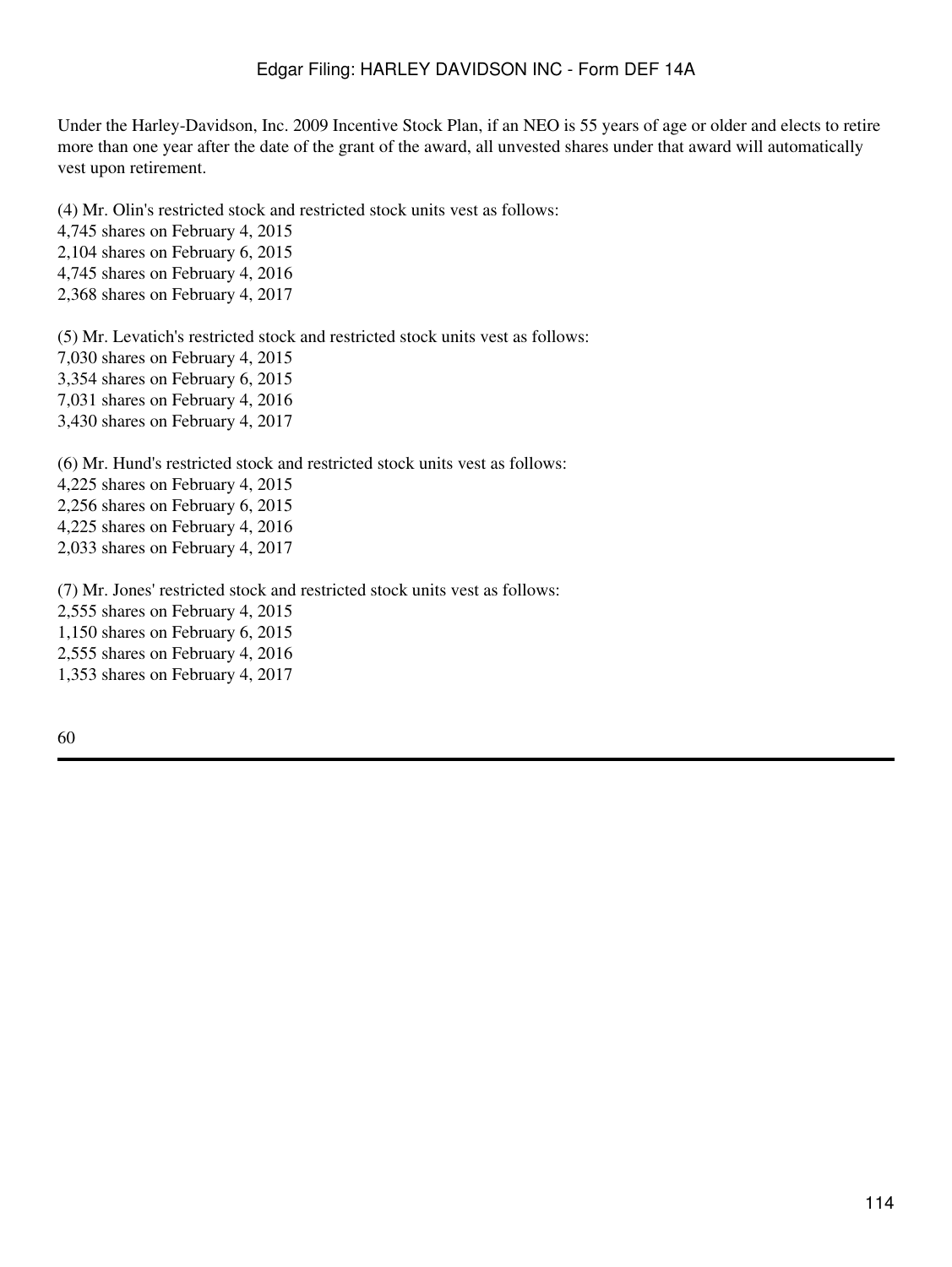#### Option Exercises and Stock Vested in 2014

| Name                | Acquired on<br>Exercise $(\#)$ | Number of Shares Value Realized on<br>Exercise $(\$)$ | Number of Shares<br>Acquired on<br>Vesting $($ #) | Value Realized on<br>Vesting $(\$)$ |
|---------------------|--------------------------------|-------------------------------------------------------|---------------------------------------------------|-------------------------------------|
| (a)                 | (b)                            | (c)                                                   | (d)                                               | (e)                                 |
| Keith E. Wandell    | 195,308                        | \$8,911,083                                           | 35,637                                            | \$2,279,356                         |
| John A. Olin        | 22,874                         | \$809,102                                             | 5,842                                             | \$372,346                           |
| Matthew S. Levatich | 47,720                         | \$2,124,340                                           | 9,688                                             | \$618,443                           |
| Lawrence G. Hund    | 22,066                         | \$602,684                                             | 6,748                                             | \$431,636                           |
| Paul J. Jones       | 30,000                         | \$1,225,713                                           | 3,058                                             | \$194,997                           |

#### Pension Benefits

| Name                   | Plan Name                                       | Number of<br><b>Years Credited</b><br>Service $(\#)$ | Present Value<br>0 <sup>t</sup><br>Accumulated<br>Benefit $(\$)$ | Payments<br>During Last<br>Fiscal Year (\$) |
|------------------------|-------------------------------------------------|------------------------------------------------------|------------------------------------------------------------------|---------------------------------------------|
| (a)                    | (b)                                             | (c)                                                  | (d)                                                              | (e)                                         |
| Keith E. Wandell       | Cash in lieu of life insurance                  |                                                      | \$2,246,000                                                      | $\Omega$                                    |
| John A. Olin           | Harley-Davidson Retirement Annuity Plan         |                                                      | 11.7 \$467,000                                                   | $\Omega$                                    |
|                        | <b>Restoration Plan</b>                         |                                                      | 11.7 \$1,653,000                                                 | $\theta$                                    |
| Matthew S.<br>Levatich | Harley-Davidson Retirement Annuity Plan         |                                                      | 20.4 \$688,000                                                   | $\theta$                                    |
|                        | <b>Restoration Plan</b>                         |                                                      | 20.4 \$3,792,000                                                 | $\Omega$                                    |
|                        | Lawrence G. Hund Cash in lieu of life insurance |                                                      | \$868,000                                                        | $\Omega$                                    |
| Paul J. Jones          | Not applicable                                  |                                                      | $\Omega$                                                         | 0                                           |

Narrative to Pension Benefits Table

We maintain the Retirement Annuity Plan for Salaried Employees of Harley-Davidson, a noncontributory defined benefit pension plan ("Harley-Davidson Retirement Annuity Plan"). Under the Salaried Pension Plan, our salaried employees (excluding employees of HDFS and certain other subsidiaries, such as Mr. Hund), including Mr. Olin and Mr. Levatich, are generally eligible to retire with unreduced benefits at age 62 or later. Mr. Wandell and Mr. Jones are not eligible to participate as the plan was closed to new participants in 2006.

Benefits are based upon monthly "final average earnings" as defined in the Harley-Davidson Retirement Annuity Plan. The monthly benefit is 1.2% of the final average earnings plus 0.4% of the final average earnings in excess of Social Security covered compensation multiplied by years of service.

For each eligible NEO, final average earnings equal one-twelfth of the highest average annual total compensation (consisting of base salary, annual bonus and annual non-equity incentive compensation as shown in the Summary Compensation Table) paid over five highest total compensation years within the last ten years of service prior to the participant's retirement or other date of termination. Compensation under any long-term incentive plan that we maintain, including equity or cash plans, is not eligible compensation for purposes of the pension or pension benefit restoration plans.

Vesting under the Harley-Davidson Retirement Annuity Plan occurs upon the earlier of five years of service or age 65. An employee who retires after age 55 and before age 62 with a minimum of five years of service will receive an actuarially reduced benefit under the Harley-Davidson Retirement Annuity Plan. The surviving spouse of an employee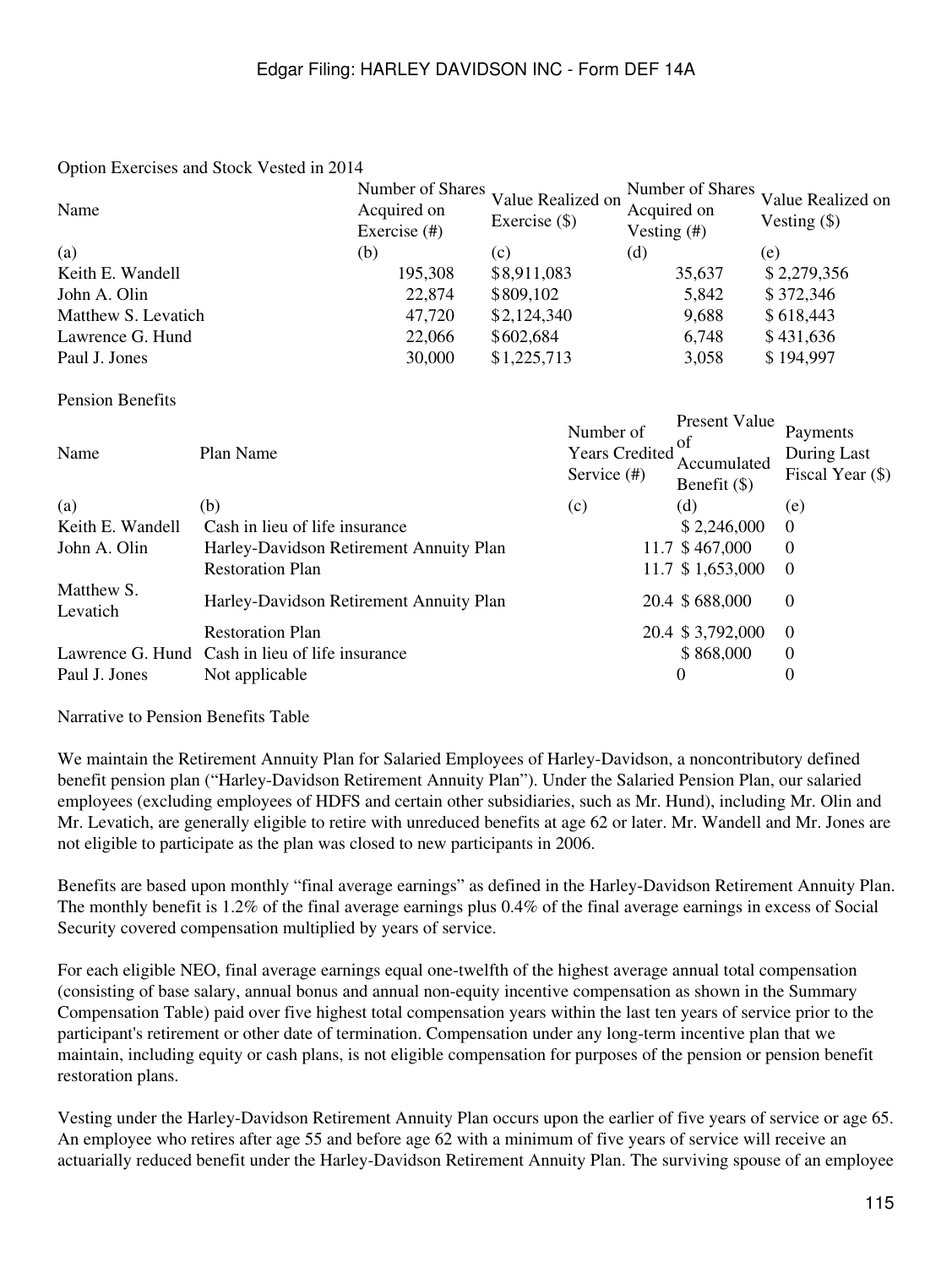who is eligible for early retirement or who is vested at death is also entitled to certain benefits under the Harley-Davidson Retirement Annuity Plan.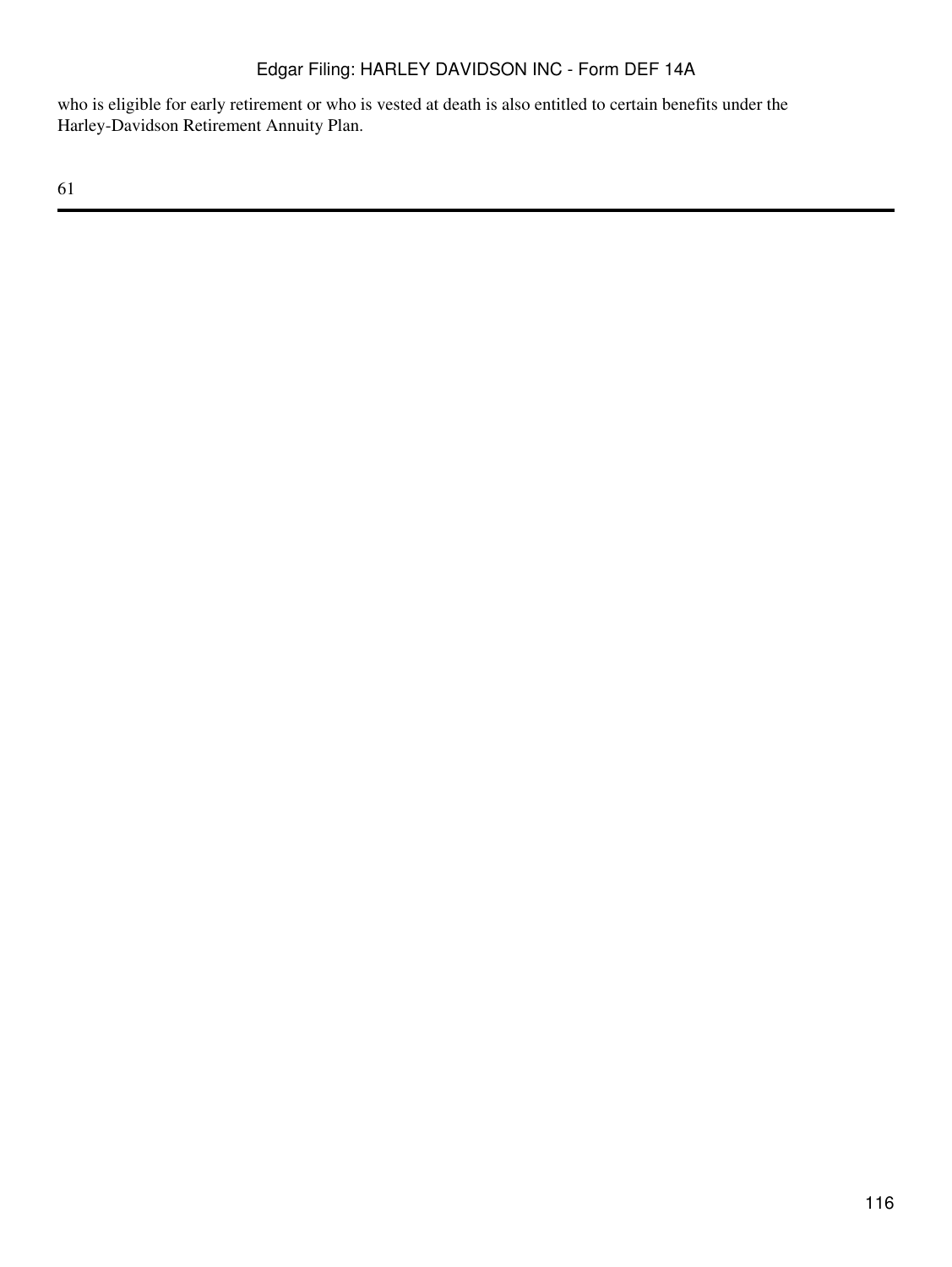We have adopted the Pension Benefit Restoration Plan pursuant to which we will pay participants amounts that exceed certain limitations the Internal Revenue Code imposes on benefits payable under the Harley-Davidson Retirement Annuity Plan as a plan qualified under the Internal Revenue Code and to counteract the effect of participation in the Harley-Davidson deferred compensation plan. Approximately 100 employees participate in the Restoration Plan. Executives in the plan as of December 31, 2008 made an irrevocable election to receive their benefit from the Restoration Plan as either a single lump sum payment or a monthly payment.

We computed the present value of each NEO's accumulated benefit using the same assumptions and measurement date that we used for financial reporting purposes for our 2014 financial statements. For each active NEO that was eligible to receive benefits as of the end of the year, we assumed a retirement age of 62, which is the earliest age at which an NEO may retire under the relevant plans without any reduction to benefits.

Certain executives are entitled to receive a lump sum payment equal to one year's salary plus applicable taxes upon retirement at or after age 55 with 5 years of service. We have adopted this defined benefit in lieu of providing post-retirement life insurance. Mr. Wandell and Mr. Hund were the only NEOs entitled to this benefit as of December 31, 2014. The other NEOs were not entitled to this benefit as of December 31, 2014 because they would not have satisfied the requirements as of that date.

| Name                | Executive<br>Contribution<br>in Last FY $(\$)$<br>(1) | Registrant<br>Contributions in Earnings in<br>Last FY $(\$)(2)$ | Aggregate<br>Last FY $(\$)(3)(\$)$ |     | Aggregate<br>Balance at<br>Withdrawals/Distributions<br>Last FYE (\$) | Aggregate<br>(4) |
|---------------------|-------------------------------------------------------|-----------------------------------------------------------------|------------------------------------|-----|-----------------------------------------------------------------------|------------------|
| (a)                 | (b)                                                   | (c)                                                             | (d)                                | (e) |                                                                       |                  |
| Keith E. Wandell    | \$171,250                                             | \$290,873                                                       | \$91,143                           |     |                                                                       | \$1,622,792      |
| John A. Olin        | \$119,792                                             | \$25,848                                                        | \$91,230                           |     |                                                                       | \$1,722,433      |
| Matthew S. Levatich | \$70,515                                              | \$36,890                                                        | \$20,211                           |     |                                                                       | \$463,998        |
| Lawrence G. Hund    | \$411,238                                             | $S-$                                                            | \$164,016                          | \$  |                                                                       | \$1,414,526      |
| Paul J. Jones       | \$57,099                                              | \$56,034                                                        | \$17,823                           |     |                                                                       | \$312,636        |

Non-qualified Deferred Compensation

(1) Executive contributions to these plans represent compensation that NEOs earned but elected to defer. The entire executive contribution is therefore included in the NEO's compensation reported in the Summary Compensation Table.

(2) Employees of HDMC hired prior to August 1, 2006, including Mr. Olin and Mr. Levatich, receive a company matching contribution of up to 50 percent of their deferred compensation plan contributions (including contributions to the company's  $401(k)$  plans and its non-qualified deferred compensation plans) on the first six percent of cash compensation (salary and non-equity incentive plan pay) that was deferred. Employees of HDMC hired after August 1, 2006, including Mr. Wandell and Mr. Jones, receive a matching contribution of up to 75 percent of their deferred compensation plan contributions (including contributions to the company's 401(k) plans and its non-qualified deferred compensation plans) on the first six percent of cash compensation (salary and short-term incentive plan pay) that was deferred. In addition, employees with a date of hire or rehire on or after August 1, 2006, and who are not covered under the Harley-Davidson Retirement Annuity Plan during the same period may receive an additional employer contribution of four percent of their eligible pay. The total amount of such employer contributions that is included in the non-qualified deferred compensation plan is equal to the total contribution less the amount contributed to the NEO's 401(k) account. We reflect these contributions as a component of all other compensation in the Summary Compensation Table. Employees of Harley-Davidson Financial Services, including Mr. Hund, do not receive a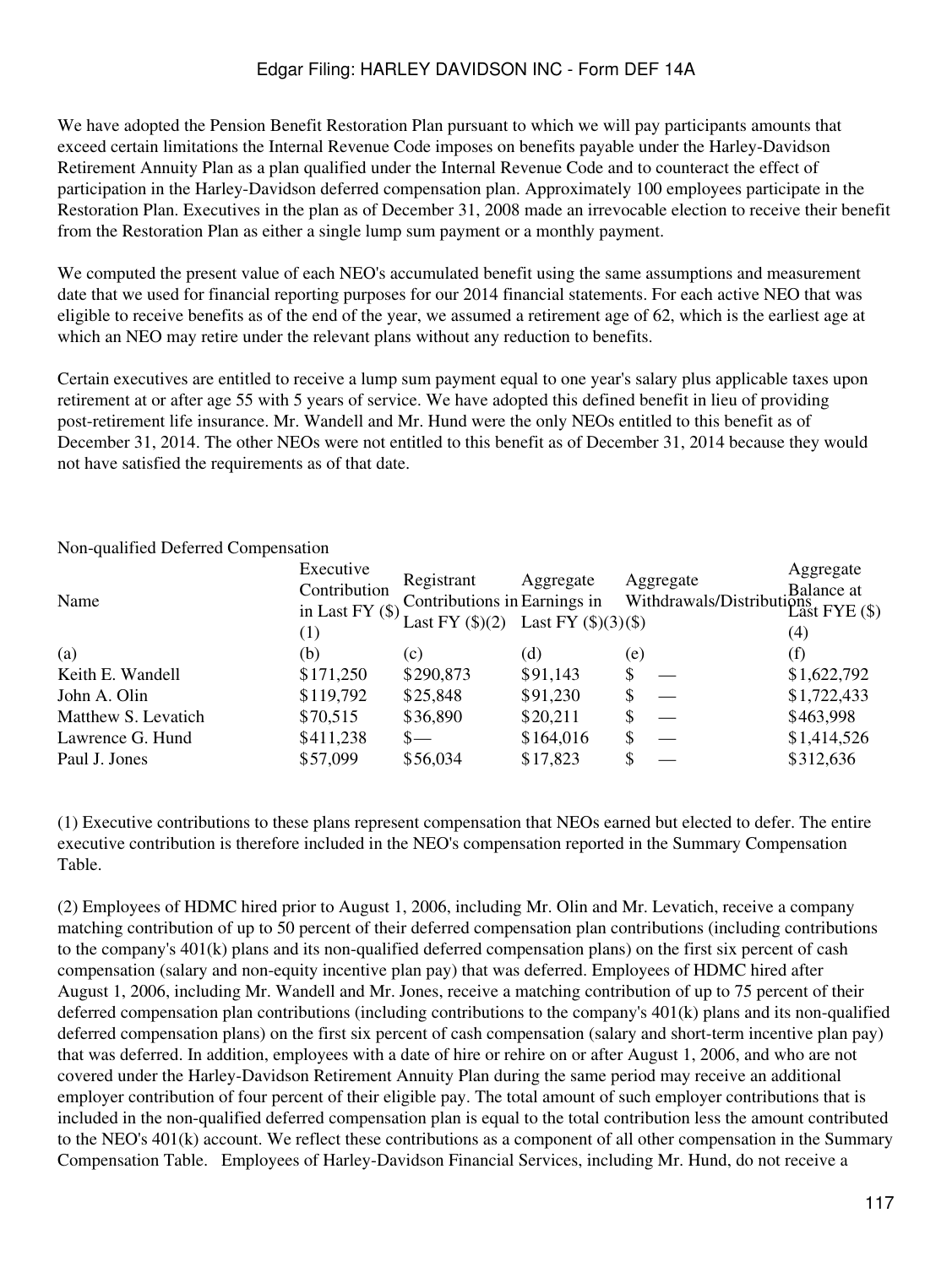matching contribution on deferred compensation plan contributions.

(3) Executives have the option of allocating their deferred compensation balances across several different independent third-party investment vehicles. No amounts of aggregate earnings for the last fiscal year or for prior years have been included in the Summary Compensation Table.

(4) Amounts included in the aggregate balance that have been reported in the Summary Compensation Table for previous years for each named executive officer are as follows: Mr. Wandell-\$978,731, Mr. Olin-\$632,538, Mr. Levatich-\$286,512, Mr. Hund \$670,212 and Mr. Jones-\$144,014.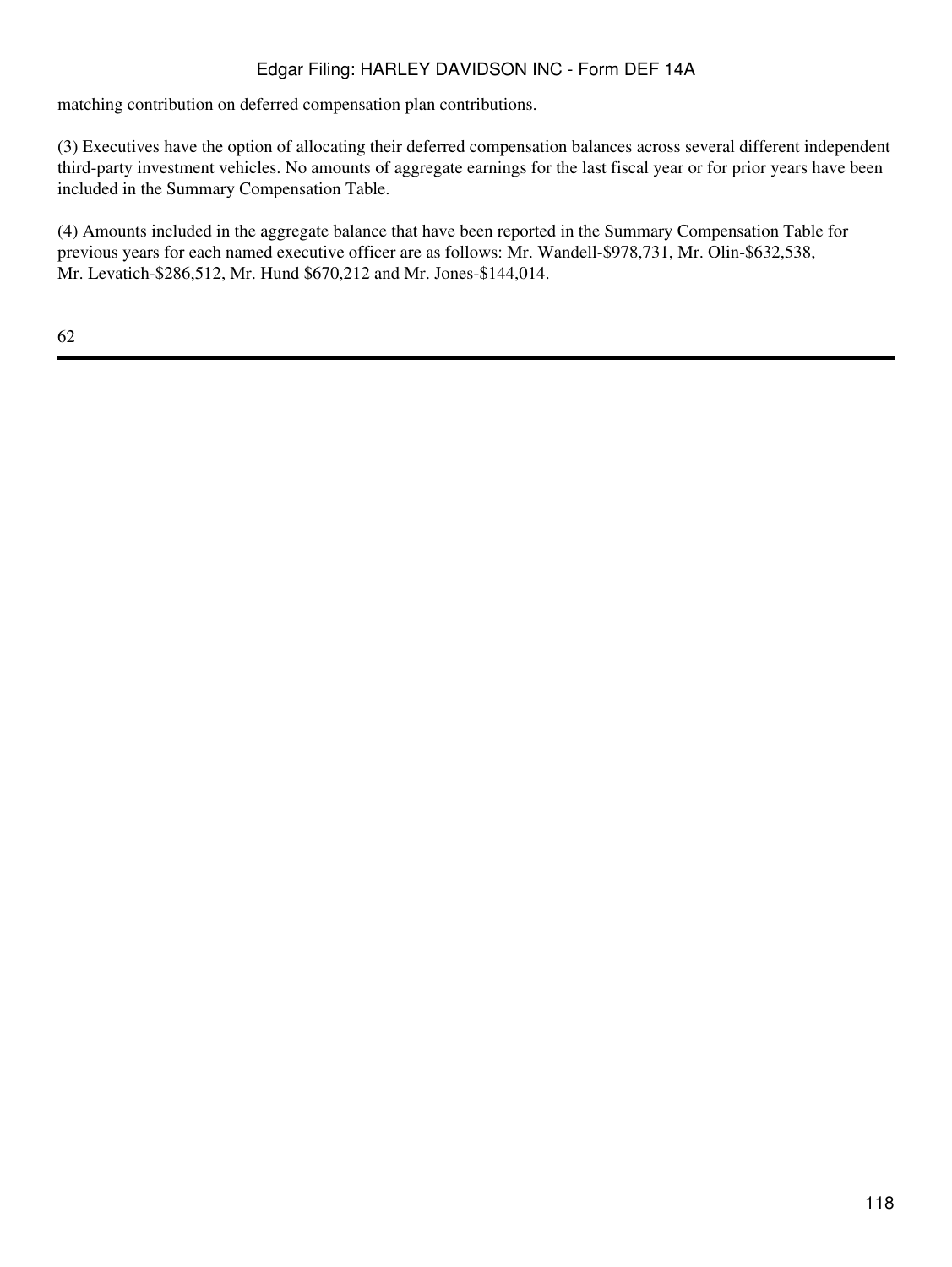#### Payments Made Upon Termination

Regardless of the manner in which an NEO's employment terminates, he or she may be entitled to receive amounts earned during his or her term of employment. Such amounts may include:

- non-equity incentive compensation earned during the fiscal year;
- amounts contributed under our Deferred Compensation Plan;
- unused vacation pay; and
- · amounts accrued and vested through our 401(k) savings plan and pension and similar plans.

#### Change of Control

We have entered into a Transition Agreement with Messrs. Wandell, Olin, Levatich and Hund. The Transition Agreement provides that, if we terminate the individual's employment for any reason (other than for cause) within two years after a change of control, then such individual will receive a cash payment and certain other benefits. In addition, among other events, voluntary termination by the executive of his or her employment for "good reason" within two years after a change of control would entitle the executive to the benefits under the agreement. We describe the Transition Agreements more fully in the section "Compensation Discussion and Analysis-Transition Agreements." That section also outlines the definition of a change of control under the Transition Agreements.

Our incentive stock plans also contain provisions that apply if there is a change of control. Equity awards that we made under our 2009 Incentive Stock Plan to an executive who was then a party to a Transition Agreement do not become fully vested upon a change of control (but may become vested if we terminate the individual's employment for any reason other than cause within two years after a change of control). All other restricted stock awards, restricted stock units and option grants that we made under our 2009 Incentive Stock Plan and predecessor plans that are unvested become fully vested upon a change of control.

The table below presents estimates of the amounts of compensation payable to each NEO upon a change of control and termination of the executive in a manner that entitles the executive to cash severance. The amounts shown assume that such change of control and termination were both effective as of December 31, 2014. The actual amounts to be paid can only be determined at the time of a change of control or the executive's termination. These amounts are in addition to amounts that an NEO would be entitled to receive under our pension plans as well as vested amounts of deferred compensation that are fully disclosed for each NEO in the "Pension Benefits" and "Non-Qualified Deferred Compensation" tables, respectively.

| <b>Benefit</b>                          | Keith E.      | John A.     | Matthew S.  | Lawrence G. | Paul J. |
|-----------------------------------------|---------------|-------------|-------------|-------------|---------|
|                                         | Wandell       | Olin        | Levatich    | Hund        | Jones   |
| UNEARNED COMPENSATION                   |               |             |             |             |         |
| (payment contingent on                  |               |             |             |             |         |
| termination)                            |               |             |             |             |         |
| Cash Severance (a)                      | \$12,604,296  | \$4,212,437 | \$5,871,250 | \$3,955,454 | $S-$    |
| Interrupted Bonus (b)                   | \$3,001,432   | \$814,146   | \$1,282,083 | \$788,485   |         |
| Retirement Benefits: (c)                |               |             |             |             |         |
| Pension Plans (d)                       | $S-$          | \$1,028,000 | \$1,037,000 | $S-$        | $S-$    |
| Savings Plans/Deferred                  |               |             |             |             |         |
| Compensation Plan (e)                   | $\frac{1}{2}$ | $S-$        | $S-$        | \$27,000    | $S-$    |
| Retiree medical                         | $S-$          | $S-$        | $S-$        | $S-$        |         |
| <b>Subtotal for Retirement Benefits</b> |               | \$1,028,000 | \$1,037,000 | \$27,000    |         |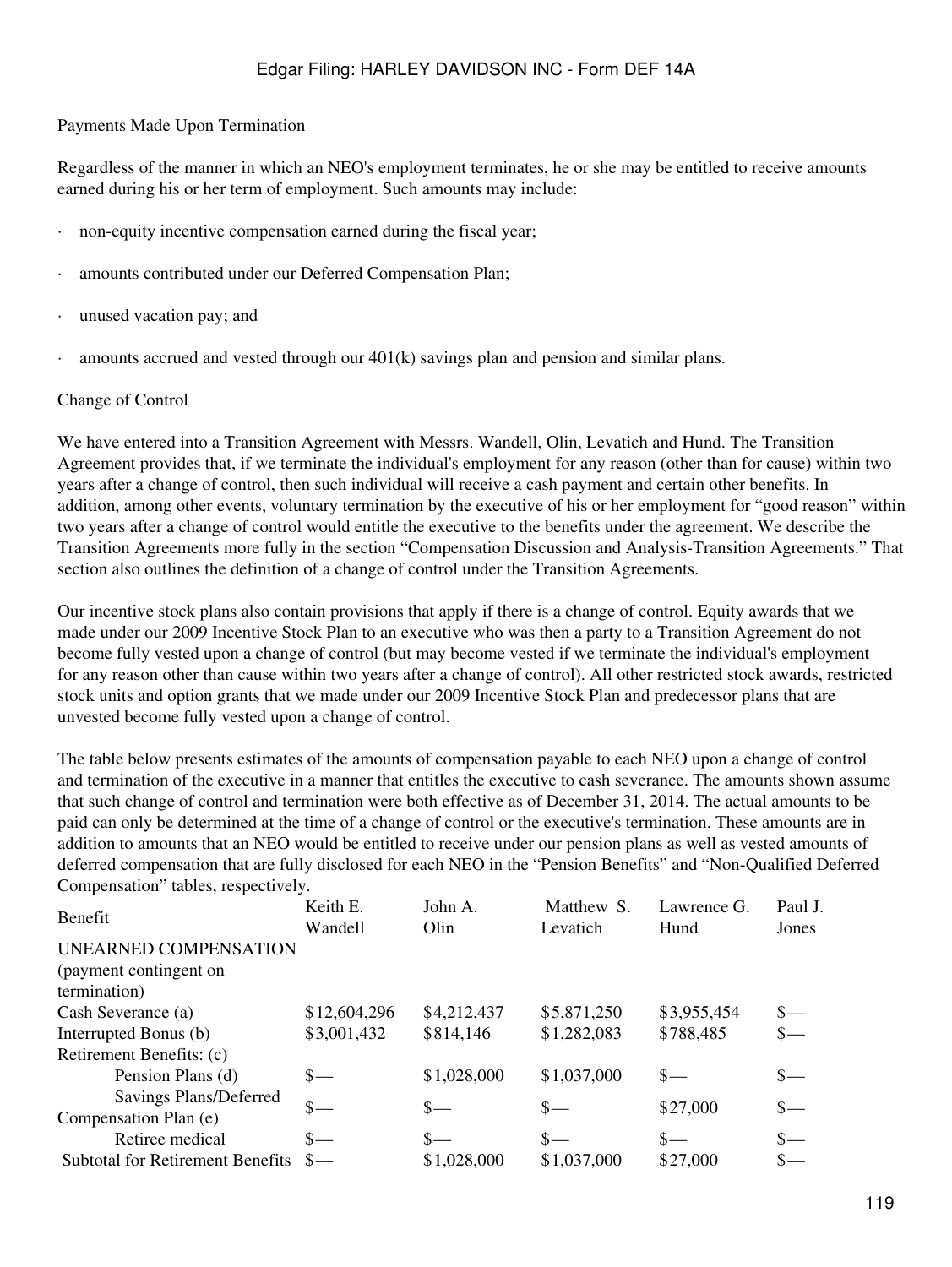| Other Benefits: (c)                |               |             |                |                 |                 |
|------------------------------------|---------------|-------------|----------------|-----------------|-----------------|
| Health & Welfare                   | \$146,112     | \$69,837    | \$53,097       | \$67,834        | $\frac{\S}{\S}$ |
| Outplacement                       | \$30,000      | \$30,000    | \$30,000       | \$30,000        | $\frac{1}{2}$   |
| Perquisites                        | \$88,800      | \$60,900    | \$88,800       | \$60,900        | $\frac{\ }{\ }$ |
| Tax Gross-Ups                      | $S-$          | $S-$        | $S-$           | $S-$            | $\frac{\S}{\S}$ |
| <b>Subtotal for Other Benefits</b> | \$264,912     | \$160,737   | \$171,897      | \$158,734       | $\frac{1}{2}$   |
| Equity: $(f)(g)$                   |               |             |                |                 |                 |
| <b>Restricted Stock</b>            | \$4,309,921   | \$920,235   | \$1,373,894    | \$839,627       | $\frac{1}{2}$   |
| <b>Unexercisable Options</b>       | \$2,164,529   | \$434,987   | \$664,493      | \$416,769       | $\frac{1}{2}$   |
| Subtotal                           | \$6,474,450   | \$1,355,222 | \$2,038,387    | \$1,256,396     | $\frac{\S}{\S}$ |
| Total                              | \$22,345,090  | \$7,570,542 | \$10,400,617   | \$6,186,069     | $\frac{\ }{\ }$ |
| <b>EARNED COMPENSATION</b>         |               |             |                |                 |                 |
| (payment not contingent on         |               |             |                |                 |                 |
| termination)                       |               |             |                |                 |                 |
| Long-term Incentives $(g)(h)$      |               |             |                |                 |                 |
| Long-term Cash                     | \$1,845,043   | \$393,260   | \$585,910      | \$353,328       |                 |
| <b>Restricted Stock</b>            | $\mathbf{s}-$ | $S-$        | $\mathbb{S}-$  | $\frac{\ }{\ }$ | \$501,773       |
| <b>Unexercisable Options</b>       | $\mathsf{s}-$ | $S-$        | $\mathbf{s}$ — | $\frac{\ }{s-}$ | \$230,946       |
| Total                              | \$1,845,043   | \$393,260   | \$585,910      | \$353,328       | \$732,719       |
| Total                              | \$1,845,043   | \$393,260   | \$585,910      | \$353,328       | \$732,719       |
| <b>GRAND TOTAL</b>                 | \$24,190,133  | \$7,963,802 | \$10,986,527   | \$6,539,397     | \$732,719       |
| 63                                 |               |             |                |                 |                 |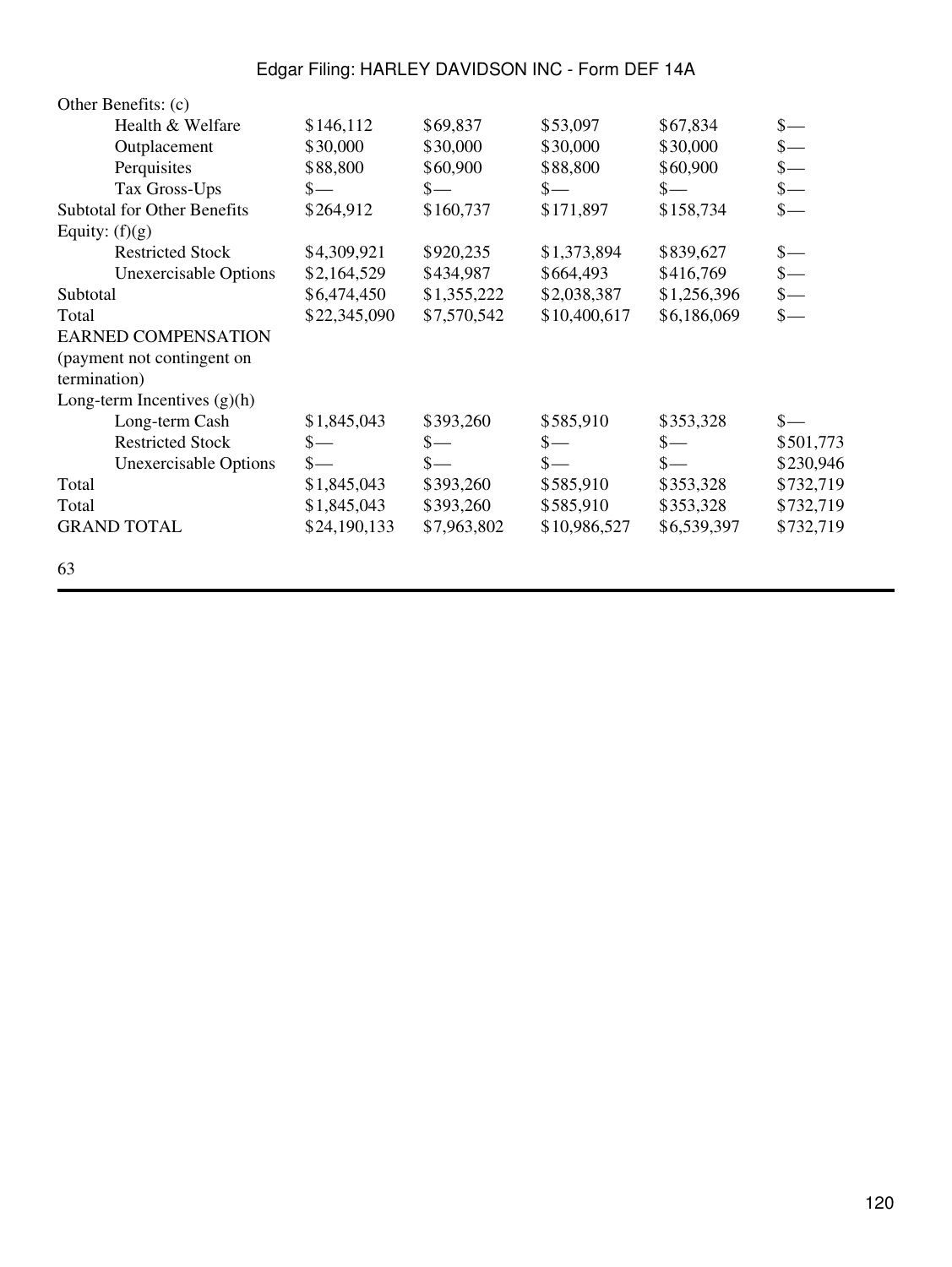(a) For each NEO that is a party to a Transition Agreement, the cash severance reflects the product of three times the sum of the NEO's highest annual base pay in the preceding five years plus the higher of the NEO's bonus opportunity (at target) for the year in which the change of control event occurs or the highest annual bonus in the preceding five years. Under the Transition Agreements, to the extent that payments to executives would be considered "excess parachute payments" as defined in Section 280G of the Internal Revenue Code, the payments will be reduced to a point at which they are no longer considered excess parachute payments, or the executive will receive the full payment and be personally liable for the excise tax, whichever produces the larger after-tax benefit to the executive. In these agreements, there are no provisions for an excise tax gross up. Amounts in the table assume that the executives received the full payments that the Transition Agreements contemplate without reduction.

(b) For each NEO that is a party to a Transition Agreement, the interrupted bonus reflects the higher of the NEO's target STIP opportunity for 2014 or the actual bonus earned in 2012 on the assumption that the actual bonus for 2012 would not have been determined had the change of control occurred December 31, 2014. Without the benefit of a Transition Agreement, there is no entitlement to any amount under the STIP upon a change of control.

(c) Pursuant to our Transition Agreements, upon a termination following a change of control in a manner that entitles the executive to cash severance, an NEO is entitled to receive three years of pension service credit for those who participate in the pension plan (but not beyond age 65) based on assumed compensation, three years of continued coverage in our health and welfare benefit programs, up to three years of outplacement services, and three years of annual perquisite payments based upon the amount of those payments per year for the NEO. We estimated the amounts in the table relating to continued coverage in our health and welfare benefit programs and outplacement services.

(d) Pursuant to our Transition Agreements, upon a termination following a change of control in a manner that entitles the executive to cash severance, Messrs. Olin and Levatich would be entitled to three years of pension service credit (but not beyond age 65) based on assumed compensation. We calculated the present values of qualified and nonqualified pension plan benefits for Messrs. Olin and Levatich using the same actuarial assumptions that we used for the Pension Benefits Table.

(e) Pursuant to Transition Agreements with Mr. Wandell and Mr. Hund, because they are not eligible to participate in our defined benefit pension plan, they could be entitled to certain other retirement-related benefits upon a termination following a change of control in a manner that entitles them to cash severance. However, Mr. Wandell would not be entitled to those benefits because he turned 65 in 2014. Mr. Hund would be entitled to the value of three years of the company contribution to the Harley-Davidson Financial Services 401(k) Plan, which is the maximum of \$9,000 per year.

(f) For each NEO, amounts reflect the value of restricted stock, restricted stock units and unvested options awards that become vested upon a termination following a change of control. The definition of change of control under our stock plans is essentially the same as in the Transition Agreements.

(g) We calculated the value of the unvested stock options based upon the difference between the aggregate market value of the shares of common stock underlying the unvested stock options and the aggregate exercise price that the NEO would be required to pay upon exercise of those stock options. We calculated the value of the unvested shares of restricted stock and unvested restricted stock units held by each NEO based upon the aggregate market value of the related shares. We used a price of \$65.91 per share to determine market value in both of these calculations, which was the closing price of our common stock on December 31, 2014, as reported by the New York Stock Exchange.

(h) For each NEO, amounts reflect the target value of cash-based long-term incentive awards and the value of restricted stock, restricted stock units and unvested options awards that become vested upon a change of control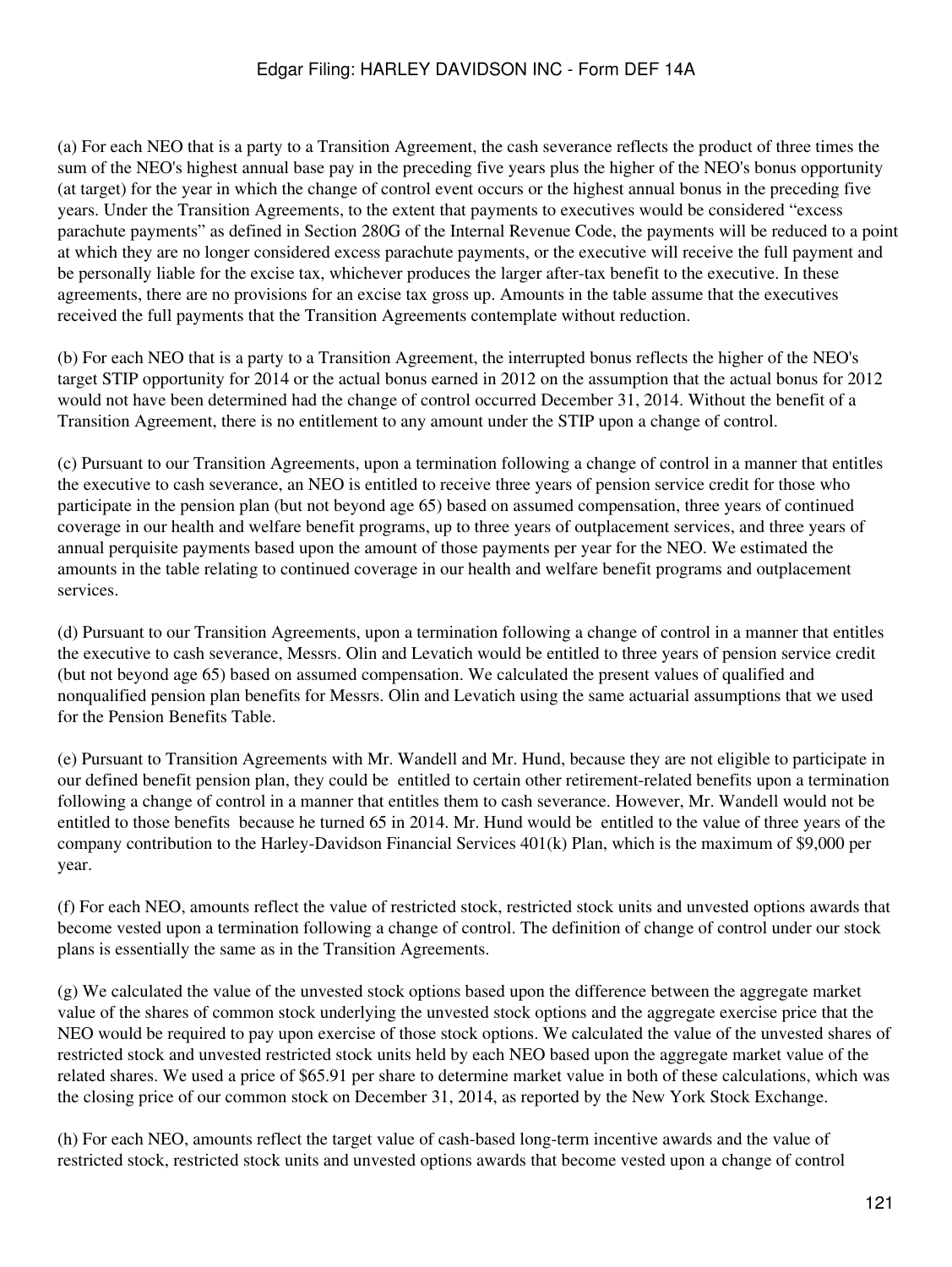regardless of whether the executive's employment is actually terminated. Without the benefit of a Transition Agreement, there is no entitlement to any amount under the cash long-term incentive awards upon a change of control. Equity awards that we made to Messrs. Wandell, Levatich, Hund and Olin under our 2009 Incentive Stock Plan do not vest upon a change of control (but may become vested if we terminate the executive's employment for any reason other than cause within two years after a change of control). Because Mr. Jones is not a party to a Transition Agreement, equity awards that we made to him under our 2009 Incentive Stock Plan will vest upon a change of control without regard to termination of employment resulting from such change of control.

### Severance Policy

Our Executive Severance Policy, which applies to a subset of the Senior Leaders, including the CEO and the other NEOs, provides for a cash severance benefit that varies between 12 and 24 months of base pay (based upon salary band) and 18 months continuation of certain employee benefits if we terminate employment other than for cause.

The table below presents estimates of the amounts of compensation payable to each NEO under the Executive Severance Policy assuming a termination absent a change of control for any reason other than cause, death or disability. The amounts shown assume that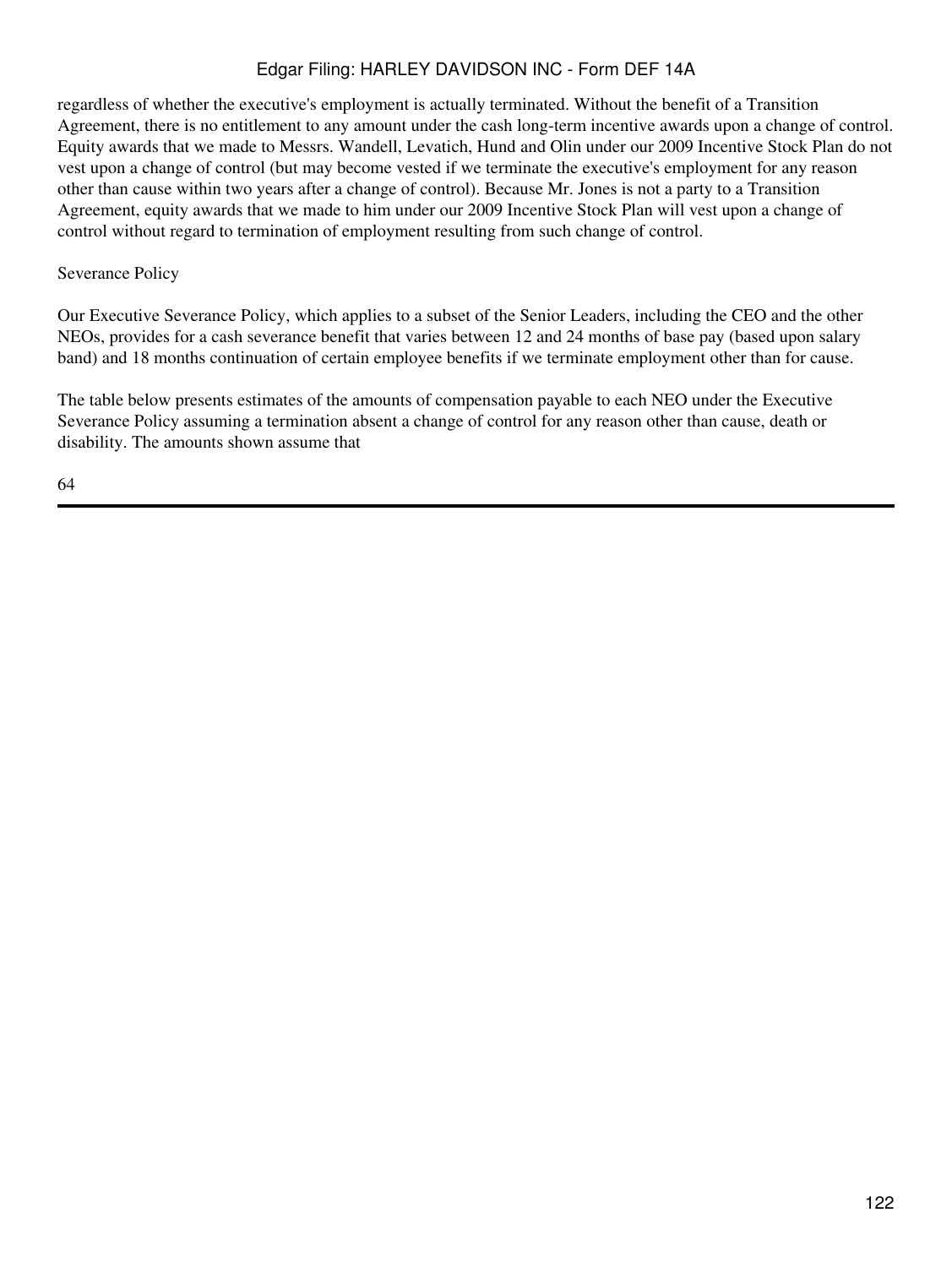such termination was effective as of December 31, 2014. The actual amounts to be paid can only be determined at the time of the executive's termination.

| \$2,400,000 | \$1,180,000         | \$1,350,000                         |                        | \$920,000                                                                         |
|-------------|---------------------|-------------------------------------|------------------------|-----------------------------------------------------------------------------------|
|             |                     |                                     |                        |                                                                                   |
| \$22,842    |                     | \$23,580                            |                        | \$24,858                                                                          |
| \$25,974    |                     | \$4,389                             |                        | \$2,424                                                                           |
| \$2,448,816 | \$1,216,299         | \$1,377,969                         |                        | \$947,282                                                                         |
|             | Keith E.<br>Wandell | John A. Olin<br>\$31,248<br>\$5,051 | Matthew<br>S. Levatich | Larry G. Hund Paul J. Jones<br>\$1,060,000<br>\$21,916<br>\$11,358<br>\$1,093,274 |

To receive the severance benefits described above, the NEO must execute a general release of claims against the company.

Vesting of Restricted Stock and Restricted Stock Units

We have awarded restricted stock and restricted stock units to NEOs, and NEOs earn the related shares when the restrictions on the awards lapse, but only if the individual remains an employee or certain other circumstances apply. In some circumstances, a pro-rata portion of the shares will vest based on a ratio of actual service to the requisite service period. This is the case for all awards if the NEO dies or becomes disabled. For certain awards, if the NEO is 55 years of age or older and elects to retire more than one year after the date of the grant of the award, all unvested shares or units under that award will automatically vest upon retirement. In addition, other awards vest fully if we terminate the NEO other than for cause. In general, "cause" means conviction of or plea of no contest to a felony, willful misconduct that is materially and demonstrably detrimental to the company, willful refusal to perform duties consistent with the NEO's office, position or status with the company or other conduct or inaction that the Human Resources Committee determines constitutes cause. Finally, as we disclose in the table above that presents the amounts payable to each NEO upon a change of control, certain restricted stock and restricted stock unit awards also vest fully on a change of control.

The following table reflects, for each NEO, the value of restricted stock and restricted stock unit awards that become vested upon a termination of the NEO's employment for each of the reasons indicated in the table assuming that such termination occurred on December 31, 2014. The value is based upon the aggregate market value of the shares that would vest in each instance. We used a price of \$65.91 per share to determine market value, which was the closing price of our common stock on December 31, 2014, as reported by the New York Stock Exchange. Amounts that we reflect in this table are in addition to any amounts the NEO may be entitled to receive under the Executive Severance Policy.

| Named Executive Officer | Retirement  | Death or    | Termination by |
|-------------------------|-------------|-------------|----------------|
|                         |             | Disability  | Company(1)     |
| Keith E. Wandell        | \$2,300,786 | \$3,094,077 | \$2,300,786    |
| John A. Olin            | $S-$        | \$647,363   | $S-$           |
| Matthew S. Levatich     | $S-$        | \$973,874   | $S-$           |
| Lawrence G. Hund        | \$437,774   | \$600,522   | \$437,774      |
| Paul J. Jones           | $S-$        | \$350,095   | $S-$           |

(1) While terms for certain awards provide that the individual will forfeit any shares that are not vested if we terminate the individual, upon such a termination the individual could elect to treat the termination as a qualified retirement if he or she were eligible. There is no pro-rata vesting based on performance or, in the first year after grant, due to retirement. As a result, the awards give the NEO a strong incentive to remain with the company.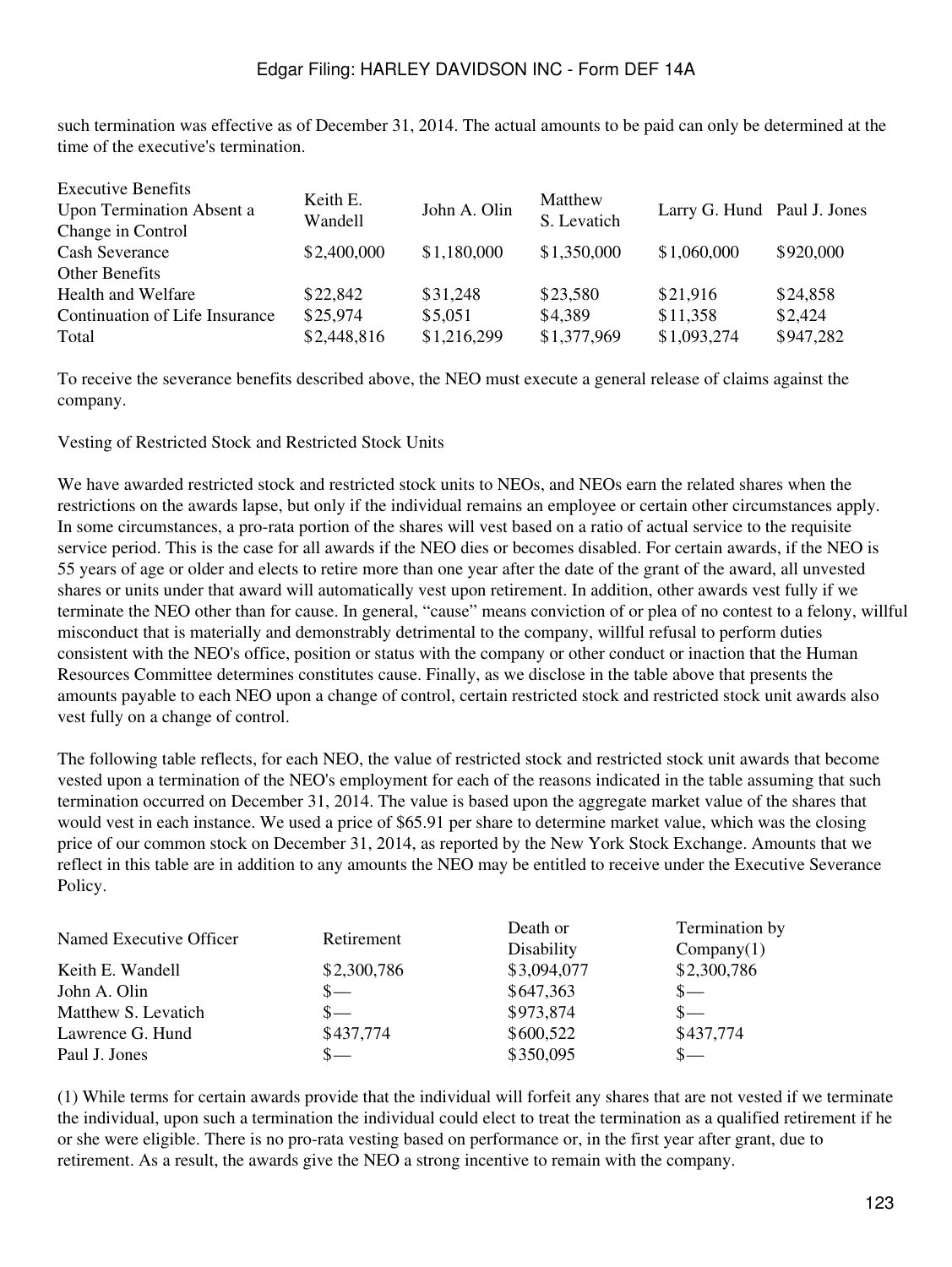Payments Made Upon Death or Disability

If an NEO dies while employed, in addition to the benefits to which we refer immediately following the heading "Payments Made Upon Termination" above and the amounts we disclose above relating to restricted stock and restricted stock unit awards, the NEO will receive payments under our death benefits. Our death benefits provide that each NEO is entitled to three times annual base pay in the event of his or her death while actively employed, which we would generally satisfy out of proceeds of life insurance that we maintain. For each NEO we report premiums that we paid for this life insurance as part of All Other Compensation in the Summary Compensation Table. In addition, we maintain long-term disability plans in which NEOs may participate on a voluntary basis on the same terms as other salaried employees. There is no company contribution toward the cost of this benefit.

Under the form of our Transition Agreement with Messrs. Wandell, Levatich and Olin, if the NEO's death occurs during employment, then no benefits are payable under the Transition Agreement. In addition, under all forms of our Transition Agreement, if an NEO dies after a termination that entitles the NEO to a cash payment, or if an NEO's death during active employment after a change of control entitles the NEO's estate to a cash payment, then health benefit coverage for the NEO's eligible dependents will continue until the earlier to occur of one year following the executive's death or three years following the executive's termination. All other welfare benefit coverage will cease at the date of the NEO's death.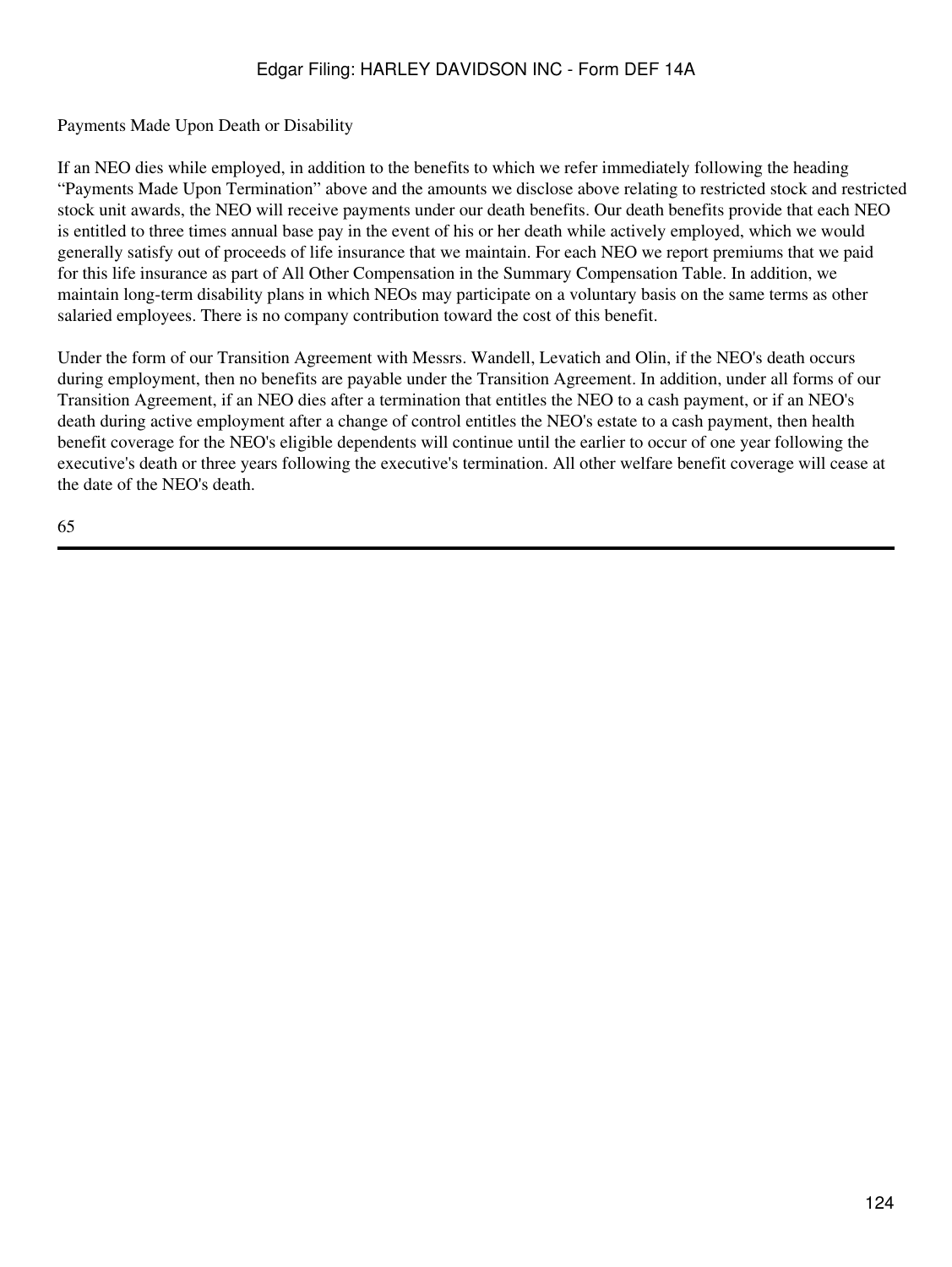Treatment of Certain Benefits upon Retirement

For compensation purposes, we generally define "retirement" as separation from service on or after attainment of age 55 with at least 5 years of service. When an individual who satisfies these criteria leaves service, we consider him or her a retiree for purposes of certain compensation and benefit programs. An executive who has received a cash-based long-term incentive award will receive a payout on a pro-rata basis for each award that we granted to the executive before his or her retirement date. The payment amount under each of these awards is based upon the actual months of employment since the date of the award divided by the 36 month life of the award. Actual payments will only be made upon the completion of the performance cycle. An executive will receive a payout in respect of a Financial STIP award relating to the year in which he or she retires on a pro-rata basis based upon the actual months of employment in the year of retirement divided by 12. Payment will be in February following the year of retirement and based upon actual results under the Financial STIP. There is no payout in respect of a Leadership STIP award relating to the year of retirement. Equity awards granted at least 12 months prior to the date of retirement become vested on the date of retirement. These benefits are in addition to those that we disclose above under "Pension Benefits."

As of December 31, 2014, two of our NEOs, Mr. Wandell and Mr. Hund, were eligible to retire and receive certain benefits (as described above) upon retirement. Assuming that each of these executives had retired effective that date, they would have been entitled to receive (1) payment in lieu of retiree life insurance as reflected in the table that appears above under "Pension Benefits", (2) value in respect of the vesting of restricted stock and restricted stock units as reflected in the table that appears above under "Vesting of Restricted Stock and Restricted Stock Units" and (3) the following additional benefits:

- Value in respect of vesting of stock options: Mr. Wandell - \$1,815,317 Mr. Hund - \$346,947

- Pro-rata payout under cash-based long-term incentive awards (assuming target performance for the 2013 to 2015 performance cycle and the 2014 to 2016 performance cycle): Mr. Wandell - \$1,214,000 in February 2016 and \$633,333 in February 2017 Mr. Hund - \$227,111 in February 2016 and \$126,667 in February 2017

#### Director Compensation

# Change in

|                    |                   |              |                 |                       | Pension Value               |              |           |
|--------------------|-------------------|--------------|-----------------|-----------------------|-----------------------------|--------------|-----------|
|                    | Fees Earned Stock |              | Option          | Non-Equity            | and                         | All Other    |           |
| Name               | or Paid in        | Awards       |                 |                       | Incentive Plan Nonqualified |              | Total     |
|                    | Cash (\$()(1))    | $(\$)(2)(3)$ | Awards (\$)     | Compensation Deferred |                             | Compensation |           |
|                    |                   |              |                 |                       | Compensation                |              |           |
|                    |                   |              |                 |                       | Earnings                    |              |           |
| (a)                | (b)               | (c)          | (d)             | (e)                   | (f)                         | (g)          | (h)       |
| Barry K. Allen     | \$100,000         | \$110,000    | $\mathbf{s}$ —  | $\mathbf{s}$ —        | $S-$                        | $S-$         | \$210,000 |
| R. John Anderson   | \$100,000         | \$110,000    | $S-$            | $\mathbf{s}$ —        | $\mathsf{s}-$               | $S-$         | \$210,000 |
| Richard I. Beattie | \$140,000         | \$110,000    | $\frac{1}{2}$   | $\mathbf{s}$ —        | $\mathbb{S}$ —              | $S-$         | \$250,000 |
| Michael J. Cave    | \$110,000         | \$110,000    | $\frac{\S}{\S}$ | $\mathbf{s}$ —        | $\mathbf{s}$ —              | $S-$         | \$220,000 |
| George H. Conrades | \$100,000         | \$110,000    | $\frac{1}{2}$   | $S-$                  |                             |              | \$210,000 |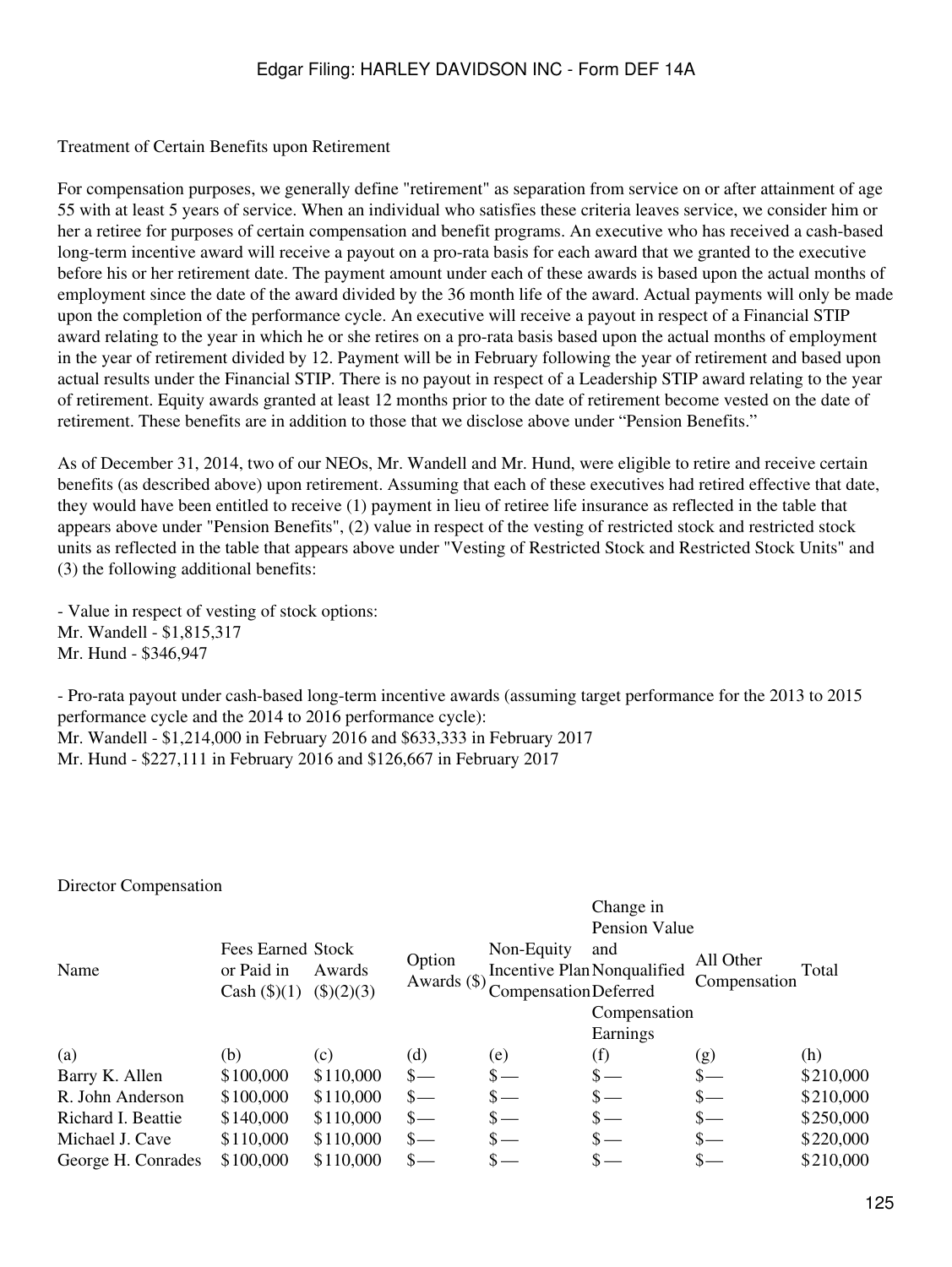| Donald A. James                | \$100,000 | \$110,000 |                |       | $S-$ | \$210,000 |
|--------------------------------|-----------|-----------|----------------|-------|------|-----------|
| Sara L. Levinson               | \$100,000 | \$110,000 | $S-$           | $S -$ | $S-$ | \$210,000 |
| N. Thomas Linebarger \$105,000 |           | \$110,000 | $S-$           | $S -$ | $S-$ | \$215,000 |
| George L. Miles, Jr.           | \$105,000 | \$110,000 | $S-$           | $S -$ | $S-$ | \$215,000 |
| James A. Norling               | \$120,000 | \$110,000 | $S-$           | $S -$ | $S-$ | \$230,000 |
| Jochen Zeitz                   | \$115,000 | \$110,000 | $\mathbf{s}$ — | $S -$ | $S-$ | \$225,000 |

(1) Directors have the option of receiving all or a portion of their fees in the form of stock. The portion of fees received at the election of the director in the form of stock in 2014 was \$50,000 for Barry K. Allen; \$100,000 for R. John Anderson; \$140,000 for Richard I. Beattie; \$110,000 for Michael J. Cave; \$100,000 for George H. Conrades; \$100,000 for Donald A. James; and \$105,000 for N. Thomas Linebarger.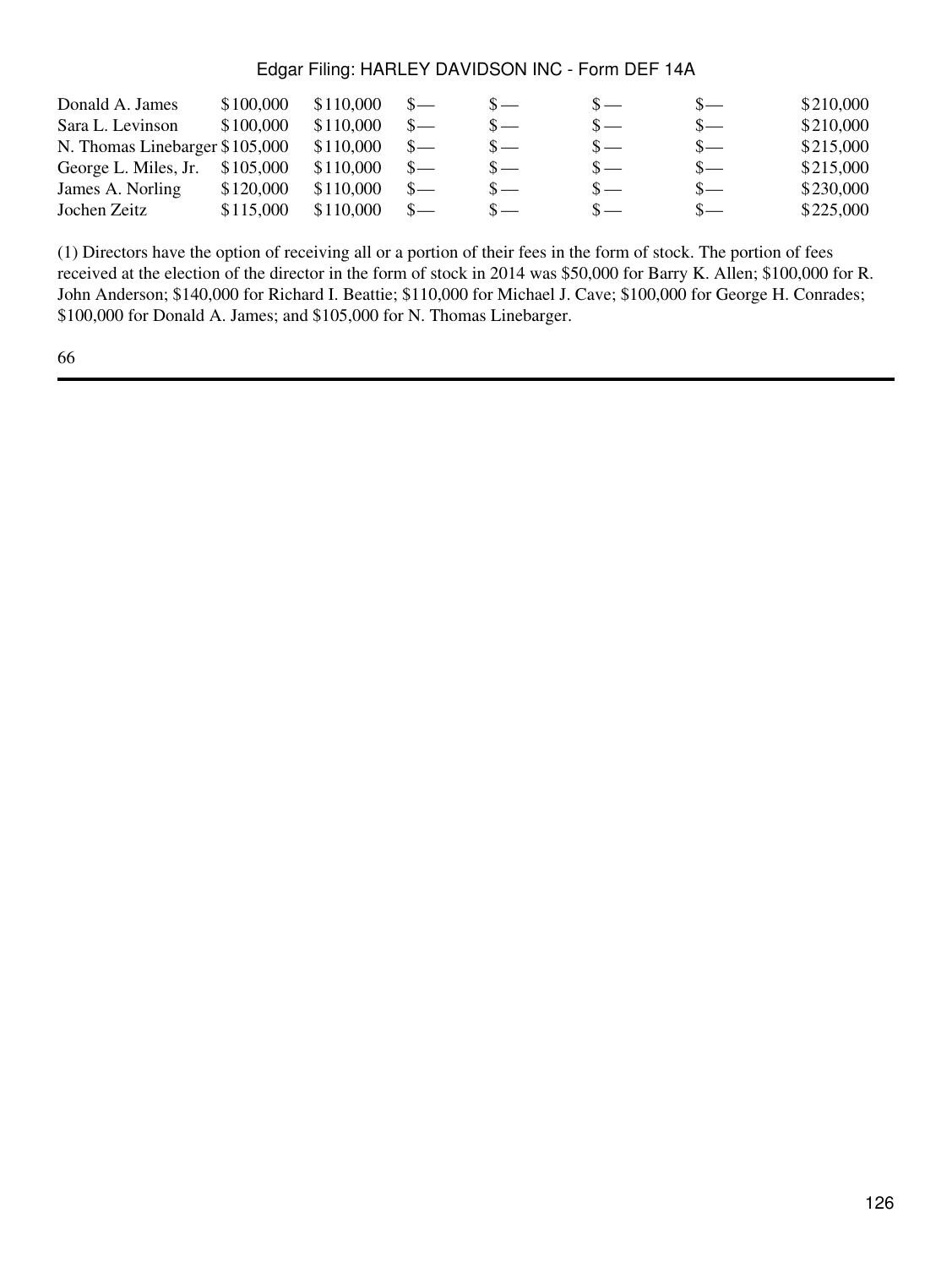(2) In August 2002, the Board of Directors approved stock ownership guidelines which the Board revised most recently in September 2012. The guidelines stipulate that all directors must hold 15,000 shares of Harley-Davidson Common Stock. Each director has until the later of September 2014 or five years after the date of election as a director to accumulate the appropriate number of shares. In addition, the guidelines provide that until the applicable ownership level is achieved, the director must receive at least 50% of his or her fees in the form of stock.

(3) Directors receive an annual grant of share units, each representing the value of one share of our stock. The payment of share units is deferred until a director ceases to serve as a director and share units are payable at that time in actual shares of our stock. The compensation related to share unit awards has been calculated based on the grant date fair value of the award. The fair value of a share unit is based on the market price of a share of stock on the date of grant. Refer to Note 17 of our financial statements included in our 2014 Annual Report on Form 10-K for additional information related to the company's stock awards.

Narrative to Director Compensation Table

Directors who are not employees received an annual retainer fee of \$100,000 in fiscal 2014. Mr. Beattie received an additional \$25,000 for his service as the Presiding Director of the Board. For serving as the chairperson of the Human Resources, Nominating or Sustainability Committees, a non-employee director received an additional annual retainer fee of \$10,000. The Chairperson of the Audit Committee received an additional \$20,000 annual retainer fee and other members of the Audit Committee received an additional \$5,000 annual retainer fee in recognition of their Audit Committee service. Directors who are our employees (currently Messrs. Levatich and Wandell) do not receive any special compensation for their services as directors.

Pursuant to our Director Stock Plan, a non-employee director may elect to receive 0%, 50%, or 100% of the annual retainer fee to be paid in each calendar year in the form of shares of our common stock based upon the fair market value of common stock at the time of our annual meeting of shareholders. In addition, non-employee directors receive an annual grant of share units, each representing the right to receive one share of our common stock and therefore having the value of one share of our common stock. In 2014, the size of that grant was equal to the number of shares of common stock having a value of \$110,000 for all directors.

Also pursuant to our Director Stock Plan, directors may choose to defer the receipt of their annual retainer fees payable in cash or shares of common stock. Deferrals of fees payable in shares of common stock are credited to a share account, are treated as if invested in common stock, and ultimately will be paid in common stock. Deferrals of fees payable in cash are credited to a cash account and will earn a return based on investment options that we make available to the director and that the director selects. A director will receive his or her deferred compensation following cessation of his or her service on the Board in compliance with applicable rules regarding deferred compensation plans.

The purpose of our Director Stock Plan is to further align the interests of outside directors with shareholders by providing for a portion of annual compensation for the directors' services in shares of common stock or share units.

In addition, we provide to non-employee directors a clothing allowance of \$1,500 to purchase Harley-Davidson MotorClothes® apparel and accessories, along with a discount on our products that is the same discount available to all U.S. employees of HDMC. We may also provide a director with the use of a motorcycle where doing so may further our business objectives.

Compensation Risk Assessment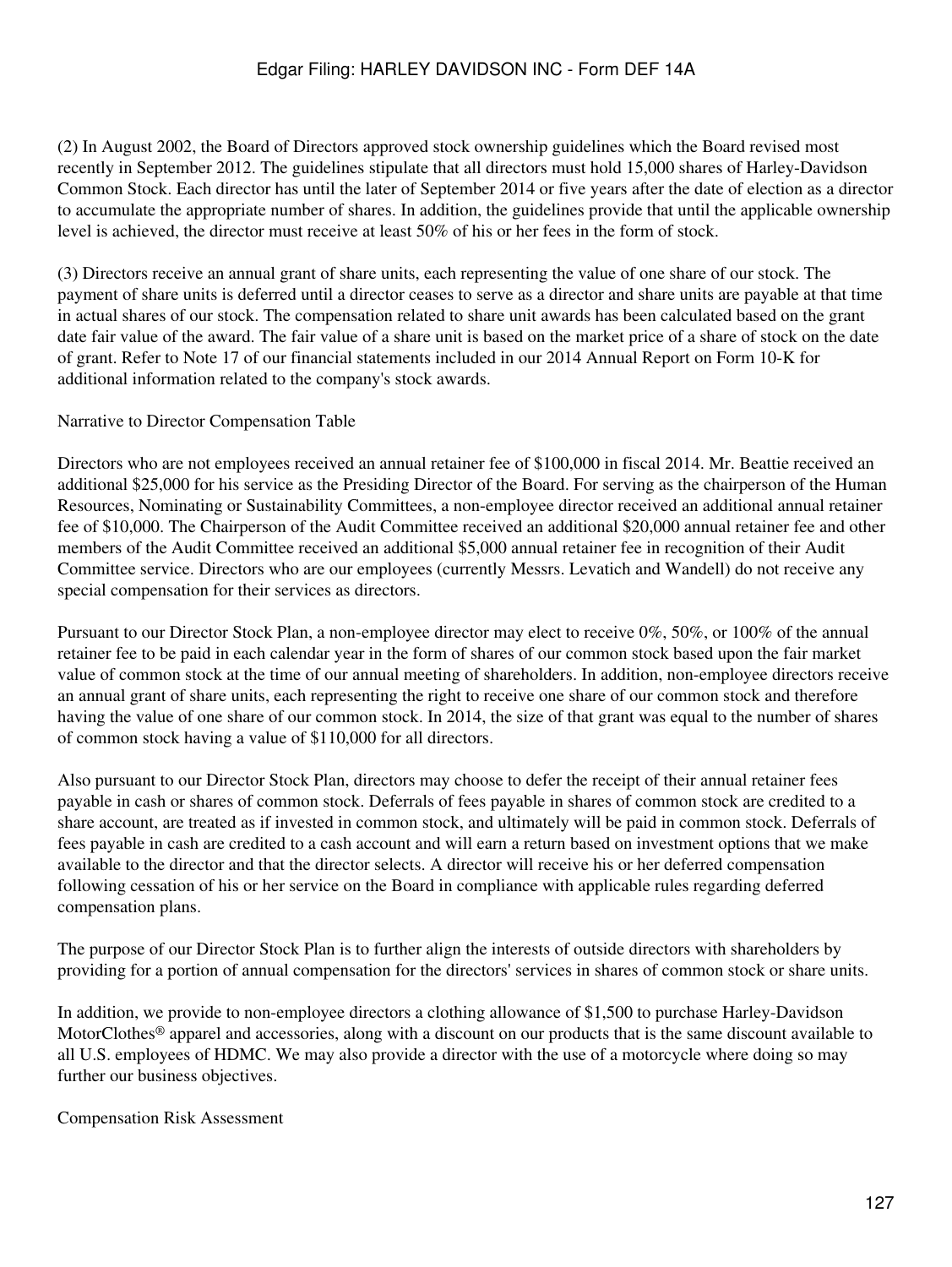The Human Resources Committee considers, among other things in establishing and reviewing our executive compensation program, whether the program pays the executives for performance and whether the program encourages unnecessary or excessive risk taking. The Human Resources Committee reviews annually the principal components of executive compensation. Base salaries are reviewed annually and fixed in amount. Annual Financial STIP incentive pay is focused on achievement of certain specific overall financial goals and is determined using multiple performance criteria. Our annual Leadership STIP rewards our executives on achievement of individual strategic goals and demonstration of leadership behaviors. The annual cash incentive plans provide that the Human Resources Committee may reduce awards that executives would otherwise earn by up to 50%, and there are caps on all maximum cash payouts as previously described. The Human Resources Committee believes that these cash incentive plans appropriately balance risk, payment for performance and the desire to focus executives on specific financial and leadership measures and that they do not encourage unnecessary or excessive risk taking.

The other major component of our executive officers' compensation is long-term incentives through a mix of stock options, restricted stock units and long-term cash-based incentive awards that the Human Resources Committee believes are important to help further align executives' interests with those of our shareholders. The Human Resources Committee believes these awards do not encourage unnecessary or excessive risk taking. The value of the equity-based awards is tied to our stock price, and long-term cash incentive awards are subject to maximum payouts. In addition, grants are subject to long-term vesting schedules, and executives are subject to stock holding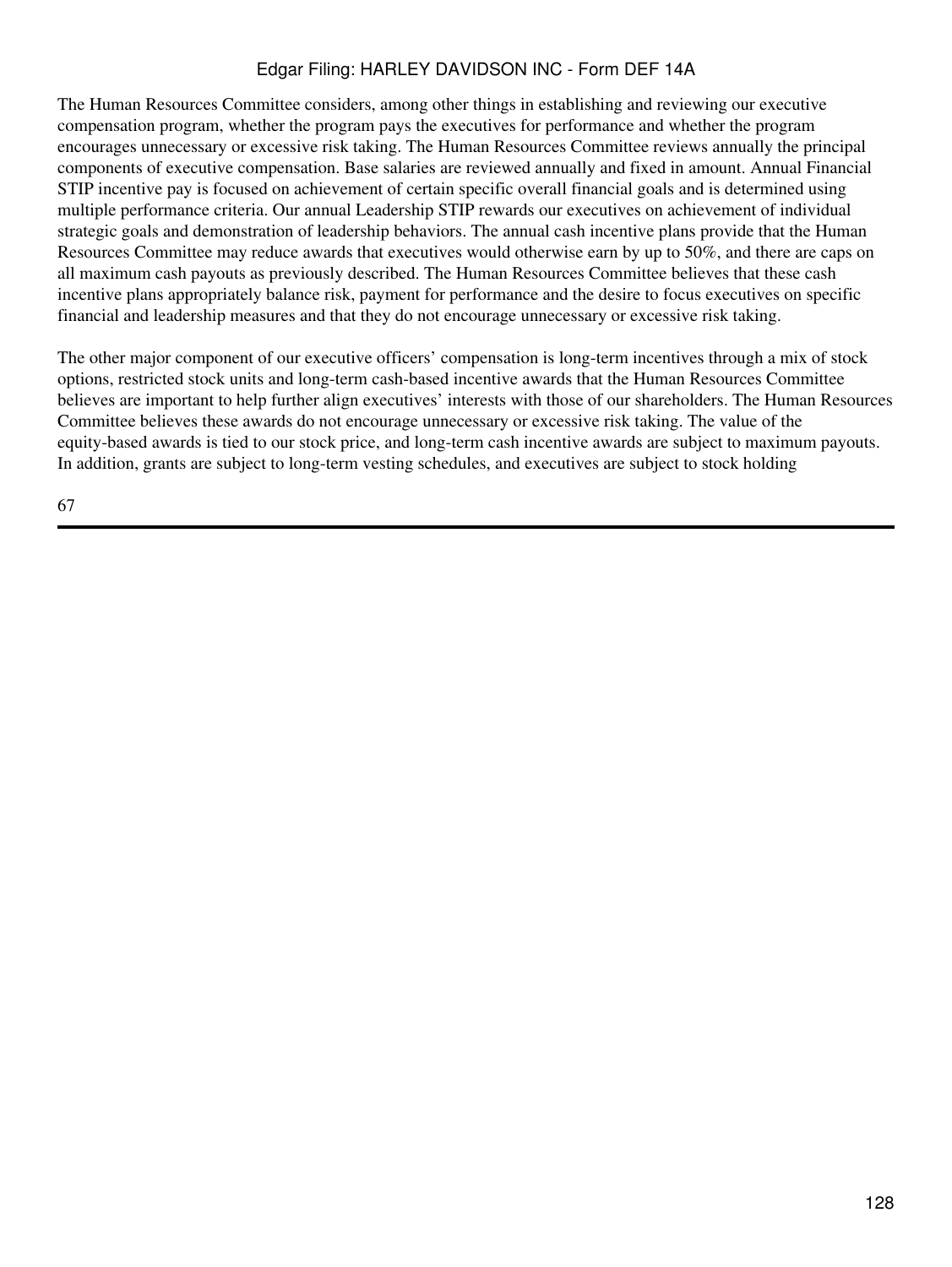requirements in the Stock Ownership Guidelines, to help ensure that executives always have significant value tied to long-term stock price performance.

The Human Resources Committee believes that the structure of the Financial and Leadership STIP plans, which focuses behaviors on broad-based financial performance of the company as a whole, HDMC and HDFS as well as leadership behaviors, and the structure of the long-term incentive program, which rewards individuals for share price appreciation and performance relative to strategic goals, achieve an appropriate balance of important objectives. The Committee also believes that the structures of these plans do not create risks that are reasonably likely to have a material adverse effect on the company.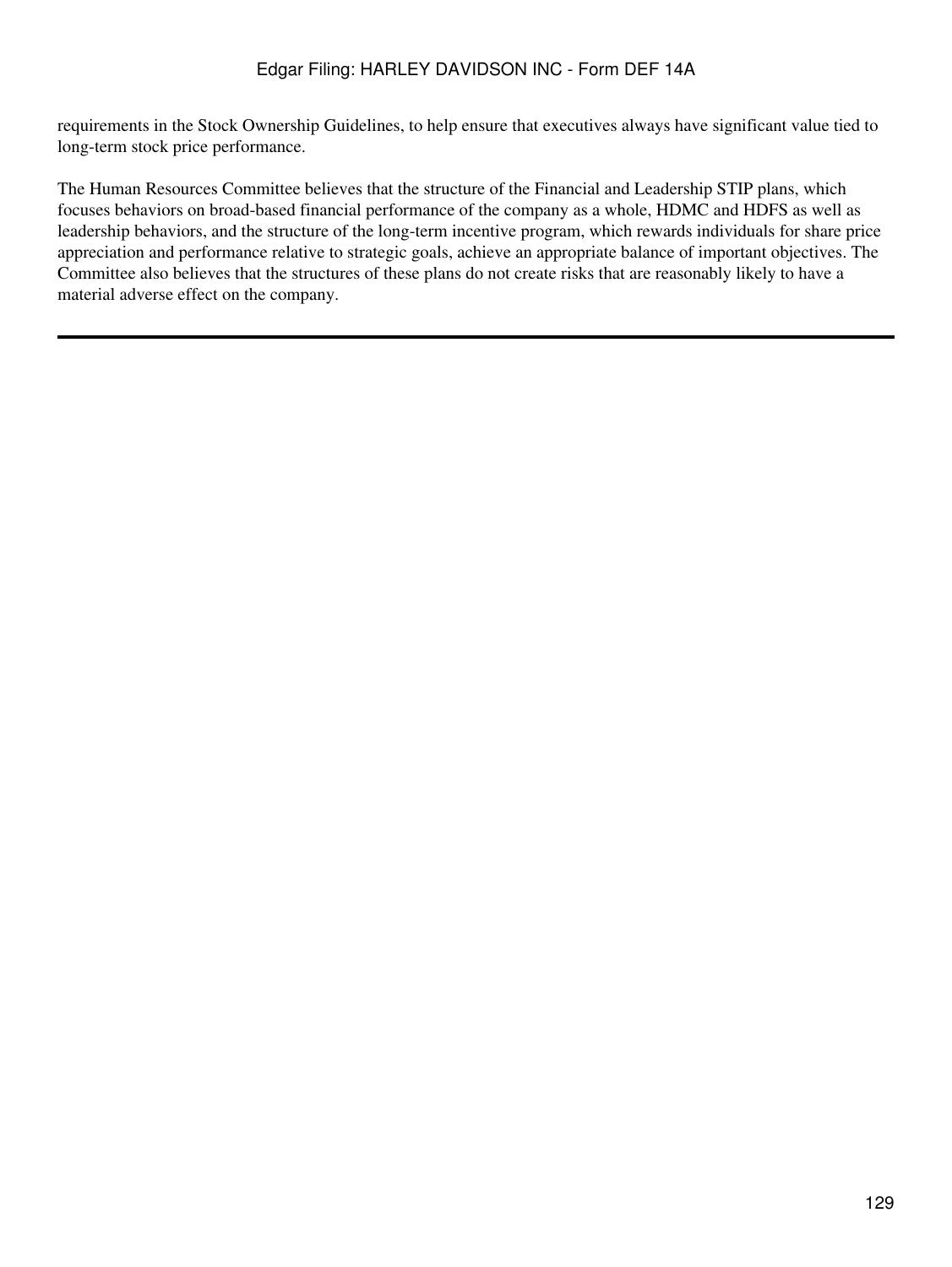#### HUMAN RESOURCES COMMITTEE REPORT ON EXECUTIVE COMPENSATION

The Human Resources Committee has reviewed and discussed with management the Compensation Discussion and Analysis that appears in this Proxy Statement. Based on such review and discussions, the Human Resources Committee recommended to the Board that we include the Compensation Discussion and Analysis in this Proxy Statement.

2014 Human Resources Committee of the Board of Directors

Barry K. Allen (Chairperson, until May 5, 2014) R. John Anderson Michael J. Cave, Chairperson (effective May 5, 2014) George H. Conrades Sara L. Levinson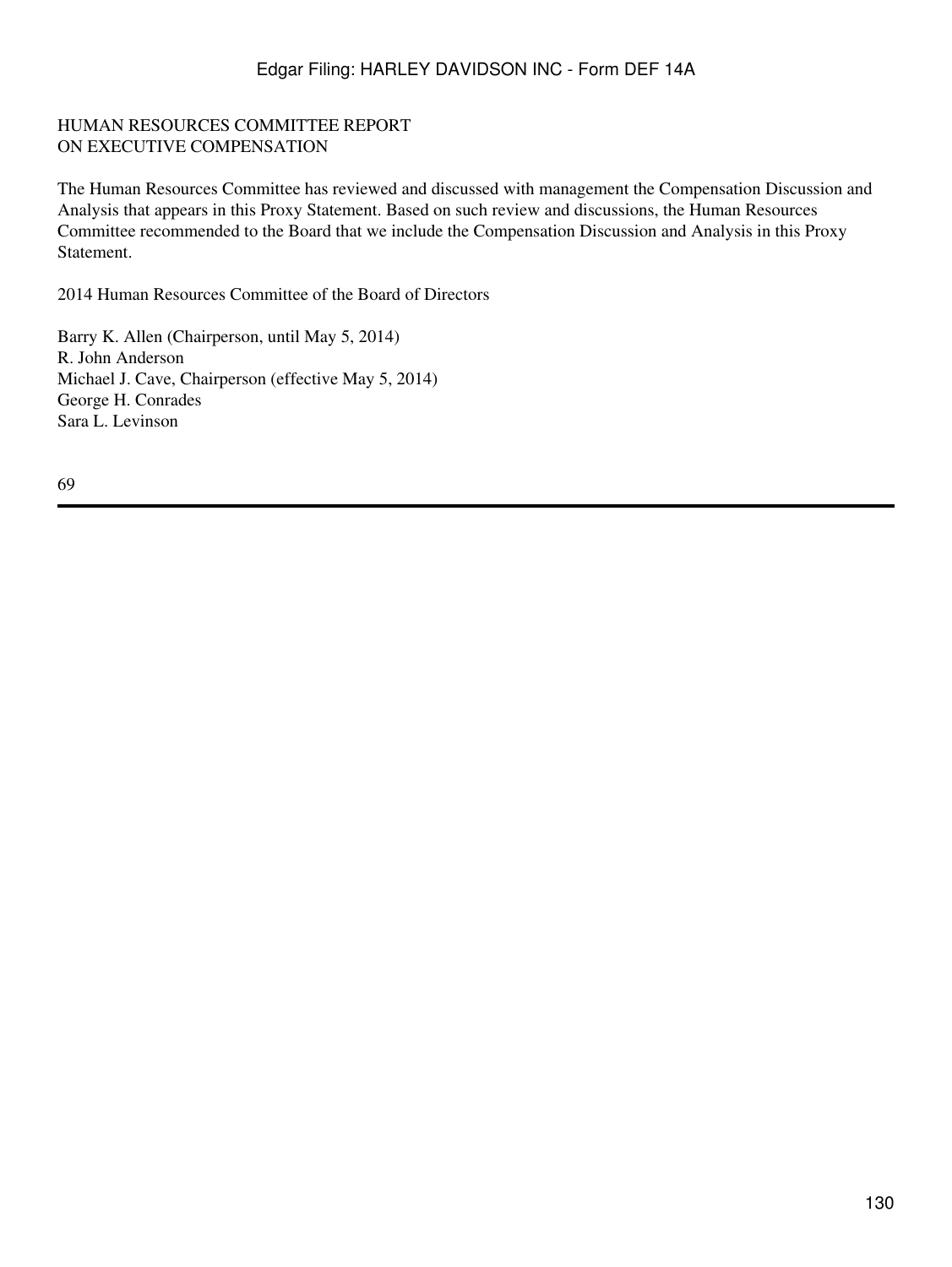#### NOMINATING AND CORPORATE GOVERNANCE COMMITTEE REPORT

The Board has empowered the Nominating Committee to continuously review our corporate governance practices and to make recommendations to the Board. The Nominating Committee regularly reviews our Corporate Governance Policy, encourages the continuing education of Board members, provides Board members with access to senior management and defines each Board member's responsibility to attend meetings and review all pre-meeting materials. As part of our global compliance and ethics program, we have a Code of Business Conduct that applies to all of our employees, officers and Board members. We also have a Supplier Code of Conduct, revised in 2014, that applies to our suppliers and their agents who do work on behalf of Harley-Davidson. The Code of Business Conduct reporting helpline, website and phone numbers are designed to provide employees and suppliers with the opportunity to ask Code-related questions or report a potential Code violation throughout the world (where legally allowable). Our General Counsel reports to the Nominating Committee on matters relating to the company's global compliance and ethics program. We also have in effect the Conflict of Interest Process that the Nominating Committee has approved. The Code of Business Conduct, Supplier Code of Conduct, Conflict of Interest Process for Directors and Executive Officers, Corporate Governance Policy and each of the four committee Charters appear on the Corporate Governance page of our website at http://www.harley-davidson.com. In addition, the Corporate Governance page of our website contains information about how our stakeholders can contact Board members if they have questions or issues of concern for the Board and other information relating to the company's corporate governance. We are not including the information available through our website as a part of this Proxy Statement.

As set forth in its Charter, the Nominating Committee leads the Board in an annual review of the performance of the Board, the Board's committees and the Directors. Annually, the Nominating Committee reviews the independence of each director and examines all relationships, if any, a director has with the company to determine if that relationship is material. The Nominating Committee has determined that three directors are not independent and has reviewed the very limited business relationships that two other directors have with the company. We disclose these relationships in the "Corporate Governance Principles and Board Matters-Independence of Directors" and the "Certain Transactions" sections. All members of the Nominating Committee are independent in accordance with the requirements of New York Stock Exchange rules.

2014 Nominating and Corporate Governance Committee of the Board of Directors

Barry K. Allen R. John Anderson Richard I. Beattie, Chairperson Michael J. Cave George H. Conrades Sara L. Levinson N. Thomas Linebarger George L. Miles, Jr. James A. Norling Jochen Zeitz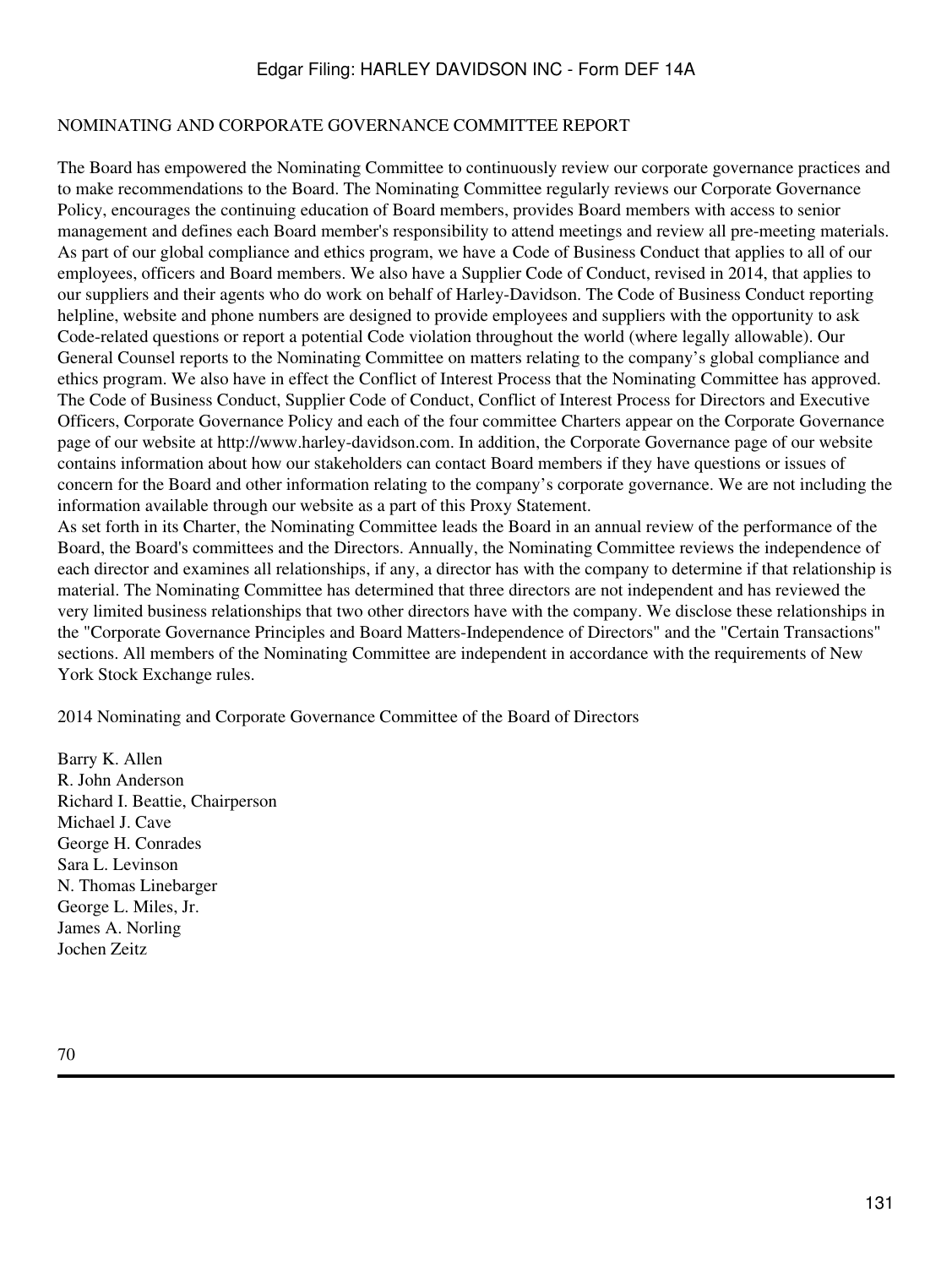#### AUDIT COMMITTEE REPORT

The Audit Committee of the Board reviews Harley-Davidson's financial reporting process, the audit process and process for monitoring compliance with laws and regulations. The Audit Committee is currently comprised of five members, three of whom (Messrs. Linebarger, Miles and Zeitz) the Board has determined to be audit committee financial experts within the meaning of SEC rules. All Audit Committee members are independent in accordance with the audit committee requirements of New York Stock Exchange rules.

Harley-Davidson has a Financial Code of Ethics, which has been signed by the following: Harley-Davidson's CEO, its CFO, certain other employees in the finance, accounting and internal audit department, other employees who work in areas that support the financial reporting processes and the corporate internal audit function, and members of Harley-Davidson's Disclosure Committee.

Harley-Davidson's internal audit function continues to perform an essential role in Harley-Davidson's efforts to comply with the Sarbanes-Oxley Act of 2002, as well as other compliance matters. The head of the internal audit function reports directly to the Audit Committee and Harley-Davidson's CFO. The Audit Committee Charter specifically provides that the head of the internal audit function is accountable to the Audit Committee and ultimately the Board and that the Audit Committee has the ultimate authority and responsibility to appoint, retain, evaluate and, where appropriate, replace the head of the internal audit function.

In addition, the Audit Committee Charter provides that the independent auditor is accountable to the Audit Committee and to the Board. The Audit Committee has the ultimate authority and responsibility to appoint, retain, evaluate and, where appropriate, replace the independent registered public accounting firm serving as the company's independent auditor. However, the Audit Committee will seek shareholder ratification of its choice of independent auditor at Harley-Davidson's annual meeting of shareholders.

The Audit Committee has reviewed and discussed with management its assessment of the effectiveness of Harley-Davidson's internal control system over financial reporting as of December 31, 2014. Management has concluded that the internal control system was effective. Additionally, Harley-Davidson's internal control over financial reporting as of December 31, 2014 was audited by Ernst & Young LLP, Harley-Davidson's independent auditor for the 2014 fiscal year.

The Audit Committee has reviewed and discussed Harley-Davidson's audited financial statements for the 2014 fiscal year with management as well as with representatives of Ernst & Young LLP. The Audit Committee has also discussed with Ernst & Young LLP matters required to be discussed under Public Company Accounting Oversight Board (PCAOB) Auditing Standard No. 16, Communications with Audit Committees. The Audit Committee has received written disclosures from Ernst & Young LLP regarding their independence as required by PCAOB Ethics and Independence Rule 3526, Communication with Audit Committees Concerning Independence, and has discussed with representatives of Ernst & Young LLP the independence of Ernst & Young LLP.

Based on the review and discussions referred to above, the Audit Committee has recommended to the Board that the audited financial statements for the 2014 fiscal year be included in Harley-Davidson's Annual Report on Form 10-K for the 2014 fiscal year for filing with the SEC.

2014 Audit Committee of the Board of Directors

Richard I. Beattie Michael J. Cave (through May 4, 2014) N. Thomas Linebarger George L. Miles, Jr.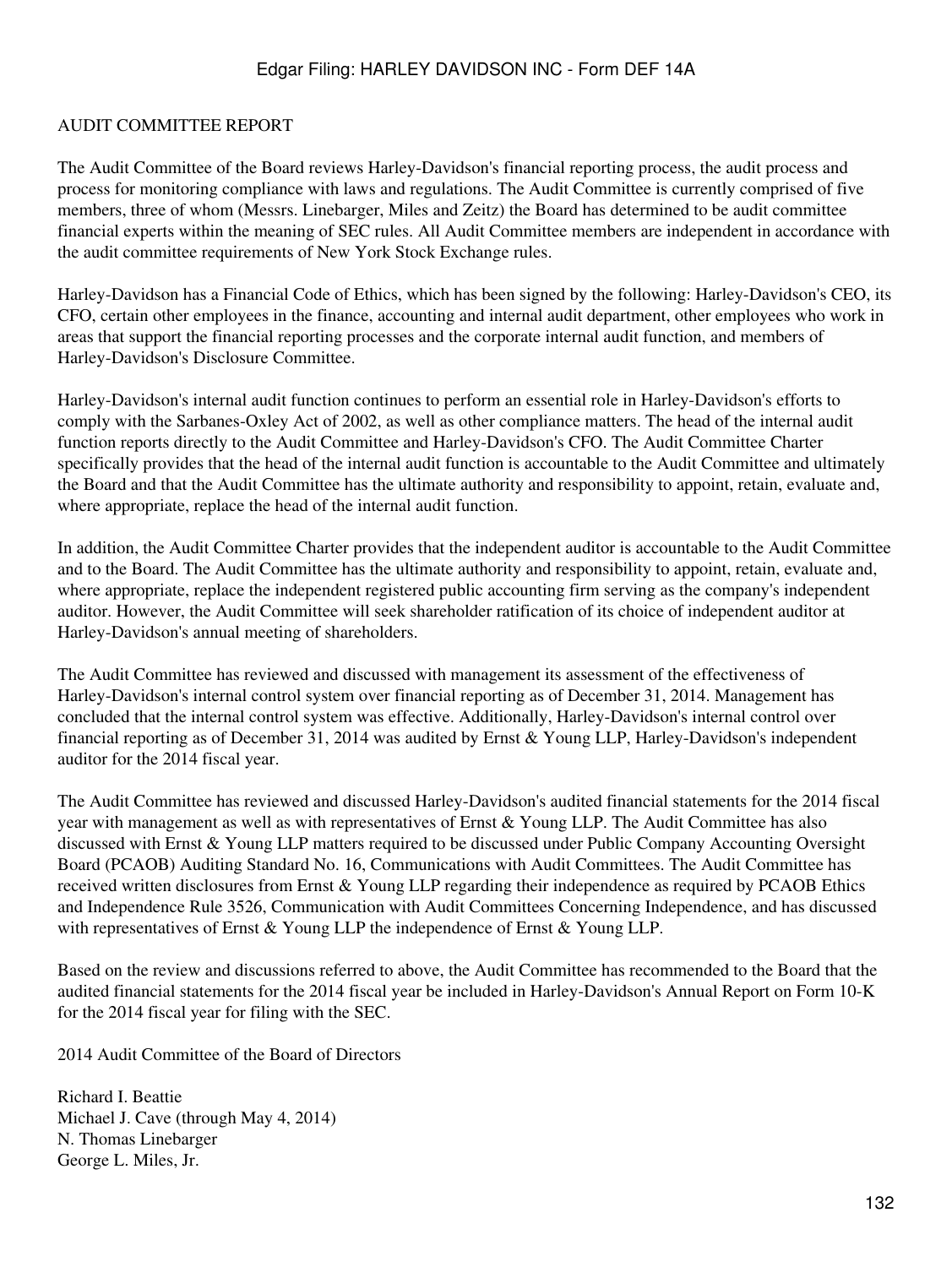James A. Norling, Chairperson Jochen Zeitz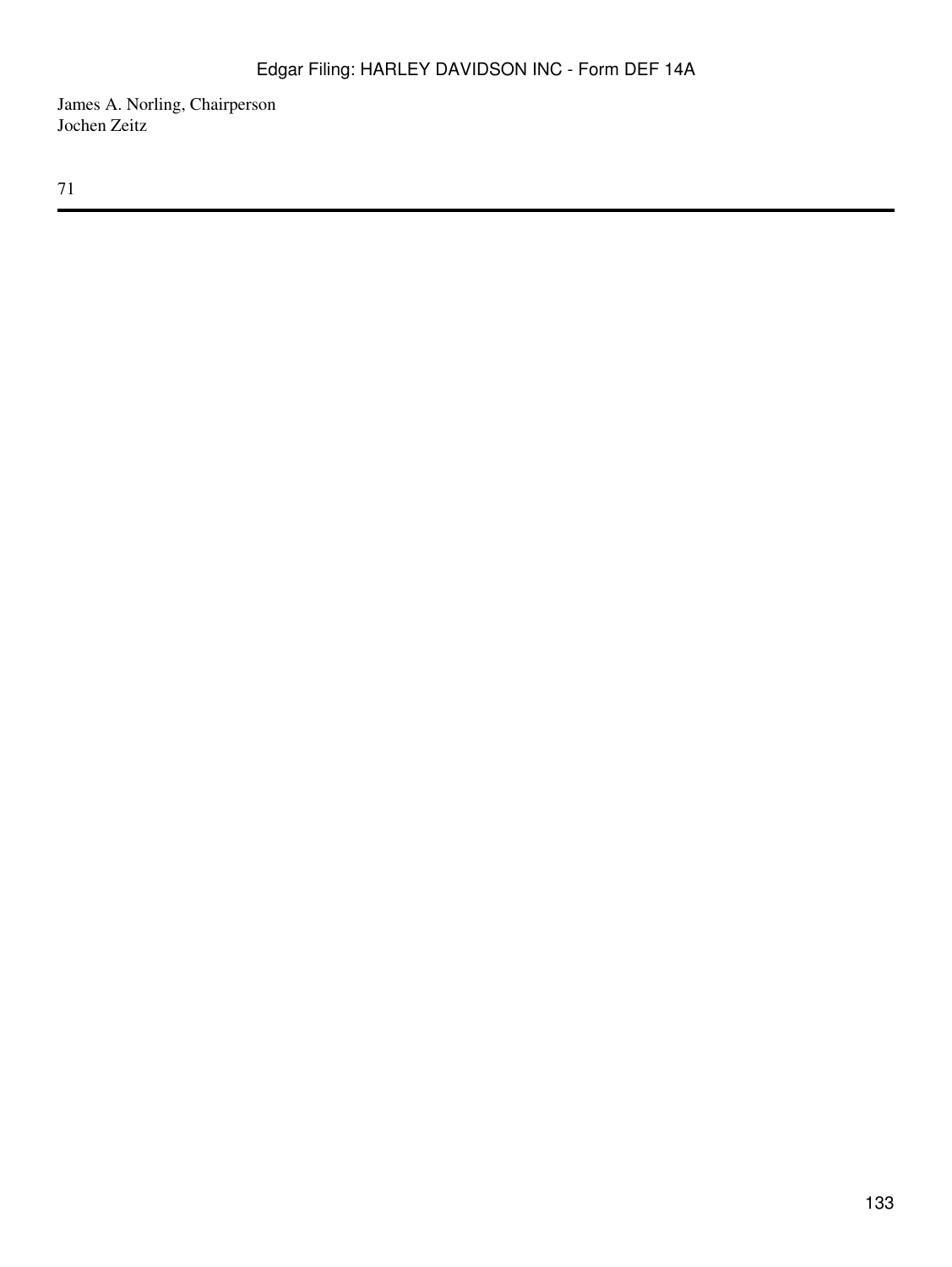### SHAREHOLDER PROPOSALS

If a shareholder intends to present a proposal at the 2016 annual meeting of shareholders and desires to have us include that proposal in our proxy materials for that meeting under Rule 14a-8 under the Securities Exchange Act of 1934, then the shareholder must ensure that we receive the proposal by November 17, 2015.

A shareholder who otherwise intends to present business at the 2016 annual meeting of shareholders must comply with the requirements set forth in our Restated Articles of Incorporation. Our Restated Articles of Incorporation state that a shareholder must give written notice to our Secretary in advance of the 2016 annual meeting that complies with the Restated Articles of Incorporation. To give that notice, a shareholder must comply with the terms and time periods in our Restated Articles of Incorporation. Our Restated Articles of Incorporation state that a shareholder must give written notice that complies with the Restated Articles of Incorporation to our Secretary not less than 60 days before the date in 2016 corresponding to the date we released this Proxy Statement to our shareholders. Since we anticipate mailing the Notice of Internet Availability of Proxy Materials on March 16, 2015, we must receive notice of a proposal for shareholders to consider at the 2016 annual meeting of shareholders that a shareholder submits other than pursuant to Rule 14a-8 no later than January 16, 2016.

If we receive the notice after January 16, 2016, then we will consider the notice untimely and we will not have an obligation to present the proposal at the 2016 annual meeting of shareholders. If the Board chooses to present a proposal that a shareholder submits other than under Rule 14a-8 at the 2016 annual meeting of shareholders, then the persons named in the proxies that the Board requests for the 2016 annual meeting of shareholders may exercise discretionary voting power with respect to the proposal.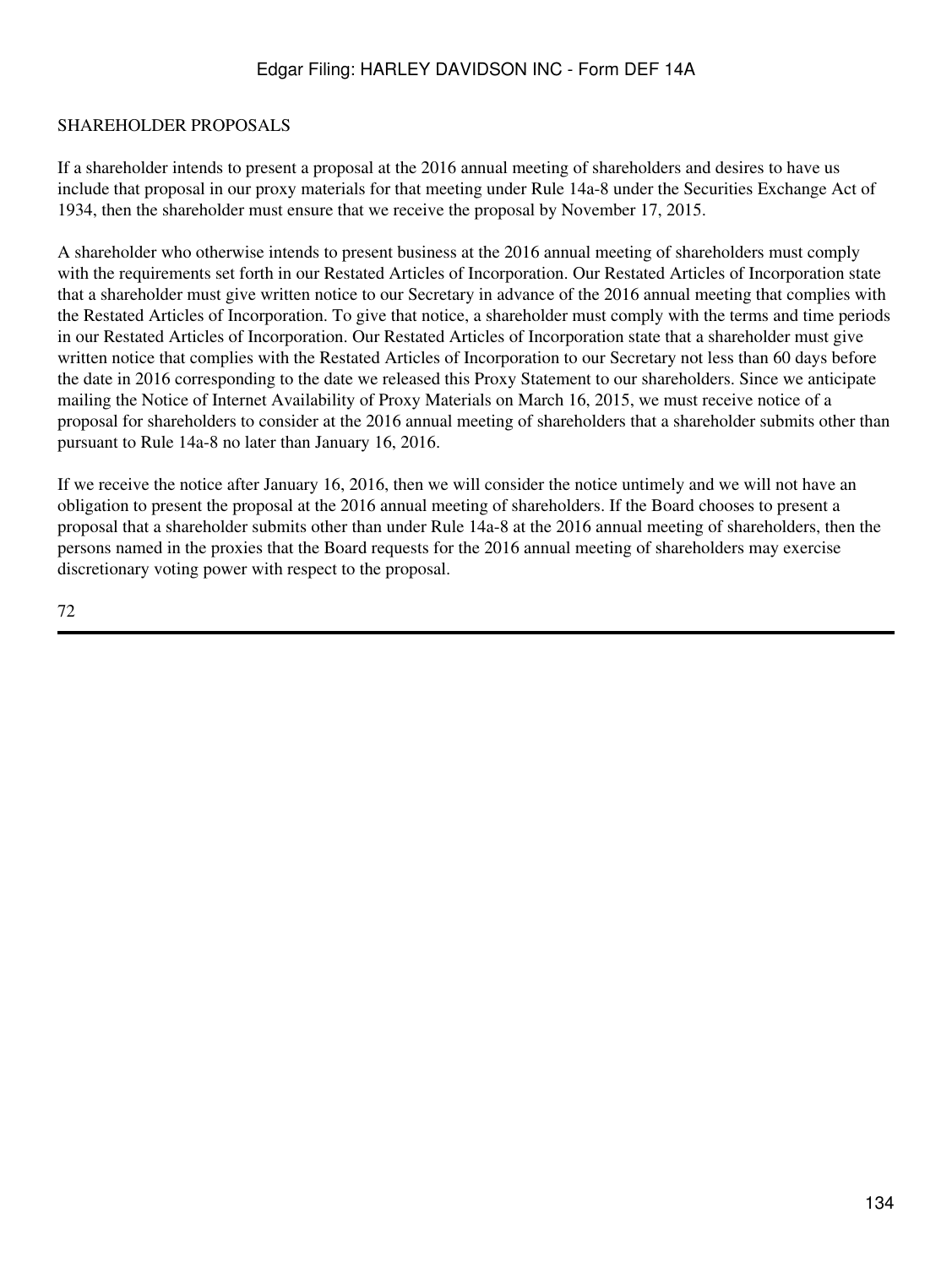### DELIVERY OF PROXY MATERIALS TO HOUSEHOLDS

Pursuant to the rules of the SEC, services that deliver our communications to shareholders that hold their stock through a broker, bank or other nominee may deliver to multiple shareholders sharing the same address a single copy of our Notice of Internet Availability of Proxy Materials, Annual Report on Form 10-K and/or this Proxy Statement. We will deliver promptly, if you request orally or in writing, a separate copy of the Notice of Internet Availability of Proxy Materials, Annual Report on Form 10-K and/or this Proxy Statement to any shareholder at the same address. If you wish to receive a separate copy of the Notice of Internet Availability of Proxy Materials, Annual Report on Form 10-K and/or this Proxy Statement, then you may contact our Investor Relations Department (a) by mail at Harley-Davidson, Inc., 3700 West Juneau Avenue, P.O. Box 653, Milwaukee, Wisconsin 53201-0653, (b) by telephone at 877-HD STOCK (toll-free) or (c) by email at investor.relations@harley-davidson.com. You can also contact your broker, bank or other nominee to make a similar request. Shareholders sharing an address who now receive multiple copies of our Notice of Internet Availability of Proxy Materials, Annual Report on Form 10-K and/or this Proxy Statement from their broker, bank or other nominee may request delivery of a single copy by contacting their broker, bank or other nominee, so long as the broker, bank or other nominee has elected to household proxy materials.

> By Order of the Board of Directors, Harley-Davidson, Inc.

Paul J. Jones **Secretary** 

Milwaukee, Wisconsin March 16, 2015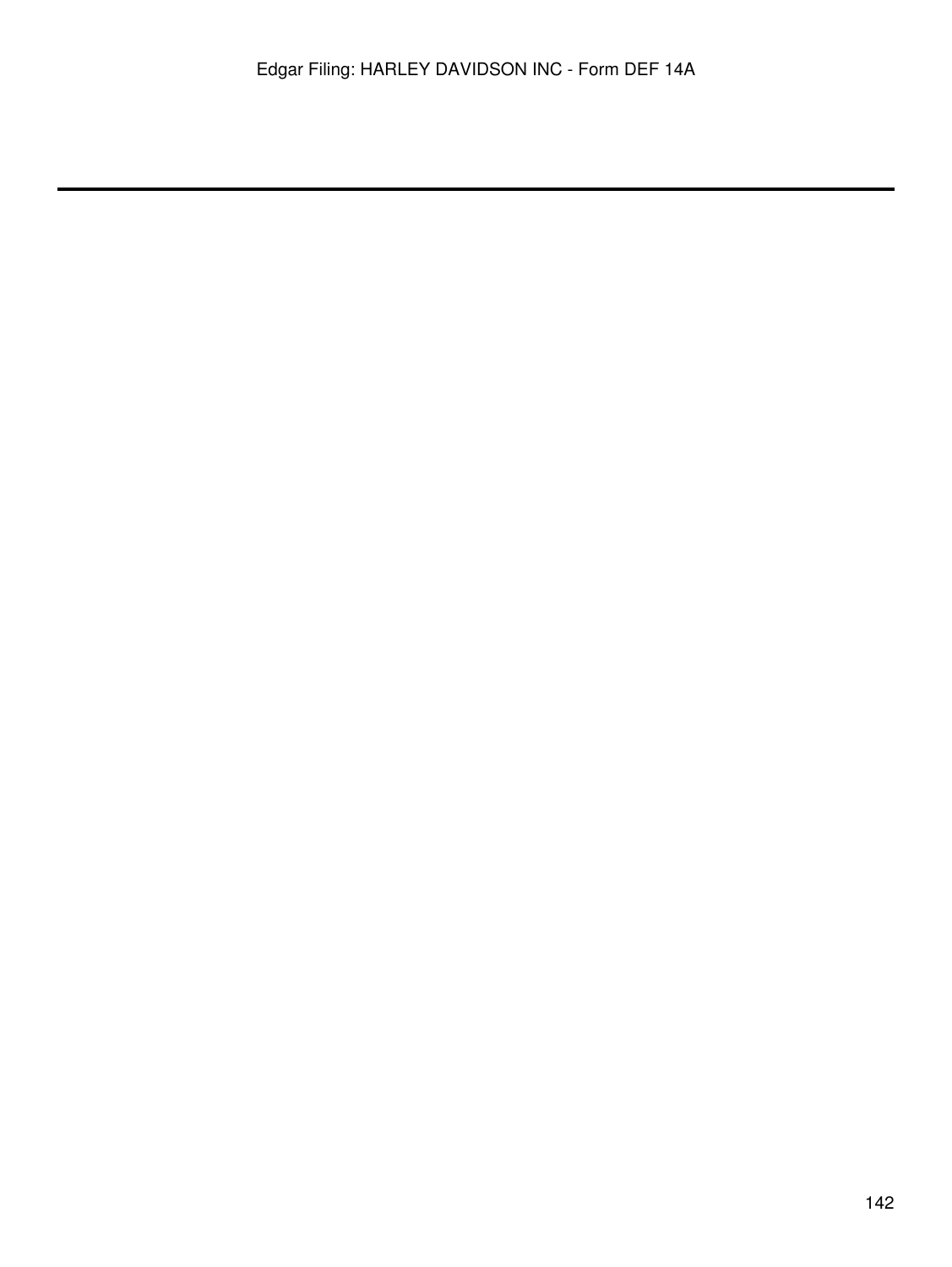[This plan is filed as an appendix pursuant to Instruction 3 to Item 10 of Schedule 14A.]

### HARLEY-DAVIDSON, INC. EMPLOYEE INCENTIVE PLAN

### ARTICLE I PURPOSE

Harley-Davidson, Inc. intends to continue to provide a total compensation opportunity for substantially all of its employees and the employees of its participating Affiliates that includes incentive compensation dependent upon continuously imroving performance. The purpose of the Harley-Davidson, Inc. Employee Incentive Plan is to provide a consistent framework to offer such employees an increased financial incentive to contribute to the future success and prosperity of Harley-Davidson, Inc.

### ARTICLE II **DEFINITIONS**

The following capitalized terms used in the Harley-Davidson, Inc. Employee Incentive Plan shall have the respective meanings set forth in this Article:

Section 2.1. Affiliate: Has the meaning ascribed to such term in Rule 12b-2 promulgated under the Exchange Act or any successor rule or regulation thereto.

Section 2.2. Award: An opportunity granted to a Participant to receive a Performance Award under the Plan, subject to the conditions described in the Plan and that the Committee otherwise imposes.

Section 2.3. Board: The Board of Directors of Harley-Davidson, Inc.

Section 2.4. Category Percentage: When two or more of the Performance Categories are selected for a Participant or a group of Participants for any Performance Period, the relative percentage weighting given to each selected Performance Category, if any.

Section 2.5. Change of Control Event: Any event the occurrence of which constitutes a Change of Control as defined in the Stock Plan.

Section 2.6. Cause: Except as otherwise determined by the Committee upon the grant of an Award, (i) a Participant's conviction of a felony or a plea by the Participant of no contest to a felony, (ii) willful misconduct on the part of the Participant that is materially and demonstrably detrimental to the Company or an Affiliate, (iii) the Participant's willful refusal to perform requested duties consistent with the Participant's office, position or status with the Company or an Affiliate (other than as a result of his or her physical or mental disability) or (iv) other conduct or inaction that the Company determines in its discretion constitutes Cause. With respect to clauses (ii), (iii) and (iv) of this definition, Cause shall be determined by the senior human resources officer of the Company. All determinations of such officer under this definition shall be final.

Section 2.7. Code: The Internal Revenue Code of 1986, as amended.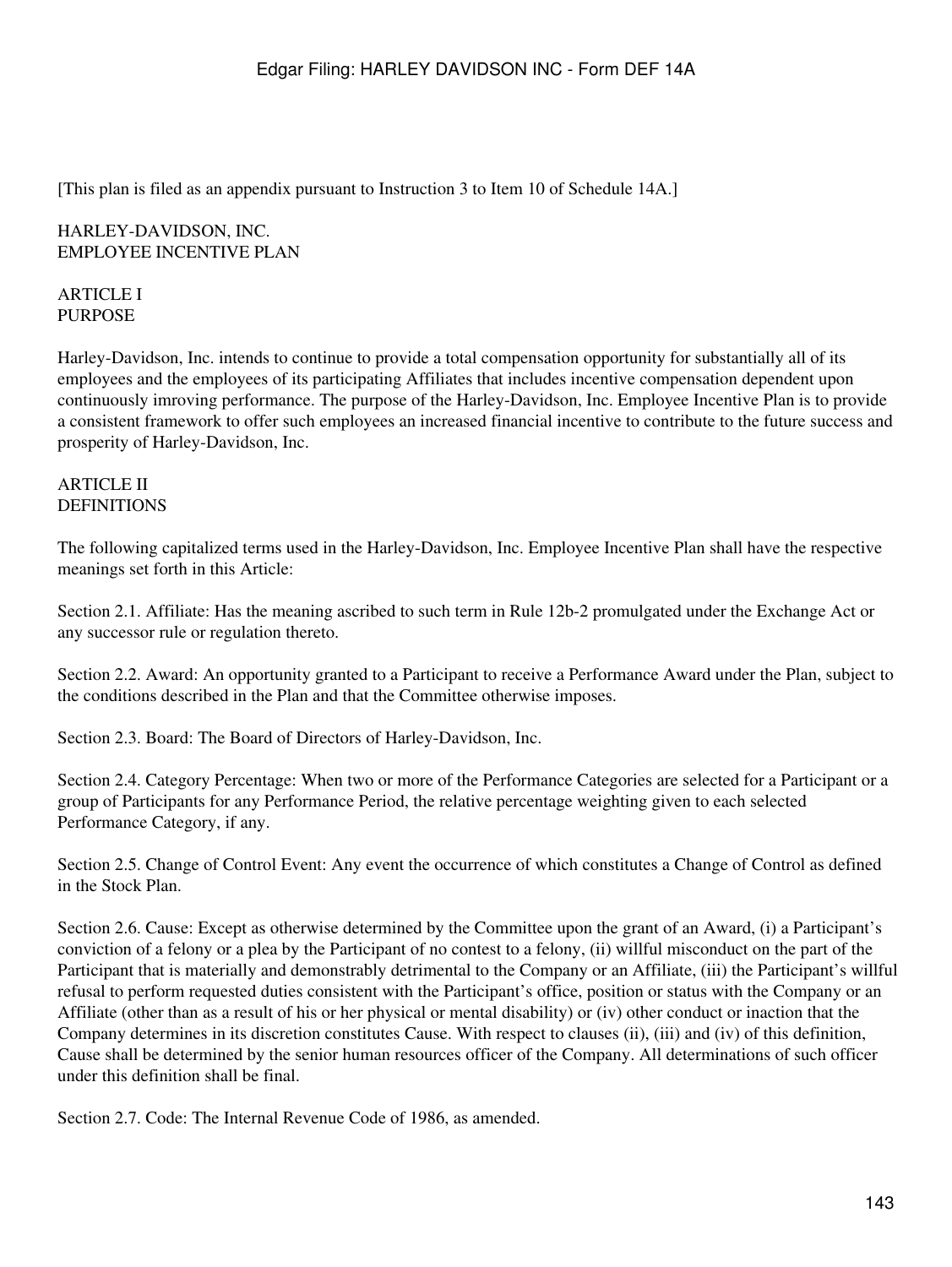Section 2.8. Committee: The Human Resources Committee of the Board (including any successor committee thereto); provided, however, that if any member or members of the Human Resources Committee of the Board would cause the Human Resources Committee of the Board not to satisfy the administration requirement of Code section 162(m)(4)(C) or the disinterested administration requirement of Rule 16b-3 under the Exchange Act, the Committee shall be comprised of the Human Resources Committee of the Board without such member or members.

Section 2.9. Common Stock: The Common Stock of Harley-Davidson, Inc.

Section 2.10. Company: Harley-Davidson, Inc. and, unless the context otherwise requires, its Affiliates.

Section 2.11. Compensation: With respect to a Participant for a Performance Period, the compensation, as defined by the Committee, at the time it grants an Award, that is taken into account in establishing the amount of the Participant's Target Award, or that is otherwise used to determine the amount (if any) that is payable to the Participant with respect to any Performance Period. Unless otherwise determined by the Committee, where the Performance Period is a Plan Year, Compensation means, with respect to a Participant:

a. For exempt employees, regular base pay and any workers compensation payments for the Plan Year to the extent provided by the Committee, and

b. For non-exempt employees, regular base pay or hourly wages, including shift premiums and overtime, vacation and holiday pay and any workers compensation payments for the Plan Year to the extent provided by the Committee,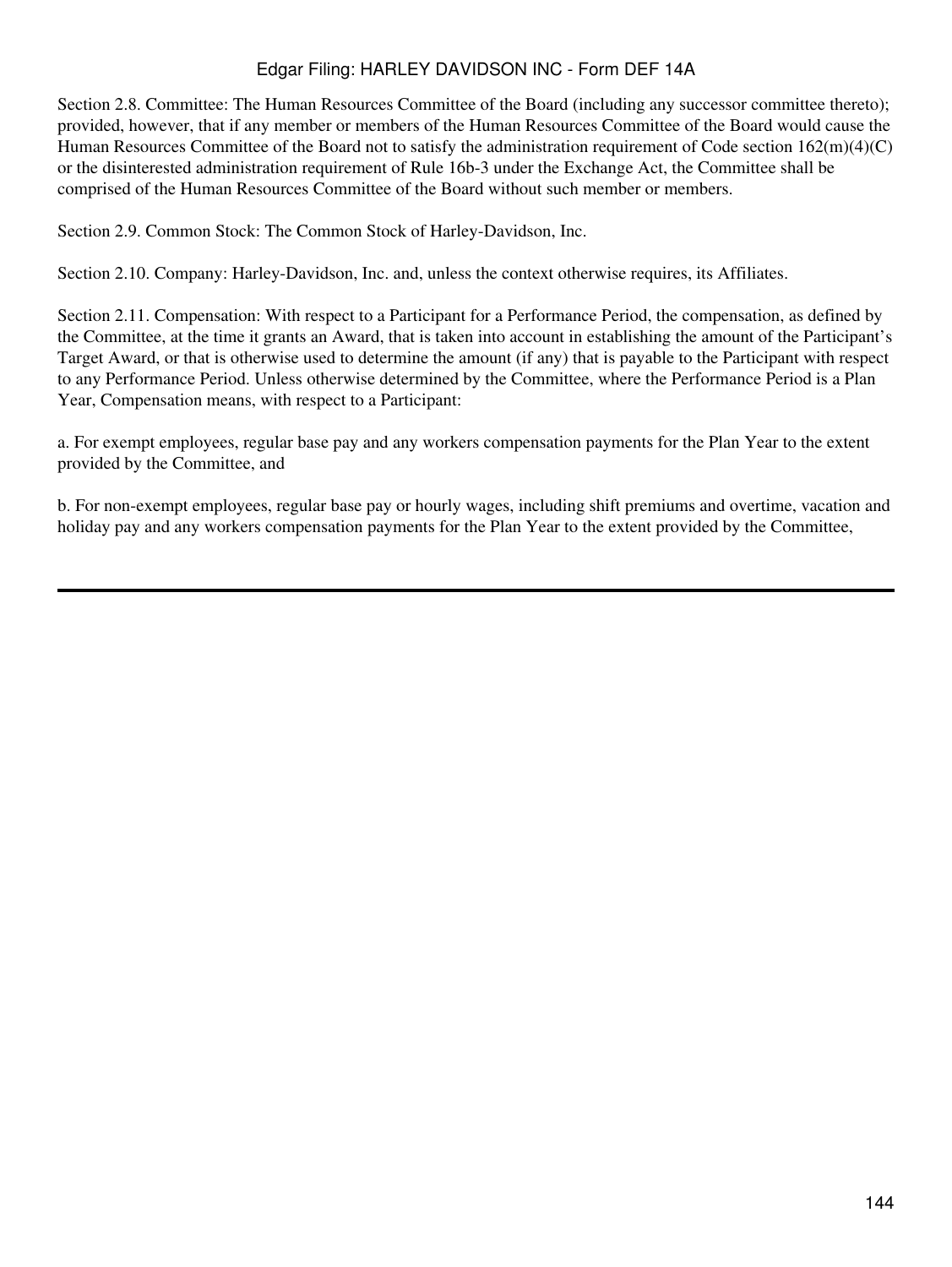but, for purposes of clause a. and b., excluding any additional or miscellaneous forms of compensation, such as payments under this Plan, relocation expenses, deferred compensation payments, stock-based income or compensation and tuition reimbursement. However, the Committee may, at the time it grants an Award, provide that Compensation for a Participant will include or exclude any types of compensation.

Section 2.12. Disability: Disability within the meaning of section 22(e)(3) of the Code, as determined by the **Committee** 

Section 2.13. Eligible Employee: All regular salaried and hourly full- and part-time employees of the Company or of those Affiliates that the Committee in its discretion designates.

Section 2.14. Exchange Act: The Securities Exchange Act of 1934, as amended.

Section 2.15. Excluded Items: Any (a) charges for reorganizing and restructuring, (b) discontinued operations, (c) asset write-downs, (d) gains or losses on the disposition of a business or business segment or arising from the sale of assets outside the ordinary course of business, (e) changes in tax or accounting principles, regulations or laws, (f) extraordinary, unusual, transition, one-time and/or non-recurring items of gain or loss, and (g) mergers, acquisitions or dispositions, that in each case the Company identifies in its audited financial statements, including footnotes, or the Management's Discussion and Analysis section of the Company's annual report.

Section 2.16. Fair Market Value: "Fair Market Value" as defined in the Stock Plan, as amended, as of the trading date immediately preceding the date on which the Performance Award being paid in Common Stock, in whole or in part, is paid to the Participant.

Section 2.17. Participant: With respect to a Performance Period, an Eligible Employee selected by the Committee to receive an Award for such Performance Period.

Section 2.18. Performance Award: With respect to a Participant for a Performance Period, an amount equal to the Target Award multiplied by the Total Performance Percentage, subject to reduction pursuant to section 5.5 hereof and the limit of section 5.6 hereof.

Section 2.19. Performance Categories: The following categories (in all cases before Excluded Items, except as otherwise determined by the Committee upon the grant of an Award), including in each case any measure based on such category:

(a) Any one or more of the following as determined for the Company on a consolidated basis, for any one or more Affiliates or divisions of the Company and/or for any other business unit or units of the Company, as determined by the Committee at the time an Award is made:

- (1) Sales or other revenues;
- (2) Cost of goods sold;
- (3) Gross profit;
- (4) Expenses or expense or cost reductions;
- (5) Income or earnings, including net income, income from operations;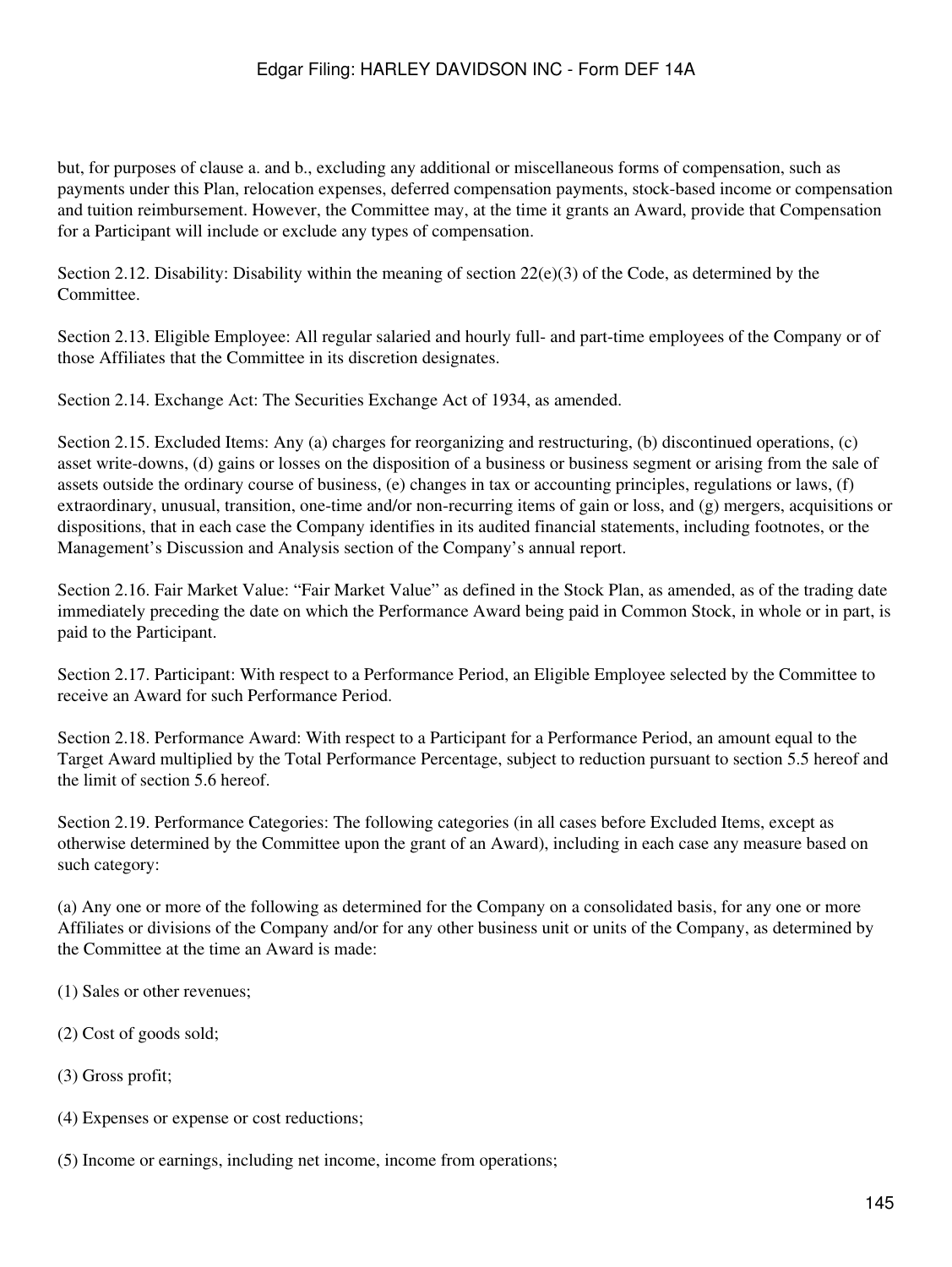(6) Income before interest and the provision for income taxes;

(7) Income before provision for income taxes;

(8) Margins;

(9) Working capital or any of its components, including accounts receivable, inventories or accounts payable;

(10) Assets or productivity of assets;

(11) Return on shareholders equity, capital, assets or other financial measure that appears on the Company's financial statements or is derived from one or more amounts that appear on the Company's financial statements;

(12) Stock price;

(13) Dividend payments;

(14) Economic value added, or other measure of profitability that considers the cost of capital employed;

(15) Cash flow;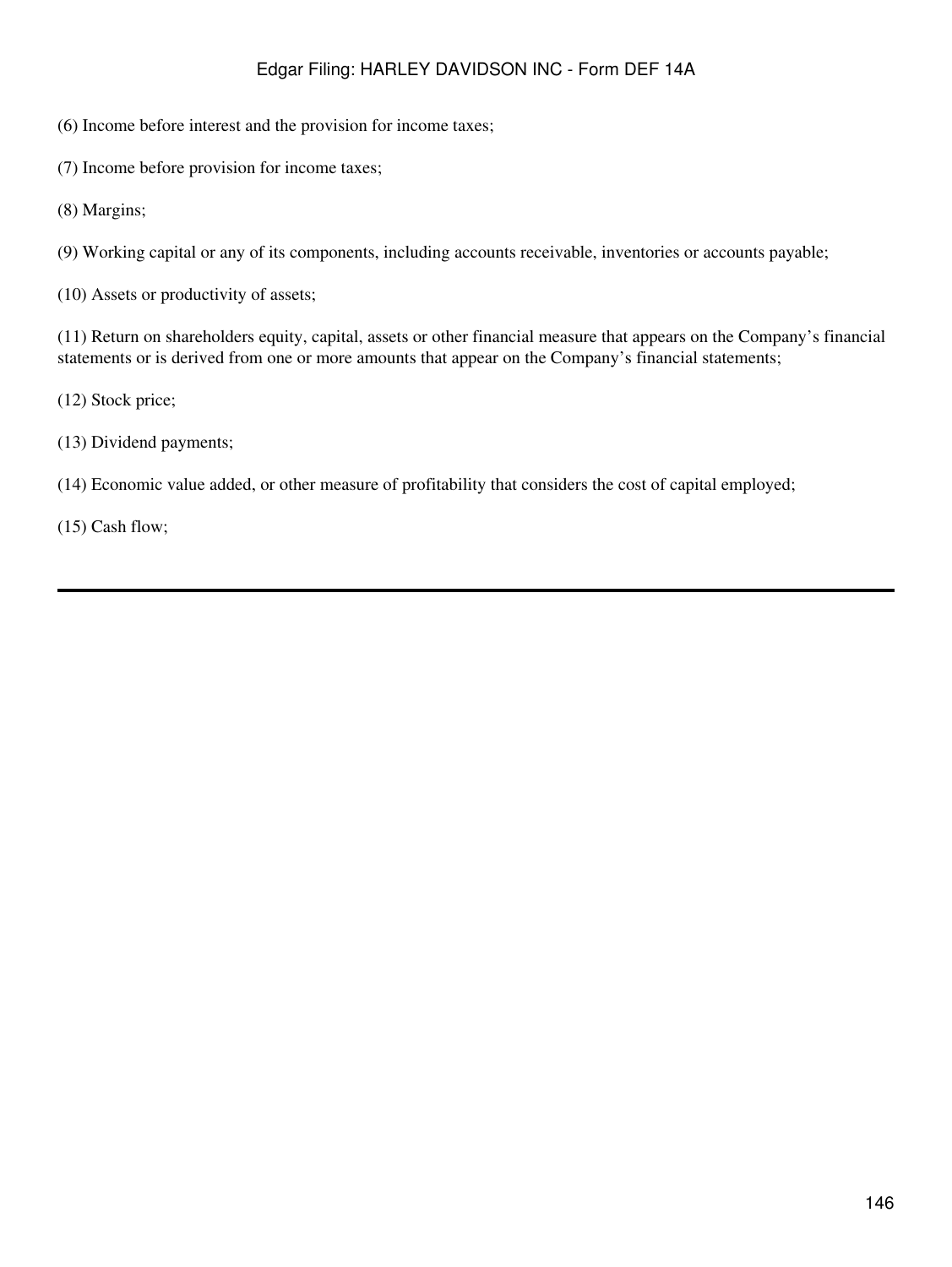(16) Debt or ratio of debt to equity or other financial measure that appears on the Company's financial statements or is derived from one or more amounts that appear on the Company's financial statements;

(17) Net increase (decrease) in cash and cash equivalents;

(18) Customer satisfaction;

(19) Market share;

(20) Product quality;

- (21) New product introductions or launches;
- (22) Sustainability, including energy or materials utilization;

(23) Business efficiency measures;

(24) Retail sales;

(25) Safety.

(b) Earnings per share for the Company on a consolidated basis.

(c) Total shareholder return.

In addition, with respect to Awards that are not intended to comply with Code section 162(m), or with respect to Performance Categories described in section 5.5, the Committee may designate other categories, including categories involving individual performance and subjective targets, not listed above.

Section 2.20. Performance Limit: A percentage relating to a Performance Category established under section 5.2 hereof that equals or exceeds one hundred percent (100%). The Committee may determine that a Performance Category will not have a Performance Limit.

Section 2.21. Performance Period: The period of time over which performance with respect to one or more Performance Categories is measured. The Committee shall determine the Performance Period, which may be, without limitation, a Plan Year, one or more full fiscal months representing less than a full Plan Year, two or more full Plan Years, or such other period as determined by the Committee.

Section 2.22. Performance Percentage: The percentage that is equal to or greater than zero percent (0%), and no greater than the Performance Limit (if any), derived from the Performance Scale for the applicable Performance Category for a Performance Period.

Section 2.23. Performance Scale: A performance scale from which a Performance Percentage may be calculated for any given level of actual performance within that Performance Category during the Performance Period (or portion of the Performance Period to which the Performance Scale relates). The Performance Scale may be a linear function, a step function or a combination.

Section 2.24. Plan: The Harley-Davidson, Inc. Employee Incentive Plan.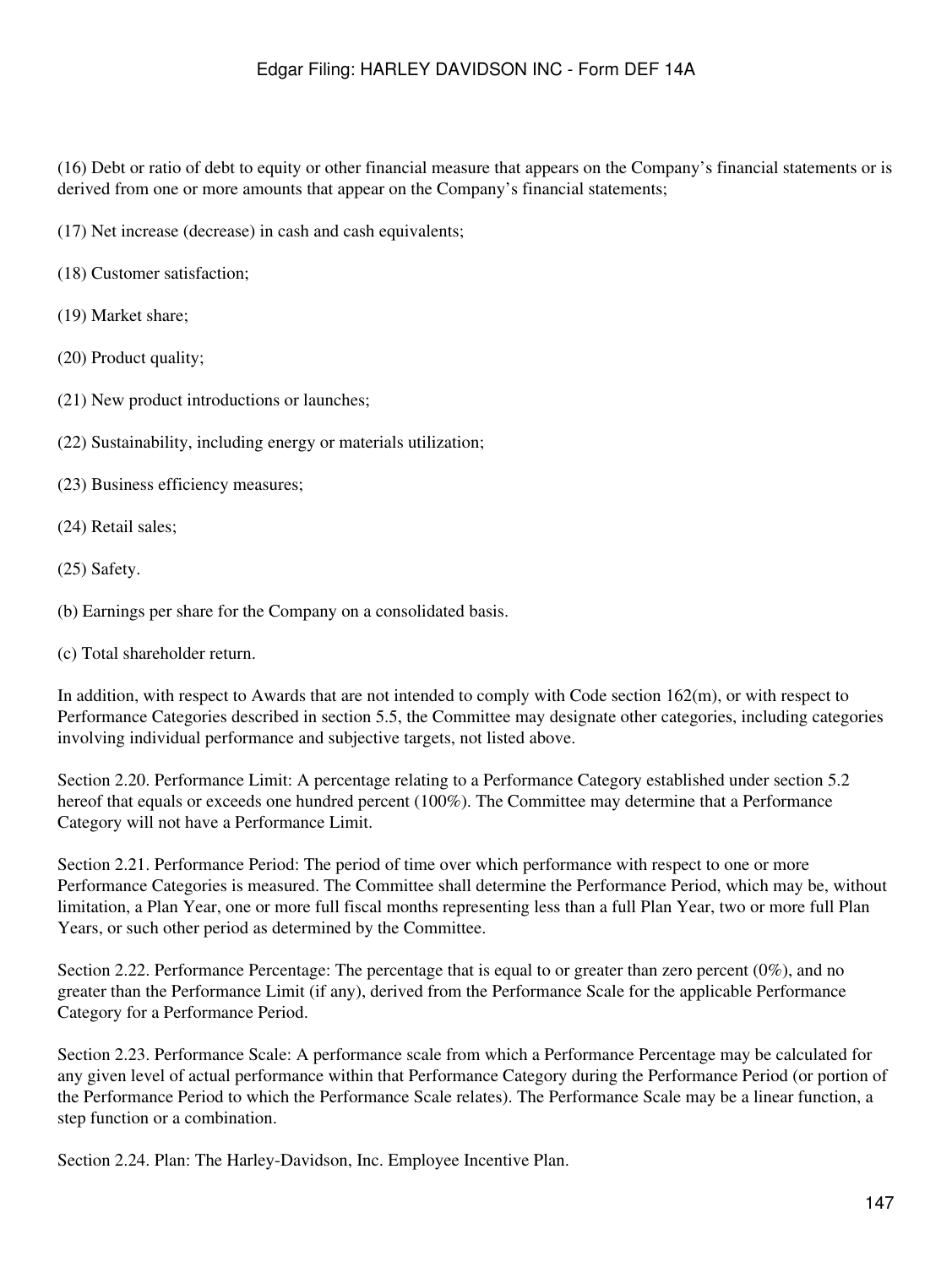Section 2.25. Plan Year: The Company's full fiscal year.

Section 2.26. Retirement: Except as otherwise determined by the Committee upon the grant of an Award, termination from employment from the Company and its Affiliates (a) for reasons other than Cause (as defined below), on or after age fifty-five (55); or (b) with the consent of the Committee, under other circumstances. For purposes hereof, a Participant's years of service with the Company and its Affiliates shall be determined in the same manner as is specified in the Retirement Annuity Plan for Salaried Employees of Harley-Davidson (as it may be amended), whether or not the Participant is covered under such plan.

Section 2.27. Stock Plan. The Harley-Davidson, Inc. 2014 Incentive Stock Plan, as amended, or any successor equity incentive plan thereto.

Section 2.28. Target Award: With respect to a Participant in any Performance Period, the amount of such Participant's Compensation multiplied by the Target Percentage for such Performance Period.

Section 2.29. Target Percentage: A percentage with respect to a Participant for a Performance Period.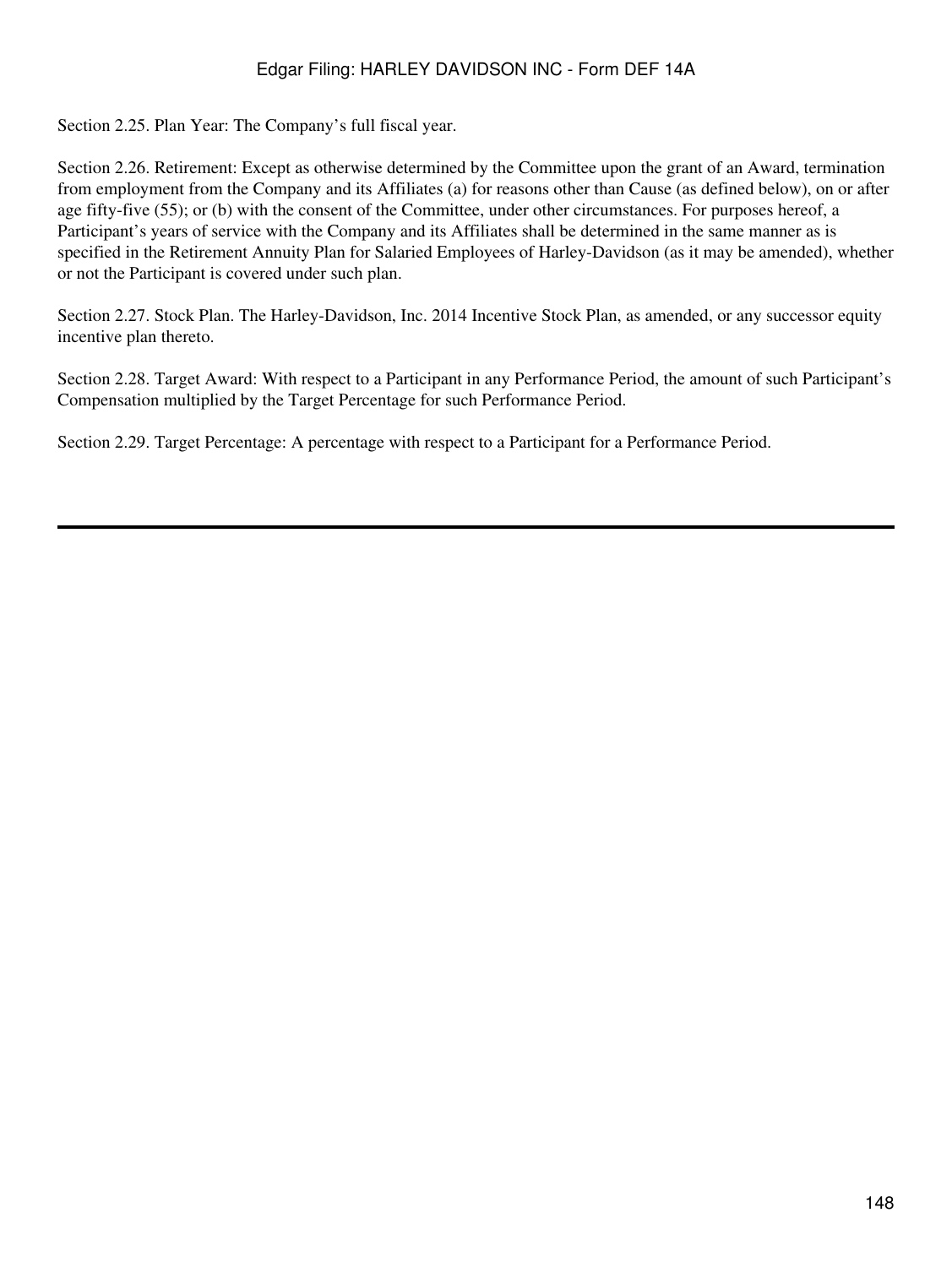Section 2.30. Total Performance Percentage: With respect to a Participant for a Performance Period, the sum of the Performance Percentage multiplied by the Category Percentage for each Performance Category described in section 5.2 hereof applicable to such Participant for such Performance Period. If there is only one Performance Category for a Performance Period for a Participant under section 5.2 hereof, then the Performance Percentage is also the Total Performance Percentage.

#### ARTICLE III ADMINISTRATION

Section 3.1. Administrative Authority: The Committee shall administer the Plan. In addition to the authority specifically described in the Plan, the Committee shall have full discretionary authority to interpret the Plan, to establish and amend rules and regulations for its administration and to perform all other acts relating to the Plan, including the delegation of administrative responsibilities, which it believes reasonable and proper. The actions and determinations of the Committee on all matters relating to the Plan shall be final and conclusive.

Section 3.2. Delegation of Authority: The Committee may delegate to one or more officers of the Company any or all of the authority and responsibility of the Committee, except with respect to Awards that are intended to comply with section 162(m) of the Code. If the Committee has made such a delegation, then all references to the Committee in this Plan include such officer(s) to the extent of such delegation.

### ARTICLE IV ELIGIBILITY AND PARTICIPATION

All Eligible Employees shall be eligible to participate in the Plan. The Committee shall select in writing, in its sole discretion, the Eligible Employees who shall participate in the Plan with respect to a Performance Period prior to the commencement of the Performance Period (or such later time as may be determined by the Committee, provided that for Awards intended to be subject to Code section 162(m), the Award must be granted no later than is permitted under Code section  $162(m)$ ). Without limitation, the Committee may (a) select an Eligible Employee as a Participant at any time during the course of a Performance Period and (b) take action as a result of which there is an additional Award in respect of an Eligible Employee who, as to a Performance Period that is in progress, is already a Participant and as to whom an Award is already in effect where the additional Award relates to the same Performance Period or a Performance Period ending on the same date. Members of the Board who are not employees of the Company shall not be eligible to participate in the Plan.

#### ARTICLE V PERFORMANCE AWARDS

Section 5.1. Target Award: Prior to the commencement of each Performance Period (or such later time as may be permitted under Code section 162(m), if applicable), the Committee shall fix in writing the Target Award for each Participant for such Performance Period.

Section 5.2. Performance Categories: Prior to the commencement of each Performance Period (or such later time as may be permitted under Code section 162(m), if applicable), the Committee shall select in writing one or more Performance Categories for each Award for each Participant or group of Participants for such Performance Period. If more than one Performance Category is chosen for any Participant or group of Participants, then the Committee shall assign a Category Percentage to one or more of the Performance Category(ies) selected for such Participant or group of Participants; provided that the total of the Category Percentages selected under this section 5.2 for each Award must equal 100% for such Participant or group of Participants. Performance Categories and/or Category Percentages need not be the same for all Participants for any Performance Period.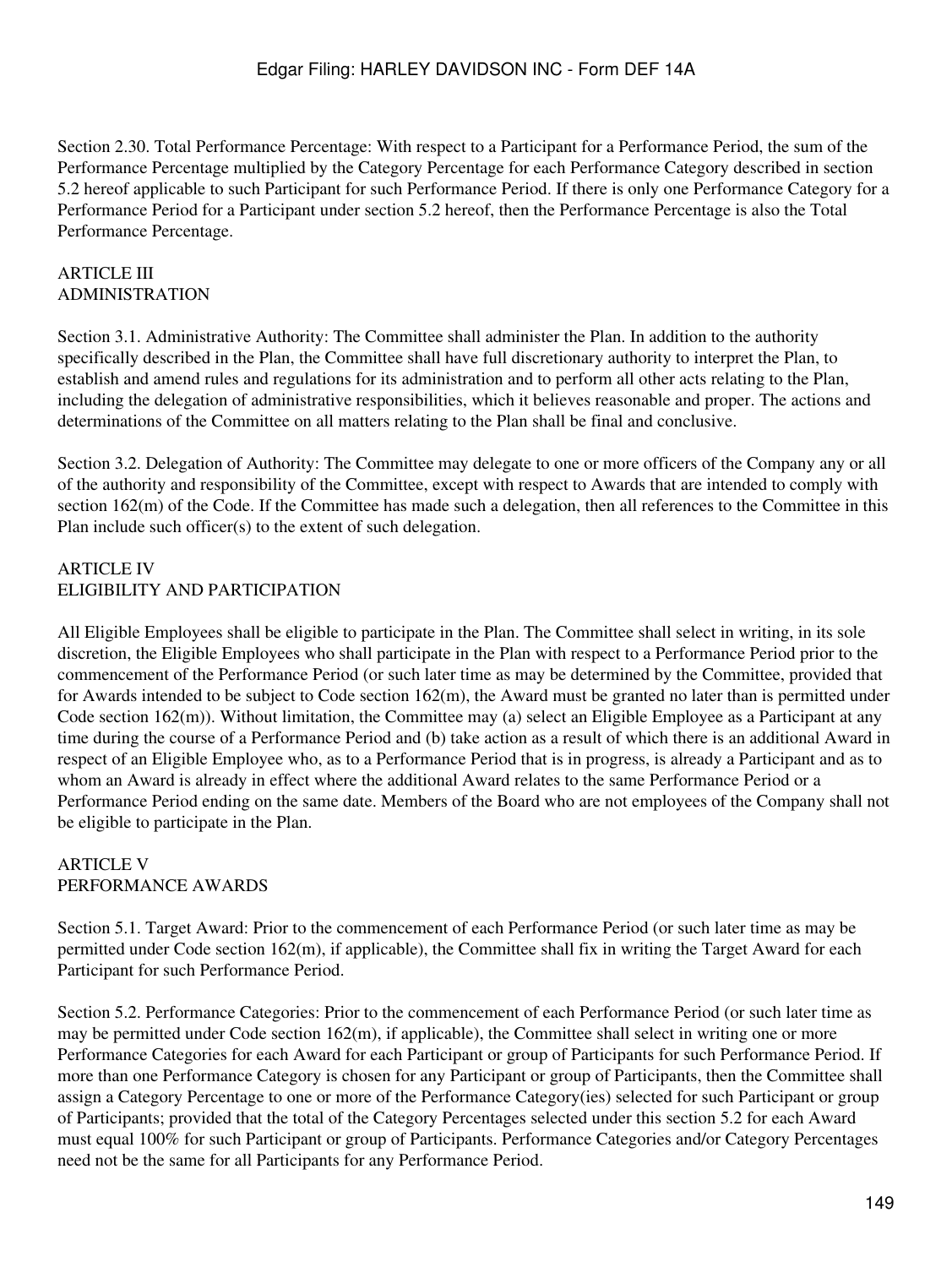Section 5.3. Performance Scale: Prior to the commencement of each Performance Period (or such later time as may be permitted under Code section 162(m), if applicable), the Committee shall approve in writing a Performance Scale (and if so determined by the Committee, a Performance Limit) for each Performance Category selected under section 5.2 hereof for an Award for such Performance Period; provided that with respect to a Performance Period that consists of more than one Plan Year where a Participant's Performance Percentage is determined based upon the Performance Percentage separately calculated with respect to each Plan Year (or portion of a Plan Year) during the Performance Period, the Committee may establish the Performance Scale applicable to each Plan Year (or portion of a Plan Year) prior to the commencement of that Plan Year (or such later time as may be permitted under Code Section 162(m), if applicable).

Section 5.4. Payment of Performance Awards: As soon as practicable following the end of each Performance Period, the Committee shall certify the actual performance within each Performance Category established under section 5.2 for such period and shall determine whether any reductions shall apply pursuant to section 5.5. The amount of Performance Awards for a Performance Period shall be calculated by the Company following such certification, except (for Affected Participants) as otherwise required by applicable law or an applicable collective bargaining agreement, and shall be paid to Participants for such Performance Period no earlier than January 1 and no later than March 15 of the calendar year that immediately follows the calendar year in which the Performance Period ends. Notwithstanding the foregoing, the Company will have no obligation to make payments under the Plan for a Performance Period if such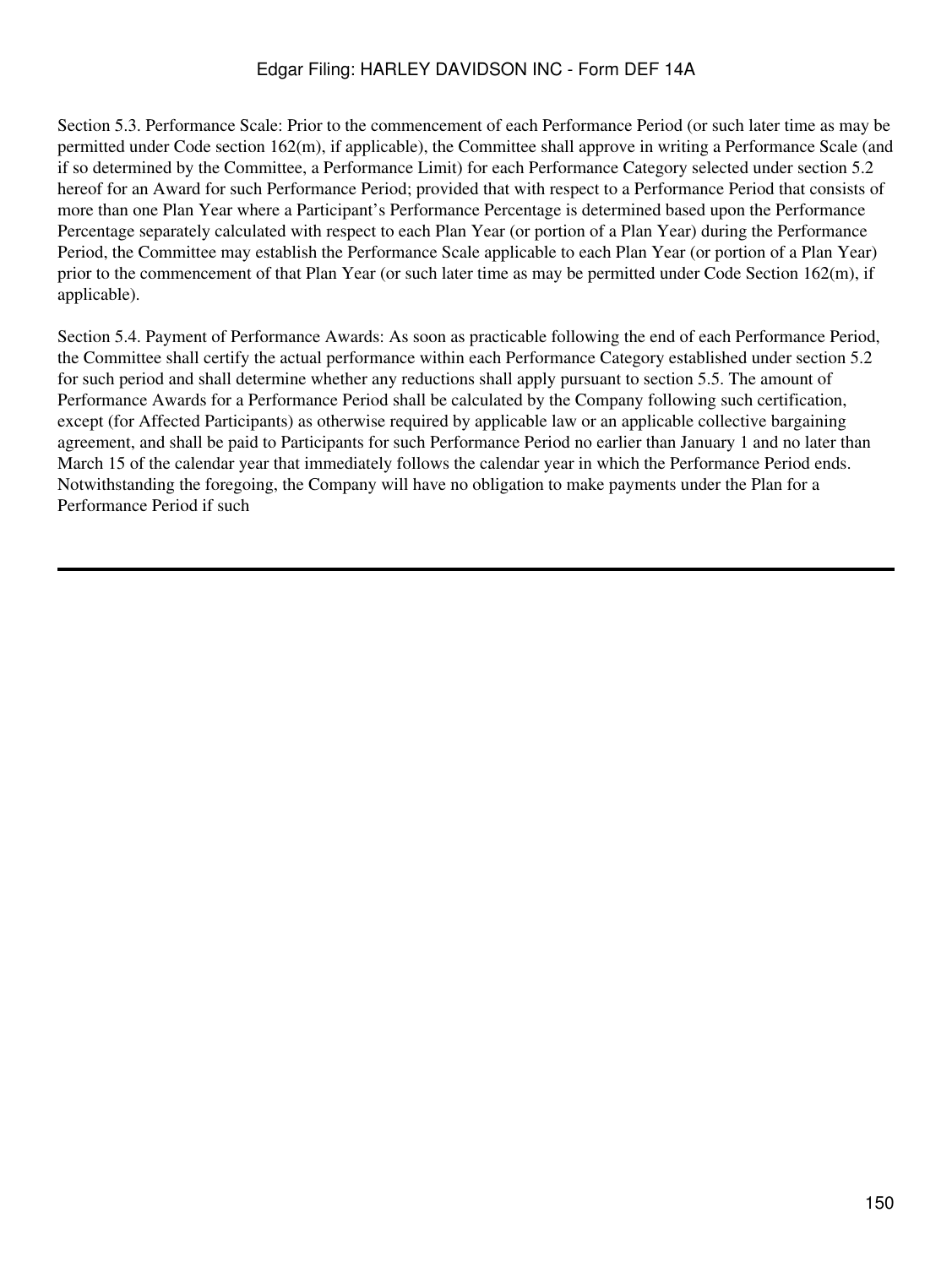payments will result in the Company reflecting a net loss rather than net income for the fiscal year of the Company in which the Performance Period ends. Payments of Performance Awards shall be made, in the sole discretion of the Committee, in cash, Common Stock pursuant to the Stock Plan, as the same may be amended, or a combination of cash and Common Stock. If a Performance Award is paid in Common Stock, the Common Stock shall be valued at Fair Market Value. To the extent paid in Common Stock, except as the Committee may otherwise provide, Performance Awards may not be deferred by a Participant under the terms of any deferred compensation or other plan of the Company. Except as the Committee may otherwise provide, a Participant whose employment with the Company terminates prior to the end of a Performance Period shall not be entitled to receive any Performance Award hereunder for such Plan Period. Notwithstanding the foregoing sentence:

a. If a Participant terminates employment due to Retirement, or as a result of death, or if a Participant experiences a Disability, the Participant will be entitled to receive a payment (at the same time and in the same manner as payments are made to other Participants as described above) calculated as provided in this Section 5.4 based on the actual performance for the Performance Period, but subject to such reductions as may be determined by the Committee (including reductions not contemplated by section 5.5); and

b. Prior to, and for a period of ninety (90) days following, a Change of Control Event during a Performance Period, the Committee may, in its sole discretion and in lieu of any other payments under the Plan for such Performance Period, provide for the payment to all Participants of either (i) the Participant's Performance Award for such Performance Period based on extrapolating through the remainder of the Performance Period the actual performance for each Performance Category and the Participant's Compensation through the end of the Company's most recently completed fiscal month prior to such Change of Control Event (or some other measure of Compensation as determined by the Committee) or (ii) the Participant's Target Award for such Performance Period based on extrapolating through the remainder of the Performance Period the Participant's Compensation through the end of the Company's most recently completed fiscal month prior to such Change of Control Event (or some other measure of Compensation as determined by the Committee), except (for Affected Participants) as otherwise required by applicable law or an applicable collective bargaining agreement.

Amounts payable under this section 5.4(b) shall be paid upon the occurrence of the Change of Control Event or immediately following the Committee's decision to make such payment, whichever is later, but in no event later than two and one-half  $(2^{1/2})$  months following the year in which such amounts vest.

Section 5.5. Reduction of Performance Award:

a. The Committee may determine at the time an Award is made that the Performance Award will be reduced or eliminated depending on the performance under one or more Performance Categories.

b. In addition, the Committee may, in its sole discretion, at any time prior to payment, reduce the amount of any Performance Award by up to fifty percent (50%). Such reductions need not be uniform among Participants. The Committee may, but shall not be required to, give one or more reasons for any such reduction. The Committee shall not have the discretionary authority to increase the amount of any Performance Award above the amount determined in accordance with the terms of the Plan and the Award. This section 5.5(b) shall not apply following a Change of Control Event.

Section 5.6. Maximum Performance Award: Notwithstanding anything in the Plan to the contrary, no Participant shall be entitled to receive more than six million dollars (before any withholding pursuant to section 6.2 hereof and whether paid in cash, Common Stock or a combination), in the aggregate, under all Awards that have Performance Periods beginning in the same Plan Year. For this purpose, a Performance Period that consists of more than one Plan Year will be deemed to begin in the first Plan Year of such Performance Period even if a Participant's Performance Percentage is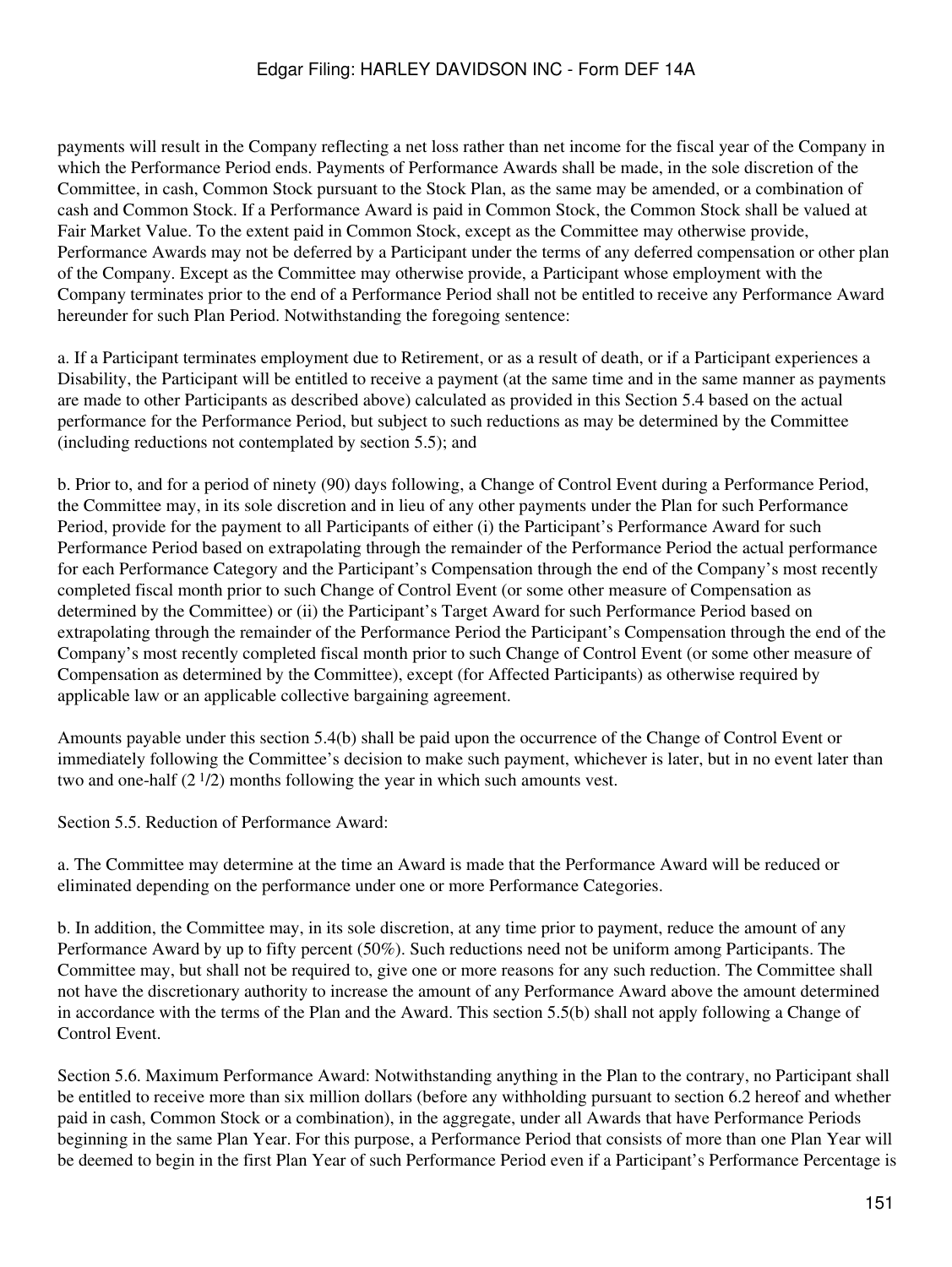determined based upon the Performance Percentage separately calculated with respect to each Plan Year (or portion of a Plan Year) during the Performance Period.

Section 5.7. Recoupment. Any Awards granted pursuant to the Plan shall be subject to any recoupment or clawback policy that may be adopted by the Company from time to time and to any requirement of applicable law, regulation or listing standard that requires the Company to recoup or claw back compensation paid pursuant to such an Award.

### ARTICLE VI MISCELLANEOUS

Section 6.1. Nonassignability: Awards (including any payments due thereunder) shall not be assigned, pledged or transferred, other than by the laws of descent and distribution, and shall not be subject to levy, attachment, execution or other similar process. If a Participant attempts to assign, pledge or transfer any right to an Award or in the event of any levy, attachment, execution or similar process upon the rights or interests conferred by the Plan, the Committee may terminate the participation of the Participant in the Plan effective as of the date of such notice and the Participant shall have no further rights hereunder.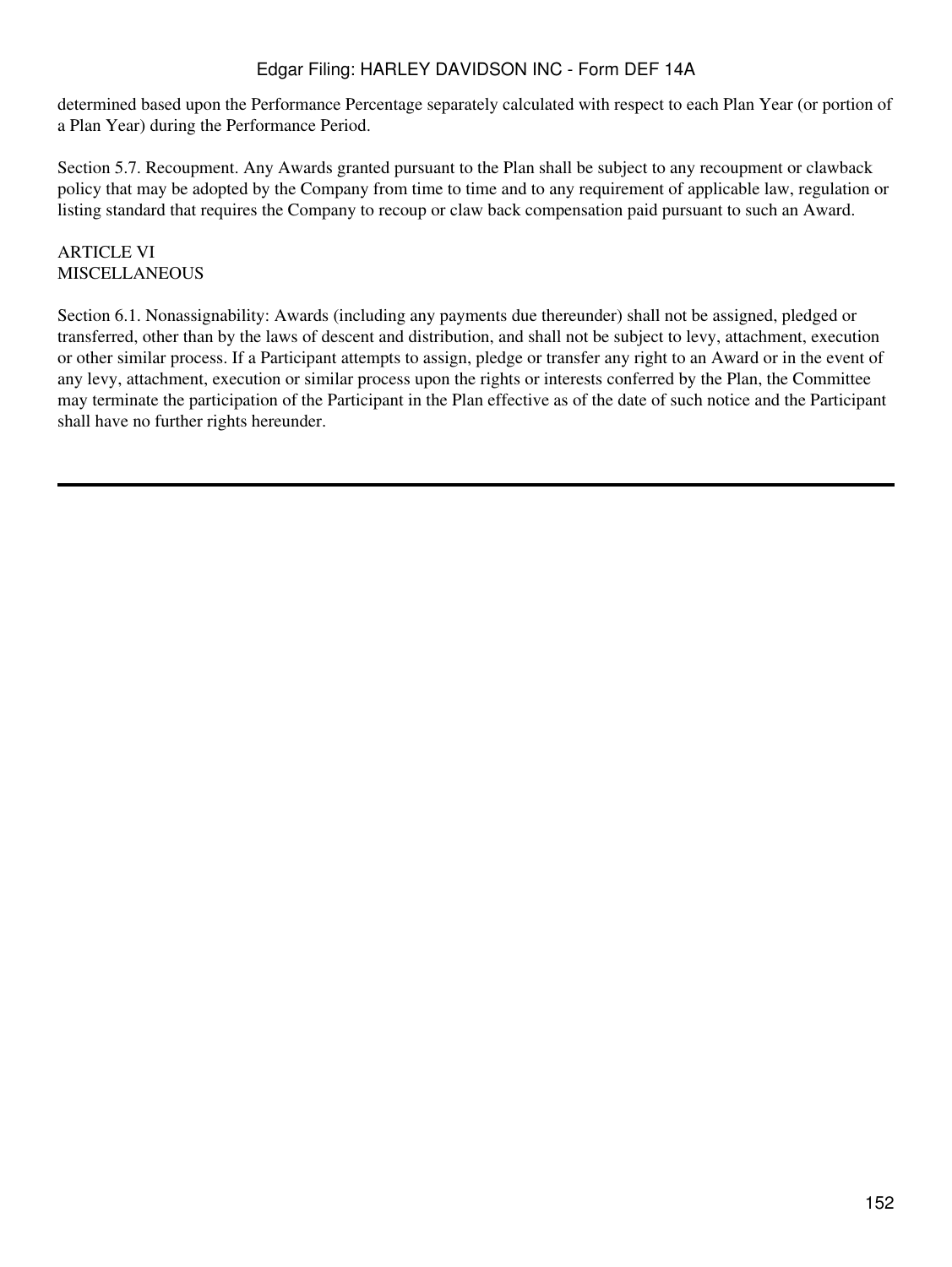Section 6.2. Withholding Taxes: The Company shall withhold from the payment of each Performance Award the amount that the Company deems necessary to satisfy its obligation to withhold Federal, state and local income or other taxes incurred by reason of the payment of the Performance Award.

Section 6.3. Amendment or Termination of the Plan. The Committee may from time to time or at any time amend, suspend or terminate the Plan.

Section 6.4. Other Compensation: Nothing contained in this Plan shall be deemed in any way to restrict or limit the Company from making any award or payment to a Participant under any other plan, policy, program, understanding or arrangement, whether now existing or hereinafter in effect.

Section 6.5. Payments to Other Persons: If payment of a Performance Award, in whole or in part, is legally required to be made to any person other than the applicable Participant, any such payment will be a complete discharge of the liability of the Company to such Participant for such amount.

Section 6.6. Unfunded Plan: The Company shall have no obligation to purchase assets, place assets in trust or otherwise take any action to fund, secure or segregate any amounts to be paid under the Plan.

Section 6.7. Indemnification: In addition to any other rights of indemnification they may have as members of the Board or the Committee or as officers of the Company, the members of the Board and the Committee and any officers to whom authority is delegated under the Plan shall be indemnified by the Company against all costs and expenses reasonably incurred by them in connection with any action, suit or proceeding to which they or any of them may be a party by reason of any action taken or failure to act under or in connection with the Plan and against all amounts paid by them in settlement thereof (provided that such settlement is approved by independent legal counsel selected by the Company) or paid by them in satisfaction of a judgment in any such action, suit or proceeding, except a judgment based upon a finding of bad faith; provided that upon the institution of any such action, suit or proceeding, the Board or Committee member or officer shall give the Company notice thereof in writing and an opportunity, at the Company's expense, to handle and defend such action, suit or proceeding before such Board or Committee member or officer undertakes to handle and defend such action, suit or proceeding on his or her own behalf.

Section 6.8. No Employment Rights: Nothing in this Plan shall confer upon any Eligible Employee or Participant any right to continued employment with the Company or any participating Affiliate.

Section 6.9. Plan Expenses: Any expenses of administering the Plan shall be borne by the Company.

Section 6.10. In Writing: For purposes of this Plan, actions taken by the Committee "in writing" shall include, without limitation, actions recorded in the minutes of any meeting of the Committee and any unanimous consent action of the Committee in lieu of a meeting thereof.

Section 6.11. Section Headings: The section headings contained herein are for convenience only, and in the event of any conflict between the text of the Plan and the section headings, the text of the Plan shall control.

Section 6.12. Applicable Law: The Plan shall be governed by the internal laws of the State of Wisconsin without regard to the conflict of law principles thereof.

Section 6.13. Effective Date: The Plan has been effective since April 24, 2010 following shareholder approval. Amendments to the Plan approved by the Committee on February 3, 2015 shall be effective as of April 26, 2015. However, the Plan shall terminate and no Performance Awards shall be paid hereunder in respect of any Performance